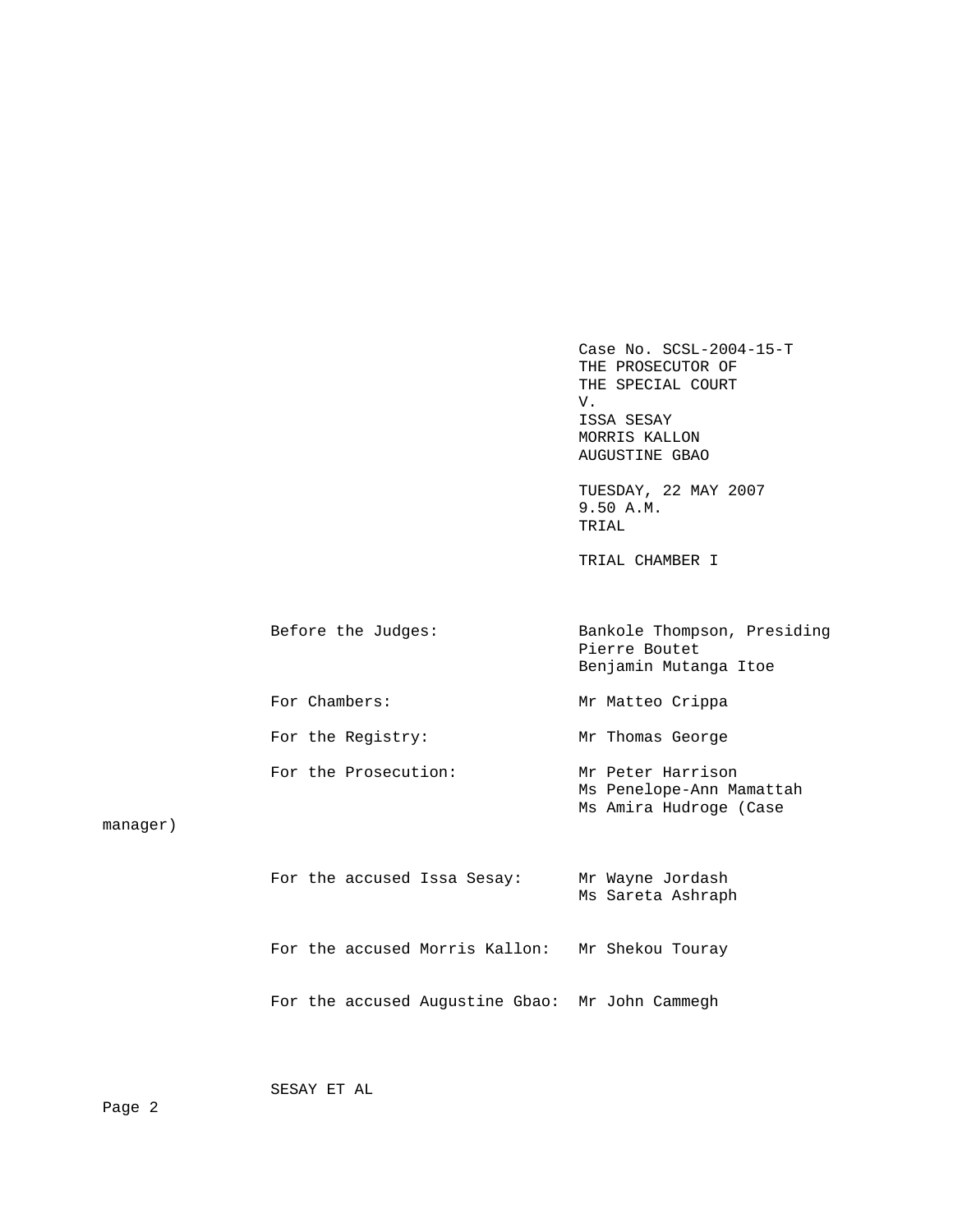1 [RUF22MAY07A\_SM] 2 Tuesday, 22 May 2007 3 [The accused present] 4 [The witness entered Court] 5 [Open session] 6 [Upon commencing at 9.50 a.m.] 7 **12 [The witness answered through interpreter]**  8 PRESIDING JUDGE: The trial is being resumed. As we resume 9 the trial this morning, it's important that I bring to the 10 attention of the Court the fact that the Bench did receive from 11 the Chief of the Language Unit of the Court, through the Chief of 12 Court Management Section, a memorandum dated 21 May 2007 13 informing the Chamber that some omissions were made by the 14 interpreters, and the stenographers, during the trial proceedings 15 in this case on 3 May 2007 and indicating the corrections made. 16 For the records, we note that a corrected version of the 17 transcripts of the trial proceedings of 3 May 2007 was prepared 18 and served on the Chamber. We are advised that all parties 19 received the corrected version. 20 Mr Jordash, do you intend to respond to that? 21 MR JORDASH: Yes, I would like to, please. 22 PRESIDING JUDGE: Very well; go ahead then. 23 MR JORDASH: The difficulties with translation, and to a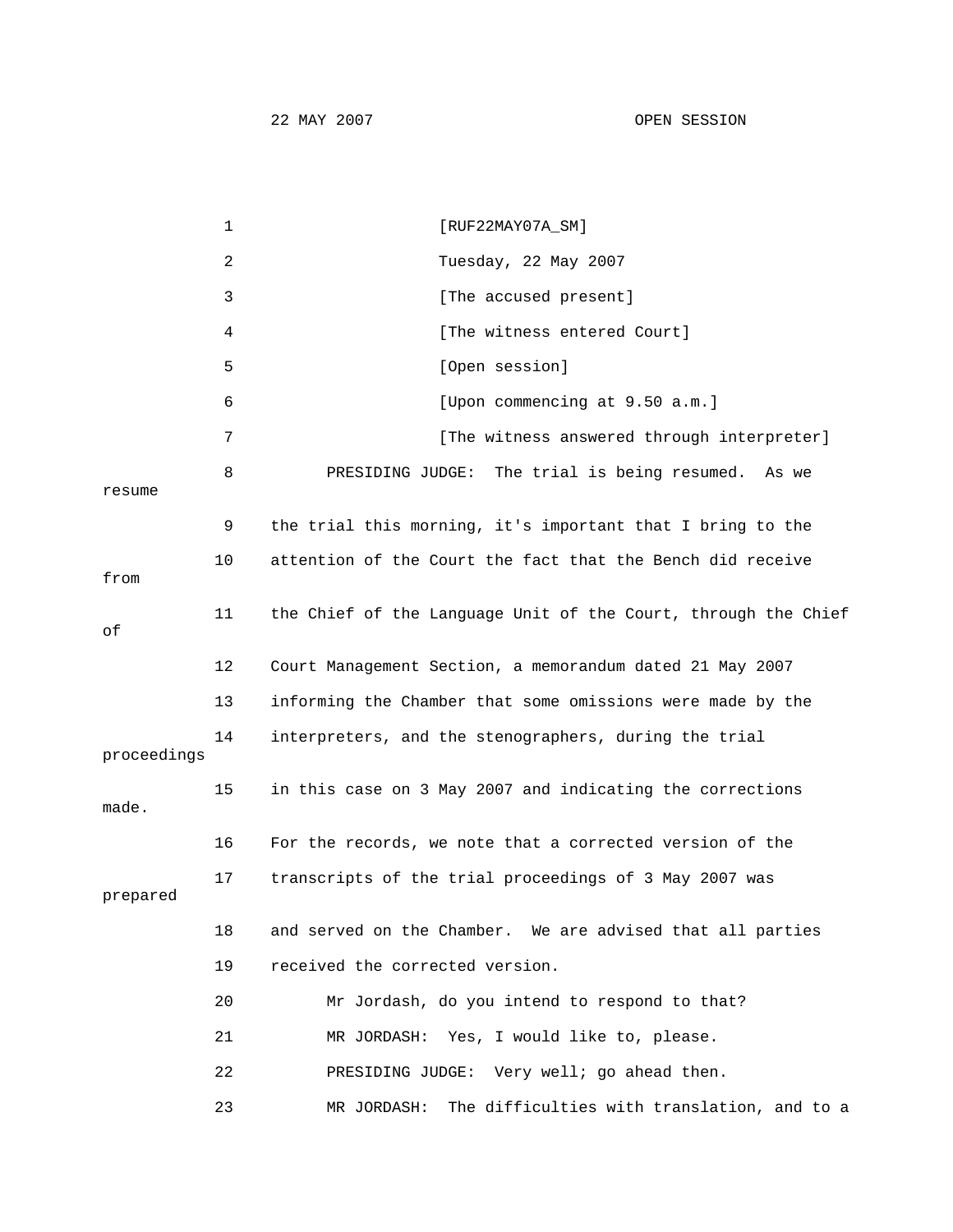| we   | 24 | lesser extent the stenography, came to our attention because   |
|------|----|----------------------------------------------------------------|
|      | 25 | asked our legal assistant to check the accuracy of the record. |
| into | 26 | We checked the 3rd of May and, as a result of that, we went    |
|      | 27 | discussions with both units.                                   |
| also | 28 | We were deeply concerned about the inaccuracies.<br>We         |
| and  | 29 | checked various other days, an hour here and an hour there,    |

|        | SESAY ET AL |              |
|--------|-------------|--------------|
| Page 3 |             |              |
|        | 22 MAY 2007 | OPEN SESSION |

| still,   | $\mathbf{1}$ | we note that whilst the inaccuracies improved there were       |
|----------|--------------|----------------------------------------------------------------|
|          | 2            | in our view, too many and, in some cases, inaccuracies which   |
| answers. | 3            | affected quite significantly the meaning of Mr Sesay's         |
| the      | 4            | It's our preference that a complete review is done of          |
| оf       | 5            | whole transcript before from Sesay is cross-examined because   |
|          | 6            | the number of inaccuracies which we've found. Now, both units  |
| in       | 7            | have expressed a willingness to do everything they can, and I  |
|          | 8            | no way mean to be critical of those units, but both units have |
| а        | 9            | also said that they don't have the resources to be able to do  |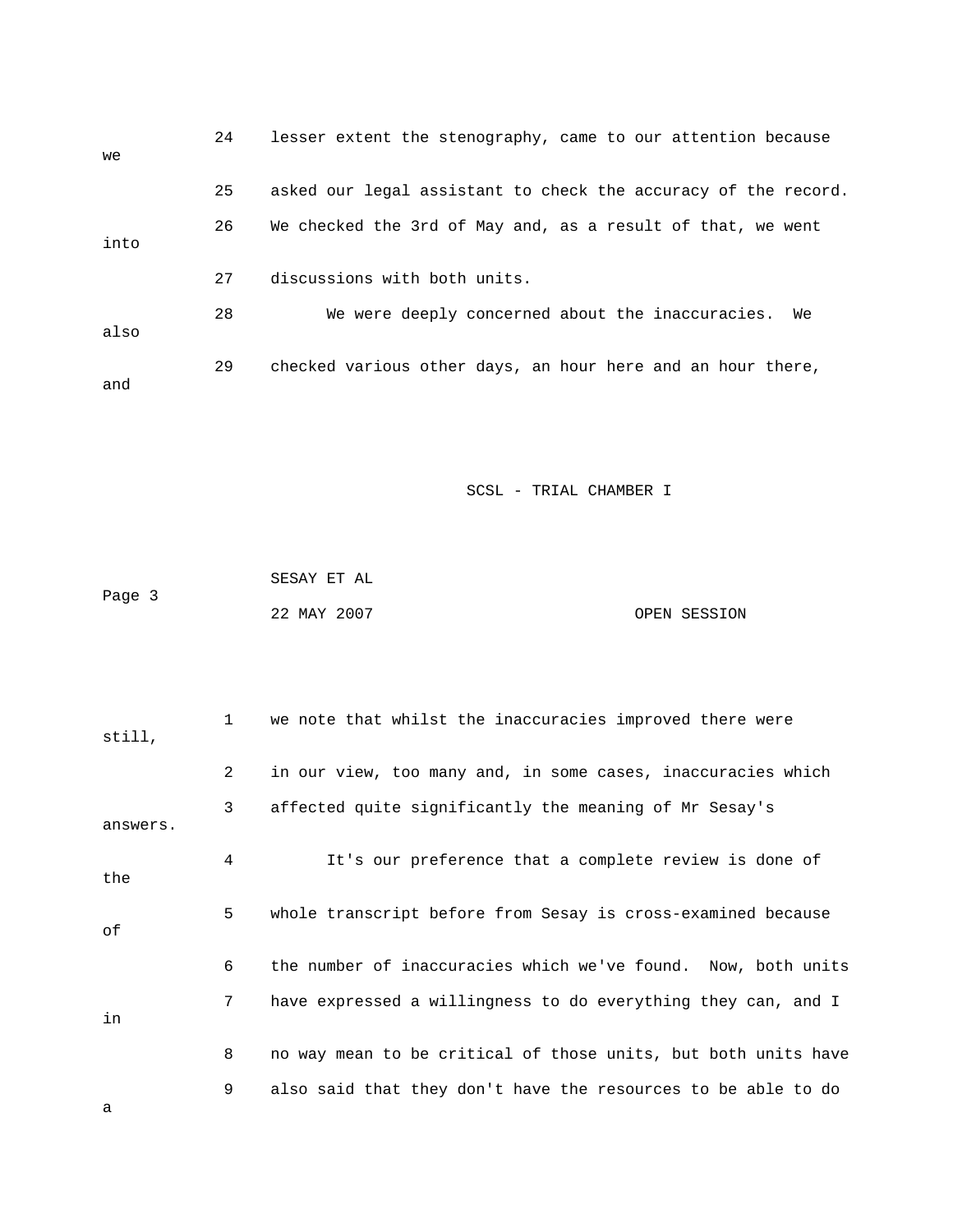|         | 10      | complete review and that's where we're at. It's my submission |
|---------|---------|---------------------------------------------------------------|
| is      | 11      | that a complete review ought to be done. If the Trial Chamber |
|         | $12 \,$ | able to consider that, we would be grateful.                  |
|         | 13      | THE PRESIDING JUDGE: Right.                                   |
| wanted  | 14      | MR JORDASH: Mr Kelson from the translation, I think           |
|         | 15      | the issue brought up in Court.                                |
| for     | 16      | PRESIDING JUDGE: Right. Well, let's put that on hold          |
|         | 17      | the time being and ask -- let me ask two short questions: The |
| that I  | 18      | first is: Did you receive a copy of the corrected version     |
|         | 19      | referred to? We were so informed; you did not?                |
|         | 20      | MR JORDASH: Neither myself or Ms Ashraph have seen that       |
|         | 21      | arrive on the system.                                         |
| are     | 22      | PRESIDING JUDGE: Very well. Then let me ask Mr -- you         |
| another | 23      | just arriving. You were here once upon a time, then on        |
|         | 24      | time you were not here, and now you're back. And we welcome.  |
|         | 25      | MR TOURAY: Your Honour, I am back, I'm back.                  |
| сору    | 26      | PRESIDING JUDGE: Right. Welcome. Did you receive a            |
|         | 27      | of the corrected version of the transcript?                   |
|         | 28      | MR TOURAY: As far as the moment, not yet.                     |
|         | 29      | What about Mr Cammegh?<br>PRESIDING JUDGE:<br>Not yet.        |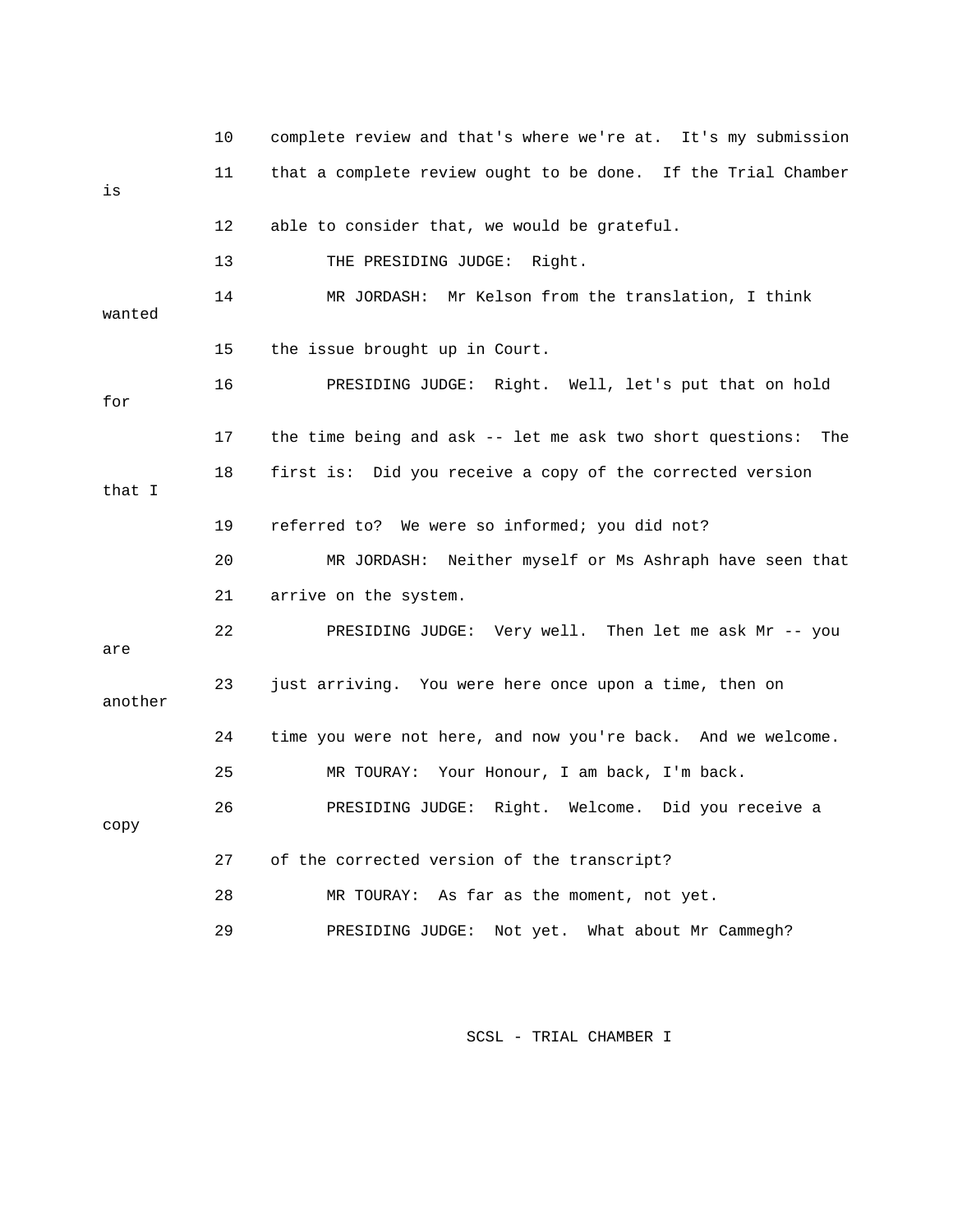1 MR CAMMEGH: I haven't checked. 2 PRESIDING JUDGE: You haven't? 3 MR CAMMEGH: What I can say is this: I have been following 4 the transcripts as they have been produced -- 5 PRESIDING JUDGE: Well, we don't want you to come out with 6 any creative solutions yet. We will come to that. 7 MR CAMMEGH: All right. 8 PRESIDING JUDGE: I'm just taking this just step by step. 9 MR CAMMEGH: I haven't seen the corrected version. 10 PRESIDING JUDGE: Very well, thanks. Mr Harrison, we are 11 advised, the Chamber is advised that the parties have been, in 12 fact, served with a copy of the corrected transcript. 13 MR HARRISON: Yes, I think the general email circulation 14 took place on Friday and there is one that I have seen and it has 15 been printed out. 16 PRESIDING JUDGE: Thank you. Mr Jordash, then I -- the 17 second question would not arise, because if you haven't seen the 18 copy of the corrected version then I cannot ask whether you are 19 satisfied with it, and I will probably have to defer that 20 question because what I want to know, whether the corrected 21 transcripts was, in fact, a product of cooperation of the

parties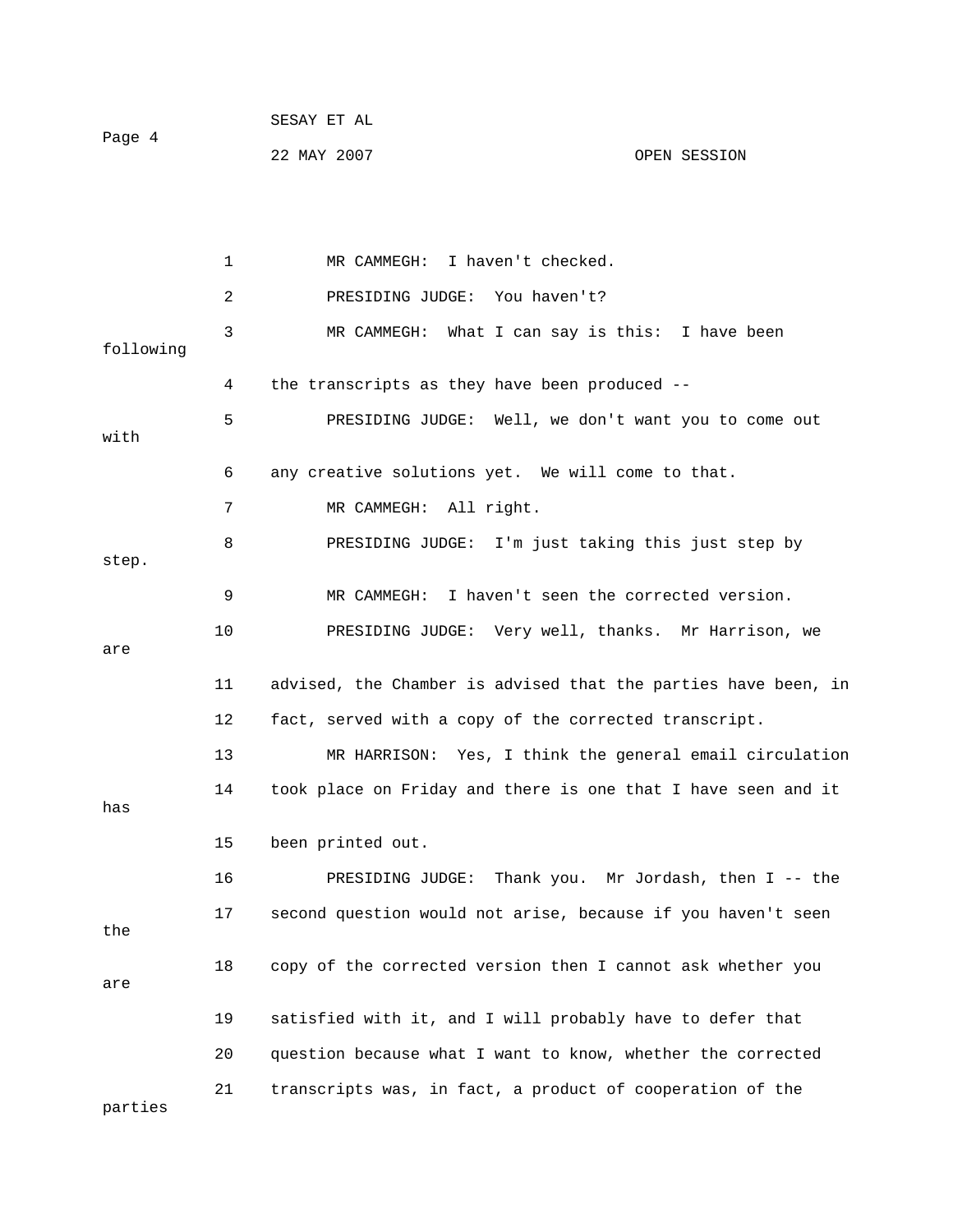|         | 22           | and the head of the translation unit?                        |
|---------|--------------|--------------------------------------------------------------|
|         | 23           | MR JORDASH: No, I think we --                                |
| Wе      | 24           | That's the difficulty we are in now.<br>JUDGE FERNANDO:      |
| does    | 25           | don't know whether, in fact, the corrected transcript really |
|         | 26           | reflect all the corrections to the alleged inaccuracies.     |
|         | 27           | MR JORDASH: Well, could I answer in this way.                |
|         | 28           | PRESIDING JUDGE: Go ahead, yes.                              |
|         | 29           | That we intend to have our legal assistant<br>MR JORDASH:    |
|         |              | SCSL - TRIAL CHAMBER I                                       |
|         |              |                                                              |
|         |              |                                                              |
| Page 5  |              | SESAY ET AL                                                  |
|         |              | 22 MAY 2007<br>OPEN SESSION                                  |
|         |              |                                                              |
|         |              |                                                              |
|         | $\mathbf{1}$ | check the whole transcript.                                  |
|         | 2            | PRESIDING JUDGE:<br>Quite.                                   |
|         | 3            | MR JORDASH:<br>We'd rather not, obviously, because it's a    |
| moment. | 4            | waste of our resources, but I don't see any choice at the    |
|         | 5            | PRESIDING JUDGE: Yes, quite.                                 |
|         | 6            | MR JORDASH: We will be able to inform the Trial Chamber      |
|         | 7            | $if --$                                                      |
| are     | 8            | PRESIDING JUDGE: Yes, because that's the position we         |
| filed,  | 9            | in now. We do have a corrected transcript that has been      |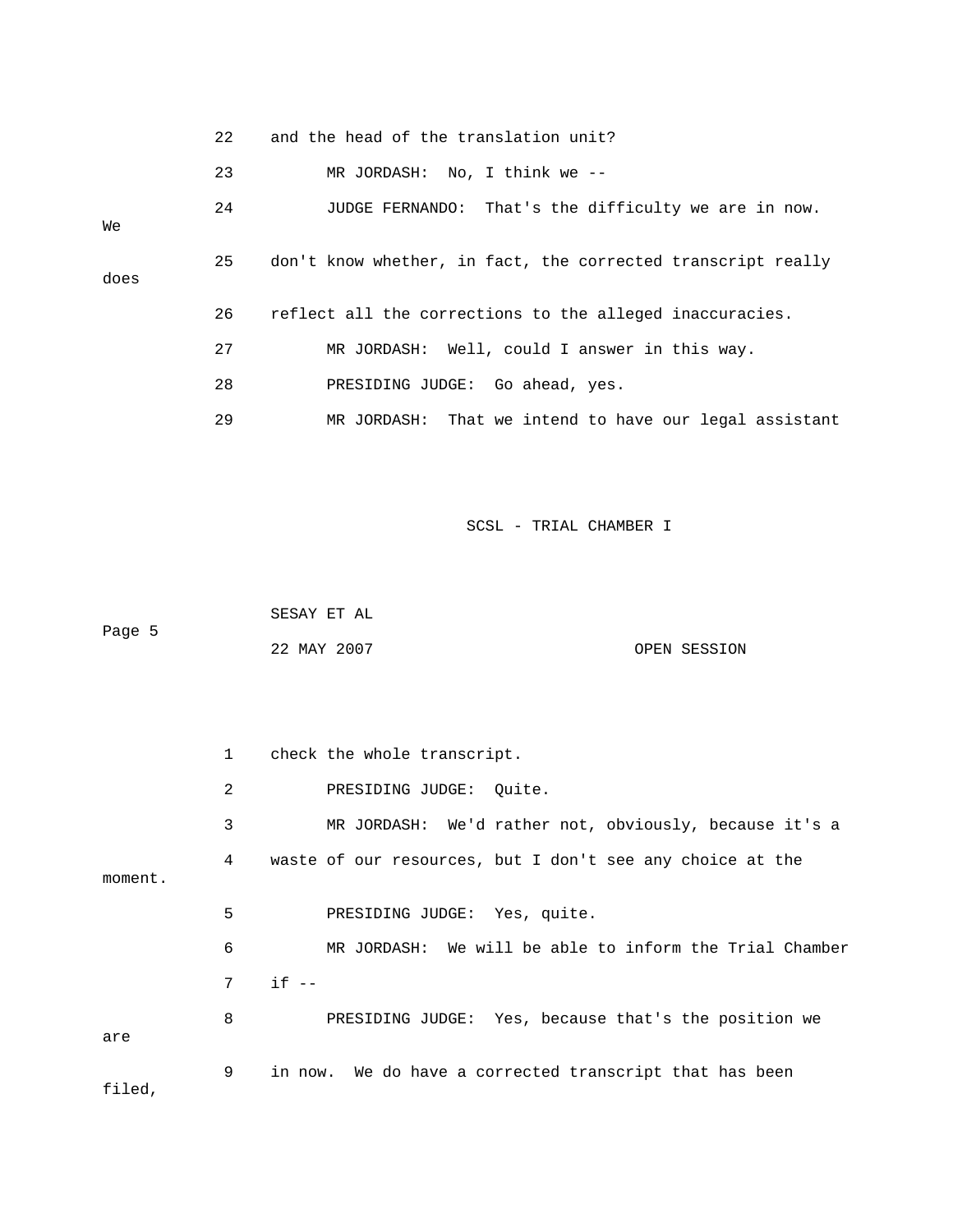|          | 10 | and I think the indication is that the interpreters and the    |
|----------|----|----------------------------------------------------------------|
|          | 11 | stenographers are saying that there was -- that transcript     |
|          | 12 | reflects faithfully and accurately what transpired.            |
|          | 13 | So we need to be satisfied that the parties themselves         |
| faithful | 14 | concur that the product that we have now is, in fact, a        |
|          | 15 | and accurate reflection of what transpired. Then, of course,   |
| before   | 16 | your option or proposal comes into focus whether, in fact,     |
| have     | 17 | your client is cross-examined, and given the situation as we   |
| to       | 18 | it now, it may be expedient for the entire transcript record   |
|          | 19 | be carefully and meticulously examined with a view to ensuring |
| that,    | 20 | that in fact it is wholly and accurate. That is something      |
| you      | 21 | as I say, may well be an option given the record. But when     |
| about    | 22 | talk about the resources aspect that frightens me a little,    |
|          | 23 | the response.                                                  |
|          | 24 | MR JORDASH: Well, it frightens me because what I do not        |
|          | 25 | want is for a member of our team to have to check the whole    |
|          | 26 | transcript until we are finished our case.                     |
|          | 27 | PRESIDING JUDGE:<br>Yes.                                       |
| there    | 28 | MR JORDASH: And my preferred option is that somehow            |
|          | 29 | are discussions with the units at the administrative level and |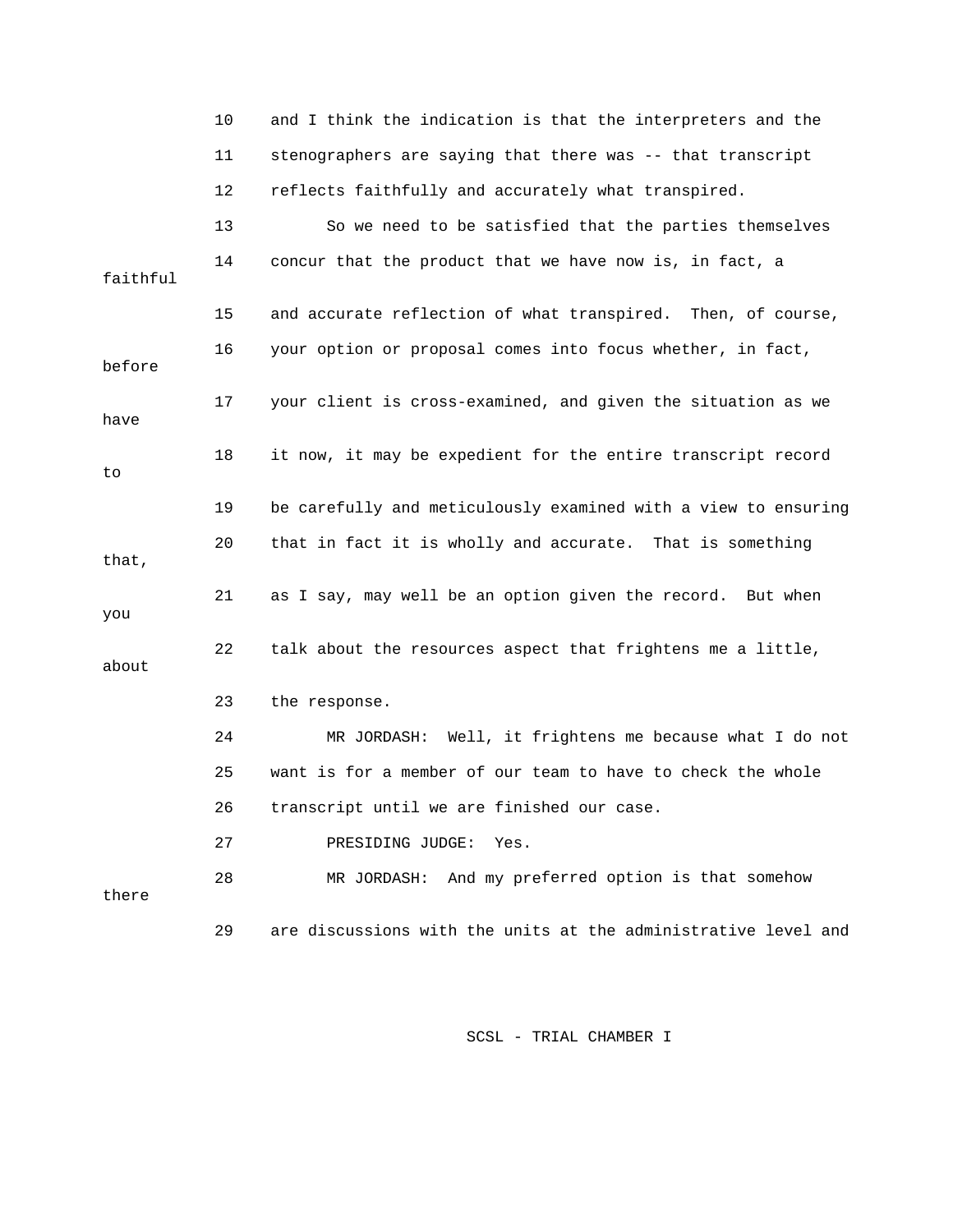|             | 1  | proper resources provided to enable them to do their jobs.     |
|-------------|----|----------------------------------------------------------------|
| document    | 2  | PRESIDING JUDGE: Speaking for myself, I saw the                |
| contains    | 3  | yesterday and it was quite a laborious document, and it        |
|             | 4  | what I consider an almost inexhaustive [indiscernible] list of |
| that.       | 5  | the, you know, alleged inaccuracies and corrections and all    |
|             | 6  | MR JORDASH:<br>Yes.                                            |
|             | 7  | PRESIDING JUDGE: You know, we need to wrestle with this        |
|             | 8  | problem and see what solution we can achieve.                  |
|             | 9  | MR JORDASH: Well, can I make my position clear because         |
|             | 10 | PRESIDING JUDGE:<br>Yes.                                       |
| transcripts | 11 | MR JORDASH: -- I would seek an order that the                  |
|             | 12 | are reviewed by these units.                                   |
|             | 13 | PRESIDING JUDGE:<br>Yes.                                       |
|             | 14 | MR JORDASH:<br>In totality.                                    |
|             | 15 | PRESIDING JUDGE: All right. Probably at some point in          |
|             | 16 | time.                                                          |
| the         | 17 | If that's not going to happen, then this,<br>MR JORDASH:       |
|             | 18 | fallback position is that we will be forced to have a legal    |
|             | 19 | assistant check the transcript.                                |
|             | 20 | PRESIDING JUDGE:<br>Yes.                                       |
| on a        | 21 | To ensure that Mr Sesay is cross-examined<br>MR JORDASH:       |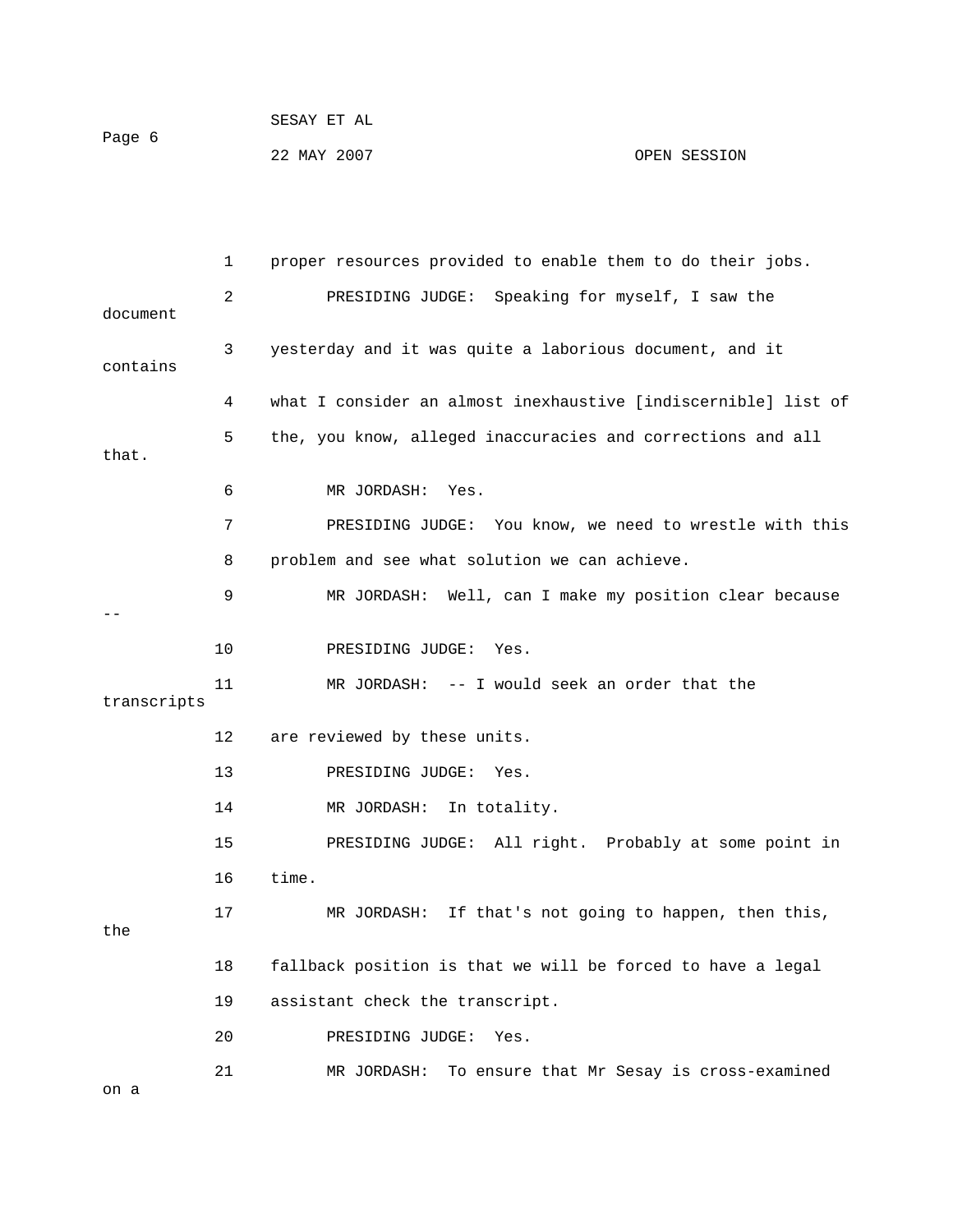22 correct basis.

 23 PRESIDING JUDGE: Right. Well, let's hear some -- from 24 Mr Cammegh; you wanted some inputs into this.

 25 MR CAMMEGH: Only to say this: It's the first that I've 26 heard of this suggestion, that there be a review, and it's one 27 that I wholeheartedly support. Just that.

 28 PRESIDING JUDGE: Right. Thanks. Mr Touray has nothing 29 useful to contribute to this?

SCSL - TRIAL CHAMBER I

 22 MAY 2007 OPEN SESSION SESAY ET AL Page 7

 1 MR TOURAY: I think I endorse what Mr Cammegh says, yes. 2 PRESIDING JUDGE: Right. 3 JUDGE ITOE: Well, yeah -- 4 PRESIDING JUDGE: My Lord. 5 JUDGE ITOE: -- yes. I think listening to what has been 7 inaccuracies that have been recorded in the evidence of the 8 accused person. We know the capital importance of his 9 to his defence, and to the verdict that is eventually going to 10 rendered by this Court. And if we have not been used to this, 11 and I feel very very concerned, and I think that the units 6 said this morning, I am very very concerned that there are these evidence be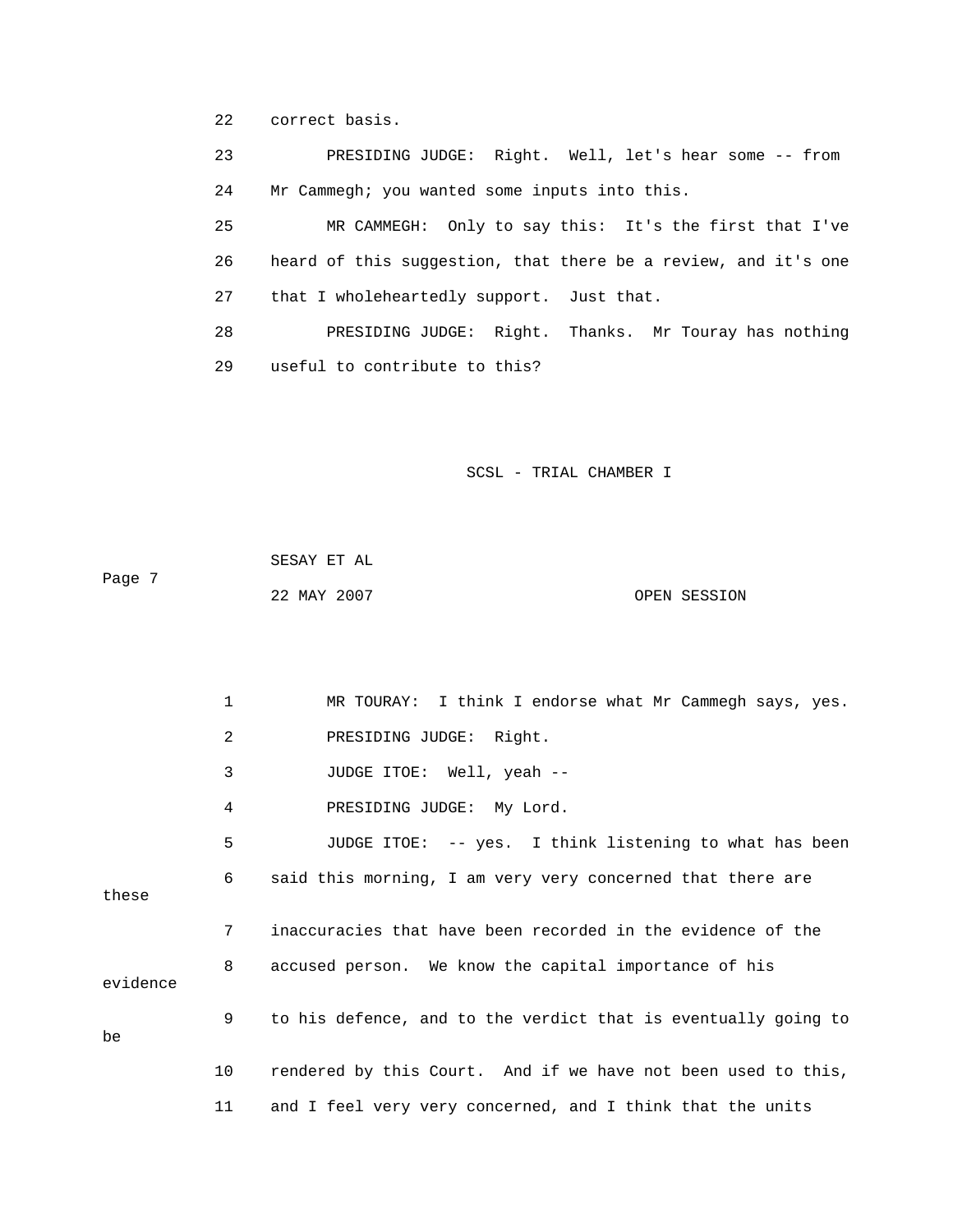| that   | 12 | concerned should address this and ensure that the evidence     |
|--------|----|----------------------------------------------------------------|
| and    | 13 | we are going to rely on to give our judgment is as reliable    |
|        | 14 | as reflective of the testimony of the witnesses as possible.   |
| saying | 15 | It is alarming, you know, that what the accused is             |
| I      | 16 | is misrepresented by, in one way or the order, on the record.  |
|        | 17 | think it is not fair to the accused persons, nor is it fair to |
|        | 18 | any witness and something should be done immediately for the   |
| very   | 19 | services concerned to remedy this. Otherwise, it would be      |
| we     | 20 | very catastrophic in terms of the quality of the decision that |
|        | 21 | are going to render here.                                      |
| any    | 22 | PRESIDING JUDGE:<br>Thank you. Does the Prosecution have       |
|        | 23 | comments? Well, go ahead, please.                              |
|        | 24 | MR JORDASH: Could I just make two -- I don't want to           |
|        | 25 | prolong the issue.                                             |
|        | 26 | PRESIDING JUDGE: Yes, right.                                   |
|        | 27 | MR JORDASH:<br>Two other $--$                                  |
|        | 28 | Short points.<br>PRESIDING JUDGE:                              |
| am     | 29 | One is that having spoken to both units I<br>MR JORDASH:       |

SESAY ET AL

22 MAY 2007 OPEN SESSION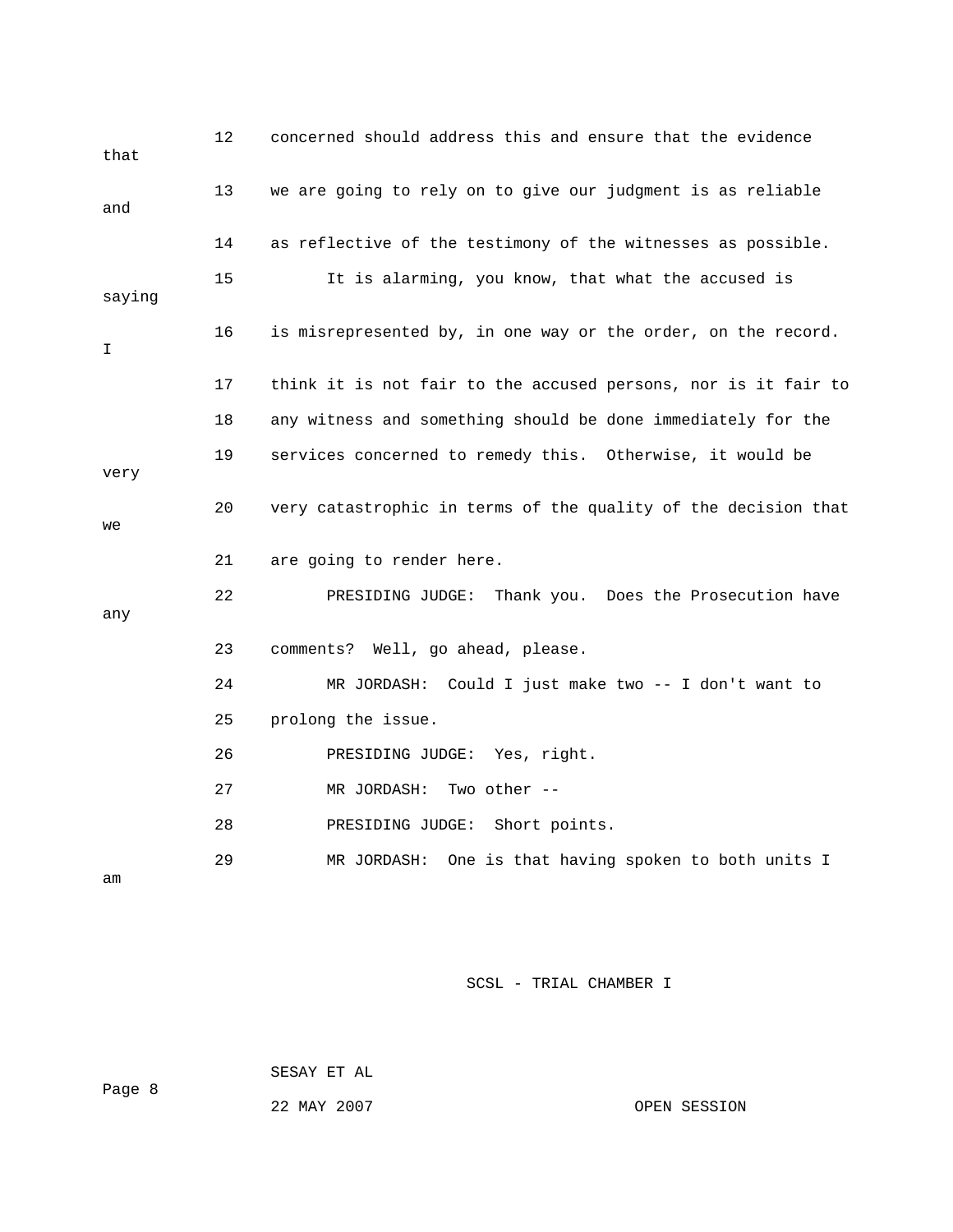1 sure that they are doing their best within the resources that 3 PRESIDING JUDGE: Yes. 4 MR JORDASH: I would want to emphasise that. 6 MR JORDASH: And number two, I do have to take some of 7 responsibility for some of the mistakes, given the speed in 8 we have sometimes been asking questions and answering the 9 questions. So I want to make that clear, too, that sometimes 11 way Mr Sesay answers. 12 PRESIDING JUDGE: Right. Well, thank you for that 13 JUDGE BOUTET: I would like to speak to that: I don't 14 think there is anything exceptional to the way you have been 16 At times it may be difficult but, I mean, your tone of voice 17 the way you are talking and asking a question is really not 18 different than what you have been doing in the past. So when 19 were doing cross-examination of witnesses you were proceeding 20 a different tempo as such. And we never had these problems. 21 I mean, yes, you are generous to try to justify some of the 22 problems being on your account but I don't think this is the 2 they have been given. 5 PRESIDING JUDGE: Yes. the which 10 it's an issue of the questions I ask, the way I ask them, and the candor. 15 doing, and asking your questions, nor the response from Mr Sesay. and you on So,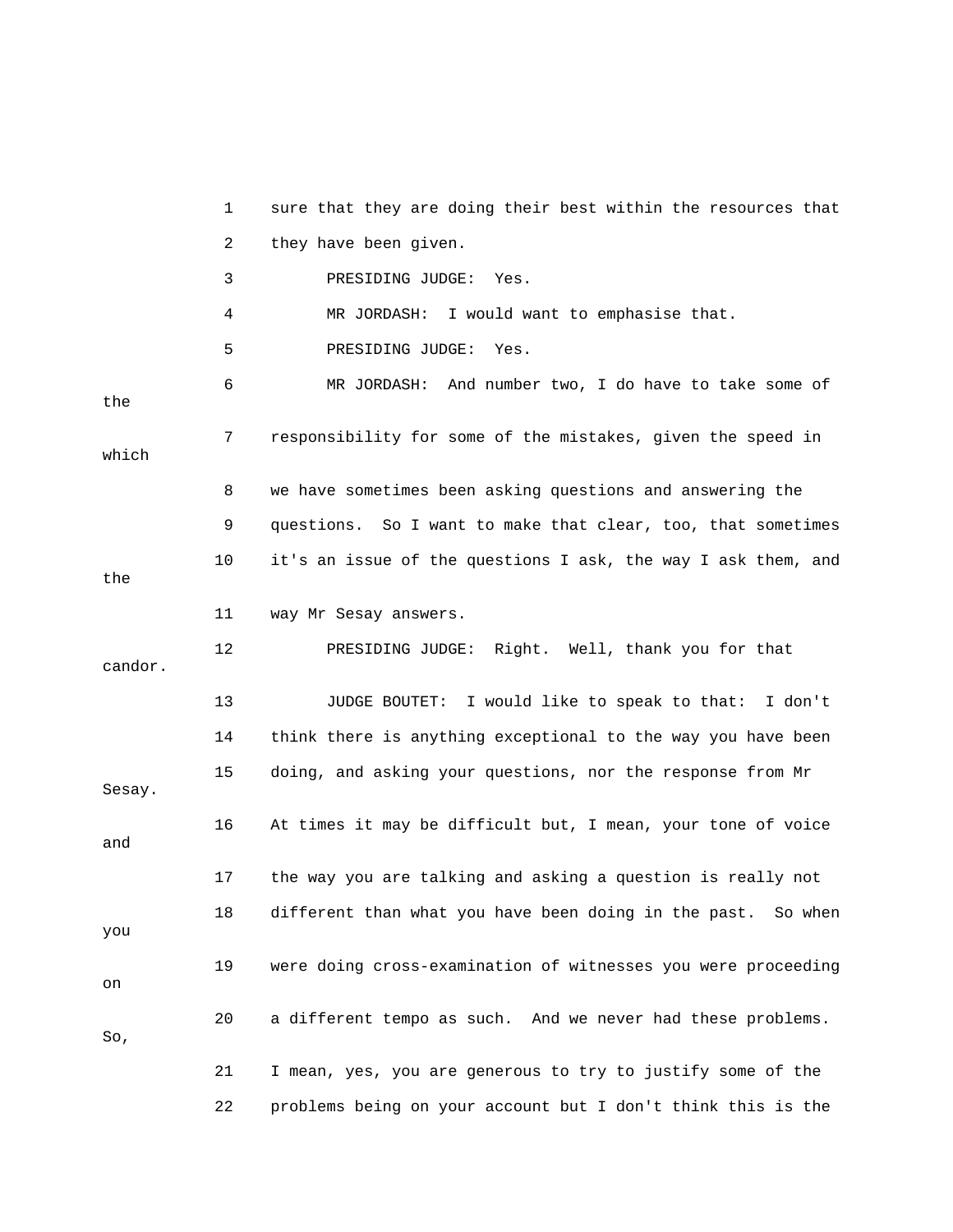23 reason. So I think it lays somewhere else.

|         | 24 | PRESIDING JUDGE: Thank you. Well, certainly it's              |
|---------|----|---------------------------------------------------------------|
|         | 25 | important that at some point in time we find a solution that  |
| and     | 26 | addresses the question of the quality of the interpretation   |
|         | 27 | also the question of the quality of recording in an objective |
| matter. | 28 | sense, without any -- factoring any collateral tangential     |
| kind    | 29 | This technology, I am sure, is adaptable to accommodate any   |

SCSL - TRIAL CHAMBER I

 SESAY ET AL 22 MAY 2007 OPEN SESSION Page 9

 1 of idiosyncratic dimensions or complexities in terms of 3 Well, we will take the necessary action. I am sure that 4 the constituencies that we were addressing have been listening 6 about this. I am advised, Mr Jordash, that you are about to 7 this Court back into closed session. Am I -- it's the wrong 8 advice? MR JORDASH: It is a -- 10 PRESIDING JUDGE: It's a misrepresentation of the -- 11 MR JORDASH: It is. At some stage this morning I would 2 testimony. So we should make that assumption. 5 very carefully to our concerns and know how strongly we feel move 9 MR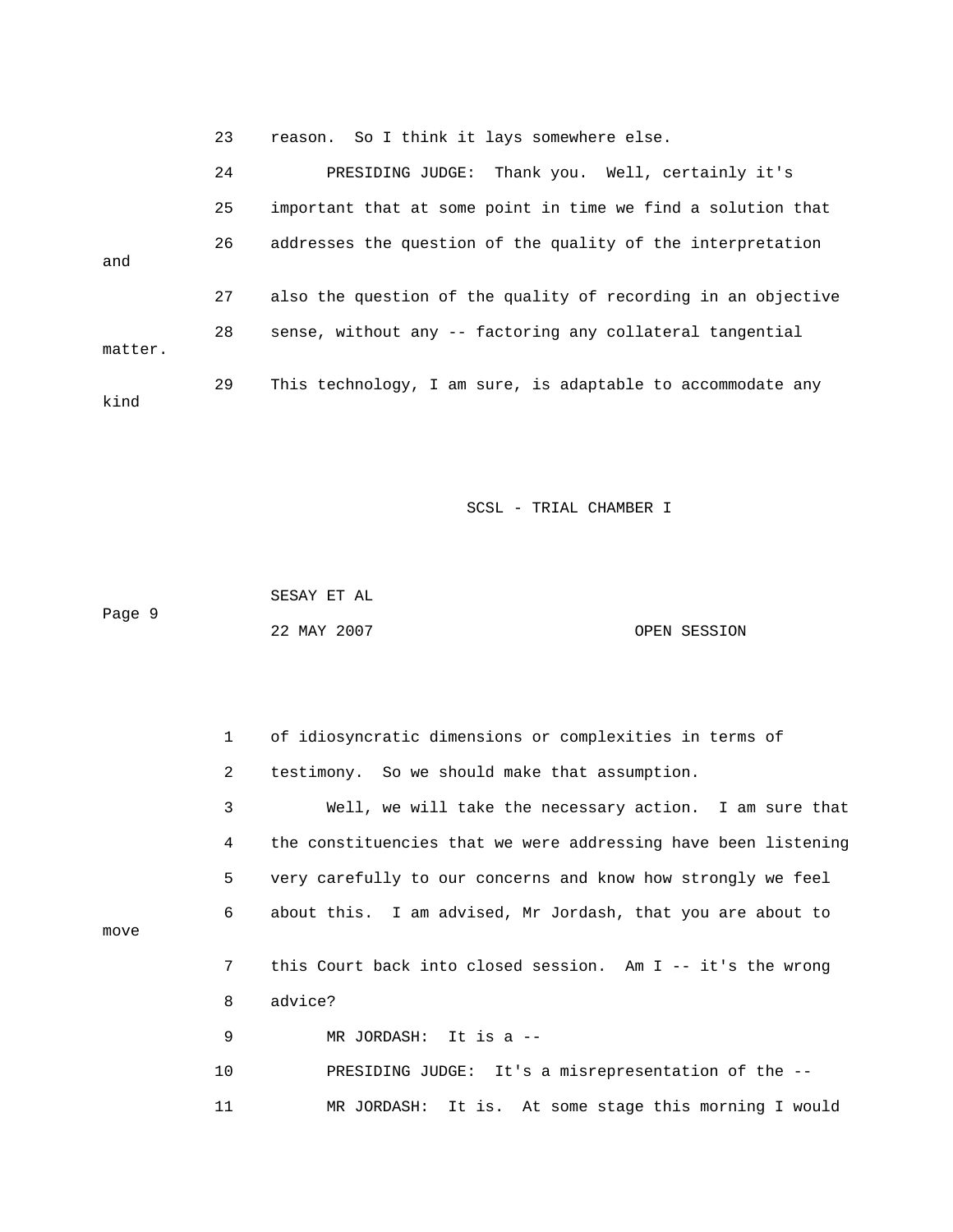|       | 12 | like to deal with evidence lasting about 20 minutes or 30      |
|-------|----|----------------------------------------------------------------|
|       | 13 | minutes.                                                       |
| stay  | 14 | PRESIDING JUDGE: Very well. In other words, we can             |
|       | 15 | in open session.                                               |
|       | 16 | MR JORDASH: Yes.                                               |
|       | 17 | PRESIDING JUDGE: Until such time that --                       |
| have  | 18 | MR JORDASH: And I'd be happy to do -- the section I            |
|       | 19 | got to deal with in closed, I'd be happy to deal with whenever |
|       | 20 | the Court finds convenient.                                    |
|       | 21 | PRESIDING JUDGE: Very well.                                    |
|       | 22 | MR JORDASH: It can be slotted in whenever.                     |
| hands | 23 | PRESIDING JUDGE: Very well. We are entirely in your            |
|       | 24 | and I can assure you that in matters of the closed and open    |
|       | 25 | nature of the proceedings, we prefer to adopt a virtue of      |
| will  | 26 | flexibility, rather than rigidity. So, in other words, we      |
| the   | 27 | continue in open session and we will ask you to proceed with   |
|       | 28 | presentation of your case.                                     |
|       | 29 | Thank you.<br>MR JORDASH:                                      |
|       |    |                                                                |

 SESAY ET AL Page 10 22 MAY 2007 OPEN SESSION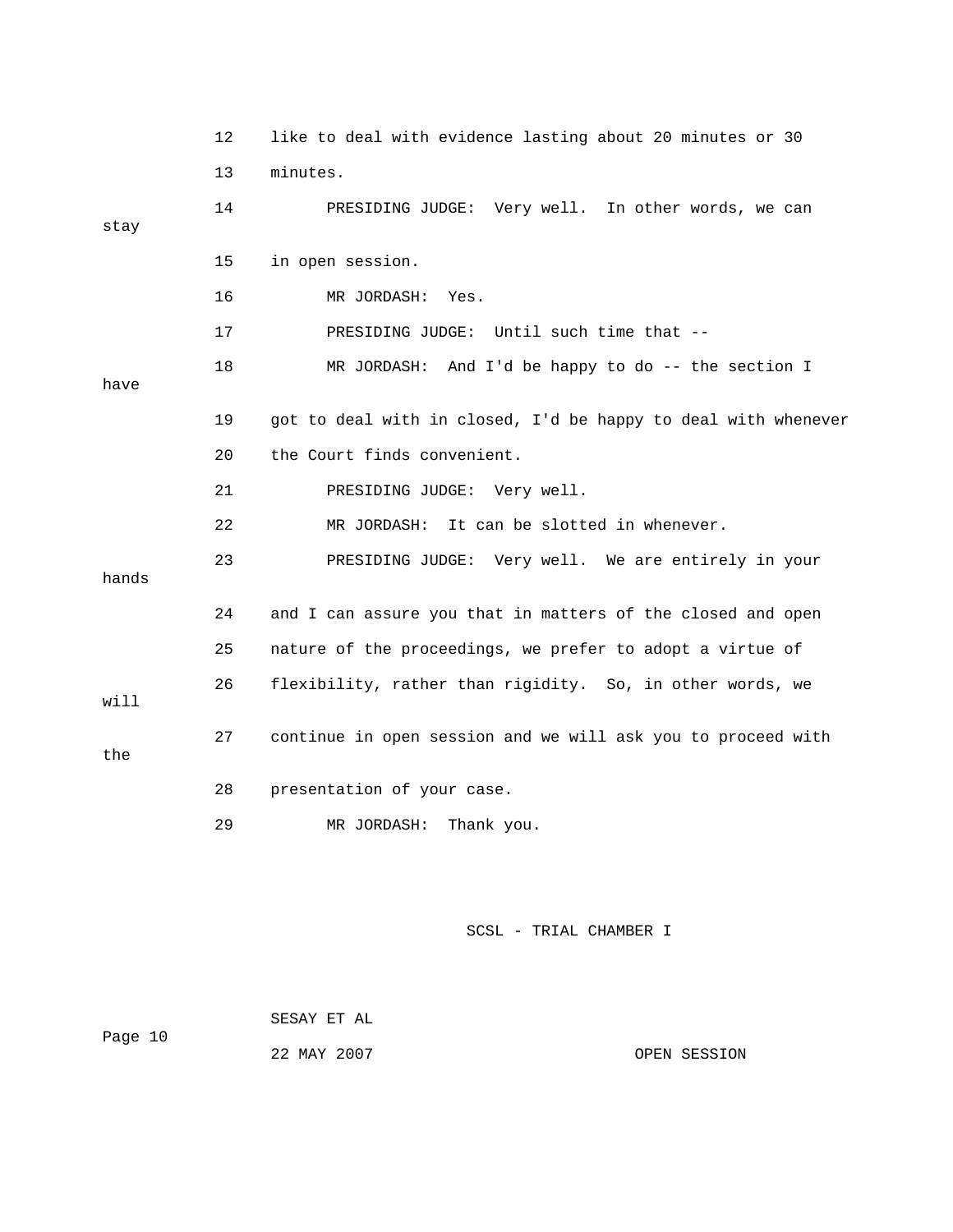|      | 1  | ISSA HASSAN SESAY [Continued]<br>WITNESS:                      |
|------|----|----------------------------------------------------------------|
|      | 2  | [The witness answered through interpreter]                     |
|      | 3  | MR JORDASH [Continued]<br>EXAMINED BY:                         |
|      | 4  | Good morning, Mr Sesay.<br>Q.                                  |
|      | 5  | Yes, good morning, Mr Jordash.<br>Α.                           |
|      | 6  | You are fit and ready to continue?<br>Q.                       |
|      | 7  | Yes.<br>Α.                                                     |
|      | 8  | Q.<br>Now, I want to deal quickly with the situation around    |
| you  | 9  | February 1999, moving up to March when, I think it's agreed,   |
|      | 10 | were attacked?                                                 |
|      | 11 | Yes, I was attacked in Makeni by Superman.<br>Α.               |
| to   | 12 | Now, you've mentioned Gibril Massaquoi and how you went<br>Q.  |
| did  | 13 | Waterloo to call Gibril Massaquoi. Now, when you went there,   |
|      | 14 | you go to find or take anyone else?                            |
|      | 15 | Well, I only went to call Gibril. I went to call Gibril<br>Α.  |
|      | 16 | because during that time they have sent -- they had sent the   |
|      | 17 | politicians who were freed from Pademba Road, Joseph Momoh and |
|      | 18 | all of them were in Makeni.                                    |
|      | 19 | And under whose control were they in Makeni?<br>Q.             |
|      | 20 | They were under Brigadier Mani.<br>Α.                          |
| over | 21 | Your Honours, would the witness go<br>THE INTERPRETER:         |
|      | 22 | the last bit of his testimony.                                 |
|      | 23 | MR JORDASH:                                                    |
|      | 24 | Repeat the last sentence please, Mr Sesay.<br>Q.               |
| Mani | 25 | I said former President Momoh, he was with Brigadier<br>Α.     |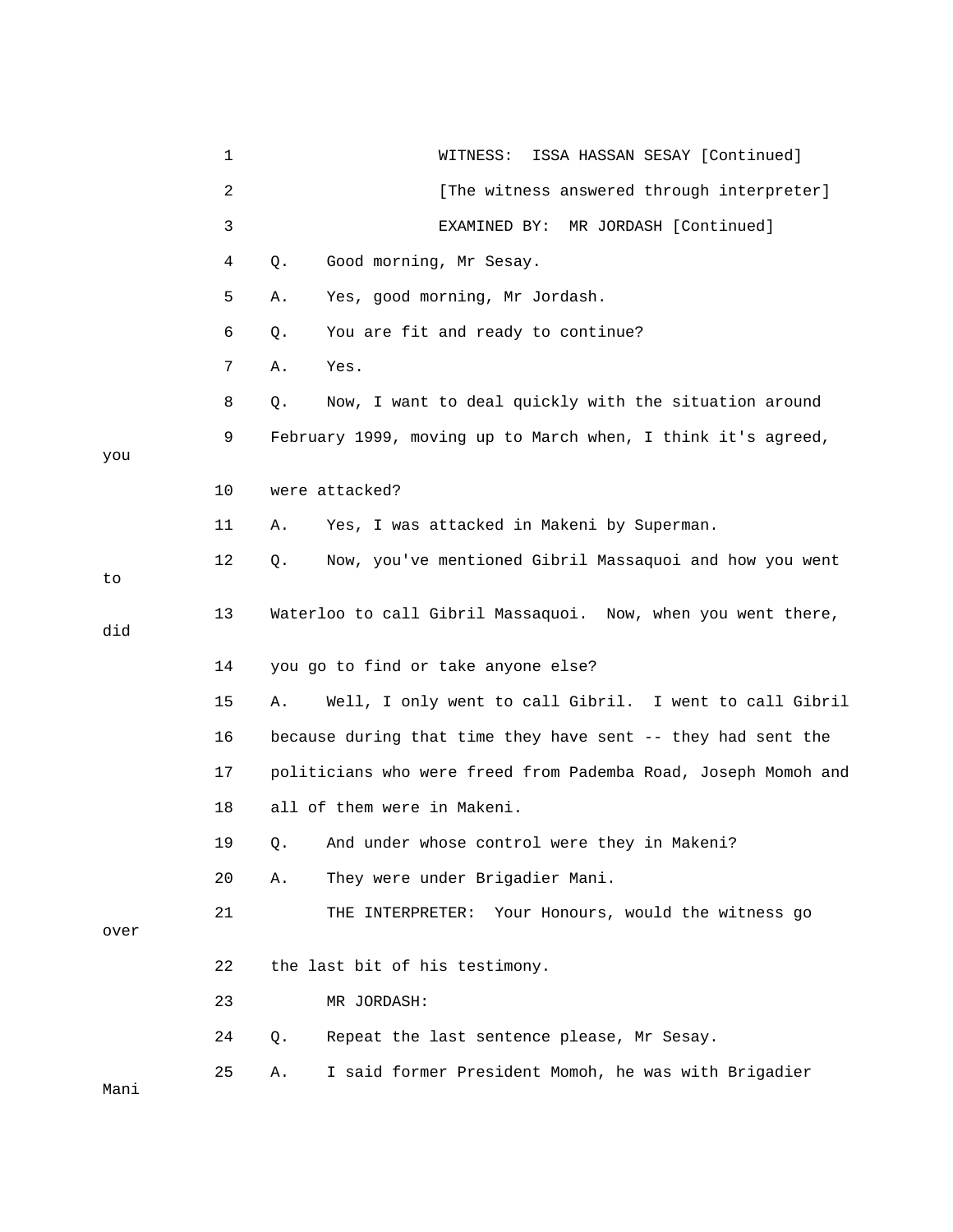|      | 26 | in his house -- he was with Brigadier Mani in his house in   |
|------|----|--------------------------------------------------------------|
| Foh  | 27 | Makeni. The other people like -- like ET Kamara, Mr Victor   |
| were | 28 | and others, Mosquito said they were to go to Buedu, and they |
|      | 29 | in Buedu up to the time of Lome.                             |

|         | SESAY ET AL |              |
|---------|-------------|--------------|
| Page 11 |             |              |
|         | 22 MAY 2007 | OPEN SESSION |

|          | 1              | $Q$ . | Well, when did ET Kamara and Victor Foh go to Buedu?     |
|----------|----------------|-------|----------------------------------------------------------|
|          | $\overline{2}$ | Α.    | It was in February '99.                                  |
|          | 3              | Q.    | Did Sam Bockarie give any instructions concerning Momoh? |
| attorney | 4              |       | THE INTERPRETER: Your Honours, would the learned         |
|          | 5              |       | go over the question.                                    |
|          | 6              |       | MR JORDASH:                                              |
| about    | 7              | Q.    | Did Victor -- did Sam Bockarie give any instructions     |
|          | 8              |       | ex-President Momoh?                                      |
| but      | 9              | Α.    | Yes, he gave instructions that he should go to Buedu,    |
| Makeni.  | 10             |       | Brigadier Mani said no. Pa Momoh should be with him in   |
| happen   | 11             | Q.    | Did Sam Bockarie give instructions about what should     |
|          | $12 \,$        |       | with Gibril Massaquoi?                                   |
|          | 13             | Α.    | Yes, because when they had refused to go with them,      |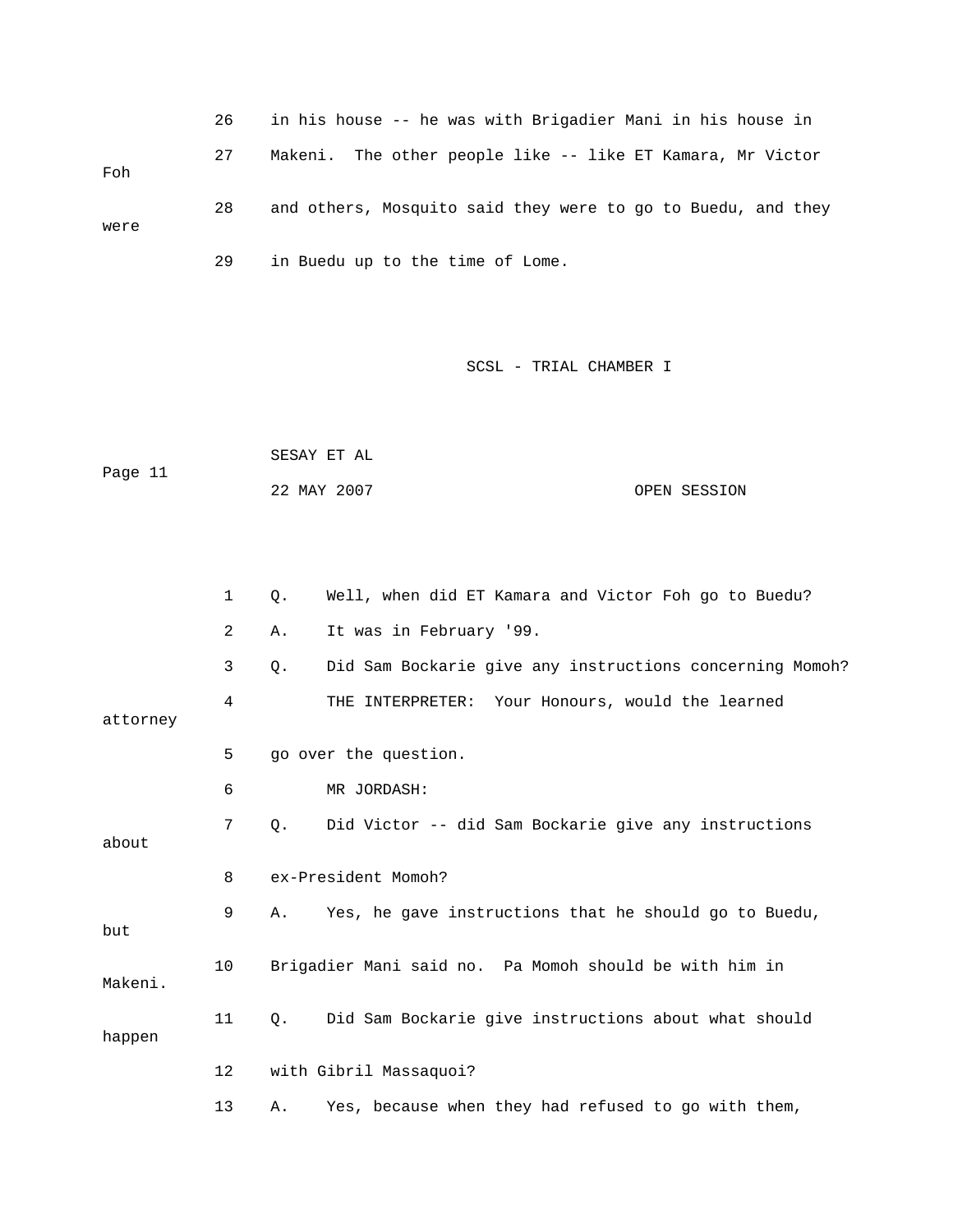|         | 14 | Bockarie said I should go to Lunsar and allow Gibril to -- so  |
|---------|----|----------------------------------------------------------------|
|         | 15 | that I could report with him to Buedu.                         |
| Sesay?  | 16 | Let's go over that again. What did you just say, Mr<br>Q.      |
|         | 17 | I said, when Gibril had refused to go to Buedu, Bockarie<br>Α. |
| arrest  | 18 | gave me instructions. He said, I should go to Lunsar to        |
| I       | 19 | Gibril Massaquoi so that I could report to Buedu with him, or  |
|         | 20 | should dispatch him to Buedu.                                  |
|         | 21 | Well, let's just try to get the chronology. You go to<br>Q.    |
|         | 22 | Waterloo to call Gibril Massaquoi --                           |
|         | 23 | Yes, yes.<br>Α.                                                |
|         | 24 | Gibril Massaquoi refuses to come. When does Gibril<br>Q.       |
|         | 25 | Massaquoi go to Lunsar?                                        |
| to      | 26 | Well, after when I had gone to call him and he refused<br>Α.   |
|         | 27 | go, it was just two days. They went Lunsar, he and Superman;   |
|         | 28 | they went and based at Lunsar.                                 |
|         | 29 | And $--$<br>Q.                                                 |
|         |    |                                                                |
|         |    | SCSL - TRIAL CHAMBER I                                         |
|         |    | SESAY ET AL                                                    |
| Page 12 |    | 22 MAY 2007<br>OPEN SESSION                                    |

1 MR JORDASH: Sorry, could I just have a moment please.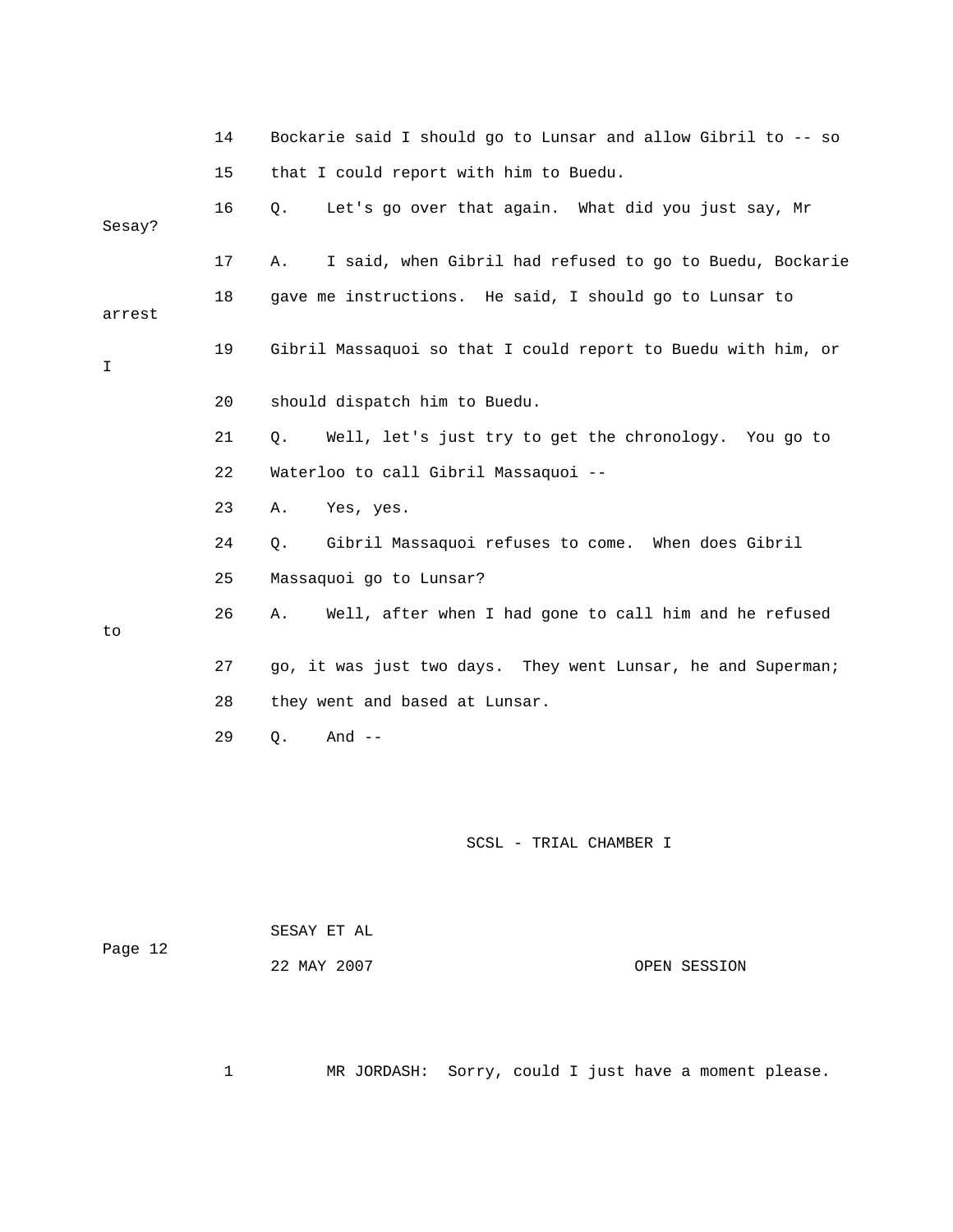| with       | 2  | Did you, at any stage, go to Lunsar to deal in any way<br>Q.   |
|------------|----|----------------------------------------------------------------|
|            | 3  | Gibril Massaquoi?                                              |
| ordered    | 4  | I went to Lunsar in March, and when I went, I<br>Α.<br>Yes.    |
|            | 5  | Gibril to get into my vehicle.                                 |
|            | 6  | JUDGE ITOE:<br>In March what year, please?                     |
|            | 7  | THE WITNESS: 19 -- 1999.                                       |
|            | 8  | MR JORDASH:                                                    |
|            | 9  | Right. Before you go on and answer the question, I just<br>Q.  |
| with       | 10 | want to ask you some questions before that, then we'll deal    |
|            | 11 | March. We've heard that Superman is based in Lunsar around     |
|            | 12 | February 1999, and you've told us that Brigadier Mani is in    |
| questions. | 13 | Makeni around that time. Where is -- I'll save those           |
| I          | 14 | Sorry, I just realised something. Sorry to be confusing, but   |
|            | 15 | think you might understand why I paused. Tell us about what    |
|            | 16 | happened in March with Gibril Massaquoi.                       |
| go         | 17 | I said, in early March Bockarie gave me instructions to<br>Α.  |
|            | 18 | and arrest Gibril, and I should send him to Buedu and -- March |
| just       | 19 | When I went Lunsar, because Gibril and Superman were<br>'99.   |
| to         | 20 | opposite the main road street, so I ordered Gibril -- I went   |
|            | 21 | Gibril's house, I stood on the road, and I sent for him and he |
| that       | 22 | And when he came, I told him to board the vehicle so<br>came.  |
|            | 23 | we could go to Makeni.                                         |
| you?       | 24 | Who did you go to Lunsar with? Who did you take with<br>Q.     |
|            | 25 | Well, it was I and my bodyguards.<br>Α.                        |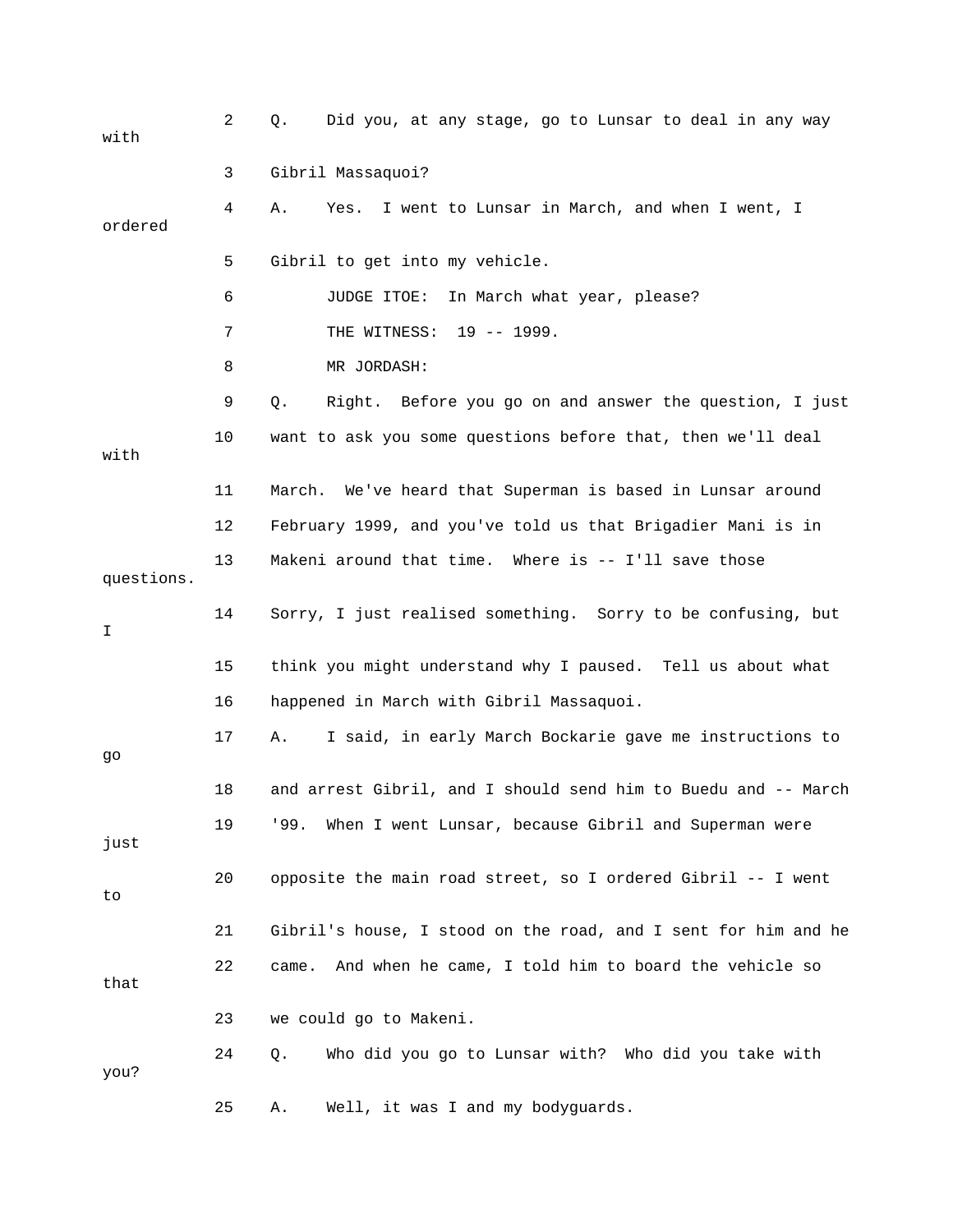26 Q. And what were your specific instructions about what you 27 were supposed to do? 28 A. Well, the instructions from Bockarie said I should go to 29 Lunsar to arrest Gibril Massaquoi and send him to Buedu. Those

|         | SESAY ET AL |              |
|---------|-------------|--------------|
| Page 13 |             |              |
|         | 22 MAY 2007 | OPEN SESSION |

|            | $\mathbf{1}$ | were the instructions.                                       |
|------------|--------------|--------------------------------------------------------------|
|            | 2            | And were you aware if there had been communication<br>Q.     |
| Sam        | 3            | concerning this subject between Sam Bockarie and Superman or |
|            | 4            | Bockarie and Gibril Massaquoi?                               |
|            | 5            | Well, I knew that Superman knew that Gibril -- Sam<br>Α.     |
| Buedu.     | 6            | Bockarie had given instructions so that Gibril could go to   |
|            | 7            | But Superman denied that Gibril would go anywhere and Gibril |
| 198        | 8            | himself denied and Superman supported. Because from December |
|            | 9            | to March '99 there was communication between Superman and    |
|            | 10           | Bockarie.                                                    |
| qenerally? | 11           | And what was the nature of that communication,<br>0.         |
|            | 12           | Well, Bockarie would send instruction to Superman and<br>Α.  |
|            | 13           | Superman would also send messages to Bockarie.               |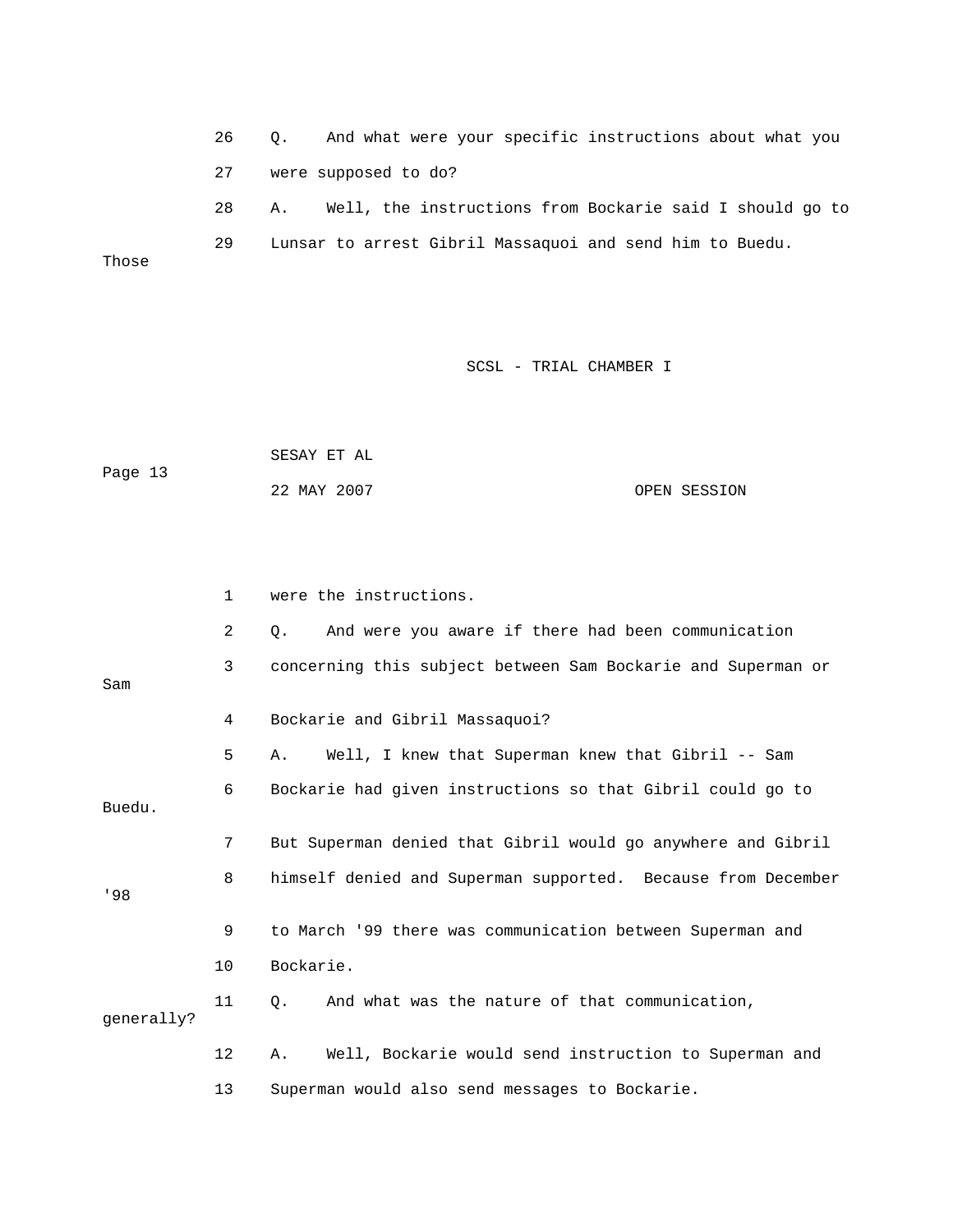|        | 14 | But what kind of instructions were being sent?<br>Ο.           |
|--------|----|----------------------------------------------------------------|
| Lunsar | 15 | Well, for example, when Superman went and captured<br>Α.       |
|        | 16 | in December '98, he said he was going to base there.<br>It was |
|        | 17 | Bockarie that sent instructions saying that Superman should    |
| were   | 18 | attack Port Loko in the first week of January 1999.<br>Those   |
|        | 19 | the types of instructions. And when the attack failed, it was  |
|        | 20 | Bockarie who sent instructions, and he said he should take the |
|        | 21 | road to come to Waterloo.                                      |
| time?  | 22 | And were you communicating with Superman during that<br>Q.     |
| and    | 23 | Yes, there was communications in December, December '98<br>Α.  |
|        | 24 | March '99. During this first time that I went to Lunsar, you   |
|        | 25 | see, that was the time that the communication stopped; when I  |
|        | 26 | arrested Gibril and they fired at me. So I was not able to     |
|        | 27 | arrest Gibril.                                                 |
|        | 28 | What was the nature of your communication with Superman?<br>О. |
|        | 29 | What was the nature of your communication?                     |
|        |    |                                                                |

| Page 14 | SESAY ET AL |              |
|---------|-------------|--------------|
|         | 22 MAY 2007 | OPEN SESSION |

1 A. Well, like -- for example, when Superman attacked Port

Loko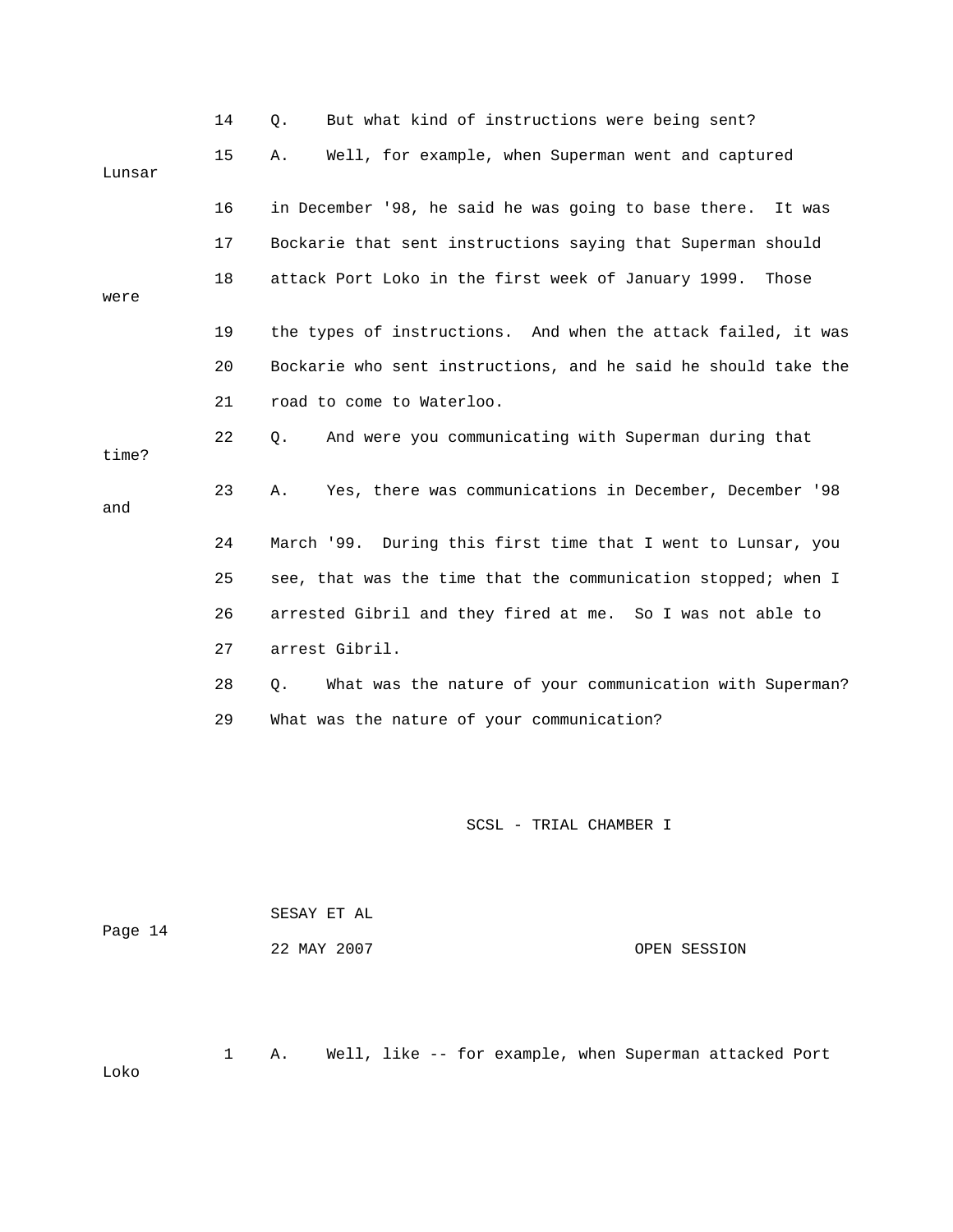| sent a  | 2  | in the first week, January '99, when the attack failed, he       |
|---------|----|------------------------------------------------------------------|
|         | 3  | message to Bockarie. Then the operator informed my operator      |
| a       | 4  | saying that the attack was not successful and that he had sent   |
|         | 5  | message to Bockarie.                                             |
| this    | 6  | Well, were you giving instructions to Superman during<br>Q.      |
|         | 7  | period?                                                          |
|         | 8  | If I had been giving instructions to Superman, then<br>Α.<br>No. |
|         | 9  | there wouldn't have been any need for Bockarie --                |
|         | 10 | THE INTERPRETER: Your Honours, would the witness go a            |
|         | 11 | little bit slow.                                                 |
|         | 12 | MR JORDASH:                                                      |
|         | 13 | Repeat what you just said.<br>Q.                                 |
| me,     | 14 | I said, if Superman had been taking instructions from<br>Α.      |
|         | 15 | then there wouldn't have been any need for Bockarie to send      |
| sending | 16 | instructions to him. And he, himself, wouldn't have been         |
|         | 17 | reports to Bockarie. I said, for example, when Rambo had been    |
|         | 18 | taking instructions from me, it was I that Bockarie had been     |
|         | 19 | giving instructions so that I could pass these instructions to   |
|         | 20 | Rambo.                                                           |
|         | 21 | And -- and, if Superman were under my control, then the          |
|         | 22 | commander had given me instructions so that I could go           |
| оf      | 23 | instruct -- arrest Gibril. Even if Gibril were in the house      |
|         | 24 | Superman, Superman should have accepted that I -- I arrest       |
| Gibril. | 25 | Gibril, but they fired at me. I was not able to arrest           |
|         | 26 | Just specifically who fired at you?<br>Q.                        |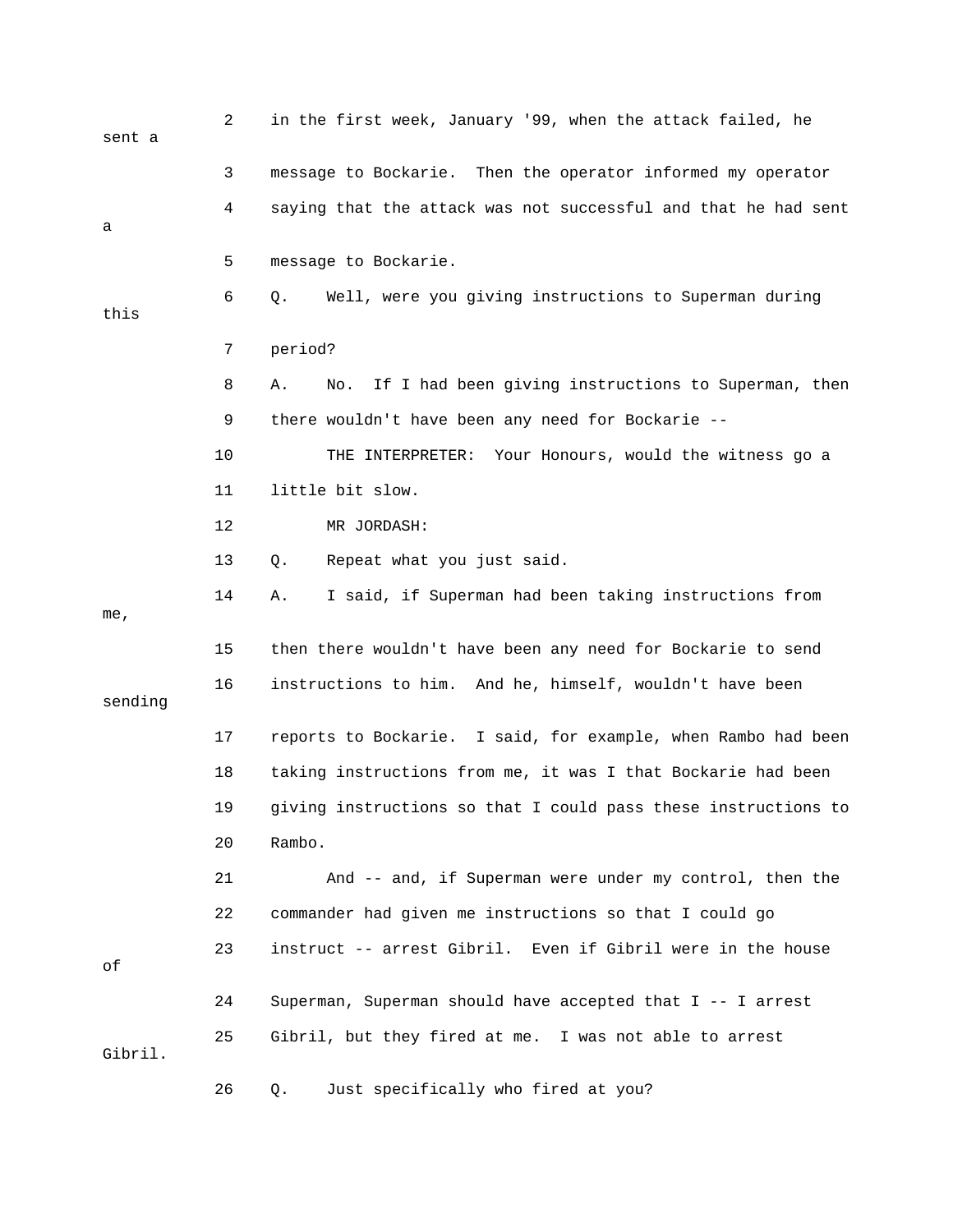27 A. It was Superman and his boys, his bodyguards, they were the 28 ones that fired at me. Even with the vehicle that I went with, I 29 had to leave it there, because I went with one vehicle and a car.

| Page 15 | SESAY ET AL |              |
|---------|-------------|--------------|
|         | 22 MAY 2007 | OPEN SESSION |

|      | 1                 | So the pick-up was left there, and I had had to use the car.  |
|------|-------------------|---------------------------------------------------------------|
|      | 2                 | And where did you go to after you'd left Lunsar?<br>Q.        |
| able | 3                 | Well, the road was blocked towards Makeni, so I wasn't<br>Α.  |
|      | 4                 | to go through that road. I had had to pass through Gberi      |
| оf   | 5                 | Junction, Masiaka, Mile 91, then I went to Magburaka. Because |
|      | 6                 | the firing, I wasn't able retreat through the road -- through |
|      | 7                 | Makeni road, and so I had to go around with a small car. And  |
|      | 8                 | before I went around and arrived at Makeni, I had met Gibril  |
|      | 9                 | Massaquoi --                                                  |
|      | 10                | THE INTERPRETER: Your Honours, would the witness go a         |
|      | 11                | little bit slow.                                              |
|      | $12 \overline{ }$ | MR JORDASH:                                                   |
| two  | 13                | Q.<br>Okay. Just go a bit slower and just go over the last    |
|      | 14                | sentences, please.                                            |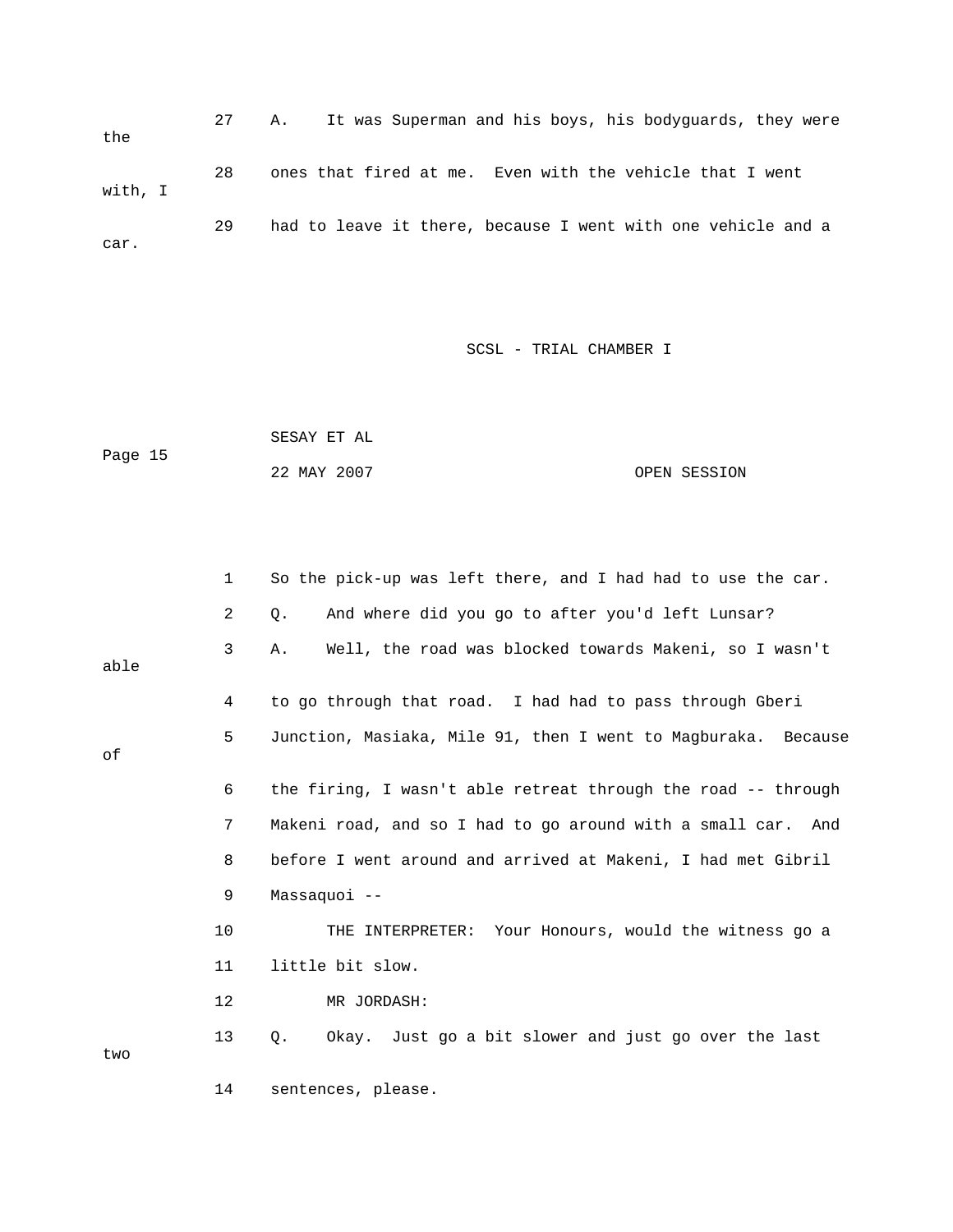| through  | 15 | I said, when I went by the long road from Lunsar,<br>Α.       |
|----------|----|---------------------------------------------------------------|
|          | 16 | Gberi Junction, Masiaka, Mile 91 to Magburaka, during that    |
| vehicles | 17 | process Superman, as they had fired at me, they took the      |
|          | 18 | with this -- with an AA van, they drove and went to Makeni.   |
|          | 19 | And what happened then?<br>Q.                                 |
|          | 20 | Then they went to the house where I was; they $-$ they<br>Α.  |
|          | 21 | molested the people that were there; they beat my bodyguards; |
| I        | 22 | they took all the things that I had in the house. Then before |
| Lunsar.  | 23 | arrived in Makeni, they had left Makeni and had gone to       |
| March;   | 24 | Was this the beginning or the middle or the end of<br>Q.      |
|          | 25 | do you remember?                                              |
|          | 26 | This was at the -- this was in early March 1999.<br>Α.        |
| you      | 27 | But was there anything further which happened between<br>Q.   |
|          | 28 | and Superman in this town?                                    |
| Mena     | 29 | In -- from that, I left and went and stayed at<br>Α.<br>Yes.  |

|         | SESAY ET AL |              |
|---------|-------------|--------------|
| Page 16 |             |              |
|         | 22 MAY 2007 | OPEN SESSION |

1 Hills, where you had the government quarters. There I was.

In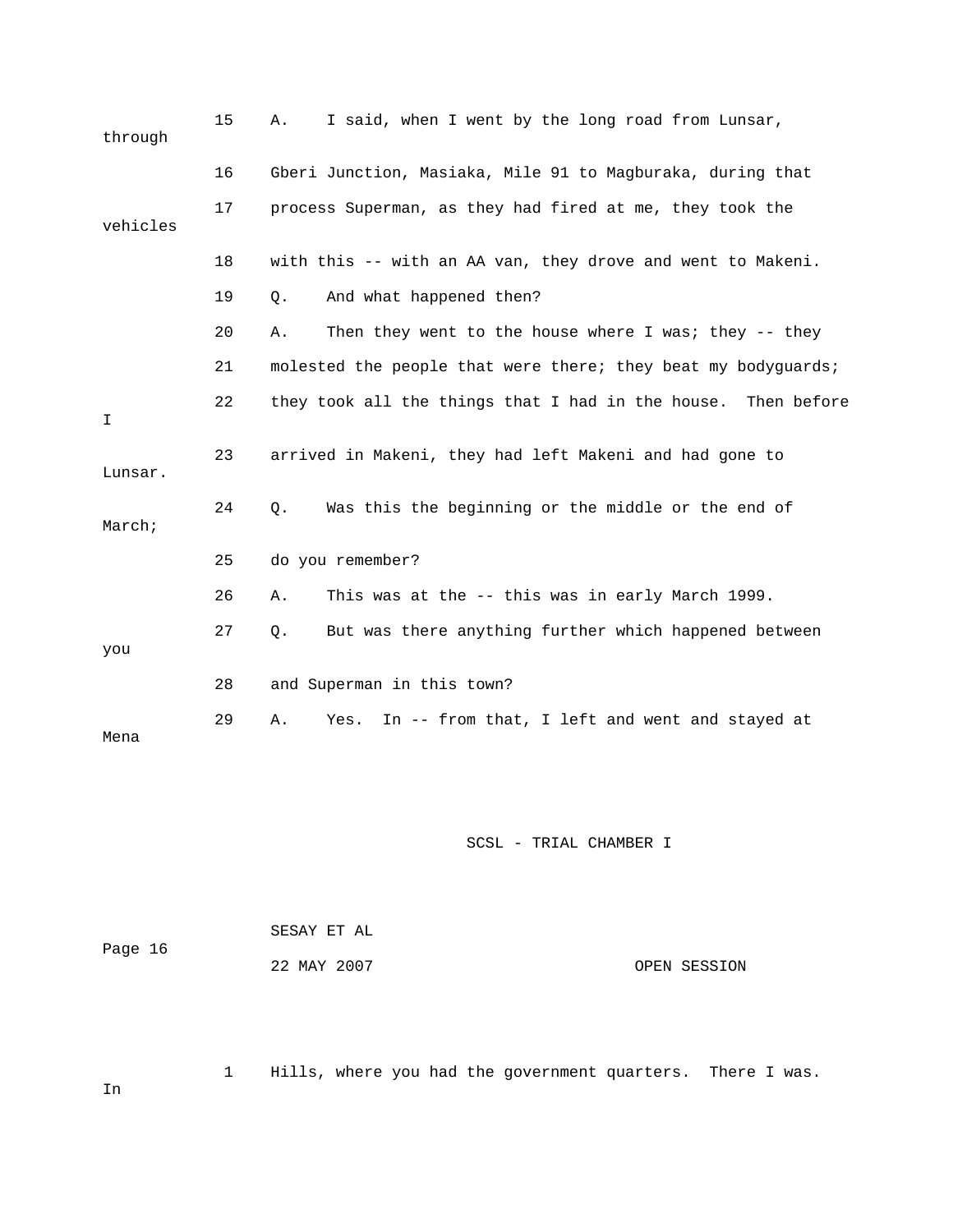2 late March 1999, Superman --

| you    | 3  | Before we get to what happened in late March, what were<br>Q.  |
|--------|----|----------------------------------------------------------------|
|        | 4  | doing then between this attack in Lunsar and late March?       |
| me     | 5  | Well, from this time there was no communication between<br>Α.  |
|        | 6  | and Superman. I was in Makeni. I was just there in Makeni to   |
|        | 7  | monitor the road, Makeni-Magburaka, and that was all.          |
|        | 8  | Well, let's break this down a bit. What's going on in<br>Q.    |
|        | 9  | Makeni and the surrounding areas concerning civilian life?     |
|        | 10 | Well, at this time, nothing happened to the civilians.<br>Α.   |
|        | 11 | They came to my house.                                         |
|        | 12 | No, no. Listen to the question. What's happening<br>Q.         |
|        | 13 | concerning civilian life in terms of trade or hospitals or     |
|        | 14 | schools and civilian administration?                           |
|        | 15 | At this time, Makeni was packed with over 60,000 people;<br>Α. |
| roads. | 16 | marketing had been going on; there were trucks plying the      |
|        | 17 | Which markets were there? How many markets? Give us an<br>Q.   |
|        | 18 | idea.                                                          |
|        | 19 | Well, there was one big market that was in Makeni by<br>Α.     |
| fully. | 20 | Campbell Street and Metro and that market was functioning      |
|        | 21 | And the -- the markets at the lower park and the one in the    |
|        | 22 | roundabout and --                                              |
|        | 23 | What kind of items were being traded?<br>Q.                    |
| sell   | 24 | Well, they would bring goods from Guinea. They would<br>Α.     |
|        | 25 | them, and they would sell vegetables --                        |
| bit    | 26 | THE INTERPRETER: Your Honours, I did not get the last          |
|        | 27 | of the witness's testimony. Would he be instructed to repeat.  |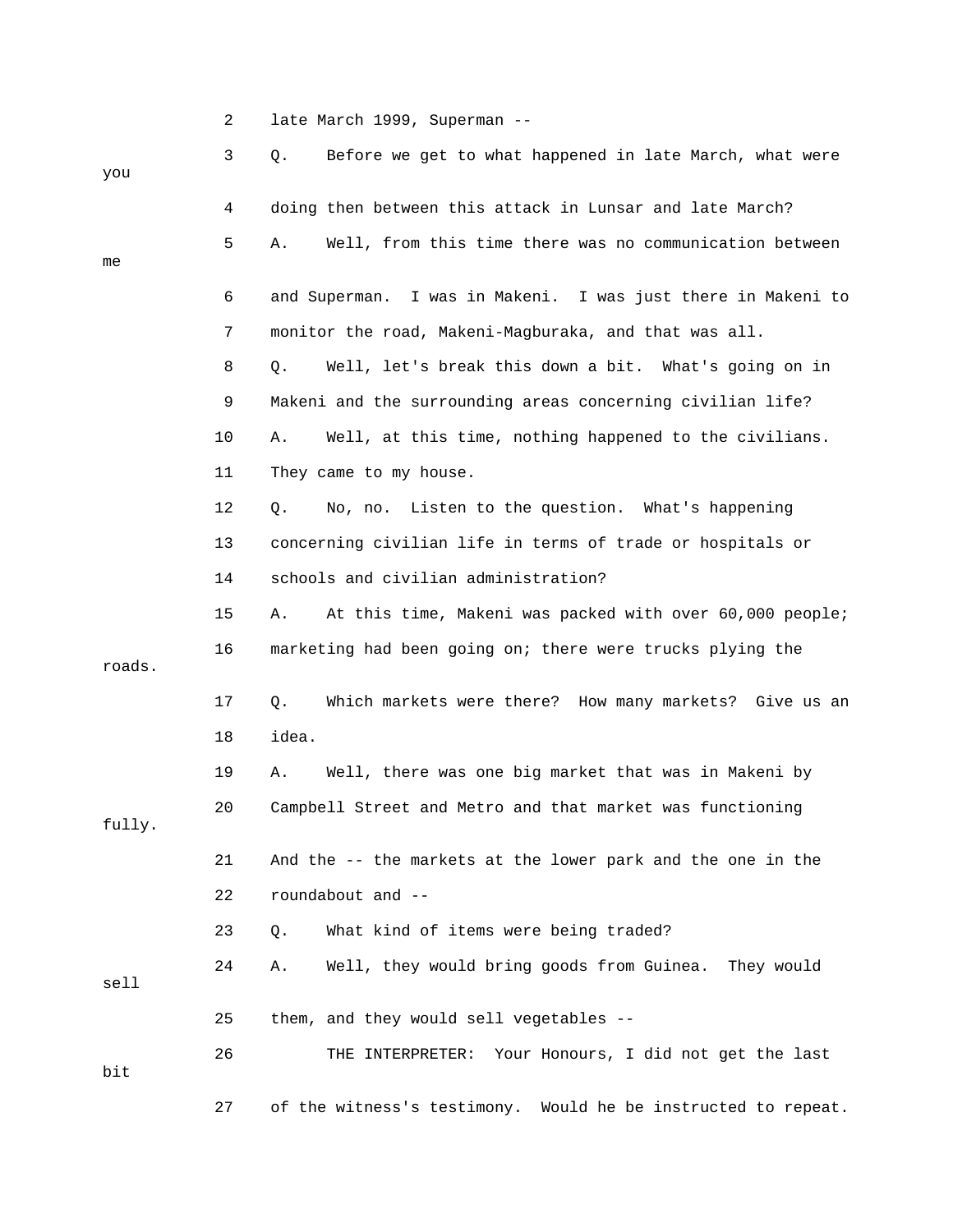28 PRESIDING JUDGE: Yes. Mr Sesay, try again; the last part

29 of your testimony.

|         | SESAY ET AL |              |
|---------|-------------|--------------|
| Page 17 |             |              |
|         | 22 MAY 2007 | OPEN SESSION |

| bring   | 1  | THE WITNESS: Yes, sir. My Lord, I said, they would               |
|---------|----|------------------------------------------------------------------|
|         | 2  | goods because traders would go and do business from the Guinea   |
| the     | 3  | border, and they would bring these goods and they would sell     |
|         | 4  | vegetables again from gardens in the market.                     |
|         | 5  | MR JORDASH:                                                      |
| Guinea? | 6  | Let me ask you this: what was the route taken from<br>Q.         |
|         | 7  | They used to use the road from Makeni to Kamakwie.<br>Α.<br>From |
|         | 8  | Kamakwie, they would cross with a ferry, and they would go       |
|         | 9  | towards the border.                                              |
|         | 10 | And $-$ qo on, sorry.<br>О.                                      |
| would   | 11 | They would buy goods from the Guinea border, and they<br>Α.      |
|         | 12 | also buy goods from Rokuprr.                                     |
|         | 13 | Aside from this market, what else was going on with<br>О.        |
|         | 14 | civilians in Makeni and the surrounding areas?                   |
|         | 15 | Well, at this time, the civilians, they would do their<br>Α.     |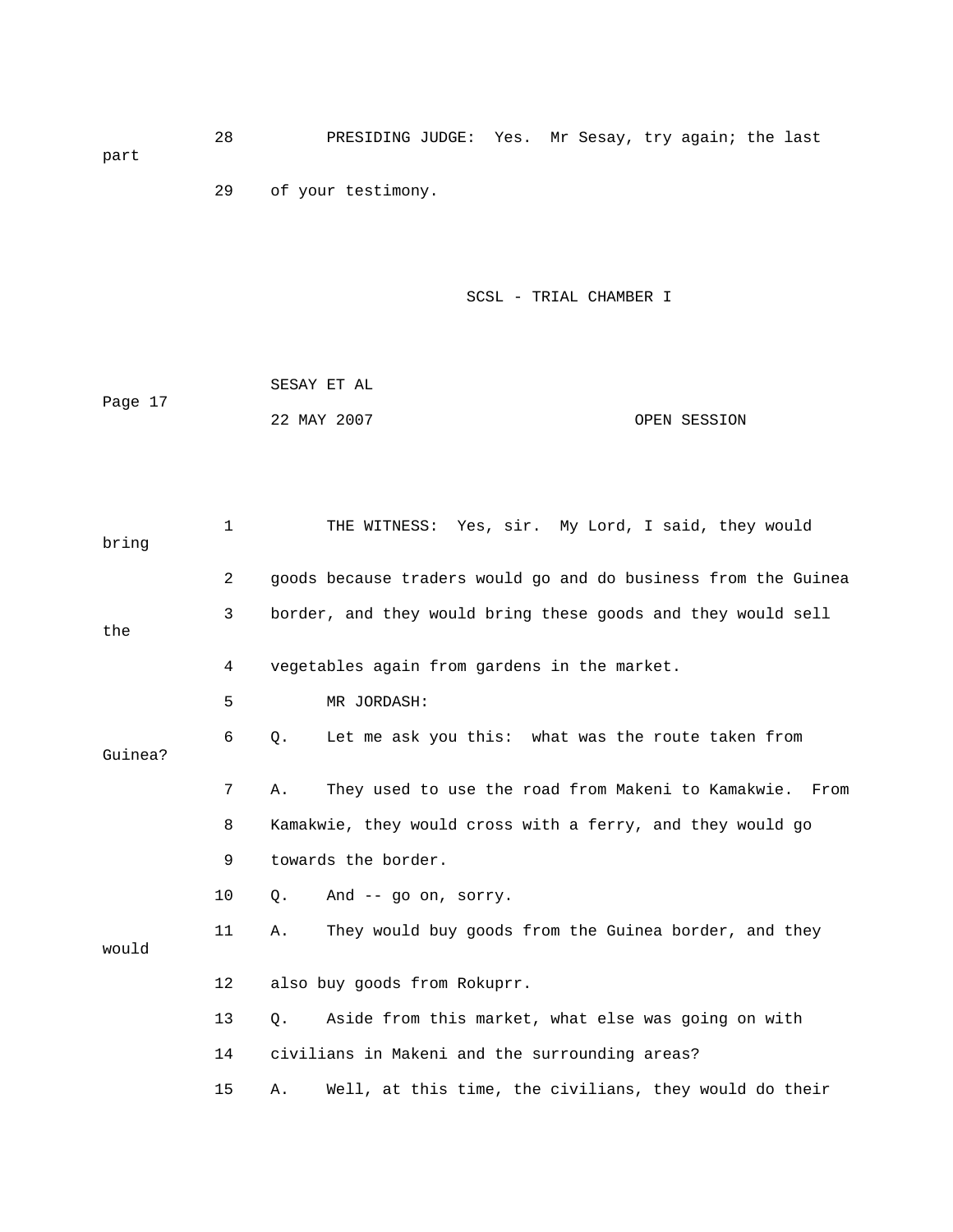| with      | 16 | gardens and harassment had ceased -- harassment had ceased       |
|-----------|----|------------------------------------------------------------------|
|           | 17 | regards to civilians. People would walk from Magburaka to        |
|           | 18 | Makeni. People would come from Makeni to Magburaka.              |
| the       | 19 | And were these people escorted by fighters, or what was<br>$Q$ . |
|           | 20 | situation in terms of freedom of movement?                       |
|           | 21 | Well, the people, like, from Magburaka to Makeni up to<br>Α.     |
|           | 22 | Makali, people would move freely. There was no problem.<br>The   |
| But       | 23 | only place which gave me a little headache was Makeni Town.      |
| there     | 24 | from Magburaka up to Masingbi, I did not have any problem        |
|           | 25 | at all.                                                          |
| fighters? | 26 | Who was deployed in Magburaka to Masingbi; which<br>Q.           |
|           | 27 | Α.<br>That was the group that came from Kono.                    |
|           | 28 | And what was the --<br>$Q$ .                                     |
|           | 29 | December '98.<br>Α.                                              |

| Page 18 | SESAY ET AL |              |
|---------|-------------|--------------|
|         | 22 MAY 2007 | OPEN SESSION |

 1 Q. And what kind of problems -- well, who was causing the 2 problems in Makeni?

3 A. It was the group that we met in Makeni, the group from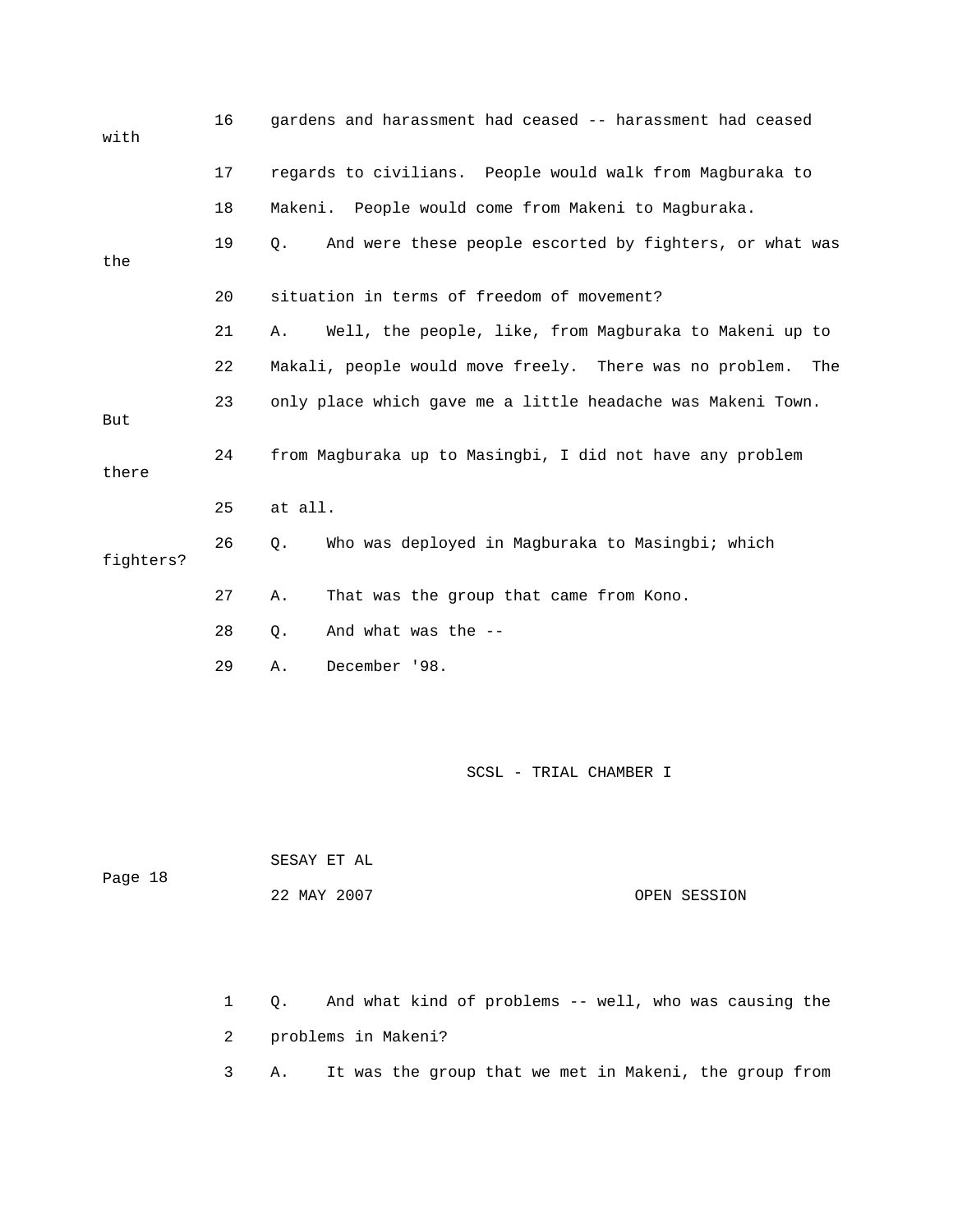| they      | 4  | Koinadugu. Because, for example, the group from Kono, when     |
|-----------|----|----------------------------------------------------------------|
| shops,    | 5  | arrived at Magburaka, Magburaka was a big town which had       |
| anybody's | 6  | but they did not break into any shop, they did not open        |
|           | 7  | house.                                                         |
|           | 8  | Okay, let me ask you this: Do you know some -- does the<br>Q.  |
|           | 9  | name Moray Tarawallie mean anything to you?                    |
|           | 10 | Yes, it's familiar to me.<br>Α.                                |
|           | 11 | And do you know what he did?<br>Q.                             |
| the       | 12 | Well -- but this was not in Bombali. This was not in<br>Α.     |
| far       | 13 | Bombali District, it was not in Makeni. That name was in the   |
|           | 14 | east.                                                          |
|           | 15 | Okay. We'll come back to that then. Was there an S4 in<br>Q.   |
|           | 16 | Makeni [indiscernible]?                                        |
| оf        | 17 | Well, it was the F4 [as interpreted] that was in charge<br>Α.  |
| rice      | 18 | the food that we captured from the barracks and the -- the     |
|           | 19 | that we met -- we had rice which had been packed in the --     |
| what      | 20 | THE INTERPRETER: Your Honour, let the witness repeat           |
|           | 21 | he said.                                                       |
|           | 22 | MR JORDASH:                                                    |
|           | 23 | Repeat your answer, please, Mr Sesay.<br>Q.                    |
| rice      | 24 | I said, when we captured Makeni in December '98, the<br>Α.     |
|           | 25 | that we captured from the barracks and the seed rice which the |
| during    | 26 | Ministry of Agriculture packed in Makeni, because this was     |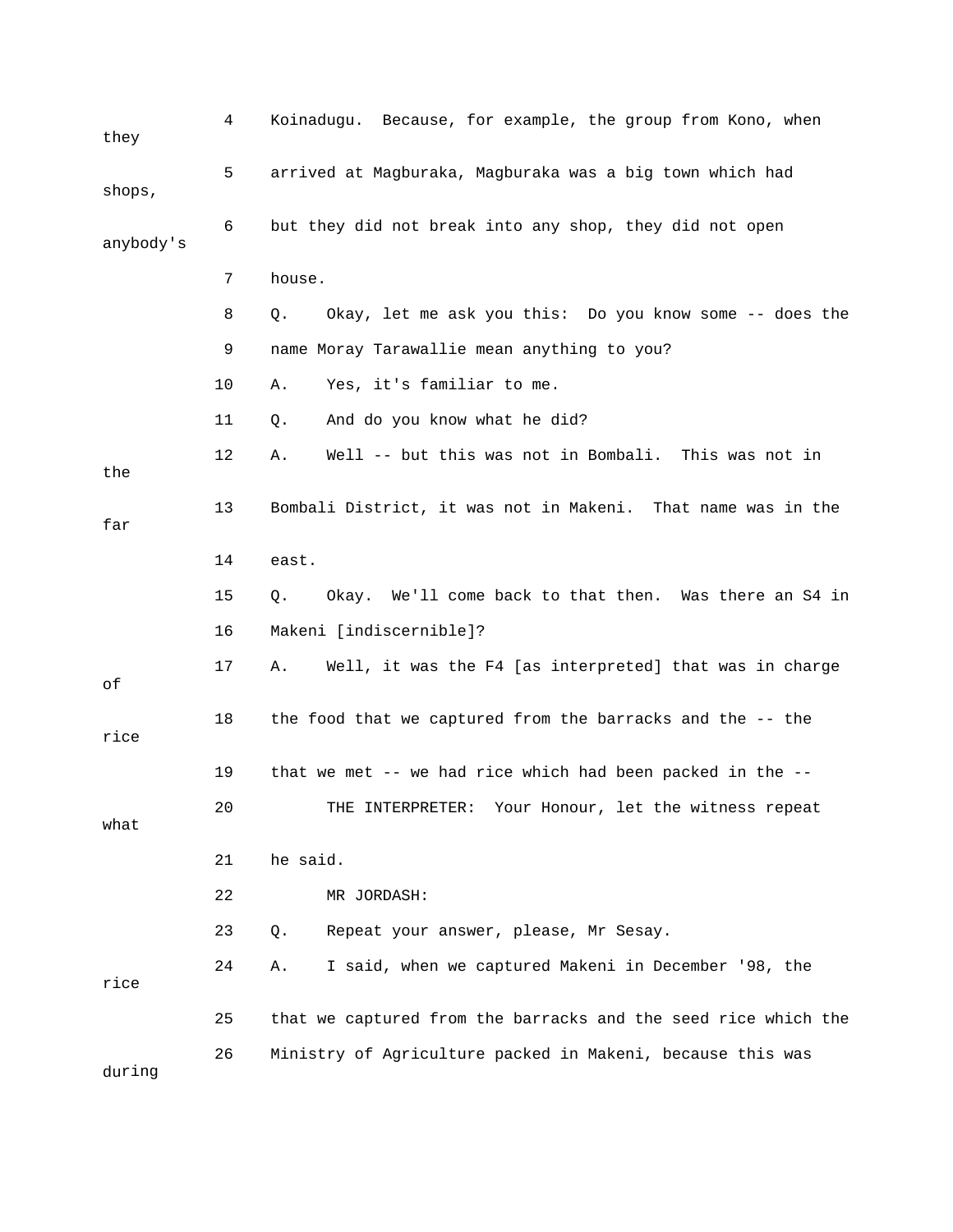27 the harvest time. It was the S4 that had been controlling 28 rice, and he was called Pa Balla. The S4's name was Pa Balla. 29 Q. Okay. In terms of trade, you've told us things were this

SCSL - TRIAL CHAMBER I

 22 MAY 2007 OPEN SESSION SESAY ET AL Page 19

| schools | 1              | relatively normal. In terms of schooling, were there any      |
|---------|----------------|---------------------------------------------------------------|
|         | $\overline{2}$ | around that time, operating?                                  |
| in      | 3              | Well, during that time, schools had not been operating<br>Α.  |
| It      | 4              | Makeni because, in February, the Alpha Jet went there in '99. |
|         | 5              | met children playing football at Compound Street. It dropped  |
| had     | 6              | it fired at these children and killed 13 children. So school  |
|         | 7              | not been going on during that time.                           |
| the     | 8              | What about hospitals or medical treatment, anything in<br>Q.  |
|         | 9              | area?                                                         |
|         | 10             | Yes, it was on. The medical had been functioning.<br>Α.<br>In |
| to      | 11             | fact, there are two hospitals that we had been letting people |
|         | 12             | get treatments from. One was the Arab --                      |
|         | 13             | Where were they?<br>Q.                                        |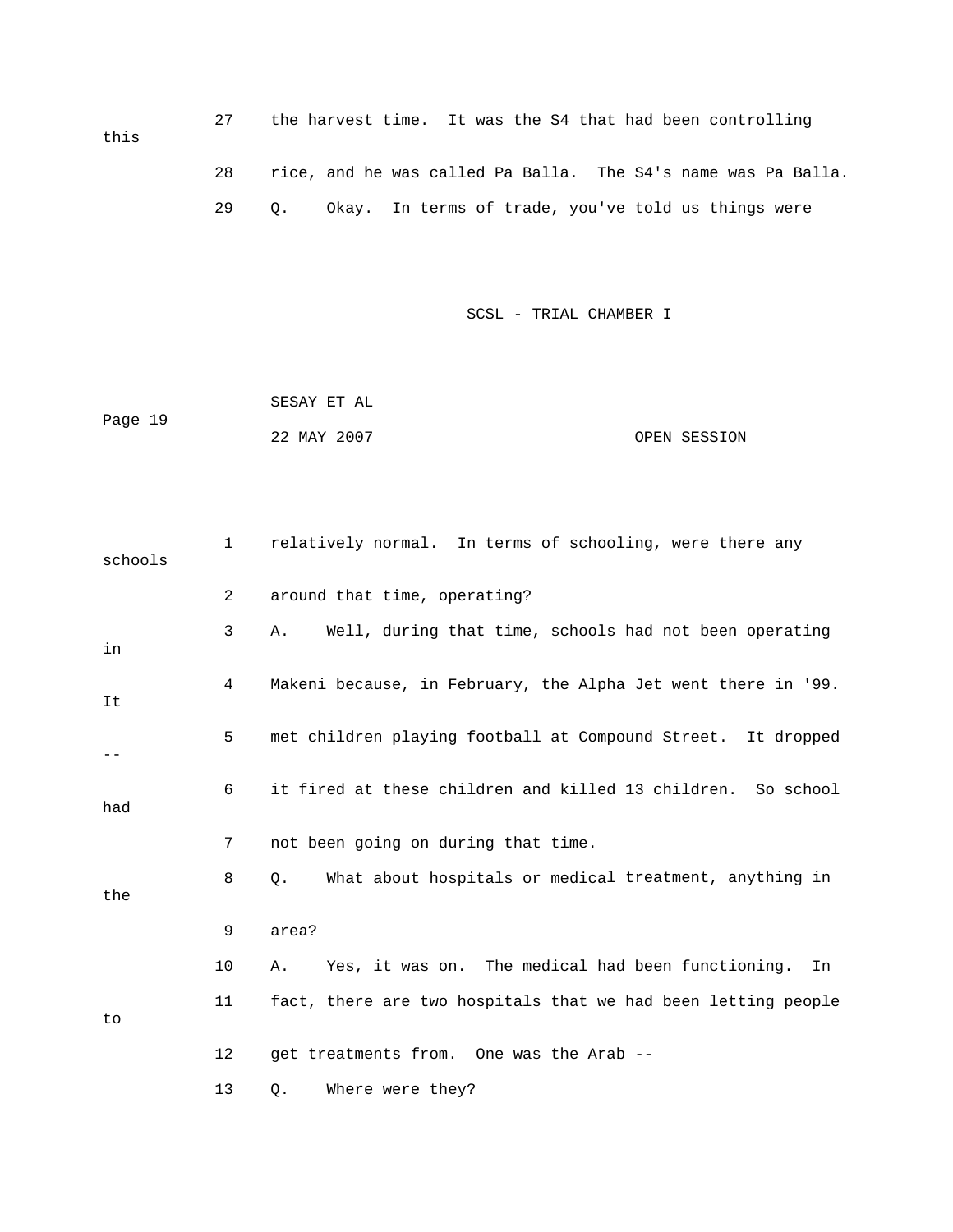|           | 14 | Α.    | This is what I want to explain --                              |
|-----------|----|-------|----------------------------------------------------------------|
|           | 15 | Q.    | Sorry, My fault.                                               |
| one       | 16 | Α.    | One was the Arab hospital on the way to Magburaka, and         |
|           | 17 |       | was Dr Conteh, Dr Conteh's hospital at Lunsar Road. And the    |
|           | 18 |       | government hospital itself.                                    |
|           | 19 | Q.    | Around this time, where was Isaac Mongor?                      |
|           | 20 | Α.    | Isaac Mongor was at Pendembu, Kailahun District, in            |
|           | 21 |       | February '98 -- '99, sorry.                                    |
|           | 22 | $Q$ . | Yes.                                                           |
|           | 23 | Α.    | Isaac Mongor was in Pendembu, February '99.<br>Yes.            |
| recall.   | 24 | Q.    | I want to ask you about an incident which you may              |
|           | 25 |       | Did you, at any stage between January and March, go to meet an |
|           | 26 |       | STF on Lunsar Road?                                            |
|           | 27 | Α.    | Well, I did not go to meet --                                  |
| difficult | 28 |       | THE INTERPRETER: Your Honours, it's a little bit               |
| lady      | 29 |       | for the interpreter to determine whether it is a -- it was a   |

| Page 20 | SESAY ET AL |              |  |
|---------|-------------|--------------|--|
|         | 22 MAY 2007 | OPEN SESSION |  |

 1 or a man. Because [speaks Krio] could mean either sex. Would 2 the witness be asked to clarify.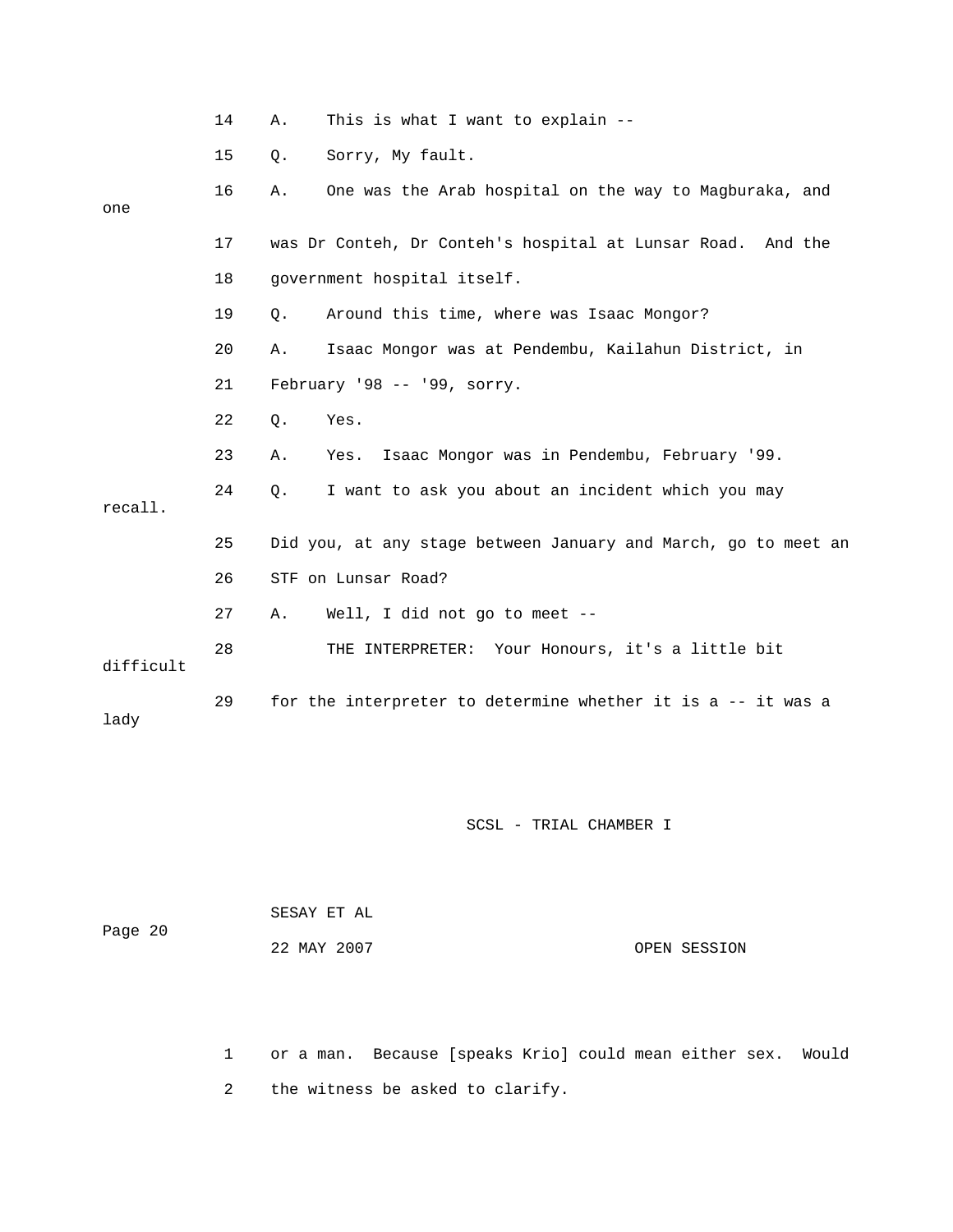|       | 3  | PRESIDING JUDGE: Mr Jordash, please help us.                    |
|-------|----|-----------------------------------------------------------------|
|       | 4  | MR JORDASH:<br>I will.                                          |
|       | 5  | Start that answer again and make clear whether you are<br>Q.    |
|       | 6  | talking about a man or a woman.                                 |
| me.   | 7  | Well, it was a man that came and lodged a complaint to<br>Α.    |
|       | 8  | That was in -- that was in early January '99.                   |
|       | 9  | Well, just briefly tell us about the incident, please.<br>Q.    |
|       | 10 | Well, at that time I was by St Francis. There, I was<br>Α.      |
|       | 11 | living. So this man, he was a civilian. His old house was at    |
|       | 12 | Lunsar Road, by the petrol station. So, in the morning around   |
| from  | 13 | 6.00, I was standing on my veranda, I saw this man running      |
|       | 14 | the hills, coming towards my house where I was. So my -- my     |
| man   | 15 | bodyguards stopped him. And I said, "No, leave the man.<br>The  |
|       | 16 | said he wanted to talk to me. Leave him to come to me."<br>Then |
| He    | 17 | civilian came to me. He walked closer to me at the veranda.     |
|       | 18 | came, he did he not have any shoes on his feet. I said, "What   |
| my    | 19 | happened?" He said, "Pa, look at the armed men. They were in    |
|       | 20 | house, and they are raping" --                                  |
| asked | 21 | THE INTERPRETER: Your Honours, would the witness be             |
|       | 22 | $to$ $--$                                                       |
|       | 23 | PRESIDING JUDGE: Yes, Mr Sesay, try not to outpace the          |
|       | 24 | interpreters. Slow down a bit.                                  |
|       | 25 | THE WITNESS: Okay, My Lord.                                     |
|       | 26 | PRESIDING JUDGE: Continue, then.                                |
| your  | 27 | THE WITNESS: So I asked the man: I said, "Where was             |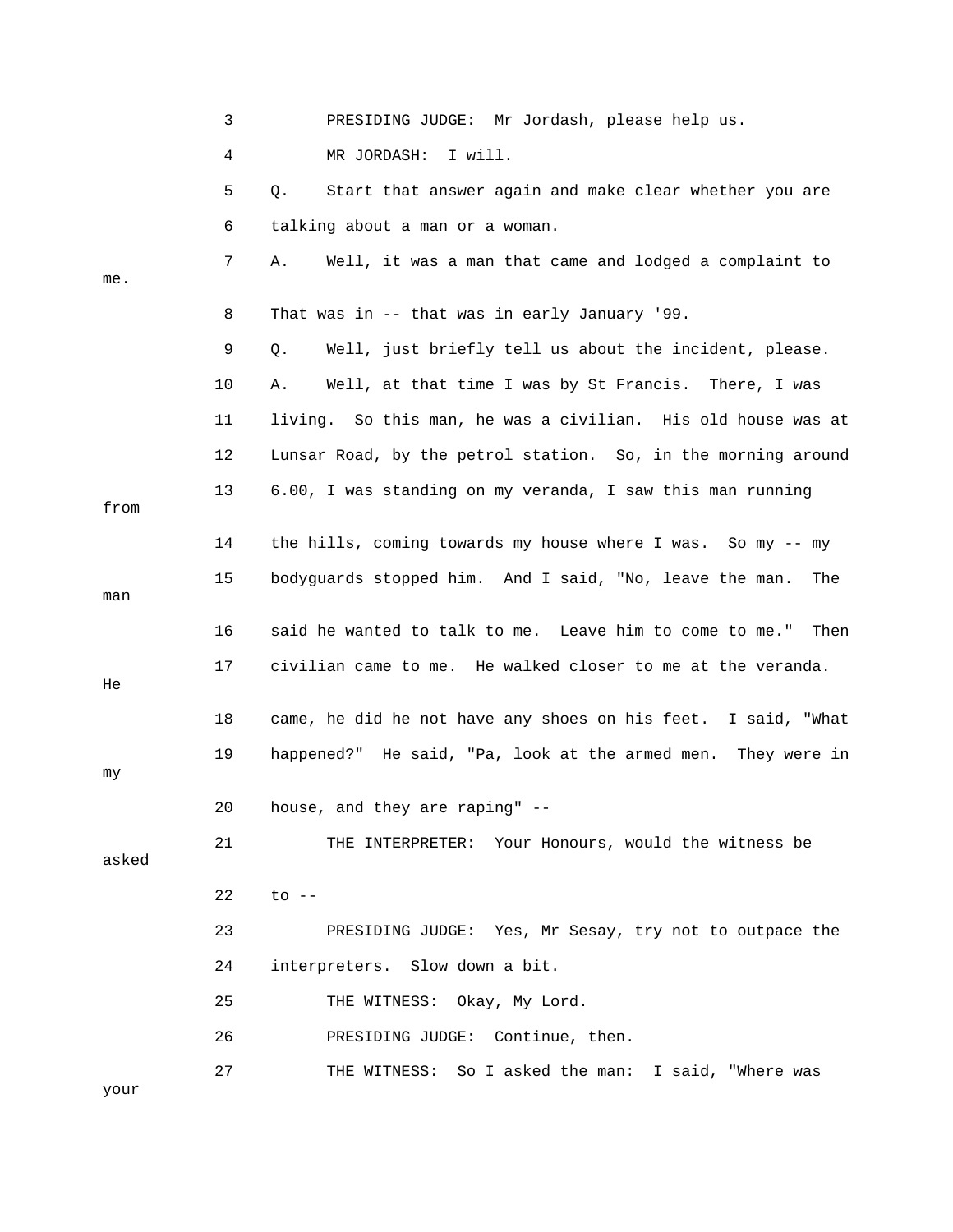28 house?" He said it was at the junction here. He said the 29 house at the junction, there I was. I said, "Let us go first there."

|         | SESAY ET AL |  |              |
|---------|-------------|--|--------------|
| Page 21 |             |  |              |
|         | 22 MAY 2007 |  | OPEN SESSION |

| running   | 1  | I went into the vehicle and went with the man.<br>We were     |
|-----------|----|---------------------------------------------------------------|
|           | 2  | towards the house. The armed men heard the sound of vehicle.  |
|           | 3  | Q.<br>Go on.                                                  |
|           | 4  | They were three armed -- they were three armed men. So<br>Α.  |
| the       | 5  | when they heard the sound of the vehicle, they jumped through |
|           | 6  | back door. They were running. And I shoot at one of them who  |
| fired,    | 7  | was one STF, because I was not able to capture them. So I     |
| them.     | 8  | and the bullet, went into one of -- into the neck of one of   |
|           | 9  | And later I came to know that it was one of the STFs.         |
| incident? | 10 | And did anything else happen in relation to that<br>Q.        |
| was       | 11 | Well, I went into the house, I saw the lady. The baby<br>Α.   |
| the       | 12 | young, a very young baby. And the hospital was not far from   |
| doctor    | 13 | house, so I told the man and the bodyquard to call on the     |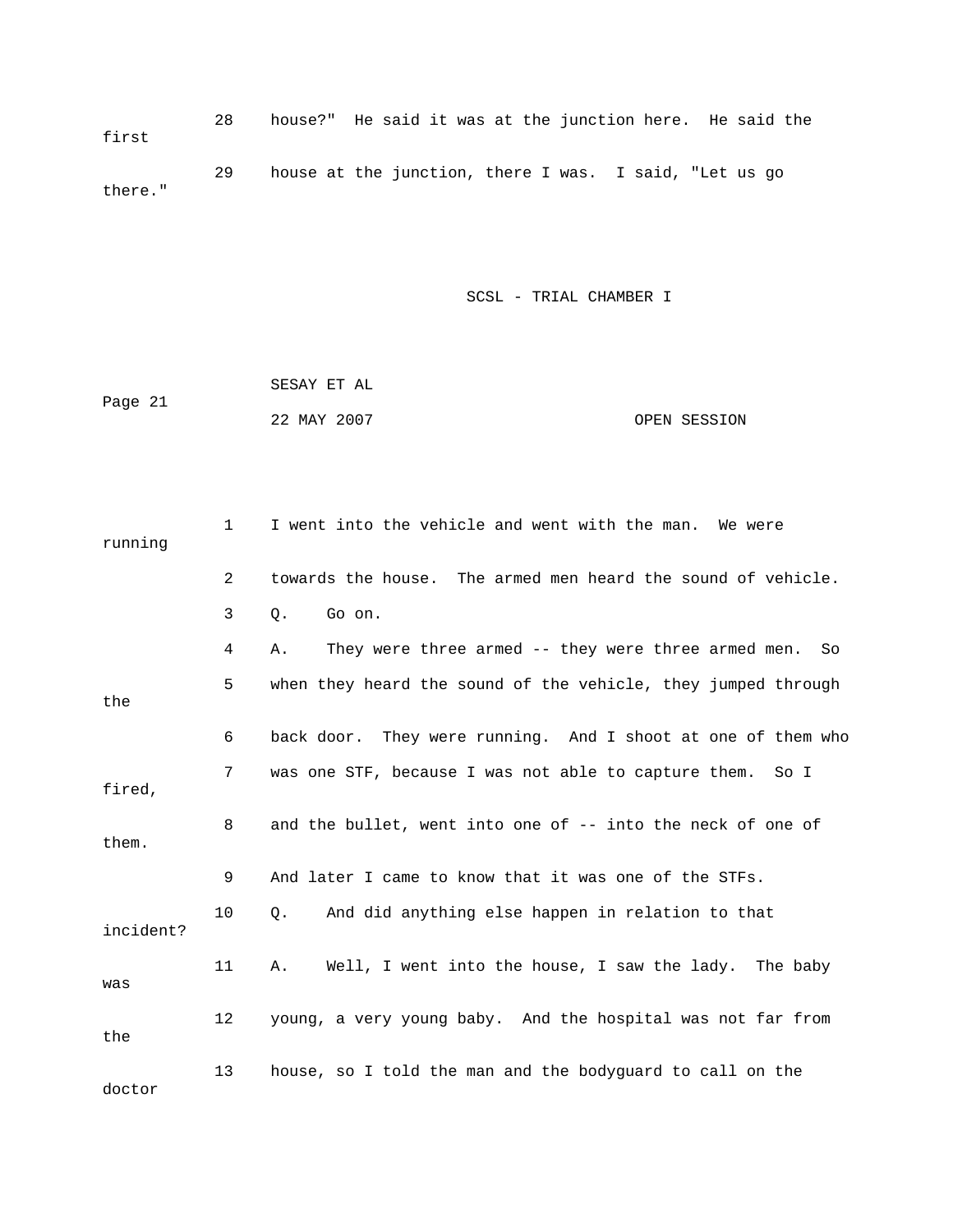14 to take the woman for treatment and -- 15 THE INTERPRETER: Your Honours, the name of the doctor, 16 didn't get it. 18 0. The name of the doctor? 19 A. Dr Gina. He was the -- 21 the? 22 A. He was the RUF doctor in Makeni at that time. 25 JUDGE ITOE: But, if I may first ask: He shot at one of 26 these escaping armed men. What happened to him? 27 THE WITNESS: Well, before I met them, before we could 28 up with the man, he died. Two of them ran after the man; they 29 caught up with him, and he identified himself as being an STF. I 17 MR JORDASH: 20 Q. Let me ask -- [microphone not activated] Sorry. He was 23 Q. Let me ask you this: What was your day-to-day interaction, 24 if any, with Mani in Makeni? meet

SCSL - TRIAL CHAMBER I

| Page 22 | SESAY ET AL |              |
|---------|-------------|--------------|
|         | 22 MAY 2007 | OPEN SESSION |

 1 They flogged him. They flogged the others and they confessed 2 that -- that those -- those who ran off -- 3 THE INTERPRETER: Your Honours, can the witness go slow.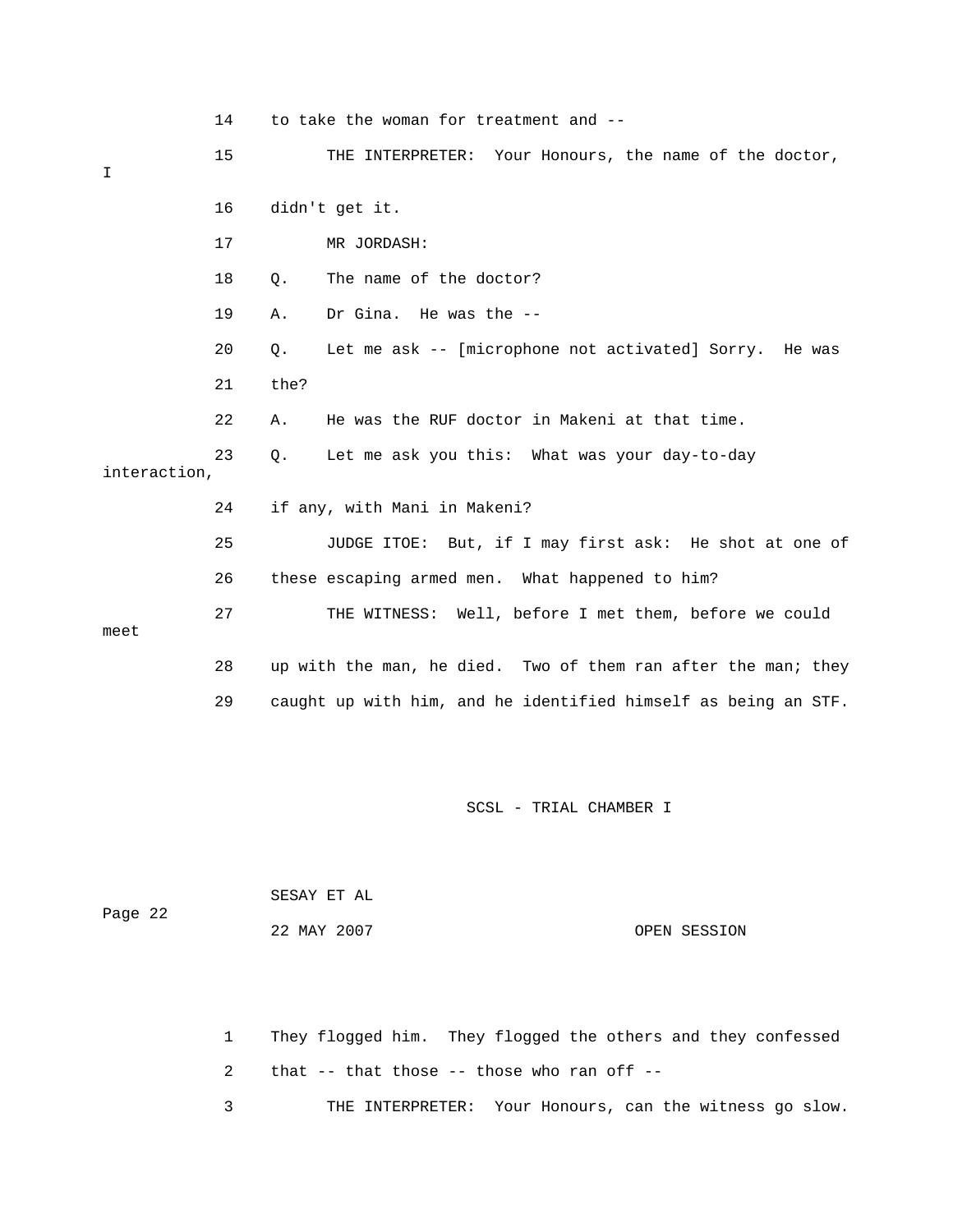|           | 4  | MR JORDASH:                                                    |
|-----------|----|----------------------------------------------------------------|
|           | 5  | I'm sorry. You are going to have to go over that last<br>Q.    |
|           | 6  | sentence again.                                                |
| they      | 7  | I said the one who fell down that I shot at, because<br>Α.     |
|           | 8  | were running, so since they were running, I shot at them. One  |
|           | 9  | fell and the others -- the other continued to run. The two of  |
| up        | 10 | them continued to run. But my -- my bodyguards tried to catch  |
|           | 11 | with them. They -- they caught one of them. The one who they   |
| killed    | 12 | caught he said he did not rape. He said the one who I had      |
| to        | 13 | was the one who had raped the lady. So I sent the other one    |
|           | 14 | the MP where he was locked up. This was something a lot of     |
|           | 15 | people saw at Makeni.                                          |
|           | 16 | Well, what do you mean it was something that a lot of<br>Q.    |
|           | 17 | people saw; what does that mean?                               |
|           | 18 | Well, the civilians around the area, after this incident<br>Α. |
|           | 19 | had ceased, they -- they stood around the area and they were   |
|           | 20 | asking. And they said it was a civilian's wife who they had    |
|           | 21 | raped.                                                         |
| Makeni    | 22 | What did they respond to -- or did the civilians in<br>Q.      |
|           | 23 | respond to this incident?                                      |
| the       | 24 | Well, the civilians were aware that I did that to stop<br>Α.   |
| So        | 25 | fighters, so that they would not commit crimes against them.   |
| civilians | 26 | even when I -- they attacked me when I left Makeni, the        |

27 missed me.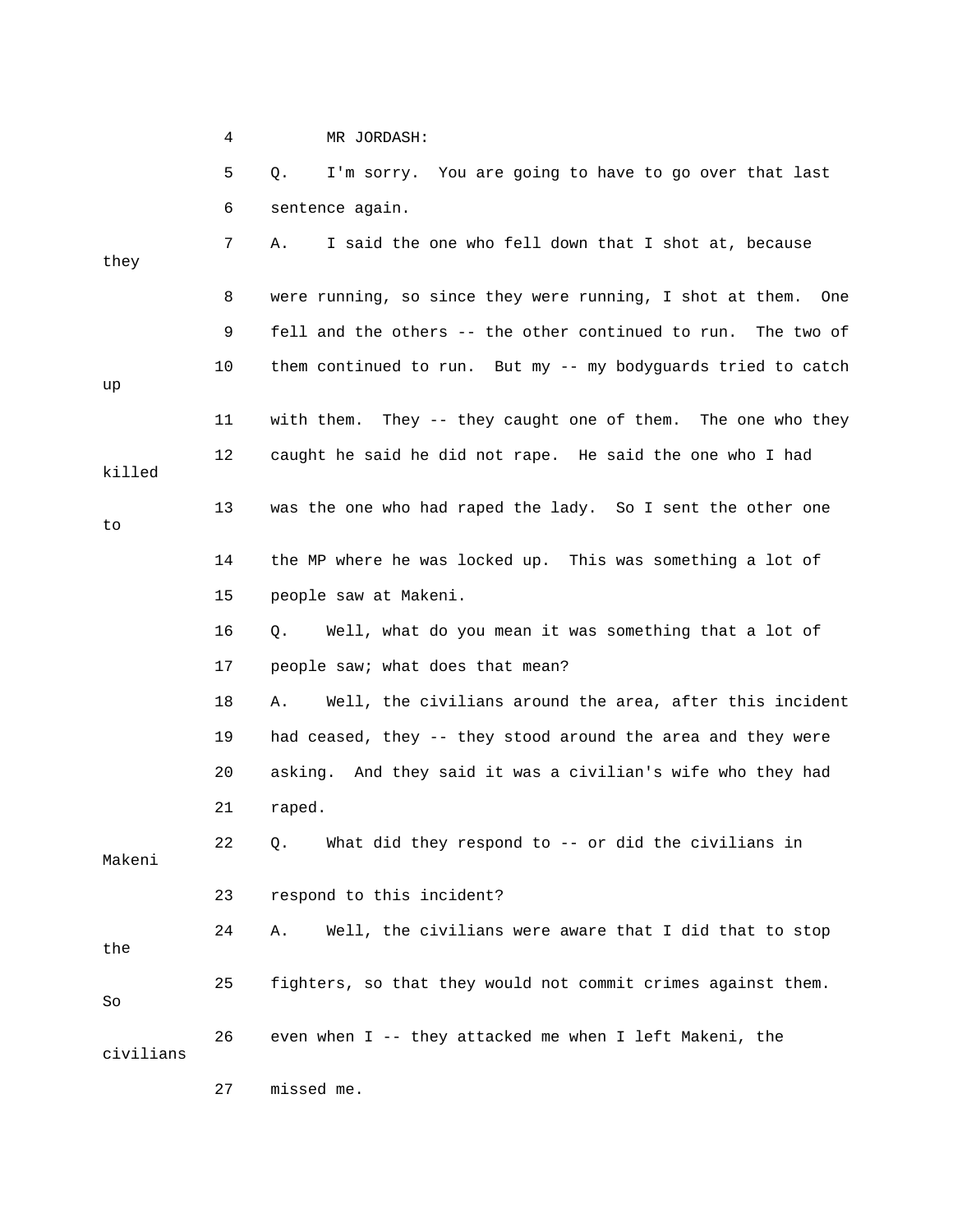|     |  |  |  | Now, the man you locked up and the man you shot were        |  |  |  |  |
|-----|--|--|--|-------------------------------------------------------------|--|--|--|--|
|     |  |  |  | STF; what were your -- was your day-to-day relationship, if |  |  |  |  |
| you |  |  |  |                                                             |  |  |  |  |

 SESAY ET AL ge 23 Pa 22 MAY 2007 OPEN SESSION

|         | 1              | had one, with Brigadier Mani?                                        |
|---------|----------------|----------------------------------------------------------------------|
| If      | $\overline{2}$ | Well, Brigadier Mani did not go to the office usually.<br>Α.         |
| wanted  | 3              | I wanted to see him, I had to go to his house. Unless I              |
|         | 4              | to see him, I would go to his house. Especially if something         |
| to      | 5              | happened, and I wanted him to control his men, then I would go       |
| firing; | 6              | meet him and talk to him. For instance, the unnecessary              |
|         | 7              | that was one reason I went to his house, to plead with him to        |
| that    | 8              | tell his men to stop firing during -- at the night, because          |
|         | 9              | was causing a lot of trauma for the civilians.                       |
|         | 10             | You've described how you were able to, through the MPs,<br>$\circ$ . |
|         | 11             | detain this STF. What was the situation in terms of you being        |
|         | 12             | able to, generally, investigate STF?                                 |
| because | 13             | Well, the one who was -- the one who was captured,<br>Α.             |
| one     | 14             | one escaped, the one who was captured he said -- he said the         |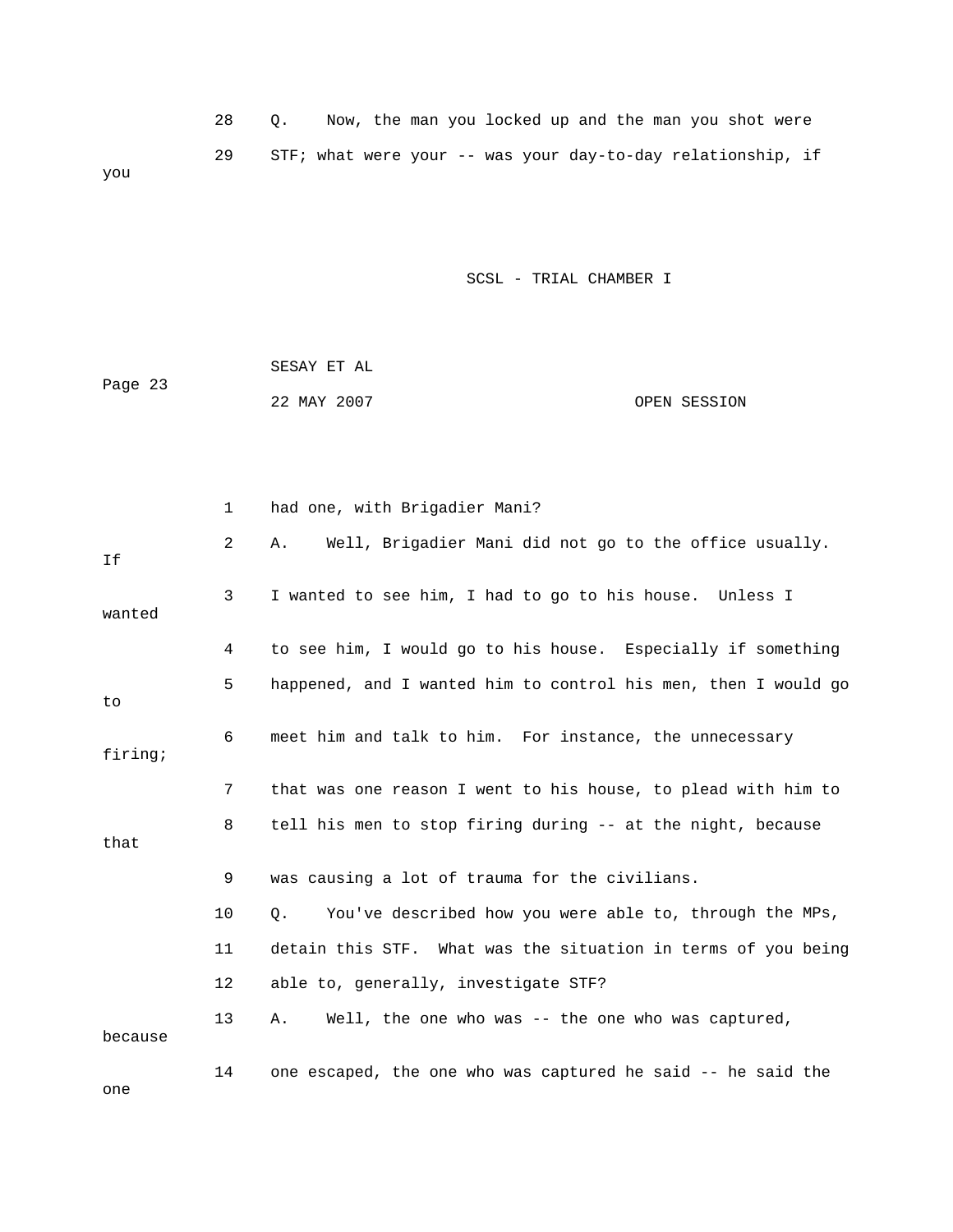|           | 15 | who died and the one who escaped were the ones who raped the   |
|-----------|----|----------------------------------------------------------------|
|           | 16 | And when I asked the woman, he said that two of them<br>woman. |
|           | 17 | raped her.                                                     |
| the       | 18 | I'm asking a more general question than that. What was<br>Q.   |
| its       | 19 | situation in terms of the administration you were running and  |
|           | 20 | relationship in the sense of investigating crime with the      |
|           | 21 | Brigadier Mani Group; do you follow the question?              |
| they      | 22 | Well, the MPs were RUF MPs. So they arrested --<br>Yes.<br>Α.  |
| would     | 23 | used to arrest the RUF. If the men, Brigadier Mani's men       |
| commander | 24 | do something, the MP commanders would inform brigadier         |
|           | 25 | that so-and-so commanders --                                   |
|           | 26 | THE INTERPRETER: Your Honours, can the witness go slow?        |
|           | 27 | MR JORDASH:                                                    |
|           | 28 | Q.<br>Let's just go over the last two sentences.               |
| steal     | 29 | I said, if Brigadier Mani's boys go to the market and<br>Α.    |

| Page 24 | SESAY ET AL |              |  |
|---------|-------------|--------------|--|
|         | 22 MAY 2007 | OPEN SESSION |  |

 1 something from the civilians, and it gets to the MP commander, 2 Mohamed Jalloh, Mohamed Jalloh would go to Brigadier Mani and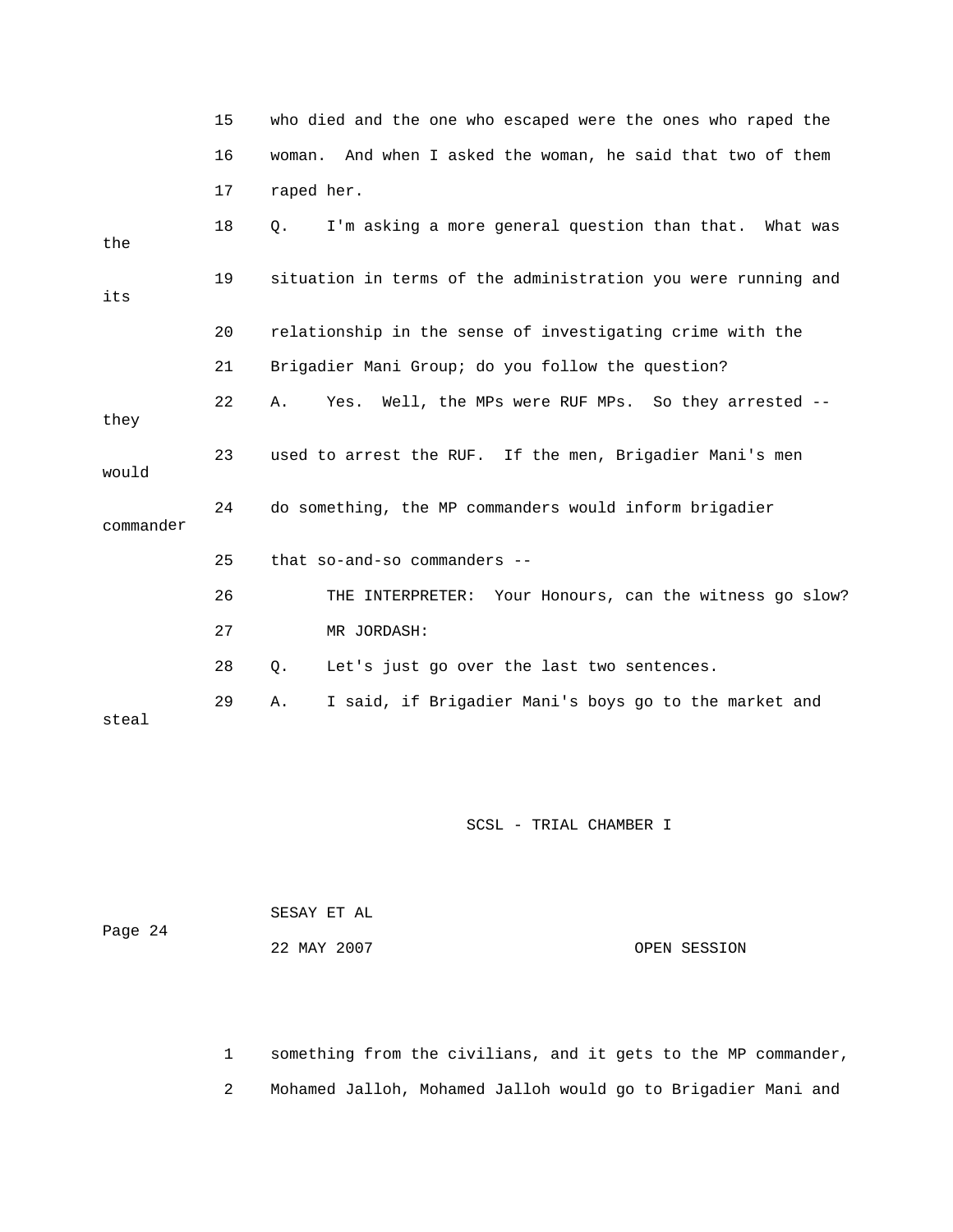| So     | 3  | tell him that so-and-so officer's men were harassing his men.  |
|--------|----|----------------------------------------------------------------|
|        | 4  | we were looking up to Brigadier Mani to take action.           |
|        | 5  | Thank you. Obviously being careful about discussing any<br>Q.  |
| did    | 6  | witnesses and their identities when you give this evidence,    |
|        | 7  | you have any interaction with Top Marine in the early part of  |
|        | 8  | 1999?                                                          |
| did    | 9  | They were in Makeni and with Babe, because Babe<br>Yes.<br>Α.  |
|        | 10 | not go to Lunsar; he remained in Makeni.                       |
|        | 11 | Who's Babe?<br>Q.                                              |
|        | 12 | Babe is a Liberian Vanguard. He was following Superman.<br>Α.  |
|        | 13 | But at this time he was in Makeni, early in '91.               |
| the    | 14 | Your Honours, sorry, early '99.<br>THE INTERPRETER:<br>So      |
|        | 15 | Top Marines were with him.                                     |
|        | 16 | MR JORDASH:                                                    |
|        | 17 | Top Marine. And what was Top Marine doing?<br>Q.               |
|        | 18 | I knew him as a signaller, but at that time he was with<br>Α.  |
|        | 19 | Babe between the January to February 1999 period; he was in    |
|        | 20 | Makeni.                                                        |
| around | 21 | And did you, personally, have any dealings with him<br>Q.      |
|        | 22 | this time?                                                     |
|        | 23 | I -- I had dealings with him, I believe in late<br>Α.<br>Yes.  |
|        | 24 | January or early February 1999.                                |
|        | 25 | And what were those dealings?<br>Q.                            |
| past   | 26 | Well, I was from Makeni heading for Magburaka. As I<br>Α.      |
|        | 27 | at Makump I met a Top Marine with a tractor loaded with looted |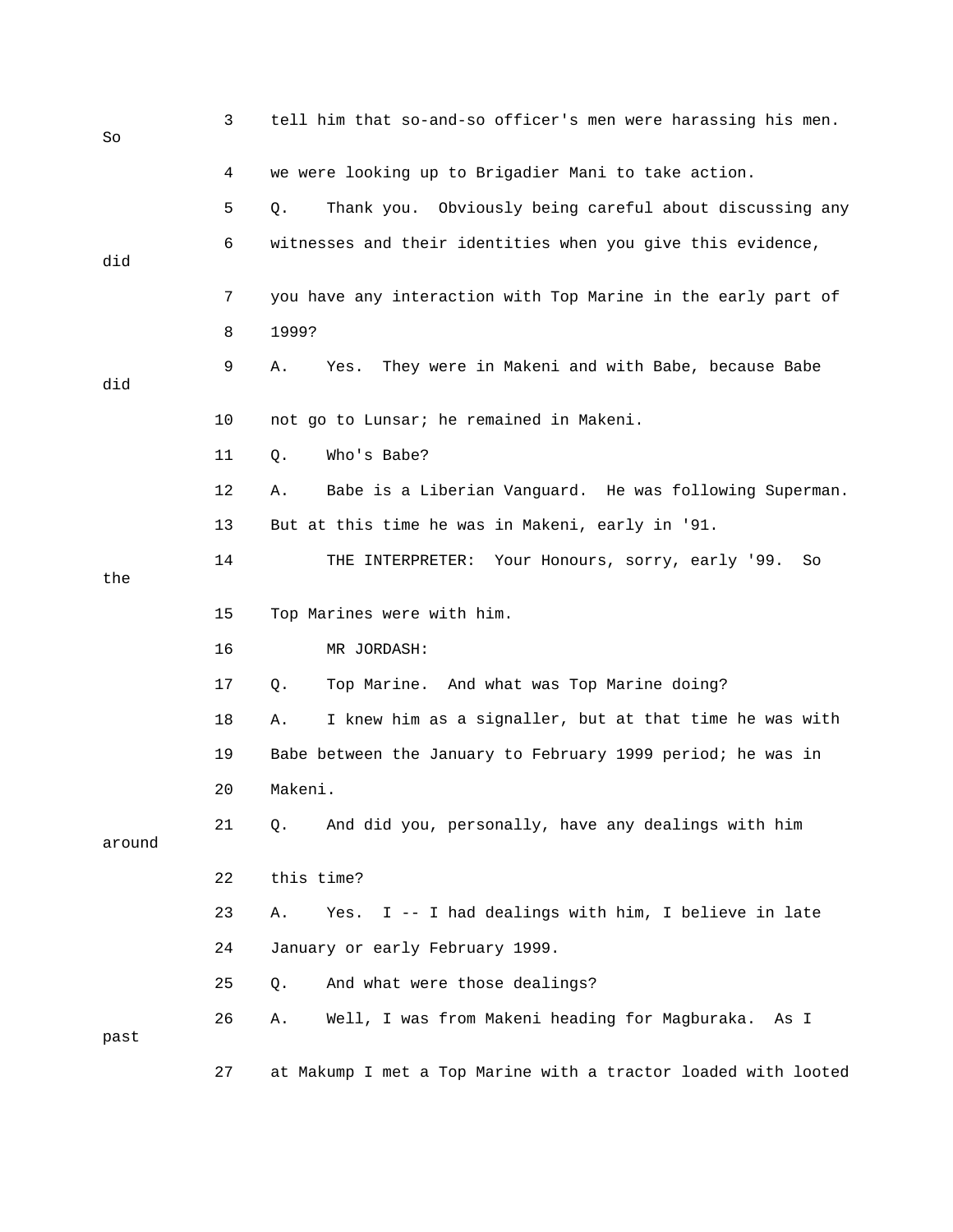28 items. They had -- they were just from a looting spree at - in 29 one village, so I stopped the vehicle. Then I said a man - this

SCSL - TRIAL CHAMBER I

|         | SESAY ET AL |              |
|---------|-------------|--------------|
| Page 25 |             |              |
|         | 22 MAY 2007 | OPEN SESSION |

 1 very same thing: "Wherever you people go, you will just go on 6 A. He said Makump. So I ordered him to alight from the 10 go back to the village and to get the things back to the court 12 THE INTERPRETER: Your Honours, can the witness go slow? 14 Q. Just slow down slightly. Okay, just go over the last 16 A. I said, I ordered the man who was driving the tractor to 2 destroying. This is what you have been doing since from" -- 3 "since in Kono, and you continue doing it." I said: "What 4 village did you loot these things from?" And he said Makump. 5 Q. Go on. 7 tractor and get into my vehicle. And I told the man who was 8 driving the tractor, I told him to drive back to the village 9 because the village was not so far from Makump. I said he should 11 barri where he -- he looted the items. 13 MR JORDASH: 15 sentence. 17 take the items back to the village. And I gave orders to my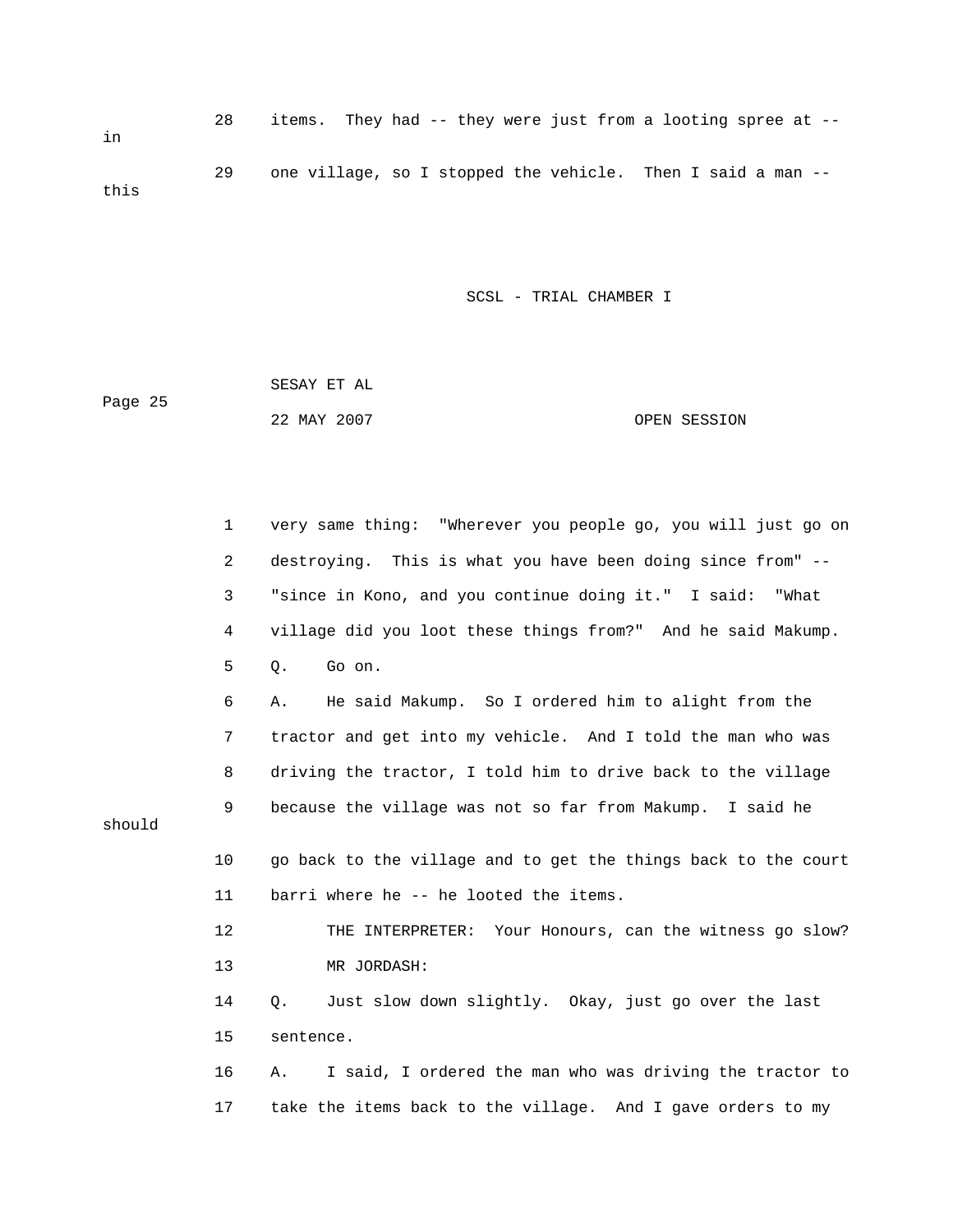| with  | 18 | bodyquards to flog the Top Marine and the two boys who were        |
|-------|----|--------------------------------------------------------------------|
|       | 19 | him. They -- they beat up the Top Marine seriously, and I          |
|       | 20 | brought them to the MP at Makeni where they were -- where I        |
|       | 21 | locked them up.                                                    |
|       | 22 | And how long did they stay -- sorry, how long did Top<br>$\circ$ . |
|       | 23 | Marine stay locked up?                                             |
|       | 24 | Top Marine was at the MPs for two weeks under close<br>Α.          |
| Komba | 25 | confinement. At that point, I told them to release him and         |
|       | 26 | said that would never happen again. So I told them to release      |
|       | 27 | him.                                                               |
|       | 28 | Sorry, who said that would never happen again?<br>0.               |
| and   | 29 | CO Babe told me that since I had disciplined Top Marine<br>Α.      |

| Page 26 | SESAY ET AL |              |
|---------|-------------|--------------|
|         | 22 MAY 2007 | OPEN SESSION |

| never |   | Top Marine was with him, that would -- that incident would  |
|-------|---|-------------------------------------------------------------|
| the   | 2 | happen again, so I should release the Top Marine. So I told |
| time  |   | MPs to release him. After they released him, that was the   |
|       | 4 | he went to Superman at Lunsar.                              |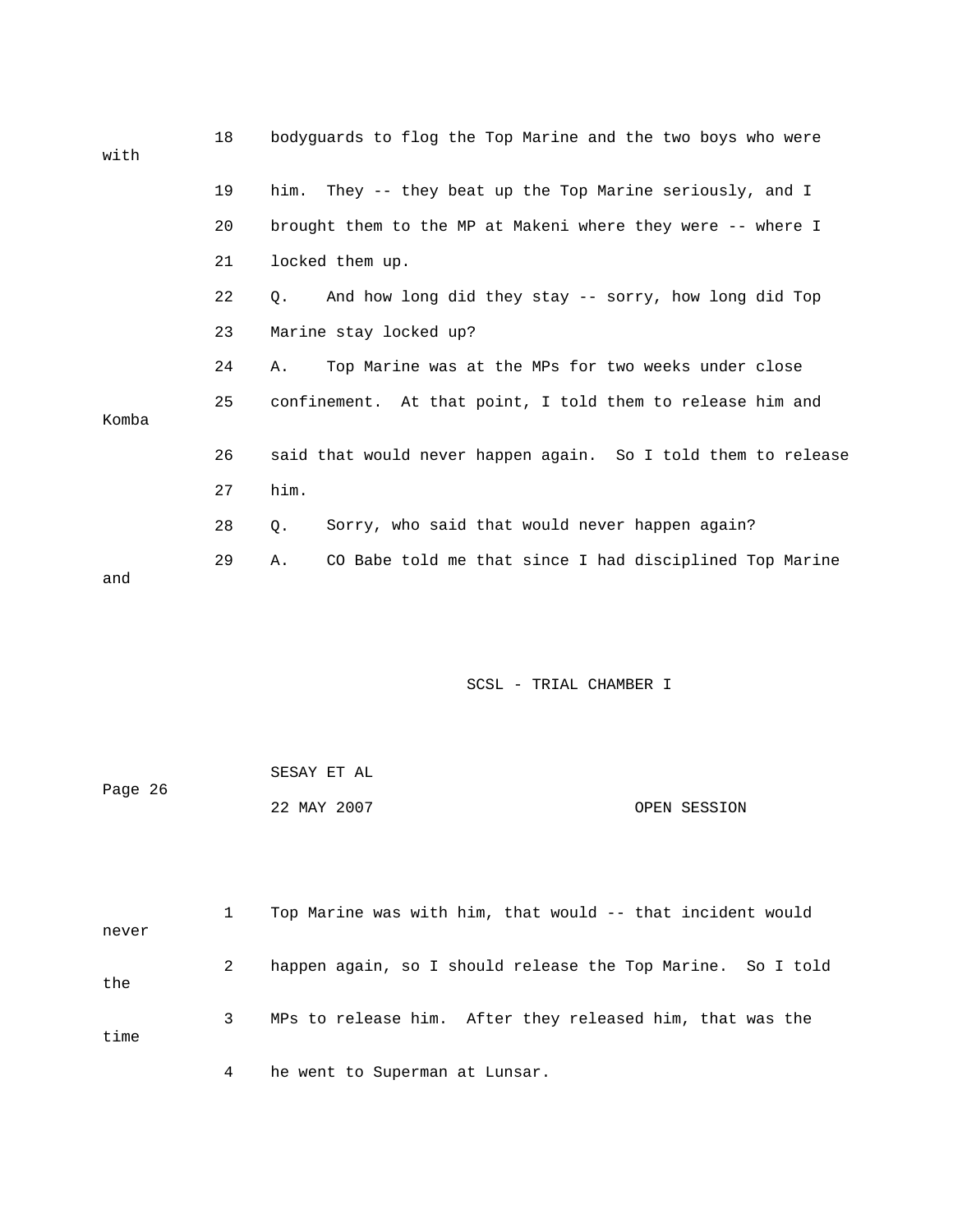| around | 5  | Did Superman, at Lunsar, have a name for his group<br>Q.       |
|--------|----|----------------------------------------------------------------|
|        | 6  | this time?                                                     |
| that   | 7  | Well, the name he used was not at that -- was not at<br>Α.     |
| before | 8  | time. It was in '98, when he was in Koinadugu District,        |
|        | 9  | we met at Makeni. December '98. They used to call themselves   |
|        | 10 | the IRUF, that is the Independent Revolutionary Front --       |
|        | 11 | Independent Revolutionary United Front, sorry.                 |
|        | 12 | Now, around this time, was there training in Yengema?<br>Q.    |
|        | 13 | In February 1999 there was training ongoing at<br>Α.<br>Yes.   |
| some   | 14 | The CDF, we captured from Masingbi to Makeni, and<br>Yengema.  |
|        | 15 | civilians.                                                     |
|        | 16 | Do you know, roughly, how many CDF went?<br>Q.                 |
|        | 17 | Well, I cannot tell you the exact amount but there were<br>Α.  |
| when   | 18 | many because the CDF, from Kono to Makeni, in December '98,    |
|        | 19 | we -- when we -- they -- we were captured, they were more than |
|        | 20 | 1,500; so I can say 700 to 800 went to Yengema.                |
|        | 21 | And how was it that civilians ended up in Yengema during<br>Q. |
|        | 22 | this time?                                                     |
|        | 23 | Well, the civilians, through the G5 and the man who<br>Α.      |
|        | 24 | announced, the town crier, he passed the message on that if    |
| to     | 25 | anyone wants to join with -- join up with them, they should go |
|        | 26 | the headquarters.                                              |
| that   | 27 | Your Honours, can the witness take<br>THE INTERPRETER:         |
|        | 28 | bit after that?                                                |
|        | 29 | MR JORDASH:                                                    |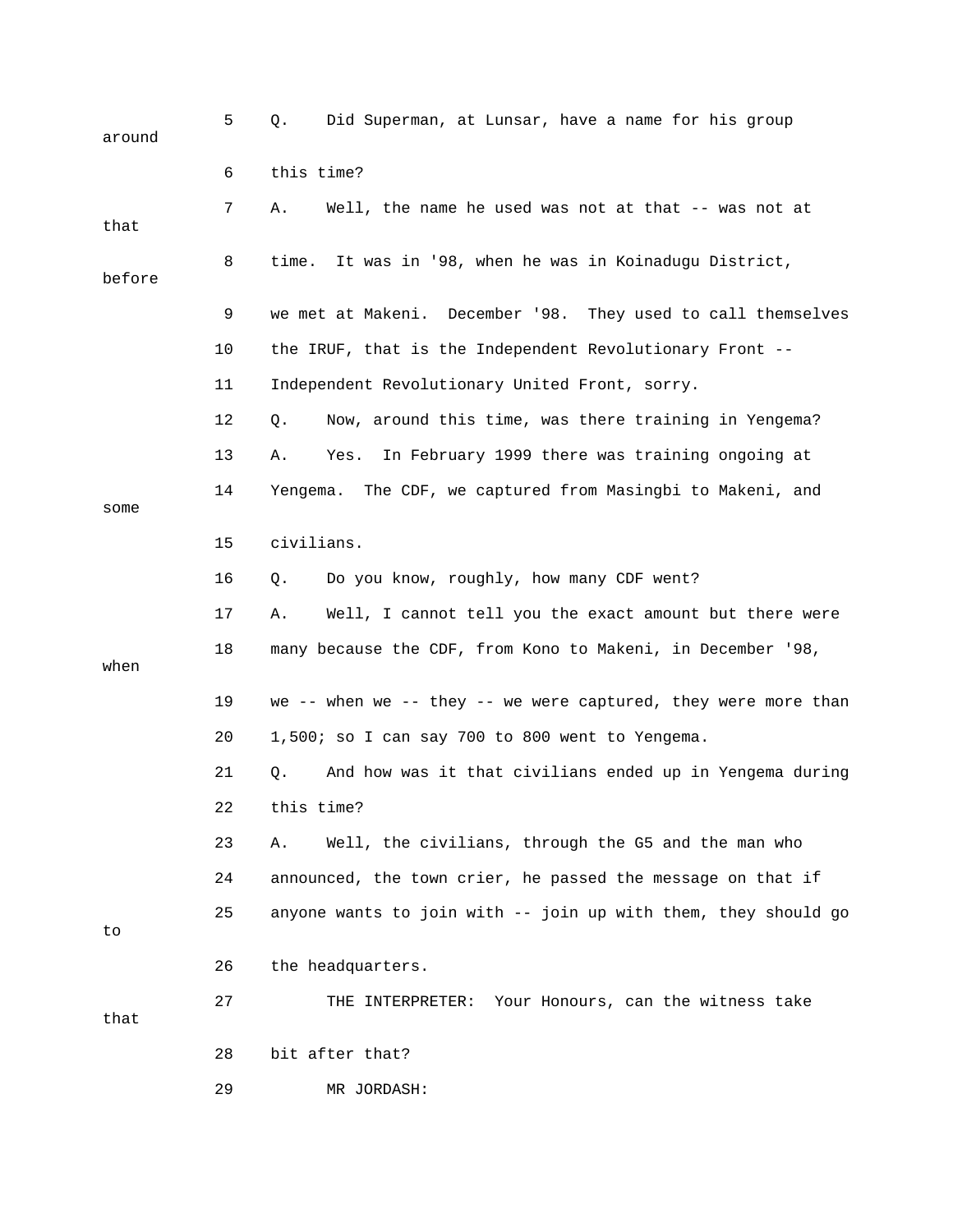|         |              | SESAY ET AL                                                    |              |
|---------|--------------|----------------------------------------------------------------|--------------|
| Page 27 |              | 22 MAY 2007                                                    | OPEN SESSION |
|         |              |                                                                |              |
|         |              |                                                                |              |
|         | $\mathbf{1}$ | Just go over the last two sentences.<br>$\circ$ .              |              |
| there's | 2            | I said, I told the town crier to announce that if<br>Α.        |              |
| to      | 3            | any young man, or man who wants to join the RUF, should come   |              |
| $- -$   | 4            | the -- our cultural compound and register his name. So people  |              |
| men,    | 5            | so people came free -- on their own free will. These young     |              |
| the     | 6            | they came and they registered. When -- when they were many,    |              |
|         | 7            | MP commander told me to fuel the truck.                        |              |
|         | 8            | Go on.<br>Q.                                                   |              |
| report  | 9            | When they were many, the MP commander would -- will<br>Α.      |              |
| should  | 10           | to me that the people who have registered were many and I      |              |
|         | 11           | refuel the truck. He called -- he would call the instructor    |              |
|         | 12           | for -- instructor from Yengema to take the men from Makeni and |              |
|         | 13           | drive them to Yengema. Both the civilians and the CDF were on  |              |
| CDFs    | 14           | board the same truck with $--$ with $--$ with me.              | Because the  |
|         | 15           | had officers, the agriculture -- the agricultural office gave  |              |
|         | 16           | them office space.                                             |              |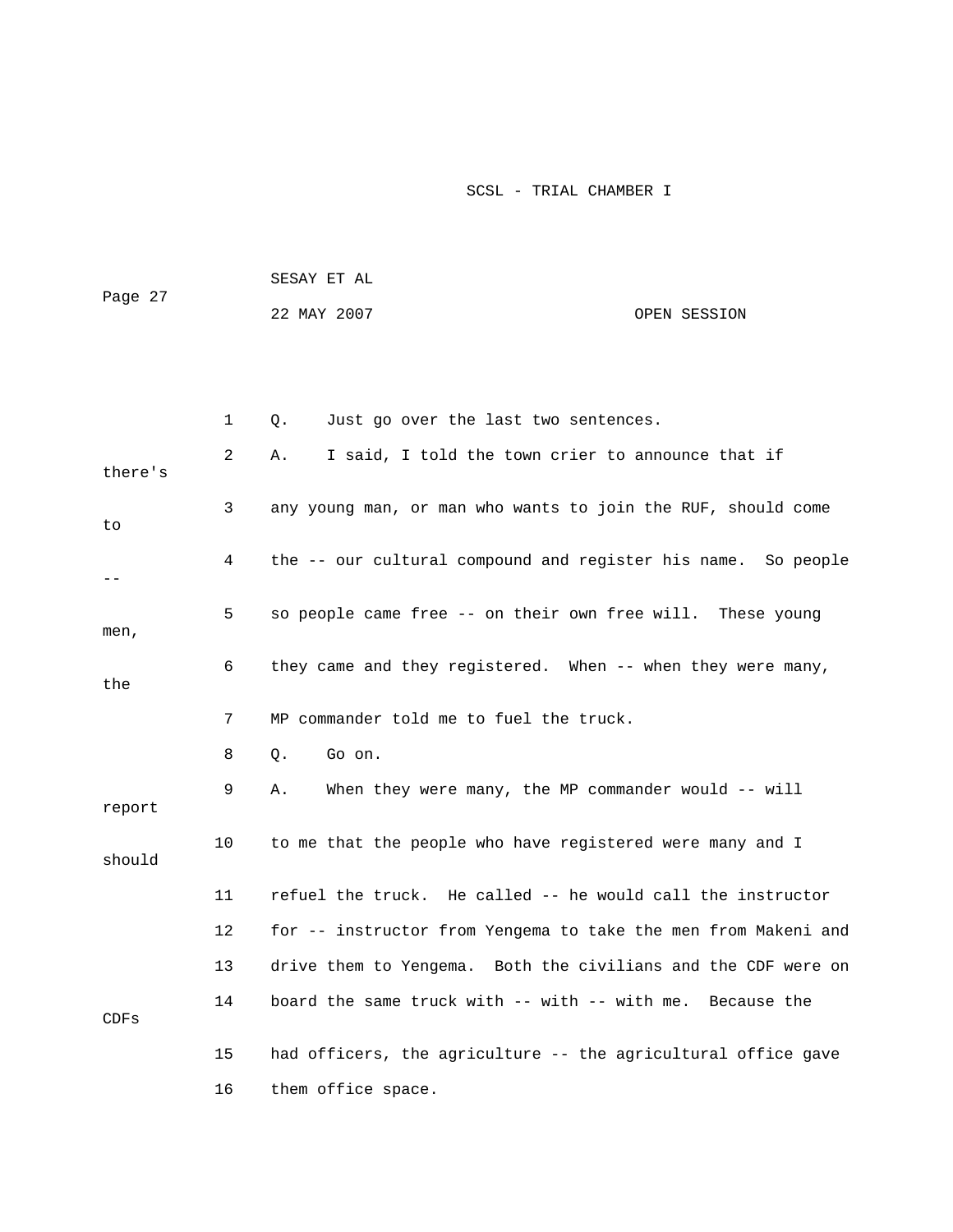|          | 17 | Do you know -- let me start that again. Have you ever<br>Q.    |
|----------|----|----------------------------------------------------------------|
| in       | 18 | heard of President Kabbah's view of the civilians of Makeni,   |
|          | 19 | terms of the war?                                              |
|          | 20 | Yes. He said first, before -- before the May 25 coup,<br>Α.    |
| went     | 21 | during the time that I had been campaigning in '96 when we     |
|          | 22 | to Makeni, he said it was the northerners that had brought the |
| οf       | 23 | war in Sierra Leone. He said was not pleased with the people   |
|          | 24 | That was the first time.<br>Makeni.                            |
|          | 25 | And was there another time?<br>Q.                              |
| been     | 26 | Well, the second time, when they had -- when they had<br>Α.    |
|          | 27 | overthrown when they went to Makeni, when they had been        |
|          | 28 | overthrown by the AFRC when they went to Guinea. When he came  |
|          | 29 | back, it was in '98, especially in December when the people    |
|          |    |                                                                |
|          |    | SCSL - TRIAL CHAMBER I                                         |
|          |    |                                                                |
|          |    | SESAY ET AL                                                    |
| Page 28  |    | 22 MAY 2007<br>OPEN SESSION                                    |
|          |    |                                                                |
| not      | 1  | surrendered, a lot to the RUF, yes, President Kabbah, he was   |
| country. | 2  | happy with the people, with the -- on that side of the         |
| they     | 3  | He said they were sympathising with the rebels, the RUF, and   |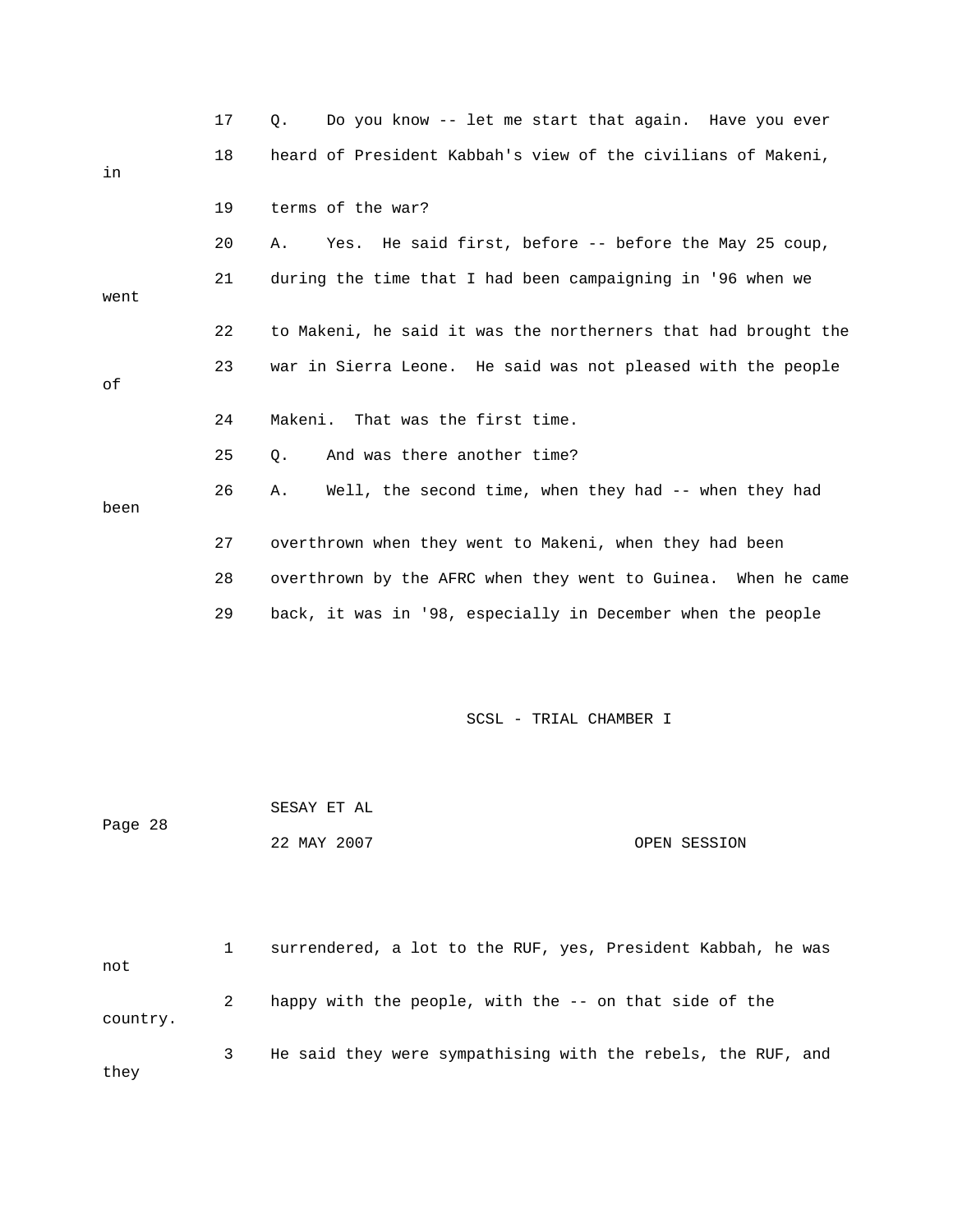| places.  | 4  | were the ones that were accommodating the RUFs in those        |
|----------|----|----------------------------------------------------------------|
| Makeni   | 5  | And even during the time that he, the President, went to       |
|          | 6  | for the disarmament, that was on the 19th of January 2002. I   |
|          | 7  | talked about it, because I spoke before he spoke. I told the   |
|          | 8  | people who attended the meeting, there were over 20,000        |
|          | 9  | civilians, I said, "You saw that Pa Kabbah was so audacious to |
|          | 10 | come to Makeni. That showed you that the war had come to an    |
| to       | 11 | end." And he, himself, said yes, that if I had not called him  |
|          | 12 | this place, he wouldn't have come. And I said it was true.     |
| early    | 13 | Did you have any contact with Monica Pearson during<br>Q.      |
|          | 14 | 1999?                                                          |
|          | 15 | Yes, because I had been sending people to her -- to her,<br>Α. |
|          | 16 | the civilians --                                               |
| over     | 17 | THE INTERPRETER: Your Honours, would the witness go            |
|          | 18 | the last bit of his testimony?                                 |
|          | 19 | MR JORDASH:                                                    |
|          | 20 | Go over the last bit of your testimony, please.<br>Q.          |
|          | 21 | I said -- I said, I had contacted Monica when she was at<br>Α. |
| her,     | 22 | Yengema in '99. Because I had been sending the civilians to    |
|          | 23 | and the civilians who had joined the RUF, willingly, to go and |
|          | 24 | train at Yengema. She was the commandant.                      |
|          | 25 | Thank you.<br>Q.                                               |
|          | 26 | You're welcome.<br>Α.                                          |
|          | 27 | Let me just ask you about some allegations made by<br>Q.       |
| children | 28 | Prosecution witnesses. It's been suggested that young          |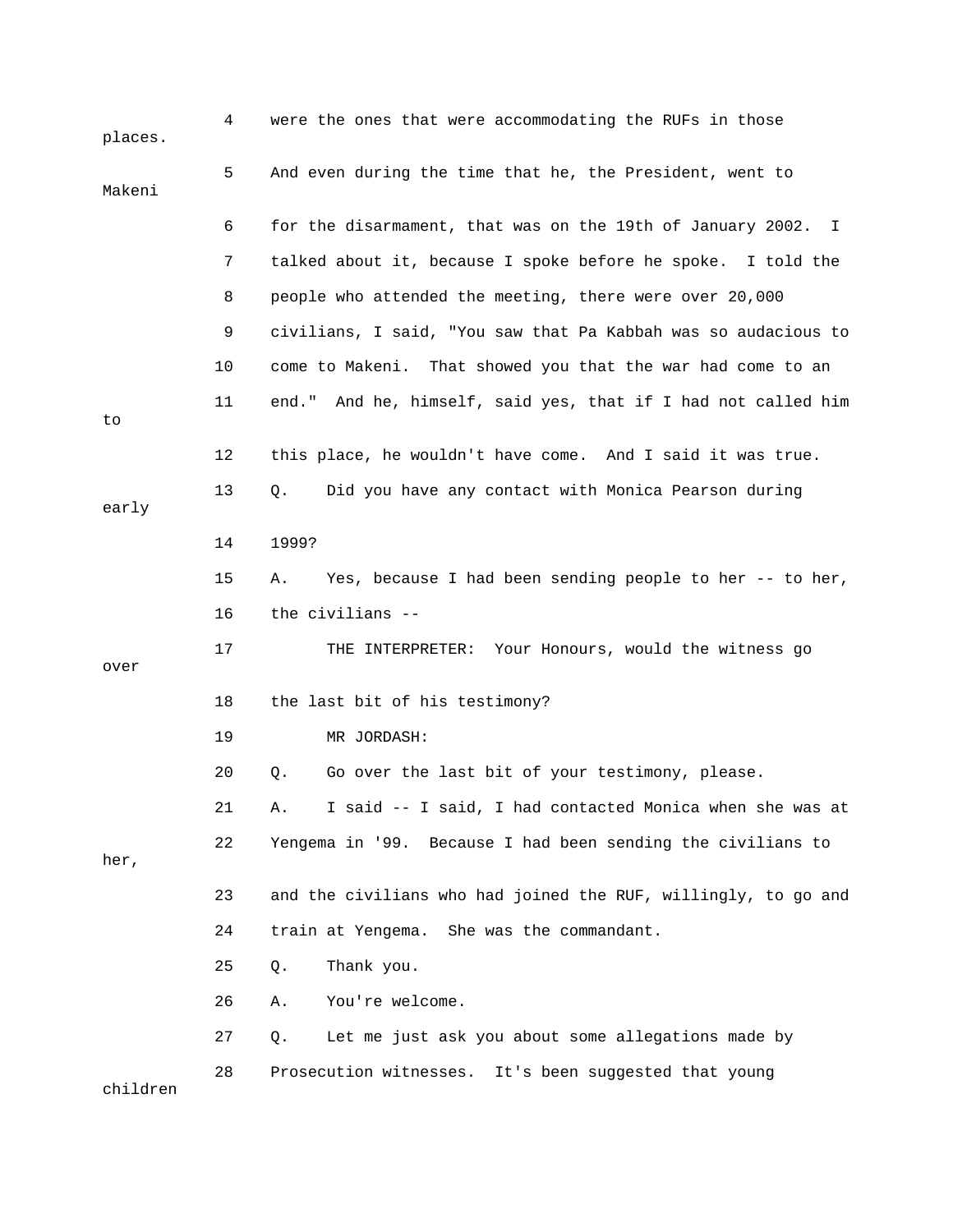29 were being sent to Yengema and you were involved in that. Don't

|         | SESAY ET AL |  |              |
|---------|-------------|--|--------------|
| Page 29 |             |  |              |
|         | 22 MAY 2007 |  | OPEN SESSION |

| cast         | $\mathbf 1$ | make any mention of witnesses' names or identities; can you   |
|--------------|-------------|---------------------------------------------------------------|
|              | 2           | any light on that?                                            |
| Makeni       | 3           | I, personally, I saw the people who had been leaving<br>Α.    |
|              | 4           | to go to and train in Yengema. There were no children among   |
| the          | 5           | I, myself, saw them; there were no children. Because<br>them. |
| children.    | 6           | $CDF$ -- the CDF's population was high and there were no      |
| Makeni.      | 7           | And even the young men who joined were not children from      |
| that         | 8           | One witness said that the MPs forced -- let me start<br>О.    |
| the          | 9           | again. The MPs went around Makeni, forcing civilians to join  |
|              | 10          | CDF to train at Yengema.                                      |
| No           | 11          | That was not true. That was not true. It was a lie.<br>Α.     |
| on           | 12          | MP forced anybody. It was the people, themselves, who walked  |
| agricultural | 13          | their own -- on their own and would come to the RUF           |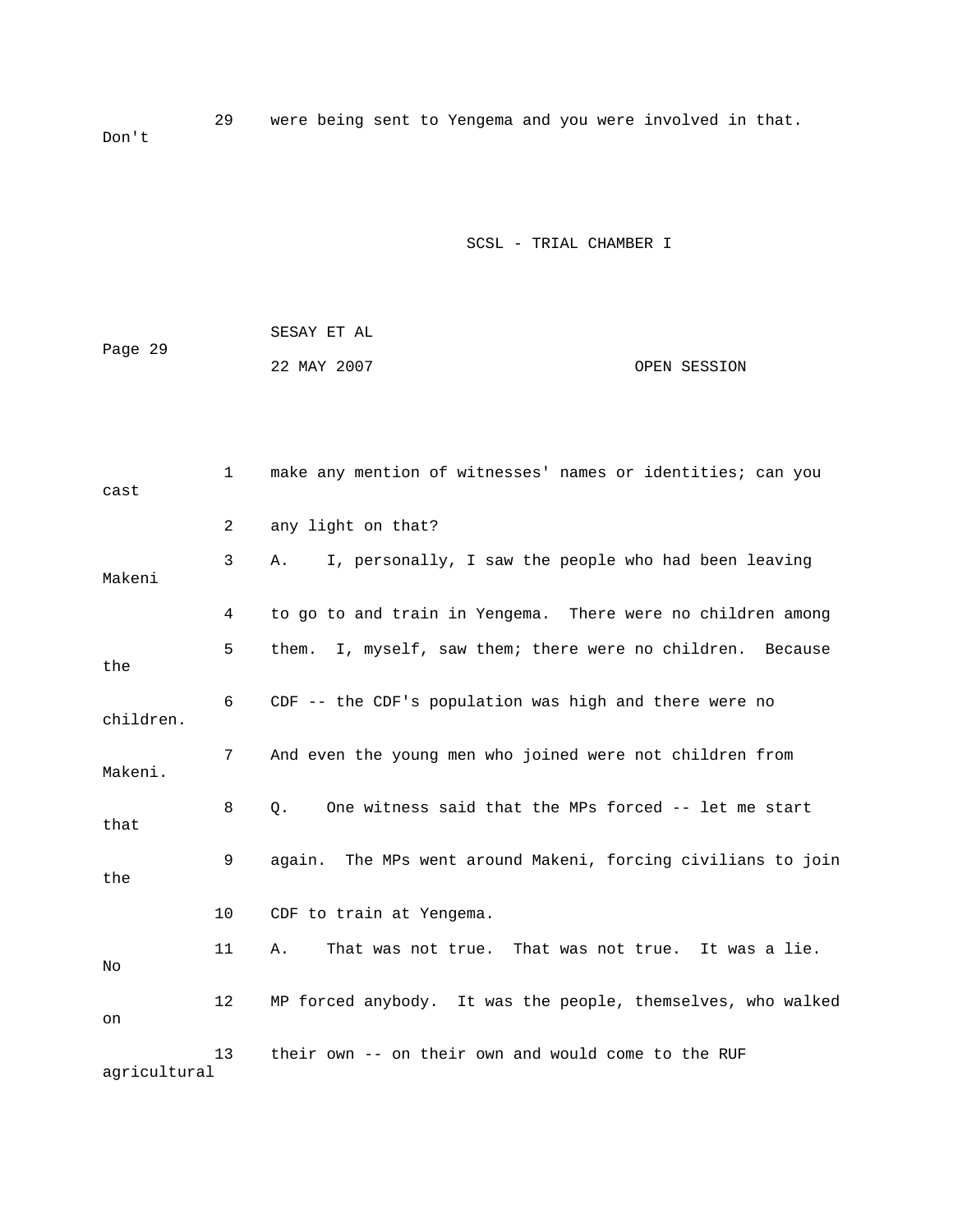| Yengema | 14 | compound to register their names so that they could go to      |
|---------|----|----------------------------------------------------------------|
|         | 15 | to train.                                                      |
|         | 16 | Q.<br>And a witness said that that had been done by Jalloh,    |
|         | 17 | Mohamed Jalloh?                                                |
| It      | 18 | Α.<br>No MP was in charge of recruitment. That was one.<br>No. |
| there   | 19 | was not Mohamed Jalloh's function. It was the Makeni G5 --     |
| he      | 20 | was no G1. So I was the one that told the town crier so that   |
|         | 21 | could announce in Makeni, so that whosoever wanted to join the |
| name.   | 22 | RUF should go to the agricultural compound and register a      |
| men     | 23 | And this same witness, it was TF1-174, said that 3,000<br>Q.   |
|         | 24 | had registered but 1,000 of them had gone to a place called    |
|         | 25 | Burkina Faso, which the witness said he later discovered was   |
|         | 26 | somewhere in Kailahun. Do you know anything about 1,000 men    |
|         | 27 | being sent, forcibly, to a place called Burkina Faso, in       |
|         | 28 | Kailahun, at this time?                                        |
| come    | 29 | Well, this -- what is going to prove that people who<br>Α.     |

| Page 30 | SESAY ET AL |              |
|---------|-------------|--------------|
|         | 22 MAY 2007 | OPEN SESSION |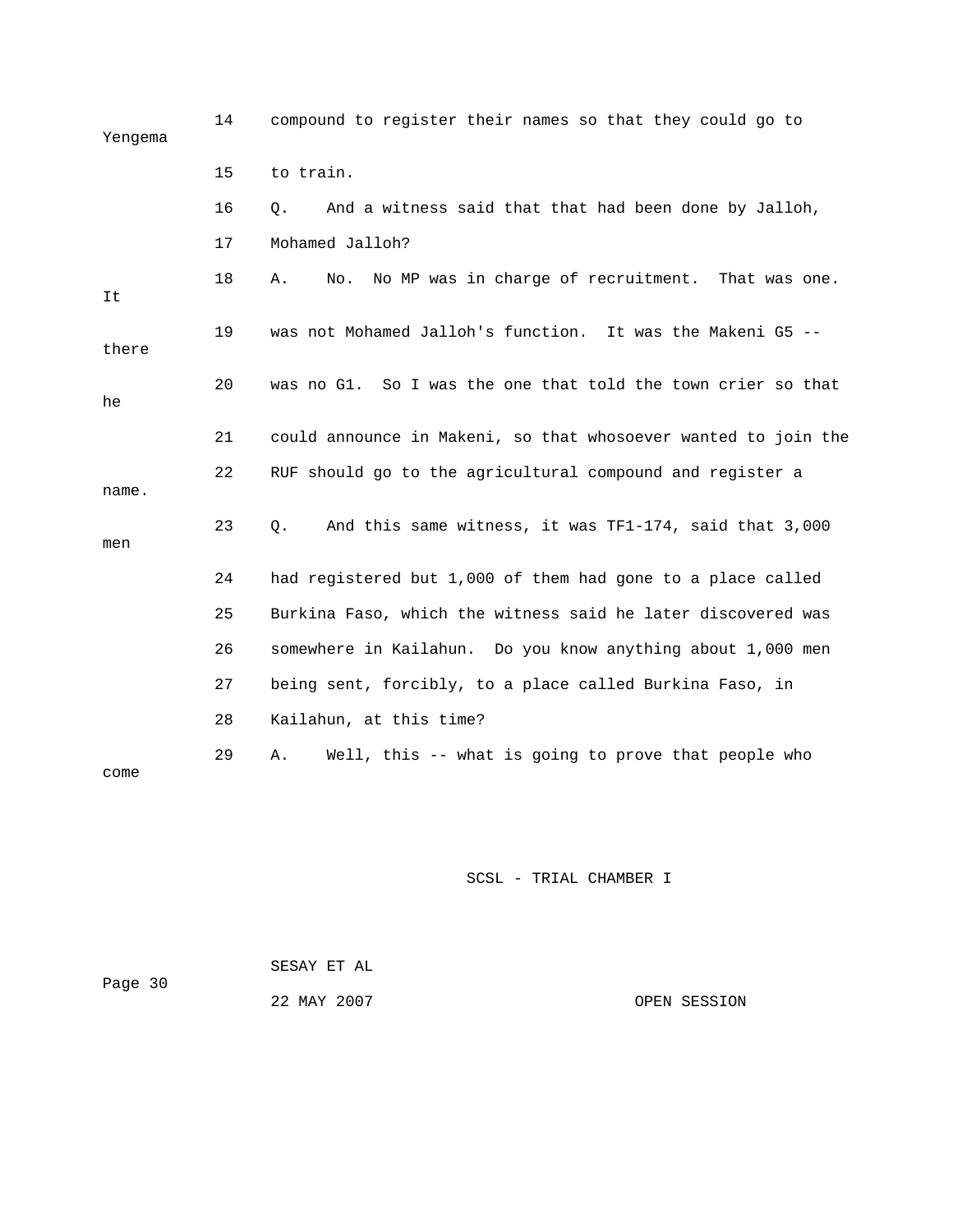1 to this Court, to come and testify to things that they did not  $-$  2 they did not know. The people who came from Makeni -- 3 JUDGE ITOE: Mr Sesay, just answer the question directly, 4 please. 5 THE WITNESS: My Lord, sir, sorry, sir. Sorry, sir, My 6 Lord. My Lord, there was no base that was called, in Kailahun, 7 that was called Burkina Faso; the base was in Yengema. My 8 Lord -- 9 JUDGE ITOE: So no 1,000 people were sent to the base 10 called Burkina Faso; is that not supposed to be your reply to 11 that question? The answer -- the question was -- 12 THE WITNESS: My Lord -- 13 JUDGE ITOE: -- 1,000 people sent to a base called Burkina 14 Faso for training. You say that there was no place like that 15 called Burkina Faso; so what is your answer to that question? 16 THE WITNESS: No, My Lord. There was a place that was 17 called Burkina Faso, which was in Kailahun District. But there 18 was no base in this place at this time. In 1999, it was only 19 Yengema that had a base. Kailahun had no base. The base in 20 Kailahun, which was Bunumbu, it was Sam Bockarie -- it was what 21 Sam Bockarie transferred to Yengema. 22 THE INTERPRETER: Your Honours, would the witness be 23 asked -- Your Honours, the interpreter did not get the last bit 24 of the witness's testimony. 25 PRESIDING JUDGE: Please go over that piece of your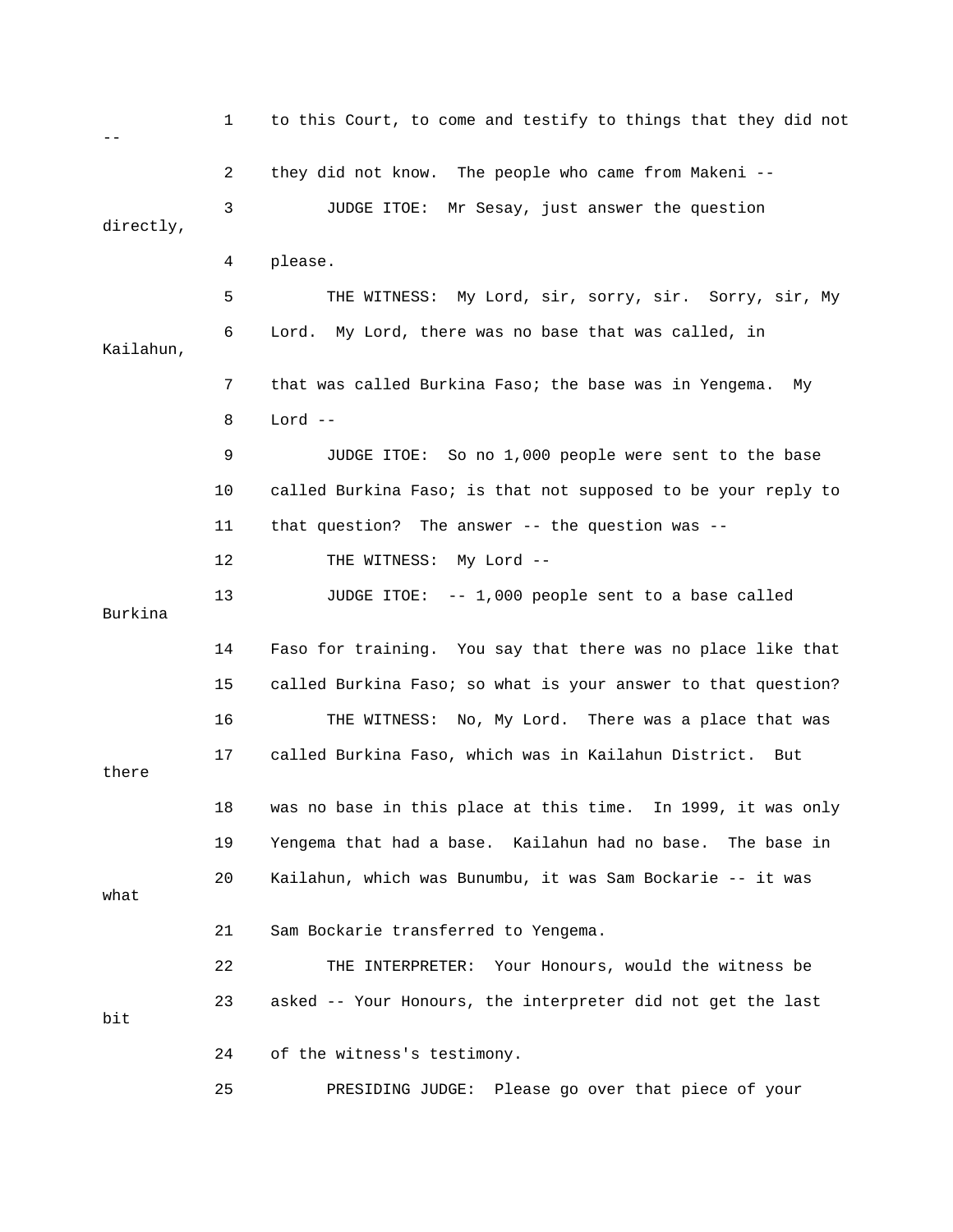- 26 testimony.
- 27 THE WITNESS: Yes, My Lord.
- 28 PRESIDING JUDGE: Please, do it slowly.
- 29 THE WITNESS: Yes, sir. My Lord, the first instance, no

 SESAY ET AL Page 31 22 MAY 2007 OPEN SESSION

|     | $\mathbf{1}$ | 1,000 people left Makeni by force to go to Burkina Faso. And   |
|-----|--------------|----------------------------------------------------------------|
| at  | 2            | there -- there was no training base that had been functioning  |
|     | 3            | Burkina Faso in '99, and this Burkina Faso was in the Kailahun |
|     | 4            | District.                                                      |
|     | 5            | At this time, Mr Sesay, were there any armed conflicts<br>0.   |
|     | 6            | between pro-government and other groups?                       |
| we  | 7            | Well, at this time fighting was almost ceasing, because<br>Α.  |
|     | 8            | had not been attacking anymore. We had been taking defensive   |
|     | 9            | positions. We had not been attacking Kabala. We had not been   |
| had | 10           | attacking Bumbuna. We had not been attacking Port Loko.<br>We  |
|     | 11           | been taking a defensive position in February to March. And     |
|     | 12           | before I left Makeni, there was no fighting in the north. The  |
|     | 13           | only place where there was fighting and where attacks had been |
| had | 14           | taking place -- I said the only place that -- where attacks    |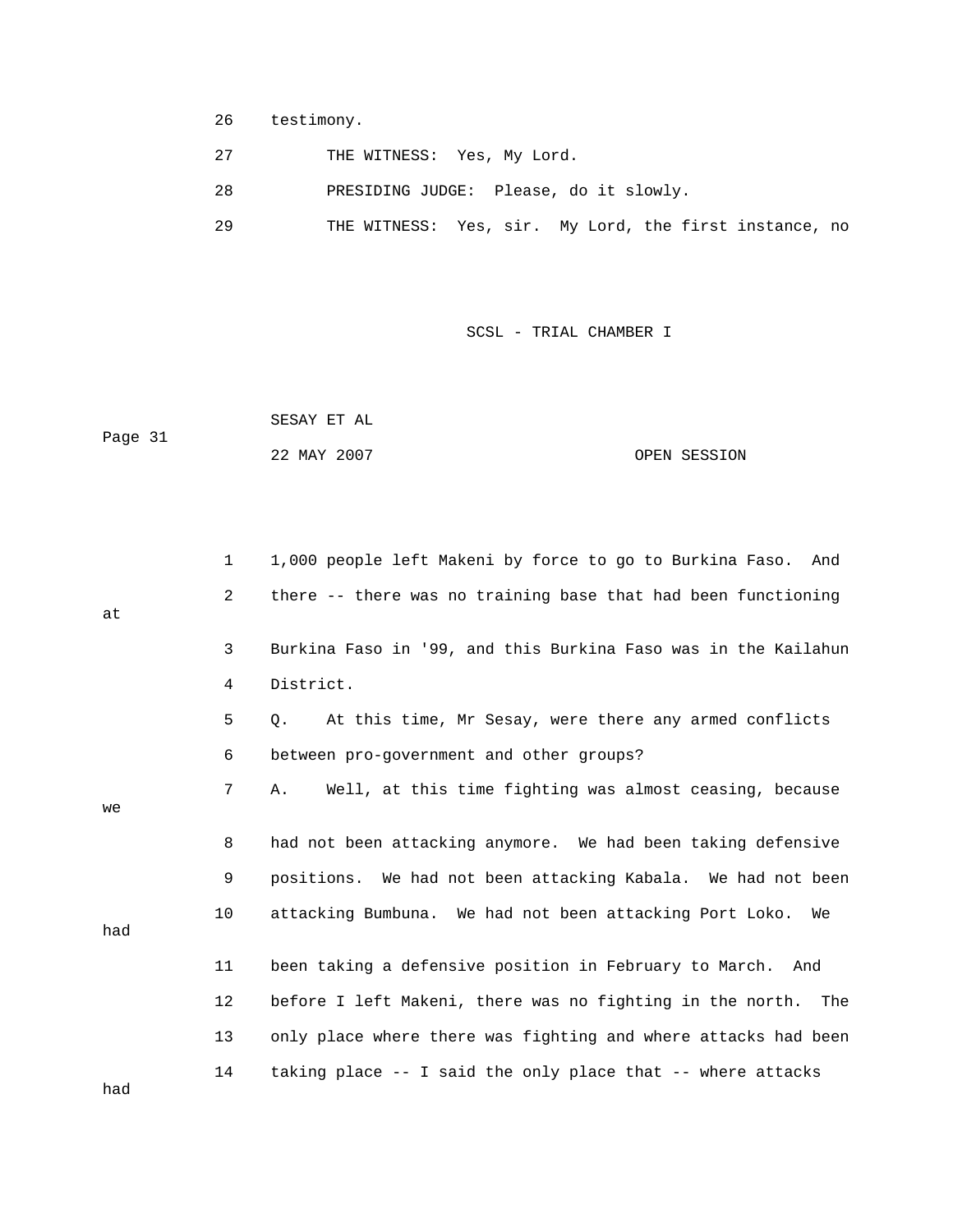| CDFs     | 15 | been taking place, that was on the way to Matotoka, that is,    |
|----------|----|-----------------------------------------------------------------|
|          | 16 | would come from Yele and come and attack Yele and go back, and  |
| attacks  | 17 | Fontaneh Junction, Sewafe. You would have intermittent          |
| no       | 18 | in those areas. But around Makeni, Magburaka, no, there was     |
|          | 19 | fighting.                                                       |
| training | 20 | Can I ask you, do you know what the nature of the<br>Q.         |
|          | 21 | was, at that time, at Yengema?                                  |
| Because  | 22 | I visited Yengema on two or three occasions.<br>Α.<br>Yes.      |
| that     | 23 | I, myself, went there to see, see the work that had been --     |
|          | 24 | they had been doing.                                            |
| Bunumbu  | 25 | Did -- the same training that had been happening in<br>Q.       |
|          | 26 | the year before, or was it different?                           |
| one      | 27 | It was the same training; there was no difference.<br>Α.<br>The |
|          | 28 | that I explained.                                               |
|          | 29 | Well, do you have anything to add to what you've said<br>Q.     |
|          |    | SCSL - TRIAL CHAMBER I                                          |

|         | SESAY ET AL |              |
|---------|-------------|--------------|
| Page 32 |             |              |
|         | 22 MAY 2007 | OPEN SESSION |

1 already, about the training?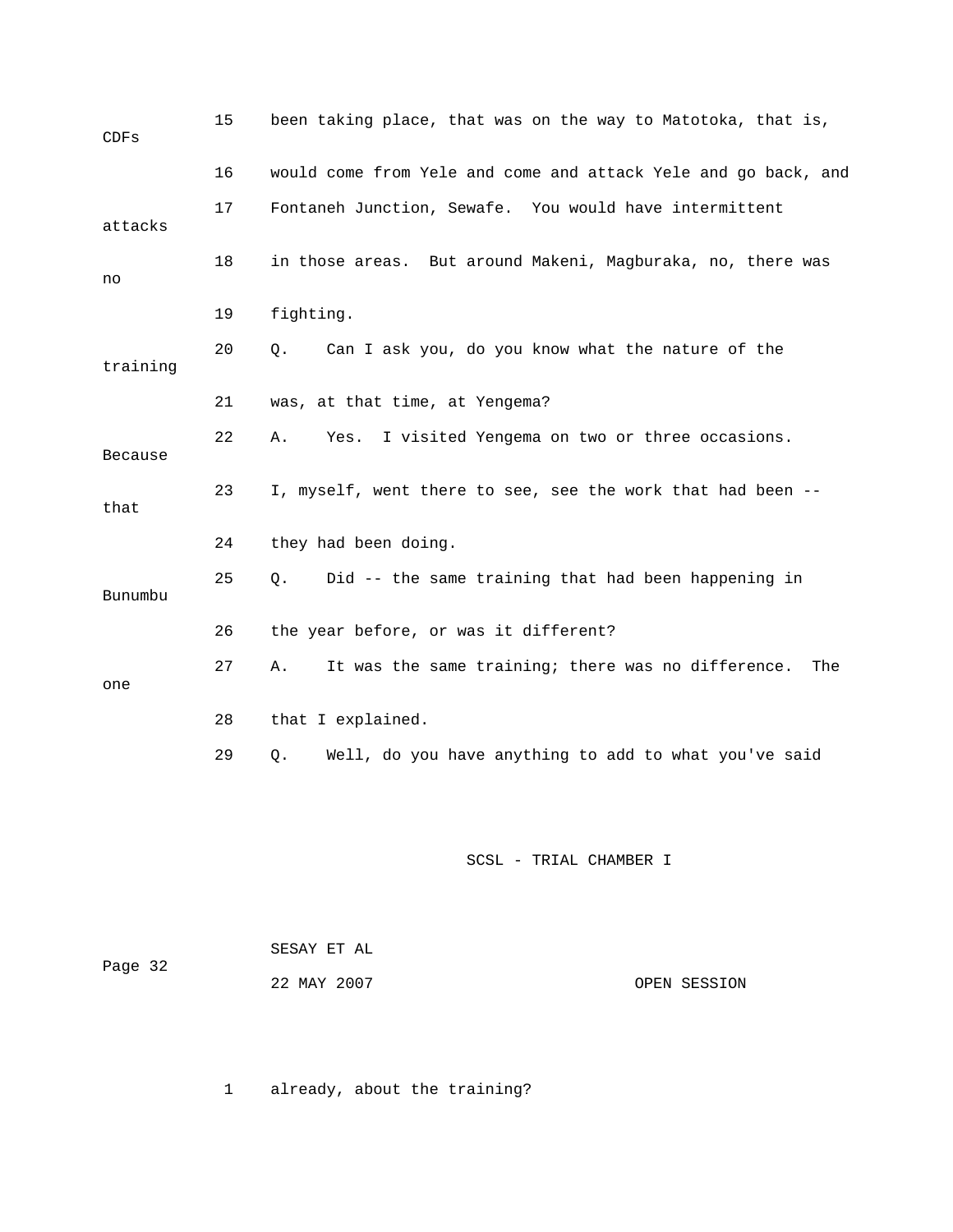| the        | 2  | Well, the training in Yengema, see, I can confirm that<br>Α.   |
|------------|----|----------------------------------------------------------------|
|            | 3  | CDF, they were many; they over $-$ - they were more than the   |
| trained    | 4  | civilians that trained in Yengema. And these people who        |
|            | 5  | in Yengema, they did not take part in this conflict anymore.   |
|            | 6  | Because when they trained, at that time, the ceasefire had     |
| everything | 7  | already been imposed and there were negotiations, and          |
| who        | 8  | stopped in June 1999. There was no training. So the people     |
| took       | 9  | trained there did not even take part in the fighting, which    |
|            | 10 | part in this country -- which took place in this country.      |
|            | 11 | Correction, interpreter.<br>THE INTERPRETER:                   |
|            | 12 | MR JORDASH:                                                    |
| loaded     | 13 | 174 said that he saw young people and children being<br>Q.     |
| was        | 14 | into trucks heading in the Magburaka direction; this -- this   |
|            | 15 | around early 1999?                                             |
|            | 16 | It was the people who had been going to Yengema.<br>Α.<br>Yes. |
| loaded     | 17 | Well, this witness said he saw young children being<br>Q.      |
|            | 18 | onto the trucks; is that correct? From what you know?          |
| Makeni     | 19 | I did not see any children who were recruited from<br>Α.       |
|            | 20 | to go and train, no. They were young men; they were not        |
|            | 21 | children.                                                      |
|            | 22 | Was there any other reason that you can think of, that<br>Q.   |
| And,       | 23 | young people would be loaded into trucks; did that happen?     |
|            | 24 | if so, do you know why?                                        |
|            | 25 | Well, I did not -- I did see any reason to train young<br>Α.   |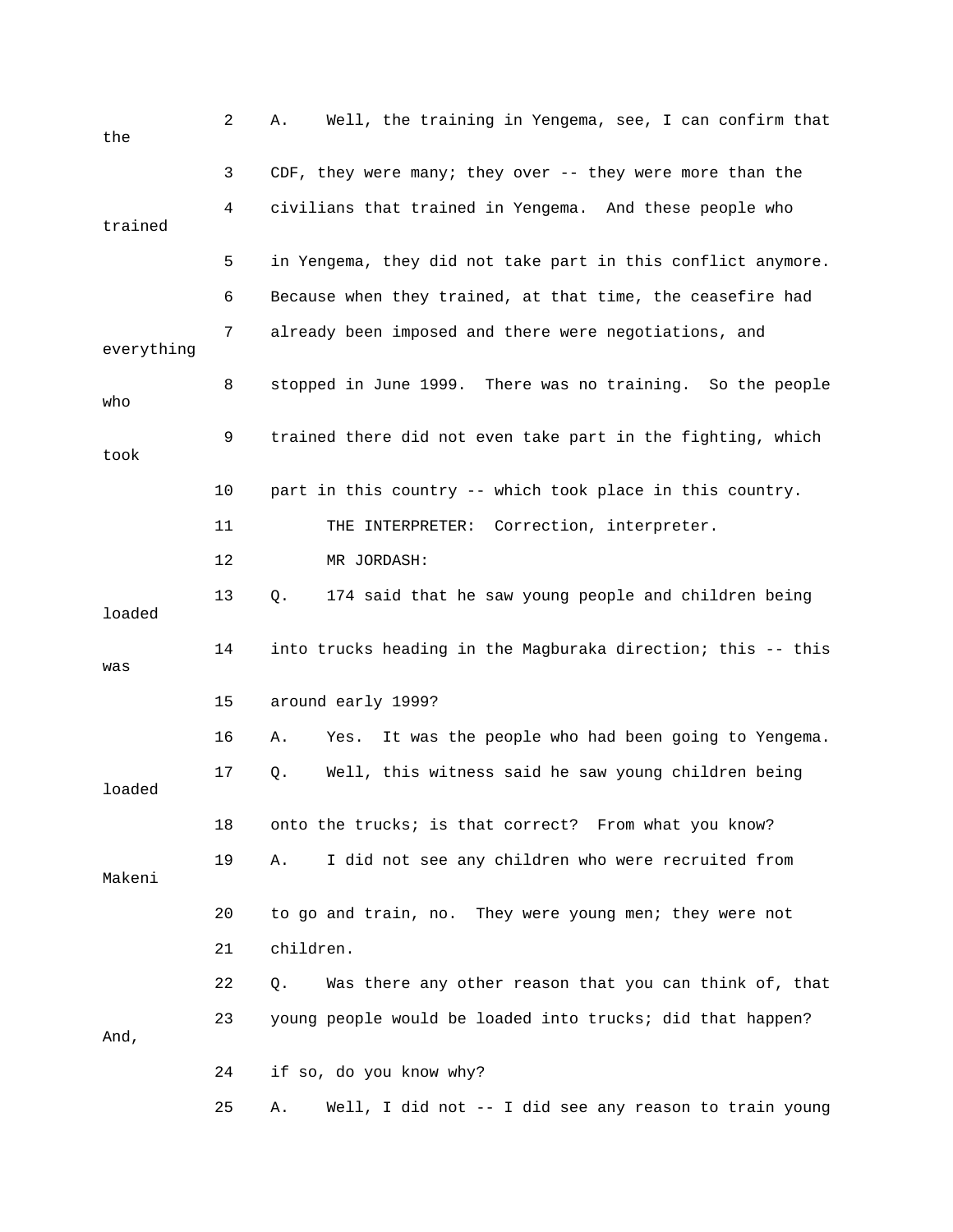| would   | 26 | children. Yes, because, if you take them from Makeni, you    |
|---------|----|--------------------------------------------------------------|
| to      | 27 | have to buy fuel to transport them to Makeni; you would have |
| able    | 28 | feed them at the end of the day; and they just would not be  |
| recruit | 29 | to take part in the fighting. So that was why I did not      |

|         | SESAY ET AL |              |
|---------|-------------|--------------|
| Page 33 |             |              |
|         | 22 MAY 2007 | OPEN SESSION |

|            | $\mathbf{1}$ | young children.                                                |
|------------|--------------|----------------------------------------------------------------|
|            | 2            | Okay. Let's leave that at that then. What was the<br>$\circ$ . |
| at         | 3            | youngest you saw, either being taken to Yengema, or that was   |
|            |              |                                                                |
|            | 4            | Yengema when you were there?                                   |
|            | 5            | I was not in Yengema. I would just go there. Perhaps I<br>Α.   |
|            | 6            | would spend there 30, 40 minutes and I would leave the place   |
|            | 7            | again.                                                         |
| You        | 8            | Yep. But what was the youngest person being trained?<br>$Q$ .  |
|            |              |                                                                |
|            | 9            | don't have to give an exact; just give us what you saw.        |
| not        | 10           | Well, really, you want me to say something that I would<br>Α.  |
| understand | 11           | be able to know, because I was not an instructor, to           |
|            | 12           | their ages. I was not a doctor to know their age. I told you   |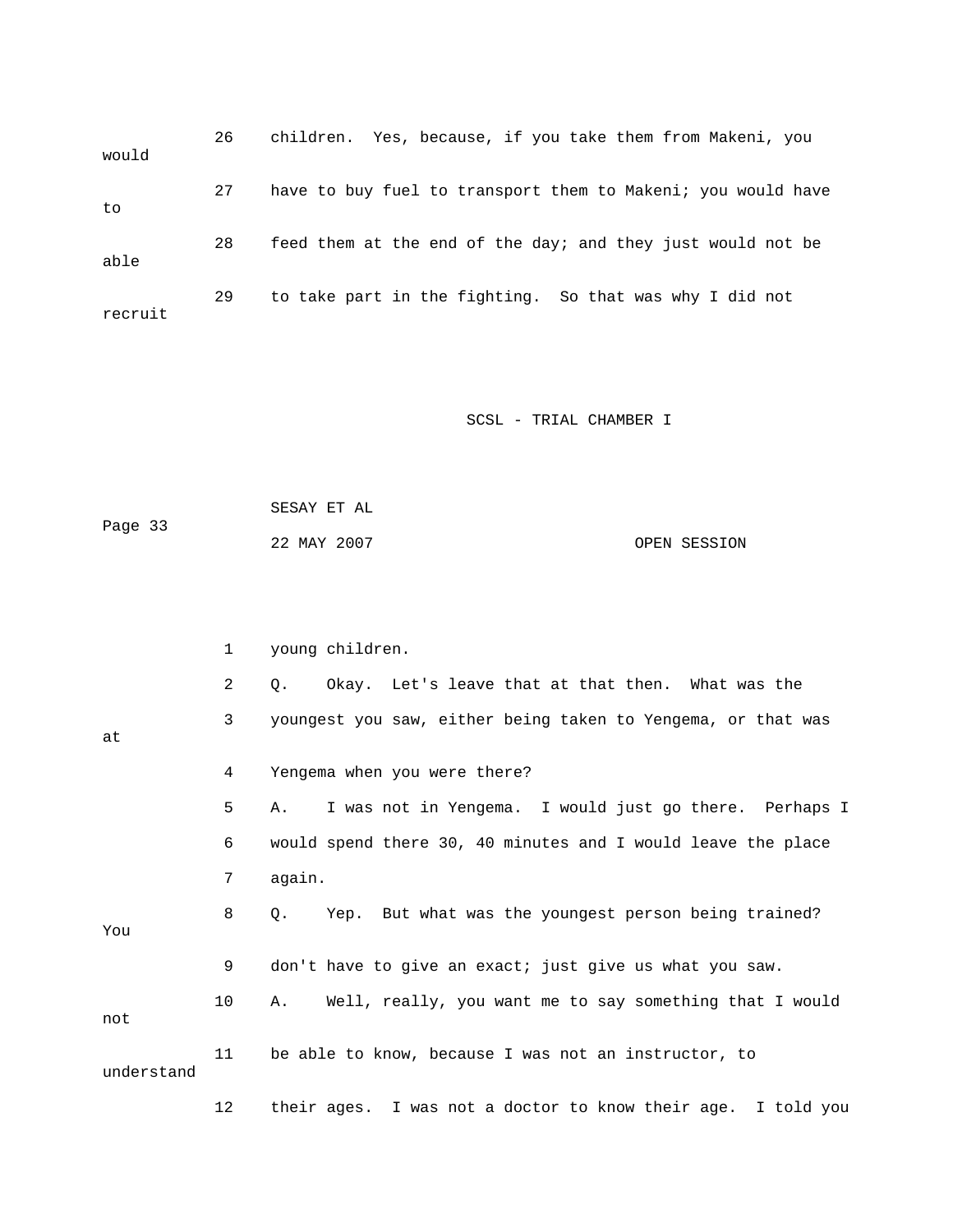|     | 13 | that young children did not go to that place. And the people   |
|-----|----|----------------------------------------------------------------|
|     | 14 | there training, in Yengema, did not take place -- part in this |
|     | 15 | hostility for which I was captured by this Court.              |
| οf  | 16 | PRESIDING JUDGE: [Indiscernible] Mr Jordash, take care         |
|     | 17 | your witness. I should just -- it's another gentle reminder;   |
|     | 18 | he's your witness. But surely he's saying that he is denying   |
|     | 19 | knowledge of that kind of line of examination-in-chief. Of     |
|     | 20 | course it is entirely your case.                               |
|     | 21 | MR JORDASH: I'm sorry. I'm not -- I'm not --                   |
| he  | 22 | PRESIDING JUDGE: Well, I heard him say that he -- that         |
| not | 23 | had -- you wanted him to give an answer which, in fact, does   |
|     | 24 | fall within any -- within his knowledge about -- I heard that  |
| is  | 25 | kind of response and that's why I'm just reminding you that he |
|     | 26 | your witness.                                                  |
| his | 27 | MR JORDASH: Well, I think from what I understood about         |
|     | 28 | answer was that he was saying he -- he couldn't give an exact  |
| you | 29 | PRESIDING JUDGE: No, he went further than that, unless         |

 SESAY ET AL Page 34 22 MAY 2007 OPEN SESSION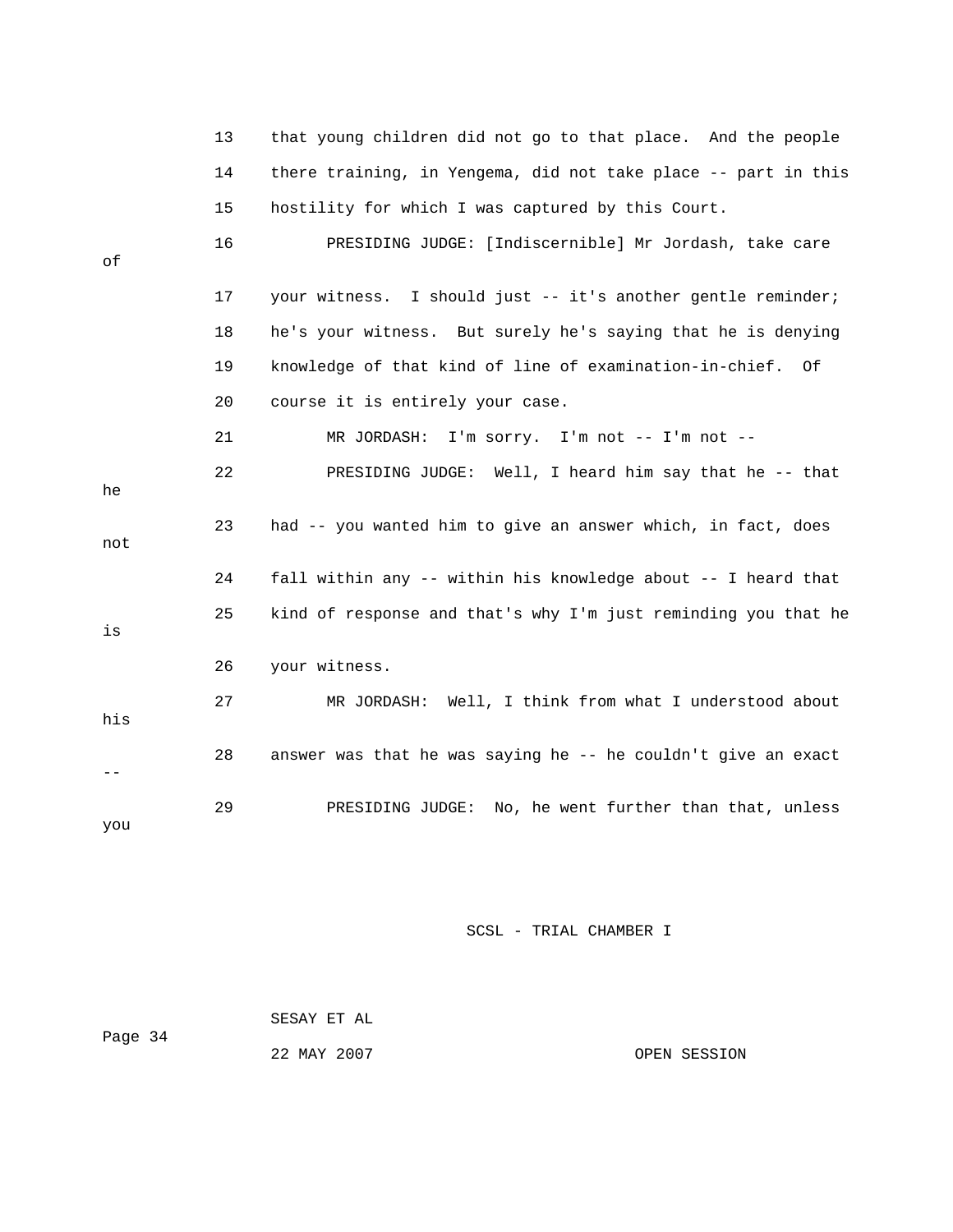| to       | 1  | and I heard different things; that you were trying to get him |
|----------|----|---------------------------------------------------------------|
| I        | 2  | answer something that was not within his knowledge. I thought |
|          | 3  | heard that part. And I just thought I should remind you that  |
|          | 4  | he's your witness. Well, I mean --                            |
|          | 5  | MR JORDASH:<br>I'm reminded.                                  |
|          | 6  | PRESIDING JUDGE: Well, yes, quite. I mean, we know the        |
|          | 7  | rules about examination-in-chief.                             |
|          | 8  | JUDGE ITOE: I heard it too.                                   |
|          | 9  | PRESIDING JUDGE: That's okay. Let's go on.                    |
|          | 10 | MR JORDASH: Can I have just one moment, please?               |
|          | 11 | PRESIDING JUDGE: Very well.                                   |
| Sesay    | 12 | MR JORDASH: At this stage I would like to ask for Mr          |
|          | 13 | to be given Defence Exhibit 67, which is, Your Honours, page  |
|          | 14 | 27820.                                                        |
|          | 15 | PRESIDING JUDGE: Right. Mr Courtroom Officer, please.         |
|          | 16 | MR JORDASH: And then I'll be moving on to Defence             |
|          | 17 | Exhibit --                                                    |
|          | 18 | JUDGE ITOE: Mr Jordash, what exhibit?                         |
|          | 19 | MR JORDASH:<br>67.                                            |
|          | 20 | JUDGE ITOE: 67.                                               |
|          | 21 | Then followed by 21; then followed by 190.<br>MR JORDASH:     |
|          | 22 | That's Defence Exhibit?<br>PRESIDING JUDGE:                   |
|          | 23 | MR JORDASH:<br>Your Honour, yes.                              |
|          | 24 | PRESIDING JUDGE:<br>Not Court?                                |
|          | 25 | MR JORDASH:<br>Yes.<br>Page $--$                              |
| Officer. | 26 | PRESIDING JUDGE: Could you assist, Mr Courtroom               |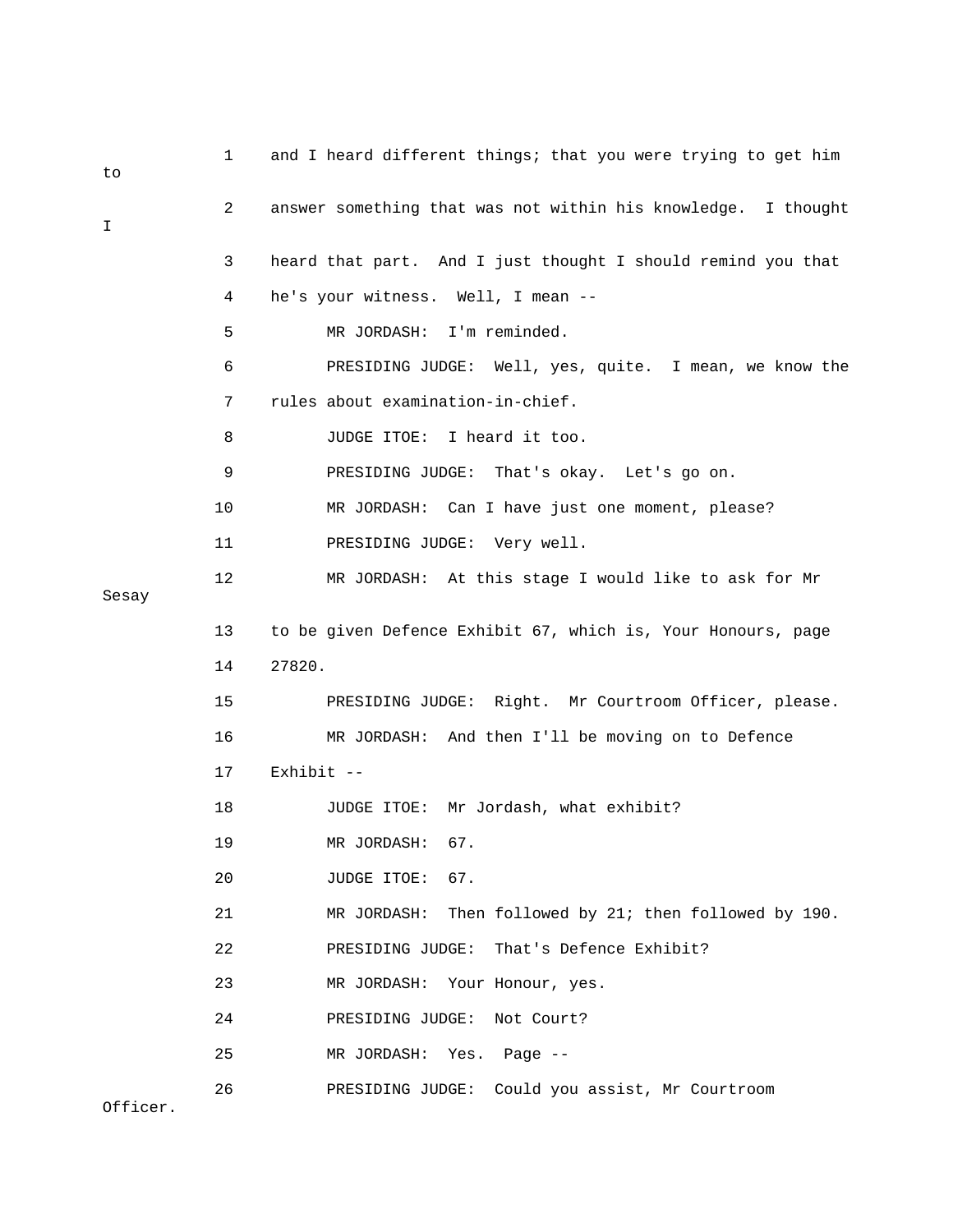27 MR GEORGE: Just one moment, Your Honour. 28 MR JORDASH: Pages 27820 which is Defence Exhibit 29 67; page --

SCSL - TRIAL CHAMBER I

 SESAY ET AL Page 35 22 MAY 2007 OPEN SESSION

> 1 PRESIDING JUDGE: Thank you. 2 MR JORDASH: Sorry, I should probably have given your 3 learned officer warning. 4 PRESIDING JUDGE: Very well. Do you have an extra copy? 5 MR JORDASH: I'm afraid we don't. 6 PRESIDING JUDGE: I am sure we can make do with that and 7 follow the proceedings carefully. 8 MR JORDASH: To be honest, I just presumed that everyone 9 had copies. 10 PRESIDING JUDGE: Yes. 11 MR JORDASH: Of these exhibits. 12 JUDGE ITOE: [Microphone not activated] 13 MR JORDASH: No, I've got this one, thank you. Oh, 14 actually, I may take you up on the offer, if I may. 15 JUDGE ITOE: Yes, I don't mind giving this to you. That

is

16 no problem.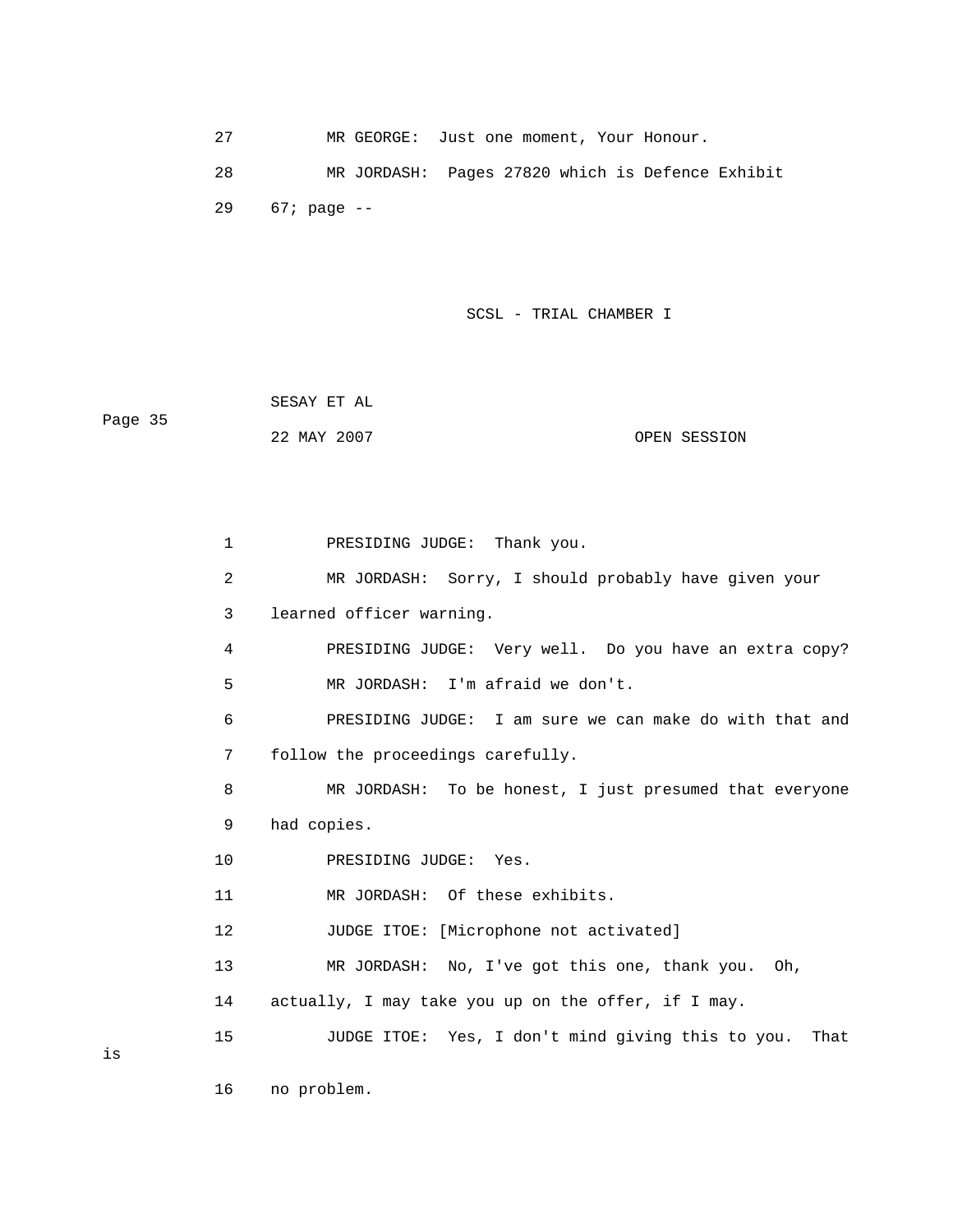|       | 17 | MR JORDASH: Thank you.                                           |
|-------|----|------------------------------------------------------------------|
|       | 18 | JUDGE ITOE: Please, take this.                                   |
| сору  | 19 | MR JORDASH: If the Court Management is looking for a             |
|       | 20 | for Mr Sesay, we do have a copy for Mr Sesay.                    |
|       | 21 | PRESIDING JUDGE: Okay.                                           |
|       | 22 | MR JORDASH: So that can shorten things.                          |
|       | 23 | JUDGE ITOE: Mr Jordash, my offer has lapsed, so --               |
|       | 24 | Thank you very much.<br>MR JORDASH:                              |
|       | 25 | JUDGE ITOE: -- you can't cash in on it anymore. Thank            |
|       | 26 | you.                                                             |
|       | 27 | MR JORDASH:                                                      |
| which | 28 | First of all, Mr Sesay, look at Defence Exhibit 67,<br>$\circ$ . |
|       | 29 | is page number 27820. Just have a quick look through it.         |
|       |    | SCSL - TRIAL CHAMBER I                                           |

| Page 36 | SESAY ET AL |              |
|---------|-------------|--------------|
|         | 22 MAY 2007 | OPEN SESSION |

| it. |   | JUDGE BOUTET: But this is not an exhibit yet, I take    |
|-----|---|---------------------------------------------------------|
|     | 2 | MR JORDASH: No. It's not an exhibit yet, Your Honour.   |
|     | 3 | JUDGE BOUTET: When you say Exhibit 67, this is your own |
|     | 4 | numbering, I quess.                                     |
|     | 5 | MR JORDASH: It is, yes.                                 |
|     | 6 | <b>JUDGE BOUTET:</b><br>Okay.                           |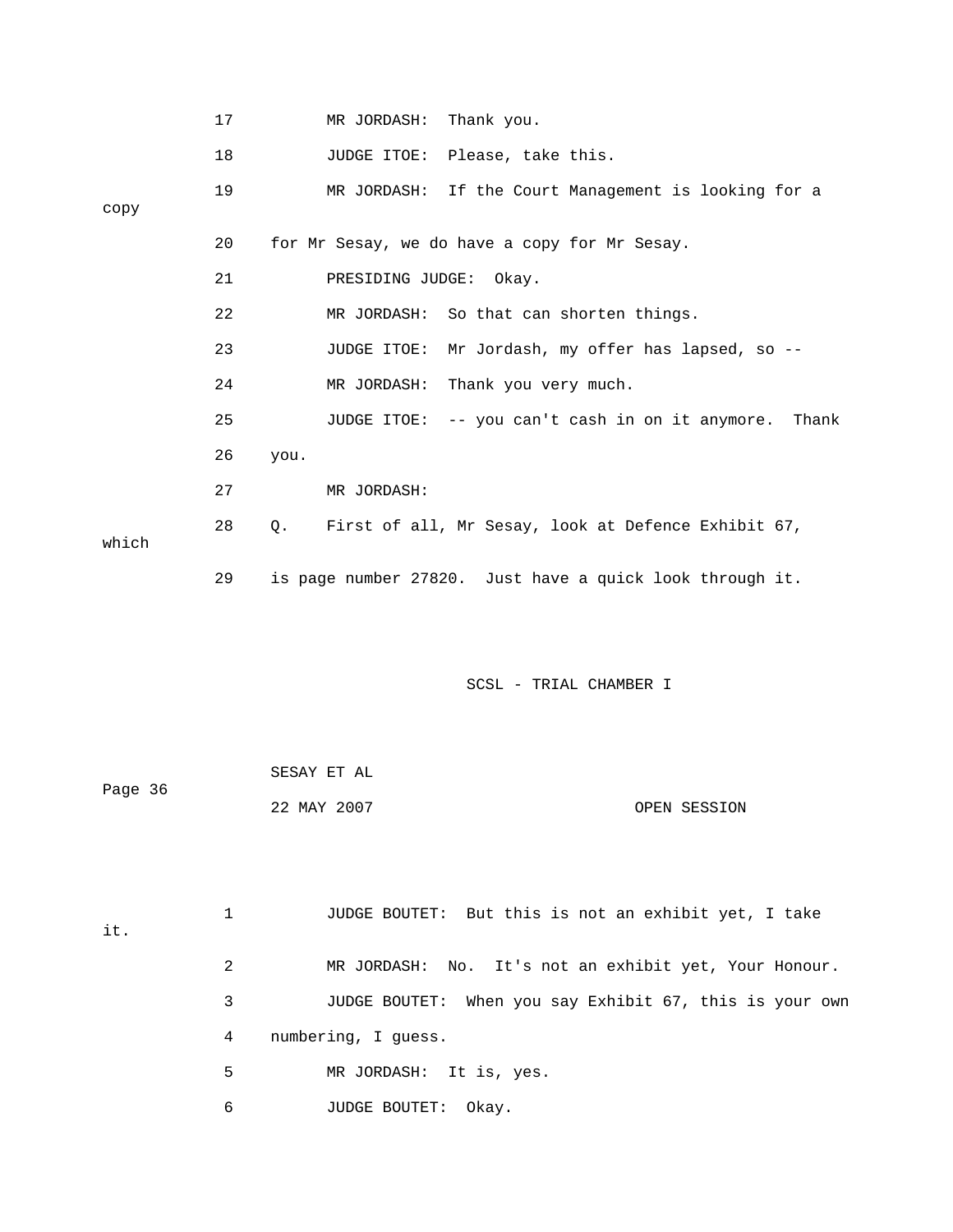|       | 7  | MR JORDASH: Perhaps I should just refer to the page               |
|-------|----|-------------------------------------------------------------------|
|       | 8  | number.                                                           |
|       | 9  | JUDGE BOUTET: Okay; thanks.                                       |
|       | 10 | MR JORDASH:                                                       |
|       | 11 | Do you recognise this, Mr Sesay?<br>Q.                            |
|       | 12 | Yes, I recognise it.<br>Α.                                        |
|       | 13 | Do you recognise this actual document, or do you just<br>Q.       |
|       | 14 | recognise the type of document?                                   |
|       | 15 | Well, I recognise this document and I recognise it.<br>Α.         |
|       | 16 | Did you receive it?<br>Q.                                         |
|       | 17 | It was not the only one that $I$ -- I also received<br>Α.<br>Yes. |
|       | 18 | others sent from the MP.                                          |
|       | 19 | MR JORDASH: Can I ask that this be exhibited, please?             |
|       | 20 | PRESIDING JUDGE: Counsel for the second accused, do you           |
|       | 21 | have any objection?                                               |
|       | 22 | MR TOURAY: None, Your Honour.                                     |
|       | 23 | PRESIDING JUDGE: Counsel for the third accused, do you            |
|       | 24 | have any objection?                                               |
|       | 25 | MR CAMMEGH:<br>No.                                                |
|       | 26 | PRESIDING JUDGE:<br>And the Prosecution?                          |
|       | 27 | MR HARRISON: There is no objection to the exhibiting of           |
| it    | 28 | the document, but I can observe that from the typed numbers,      |
| 25674 | 29 | indicates it is a Prosecution document.<br>And it goes from       |

it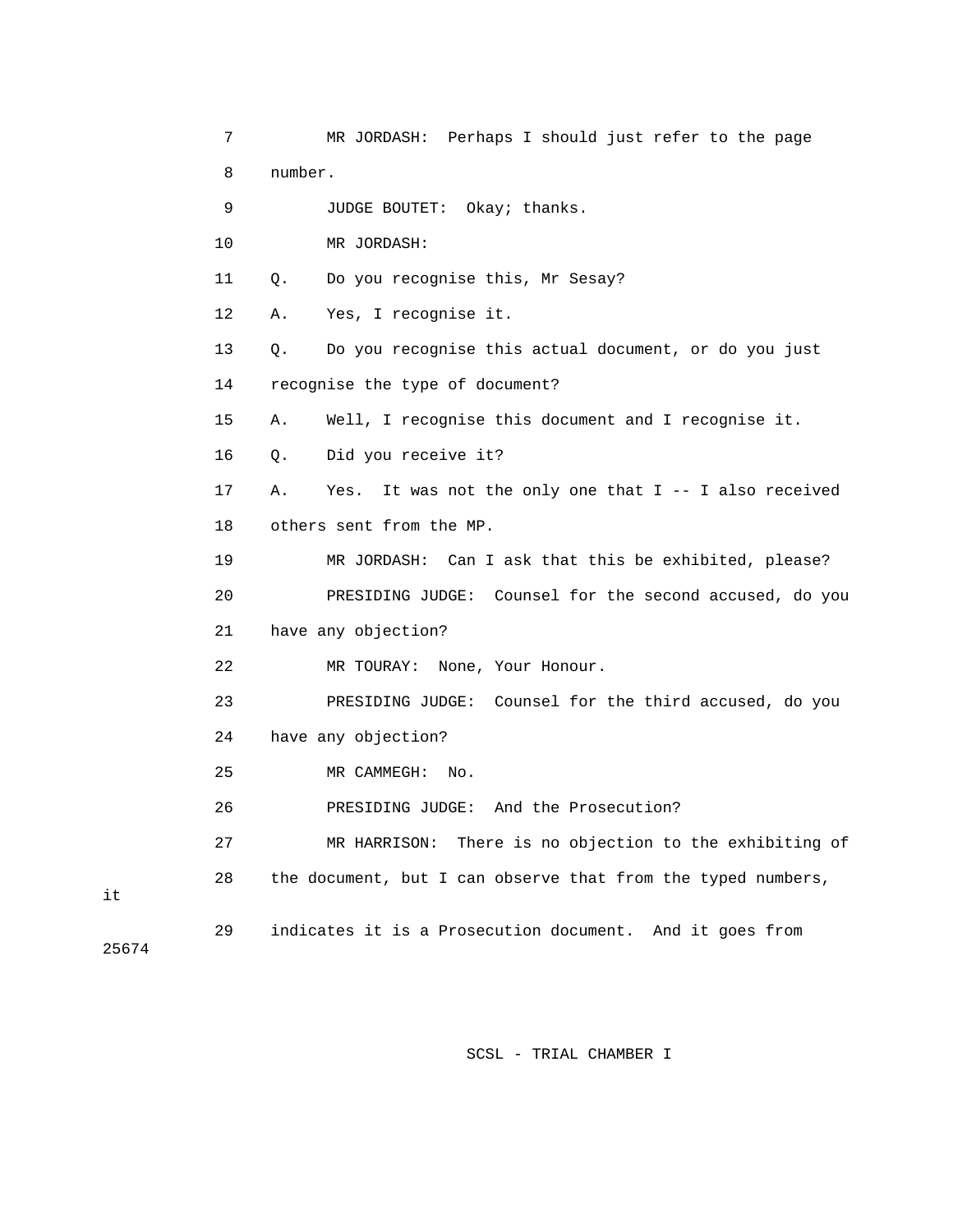|         | SESAY ET AL |              |
|---------|-------------|--------------|
| Page 37 | 22 MAY 2007 | OPEN SESSION |

|            | 1  | to 676 to 678, indicating that two pages have not been         |
|------------|----|----------------------------------------------------------------|
| exhibiting | 2  | reproduced, and I am just suggesting that the actual           |
| go         | 3  | of the document be stood down until after the break.<br>I will |
|            | 4  | and try and find a full copy of the document and give it to Mr |
| be         | 5  | Jordash. And it may well be that those pages are -- they may   |
|            | 6  | blank, for all I know, but I don't know the answer.            |
|            | 7  | PRESIDING JUDGE: Mr Jordash, what is your response to          |
|            | 8  | that?                                                          |
|            | 9  | MR JORDASH: I am grateful for the indication.                  |
|            | 10 | PRESIDING JUDGE: Right. That option will be adopted.           |
| for        | 11 | MR JORDASH: Now, the next one is page 27824 and, just          |
|            | 12 | completeness, Defence Exhibit 21, not yet exhibited.           |
| witness,   | 13 | JUDGE BOUTET: So the question you're asking the                |
| it?        | 14 | Mr Jordash, had to do with the three pages, I think, didn't    |
|            | 15 | 27821, 822 and 823; not only 821?                              |
| the        | 16 | MR JORDASH: No, just the whole document. 27821, all            |
|            | 17 | way to 27823.                                                  |
|            | 18 | JUDGE BOUTET: Okay. Inclusive.                                 |
|            | 19 | Can I just check with Mr Sesay that that's<br>MR JORDASH:      |
|            | 20 | what he was referring to.                                      |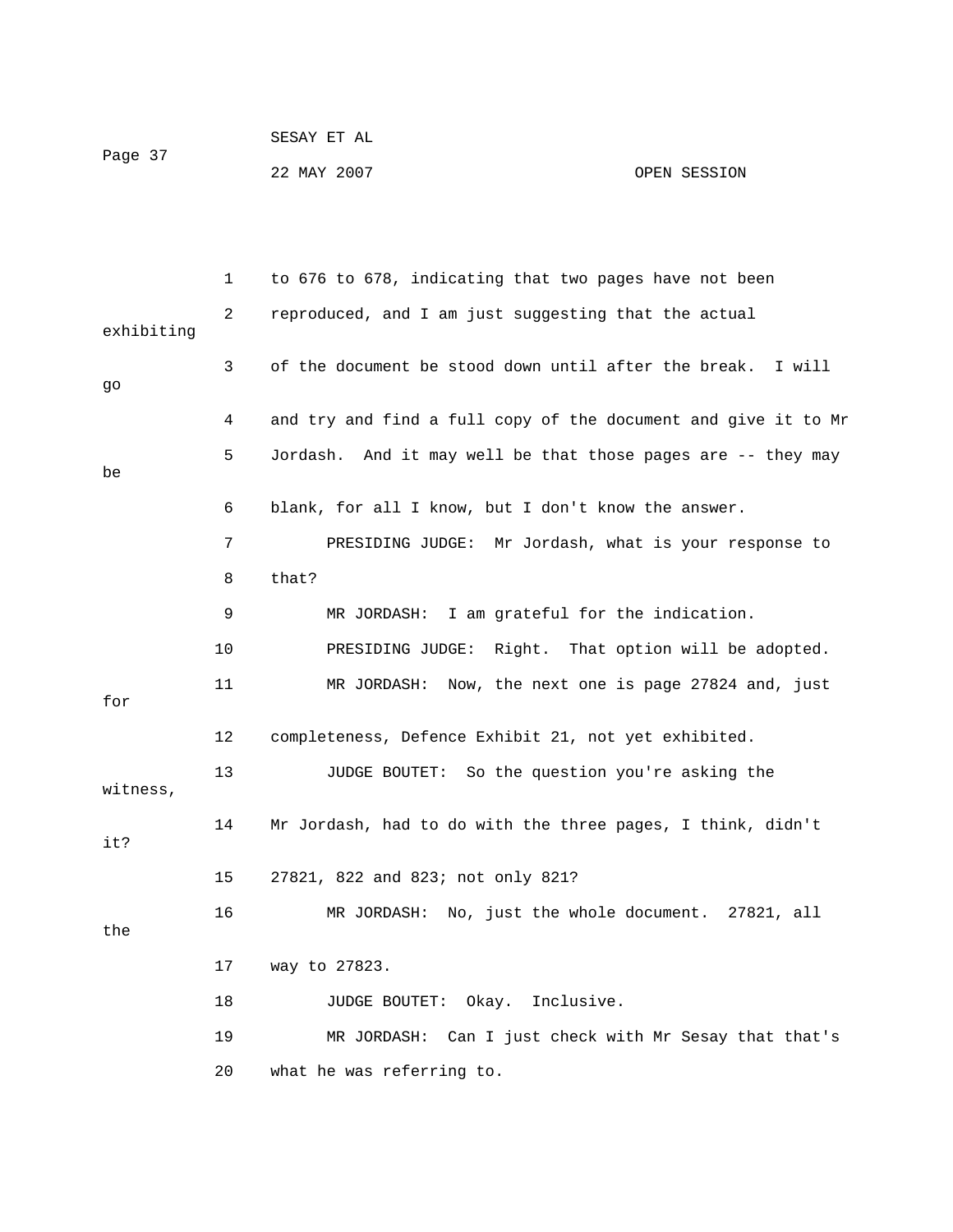| 67,   | 21 | Were you referring -- looking back at Defence Exhibit<br>$Q_{\star}$ |
|-------|----|----------------------------------------------------------------------|
|       | 22 | Mr Sesay, the one you looked at a moment ago. No, the one you        |
| check | 23 | looked at a moment ago, it's on the left, yes. Can I just            |
|       | 24 | that you were referring to the whole document with the three         |
|       | 25 | pages, when you said that you recognised the document?               |
|       | 26 | Α.<br>Yes.                                                           |
|       | 27 | Thank you. Now, looking at Defence Exhibit 21, 27824;<br>Q.          |
|       | 28 | could you just have a look at that, please?                          |
|       | 29 | 27828, 27824 I have. I do not have 21.<br>Α.                         |
|       |    |                                                                      |

|         | SESAY ET AL |              |
|---------|-------------|--------------|
| Page 38 |             |              |
|         | 22 MAY 2007 | OPEN SESSION |

| look   | $\mathbf{1}$  | Sorry, you've got the right one; 27824. Just have a<br>0.         |
|--------|---------------|-------------------------------------------------------------------|
|        | $\mathcal{L}$ | at what this is.                                                  |
|        | 3             | Yes.<br>Α.                                                        |
| like   | 4             | Do you recognise this, or do you recognise documents<br>$\circ$ . |
|        | 5             | this from around that time?                                       |
| the    | 6             | A. Yes. I recognise there were documents like this, from          |
|        | 7             | IO, when I was in Makeni; he had been reporting to me.            |
| refers | 8             | And this is dated, is it not, 30 January 1999, and<br>Q.          |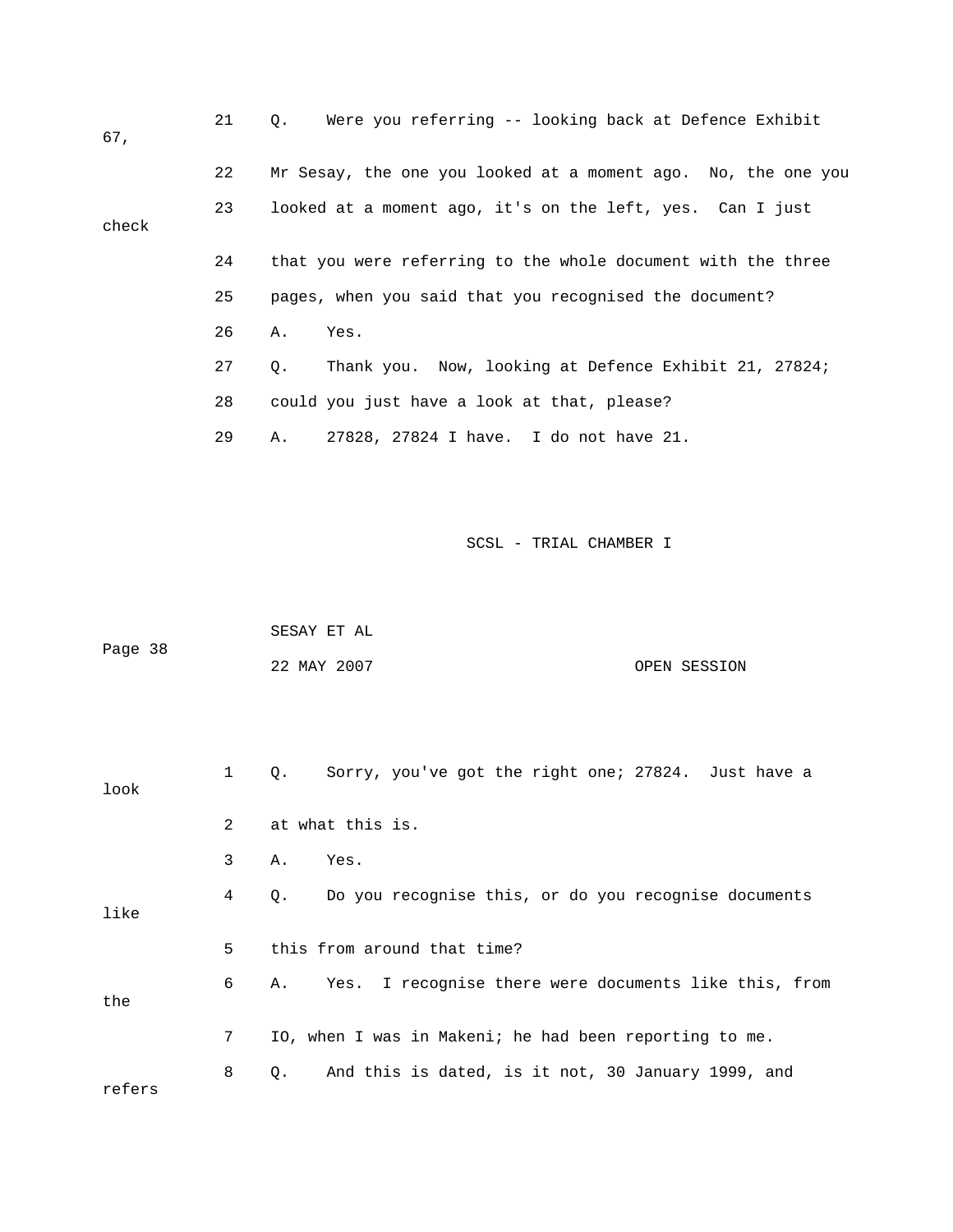| Sanda          | 9  | to harassment of traders and civilians from Sanda, from the    |  |
|----------------|----|----------------------------------------------------------------|--|
|                | 10 | area along the Kamakwie Road?                                  |  |
|                | 11 | I received it.<br>Α.<br>Yes.                                   |  |
|                | 12 | $[RUF22MAY07C - CR]$                                           |  |
| areas,         | 13 | Now, who was, from what you know, deployed in these<br>Q.      |  |
|                | 14 | if anyone?                                                     |  |
|                | 15 | Well, it was Komba Gbundema that was in Kamakwie as<br>Α.      |  |
|                | 16 | commander.                                                     |  |
|                | 17 | And who was he reporting to?<br>Q.                             |  |
|                | 18 | He had been reporting to Superman.<br>Α.                       |  |
|                | 19 | Q.<br>Thank you.                                               |  |
|                | 20 | Because it was Komba who covered Kamakwie, up to Rokupr,<br>Α. |  |
|                | 21 | and he was the commander in that place.                        |  |
|                | 22 | Thank you.<br>Q.                                               |  |
| exhibited,     | 23 | MR JORDASH: Could I ask for this document to be                |  |
|                | 24 | please?                                                        |  |
|                | 25 | JUDGE BOUTET: Can you enlighten me as to the meaning of        |  |
|                | 26 | BFC and BFI?                                                   |  |
|                | 27 | THE WITNESS: Yes, My Lord.                                     |  |
| headquarters." | 28 | It says, "BFC second brigade<br>JUDGE BOUTET:                  |  |
|                | 29 | Certainly.<br>MR JORDASH:                                      |  |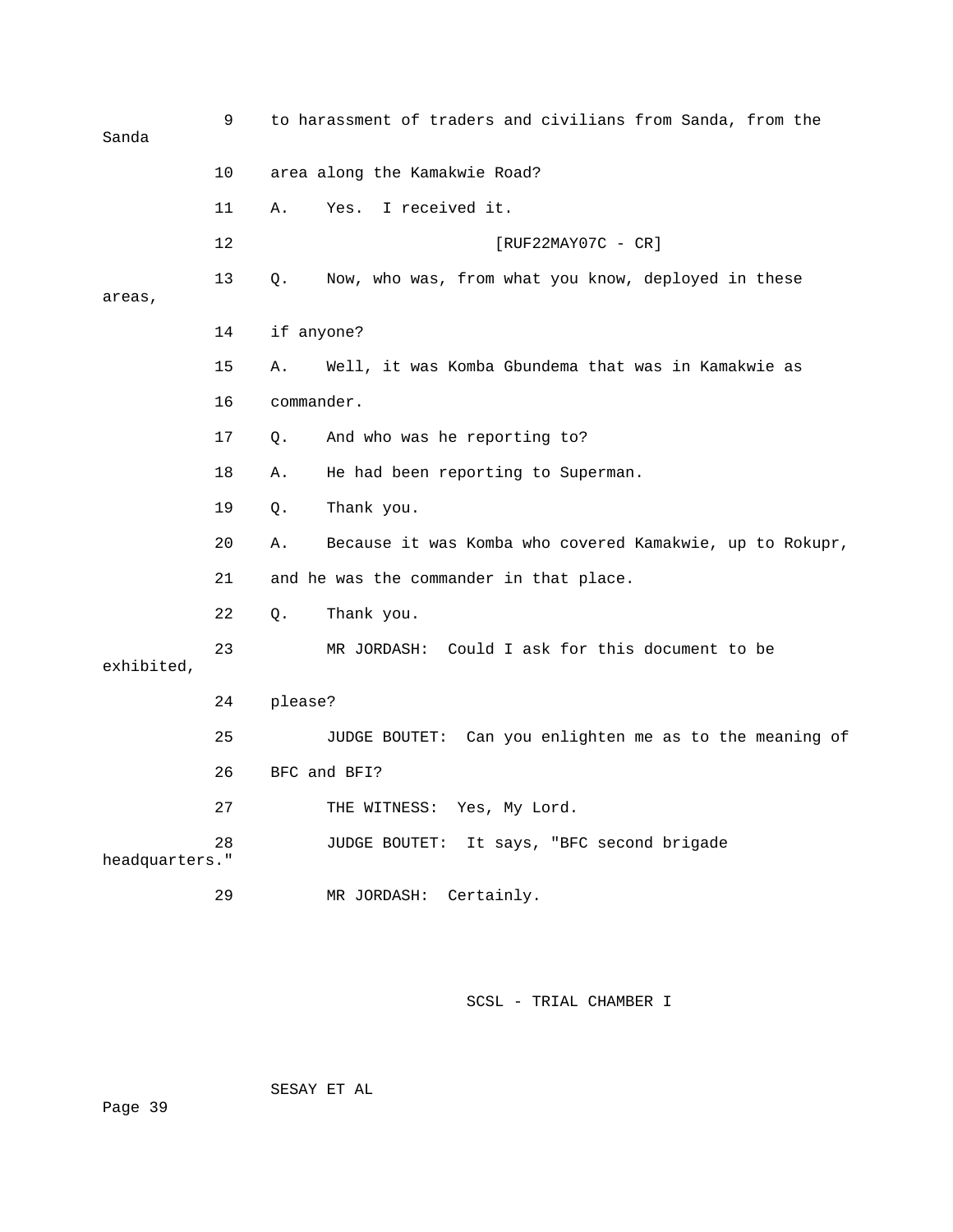22 MAY 2007 OPEN SESSION

 1 Q. Mr Sesay, you heard the question. 2 A. Yes, I can respond to the Honourable Judge. BFC was 3 battlefield commander, My Lord, and BFI, battle-front inspector. 4 JUDGE BOUTET: BFC is you at that time? 5 THE WITNESS: Yes. Yes, My Lord, it was I. 6 JUDGE BOUTET: And who is BFI? 7 THE WITNESS: It was Morris Kallon. 8 JUDGE BOUTET: Thank you. 9 THE WITNESS: Yes, sir. 10 PRESIDING JUDGE: Yes, you're seeking to exhibit the 11 document? 12 MR JORDASH: Yes. 13 PRESIDING JUDGE: It's a three-page document? 14 MR JORDASH: Yes, please. The description on the 15 front is -- 16 PRESIDING JUDGE: Yes, it is Exhibit 21, the first 17 MR JORDASH: -- our description. 18 PRESIDING JUDGE: Yes, I know that. But it comprises 19 pages. 20 MR JORDASH: Your Honour, yes; 27825 to 27827. 22 MR TOURAY: None, Your Honour. exhibit. three 21 PRESIDING JUDGE: Mr Touray, any objection? 23 PRESIDING JUDGE: Mr Cammegh? 24 MR CAMMEGH: No.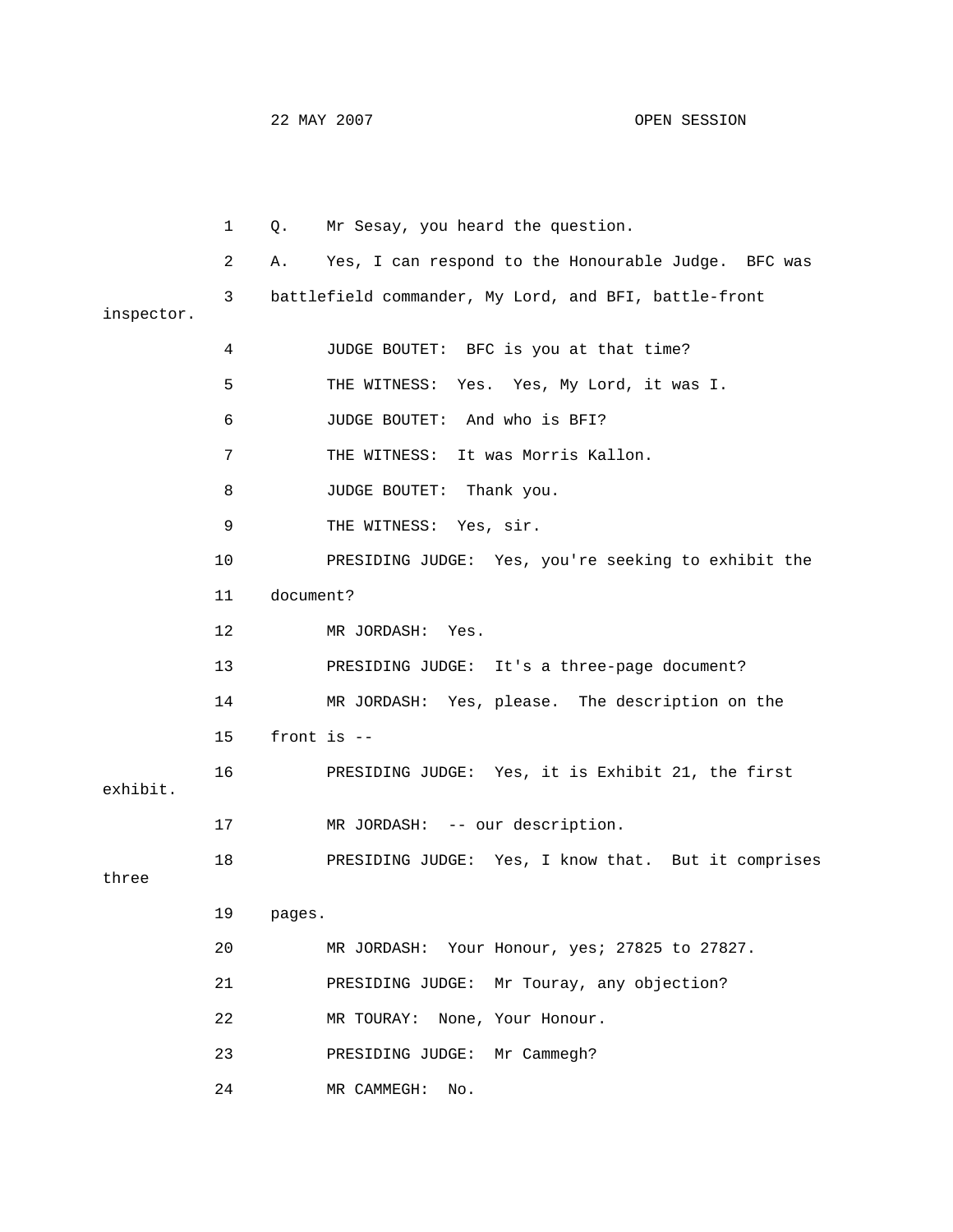25 PRESIDING JUDGE: Mr Harrison, any objection?

26 MR HARRISON: No, there is no objection.

27 PRESIDING JUDGE: So we can receive this document in

28 evidence and mark it exhibit?

29 MR GEORGE: 201, Your Honour.

|         | SESAY ET AL |              |
|---------|-------------|--------------|
| Page 40 |             |              |
|         | 22 MAY 2007 | OPEN SESSION |

```
 1 PRESIDING JUDGE: 201, with the usual indication as to 
            2 connection between the exhibit and the witness. 
            3 MR GEORGE: Yes, sir. 
4 PRESIDING JUDGE: Thank you.
            5 [Exhibit No. 201 was admitted] 
            6 MR JORDASH: Just so I can assist Court Management, if 
            7 look at the description on the front of the exhibit, that will 
            9 PRESIDING JUDGE: Very well. It shouldn't be 
           10 We're in open session. I was being asked whether you seek any 
           11 confidentiality. I presume you don't? 
           13 Q. Then, finally, Mr Sesay, Exhibit 2 -- page number 27828. 
           14 Do you recognise this? 
the 
you 
            8 assist you. 
confidential. 
           12 MR JORDASH: No, thank you.
```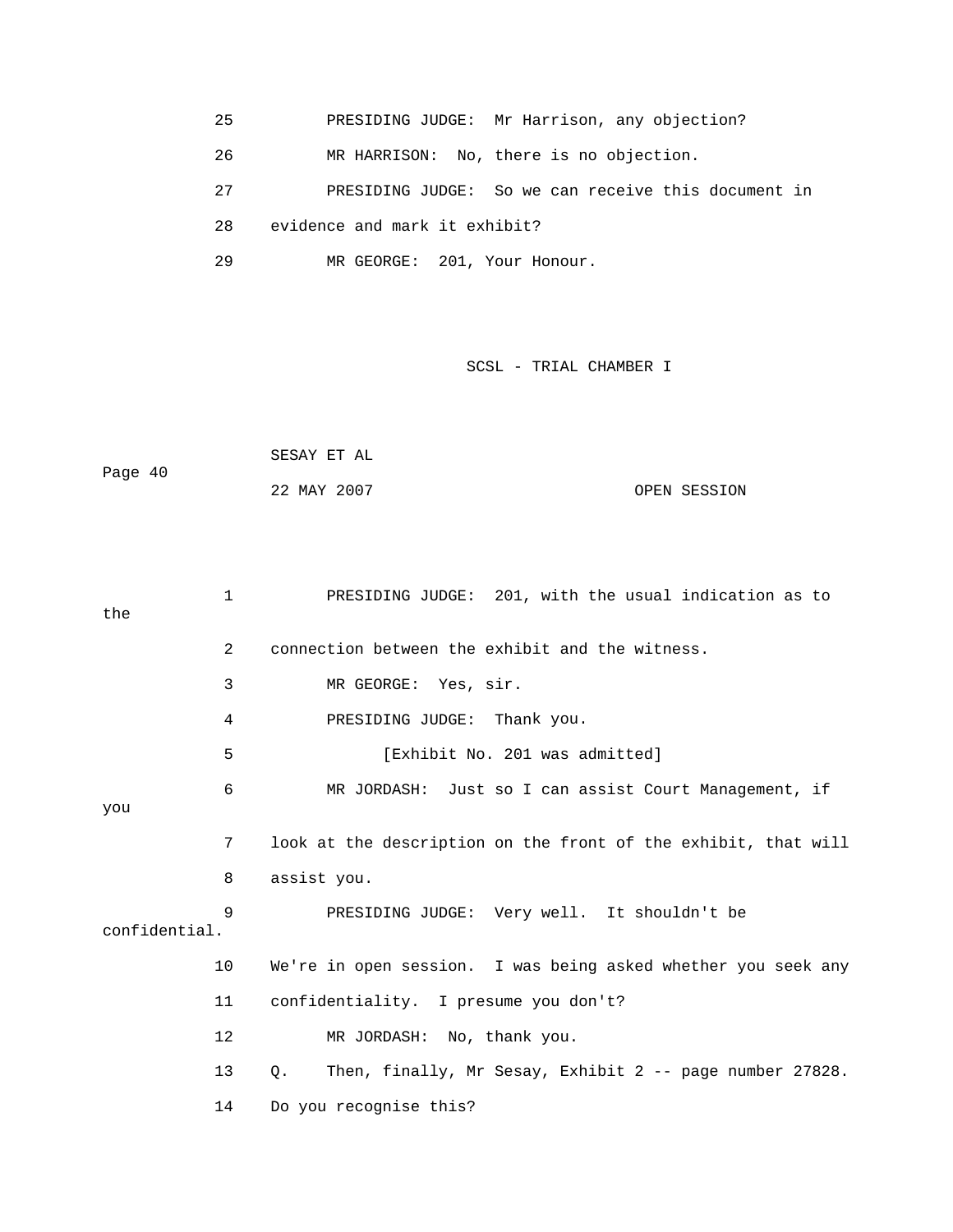|    | 15 |           | What page is that?<br>JUDGE ITOE:                            |
|----|----|-----------|--------------------------------------------------------------|
|    | 16 |           | MR JORDASH:<br>Sorry, Your Honour.                           |
|    | 17 |           | What page is that?<br>JUDGE ITOE:                            |
|    | 18 |           | MR JORDASH:<br>27828 is the cover sheet, 27829, the actual   |
|    | 19 | document. |                                                              |
|    | 20 | Q.        | Do you recognise this document, Mr Sesay?                    |
|    | 21 | Α.        | Yes.                                                         |
|    | 22 | $Q$ .     | Did you receive a copy?                                      |
|    | 23 | Α.        | Yes.                                                         |
|    | 24 | Q.        | Inside -- do you know what this is?                          |
| МP | 25 | Α.        | This was a comprehensive report from the deputy overall      |
|    | 26 |           | commander who was with me at Makeni. He would send it to the |
|    | 27 |           | overall MP commander for the attention of Sam Bockarie.      |
|    | 28 | Q.        | Who was that?                                                |
|    | 29 | Α.        | This was Mohamed Jalloh, who sent this report through        |
|    |    |           |                                                              |

| Page 41 | SESAY ET AL |              |
|---------|-------------|--------------|
|         | 22 MAY 2007 | OPEN SESSION |

MP

| overall   | Kaisuku to Sam Bockarie. Mohamed Jalloh was the deputy |
|-----------|--------------------------------------------------------|
|           | MP commander. Kaisuku was the overall MP commander.    |
| including | 3 0. And it's sent as "Infos" to a number of people,   |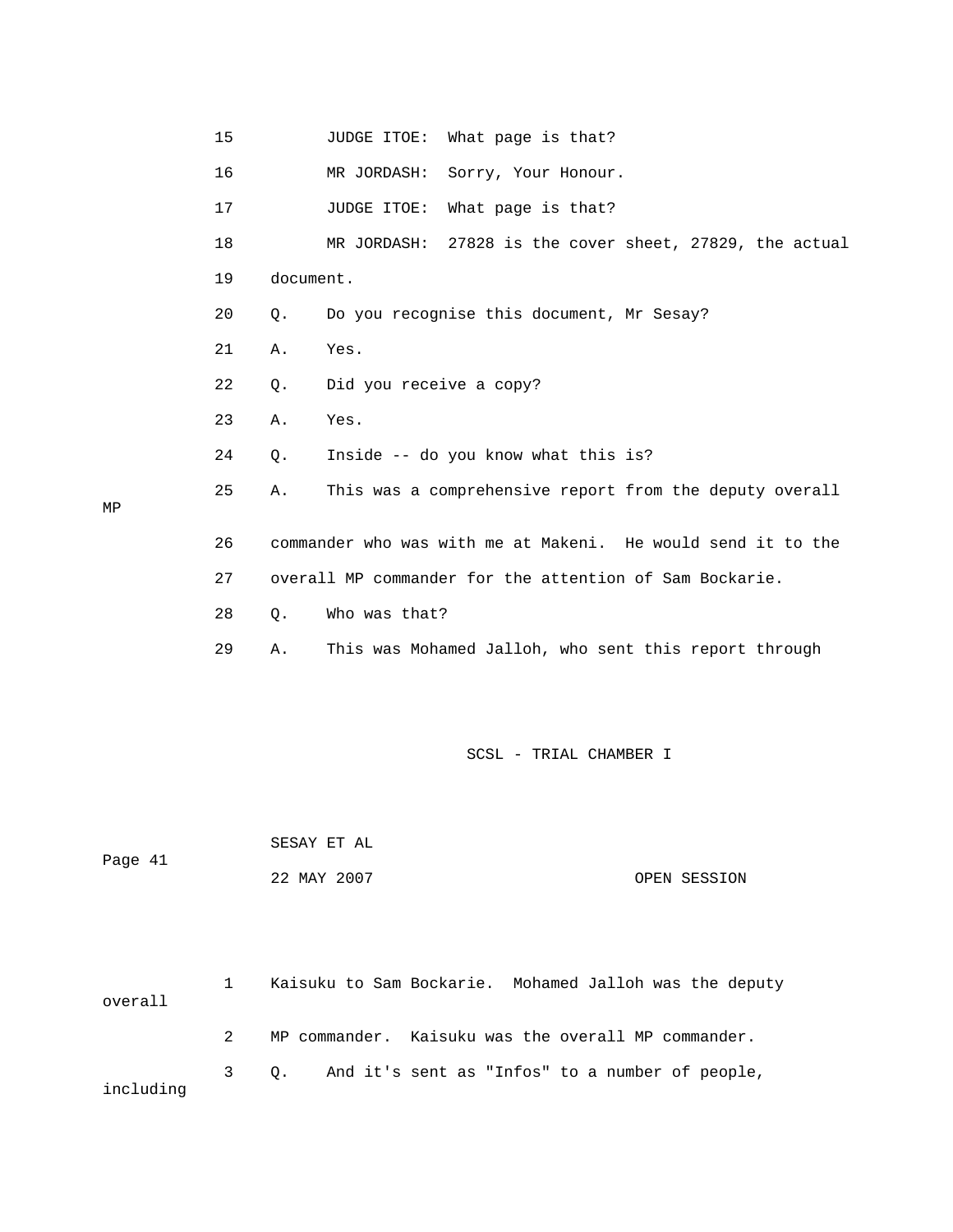|            | 4  | Do you know why it was sent to all these people?<br>BFC.      |
|------------|----|---------------------------------------------------------------|
| the        | 5  | The MP commander did this to get the support of<br>Α.<br>Yes. |
| the        | 6  | various commanders at Makeni so that he would have control on |
| civilians. | 7  | fighters at Makeni for the civilians, or towards the          |
| Superman.  | 8  | That was why he would copy Mani, copy Bropleh and copy        |
| second     | 9  | Thank you. And you can see the first paragraph, the<br>Q.     |
|            | 10 | line said -- the second sentence says, "There is not a single |
| has        | 11 | nook or cranny of the Makeni township and its environs that   |
| order."    | 12 | not been visited by my personnel in reinforcing law and       |
|            | 13 | Yes, that was true.<br>Α.                                     |
|            | 14 | How do you know it's true?<br>Q.                              |
|            | 15 | Because I was there on a daily basis. I would patrol at<br>Α. |
| receive    | 16 | the Makeni Town. I would receive reports for myself and       |
|            | 17 | reports from other -- elsewhere.                              |
|            | 18 | PRESIDING JUDGE: Without being pre-emptive, are you           |
|            | 19 | exhibiting that?                                              |
|            | 20 | MR JORDASH: You're not being pre-emptive, Your Honour.        |
|            | 21 | Yes, please.                                                  |
|            | 22 | PRESIDING JUDGE: Very well. Mr Touray, what's your            |
|            | 23 | response?                                                     |
|            | 24 | MR TOURAY: No objection.                                      |
|            | 25 | THE PRESIDING JUDGE: Mr Cammegh?                              |
|            | 26 | MR CAMMEGH:<br>None.                                          |
|            | 27 | PRESIDING JUDGE: Mr Harrison?                                 |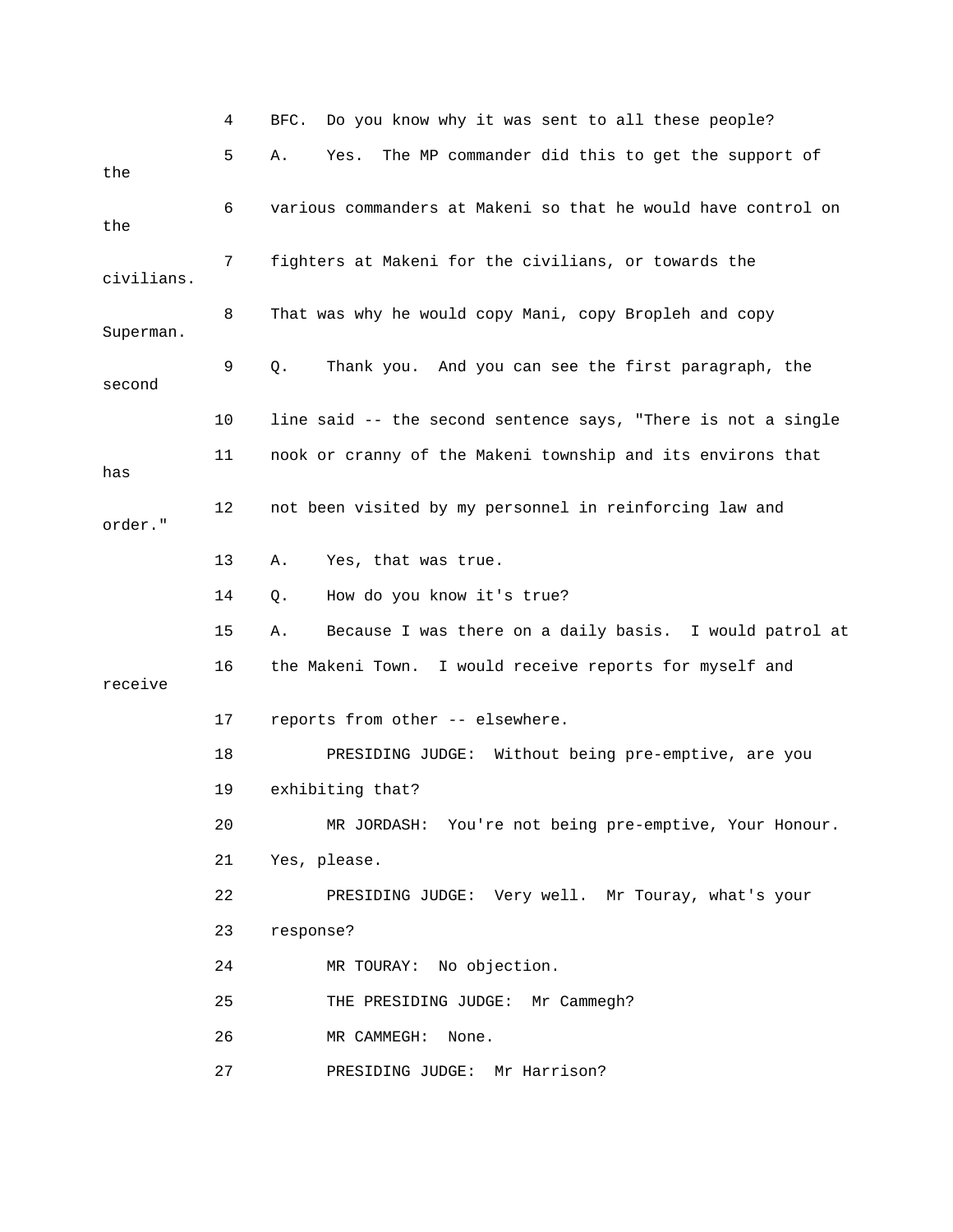28 MR HARRISON: Yes, there is no objection to the document,

29 but I see some of the pages are not legible.

SCSL - TRIAL CHAMBER I

|         | SESAY ET AL |              |
|---------|-------------|--------------|
| Page 42 |             |              |
|         | 22 MAY 2007 | OPEN SESSION |

 1 PRESIDING JUDGE: Yes. 2 MR HARRISON: I have a recollection that this is the 3 the Prosecution had. I'm suggesting to the Court that if you readable Prosecution. 8 The RESIDING JUDGE: We'll stand down the reception in 10 JUDGE BOUTET: How many pages are you filing with this 13 MR JORDASH: Yes. I'm happy for the cover sheet to be 15 JUDGE BOUTET: I was going to ask you a question about that 16 because 828, what you call the cover sheet, the writing in best 4 give me the opportunity to double-check over the break -- 5 PRESIDING JUDGE: To see if you can produce some 6 copies. Very well. Mr Jordash, an offer from the 7 MR JORDASH: I'm grateful. 9 evidence of this document until such time. 11 exhibit, Mr Jordash? It's just 828 and 829? 12 PRESIDING JUDGE: Yes. 14 taken from the actual document.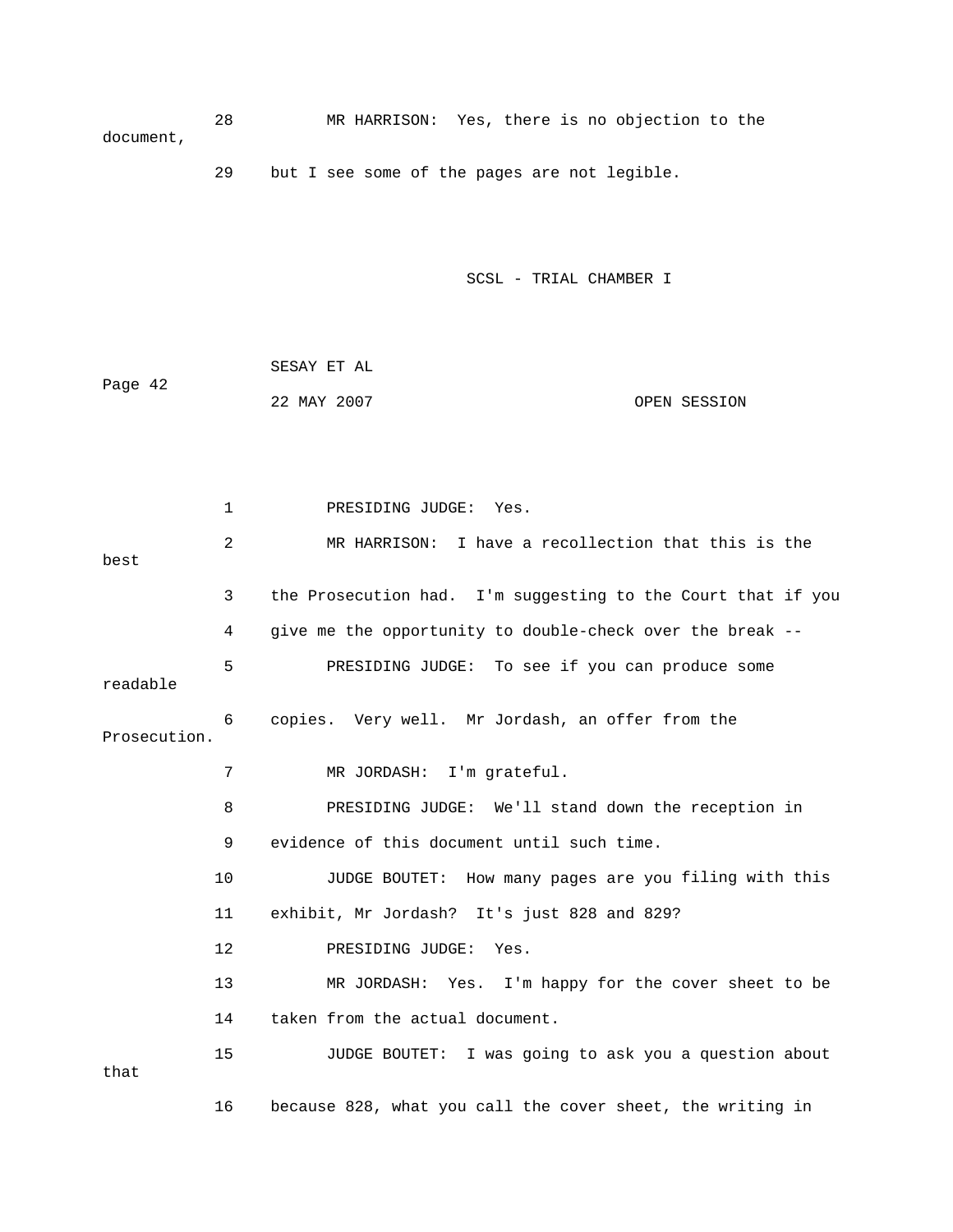|            | 17 | there -- the write-up in there, whose write-up is this?        |
|------------|----|----------------------------------------------------------------|
|            | 18 | "Regarded that the unit has been able to detect." In other     |
|            | 19 | words, this is your own description of what you perceive the   |
|            | 20 | document to be or to mean, I take it?                          |
| reference, | 21 | MR JORDASH: Yes. More for everyone's ease of                   |
|            | 22 | but I know that during the Prosecution case, such descriptions |
|            | 23 | were taken from the exhibit, and I'd be very content with that |
|            | 24 | happening for these exhibits.                                  |
|            | 25 | JUDGE BOUTET: Because I take it that the witness, your         |
| So         | 26 | witness, this is not a document that he has ever seen before.  |
|            | 27 | when you showed him $-$ I'm talking of 828. I'm not talking of |
| You        | 28 | the attachment. I'm talking of the cover sheet; am I right?    |
| own        | 29 | may have discussed that with him, but certainly this is your   |

 SESAY ET AL Page 43 22 MAY 2007 OPEN SESSION

 1 preparation of that document, so it is not something that the 4 MR JORDASH: Your Honour is right. But there is no need 2 witness might have access to while performing his duties, 3 wherever it may be? 5 for this --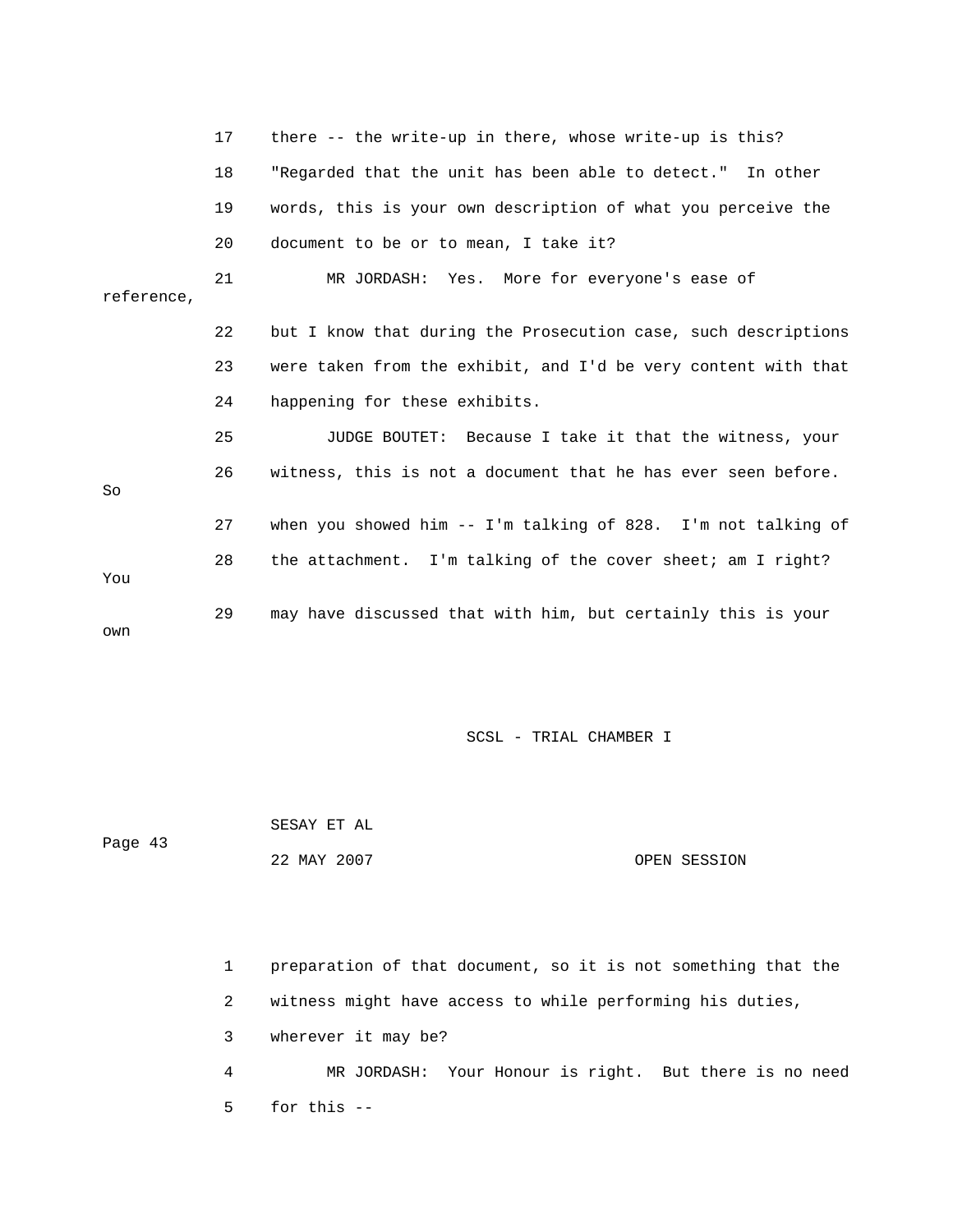|            | 6  | JUDGE BOUTET: I know there is no objection to it. I'm          |
|------------|----|----------------------------------------------------------------|
| your       | 7  | concerned about the -- I don't know, I have not read all of    |
|            | 8  | description of all of these exhibits. I was just reading this  |
|            | 9  | The first part is very attractive as to a description;<br>one. |
|            | 10 | whether it is accurate or not, I don't know.                   |
|            | 11 | I thought it was quite understated. I take<br>MR JORDASH:      |
|            | 12 | Your Honour's point. I submit that it should be removed.       |
| assistance | 13 | JUDGE BOUTET: Yes, because it may be for your                  |
| the        | 14 | and maybe our better understanding of it, but these are not    |
|            | 15 | exhibits per se.                                               |
|            | 16 | MR JORDASH: Exactly.                                           |
|            | 17 | PRESIDING JUDGE: For the sake of consistency and               |
|            | 18 | uniformity, we expunge all the cover sheets in respect of the  |
|            | 19 | other exhibits?                                                |
|            | 20 | MR JORDASH: Yes, please.                                       |
| Officer.   | 21 | PRESIDING JUDGE: It's so directed, Mr Courtroom                |
|            | 22 | JUDGE BOUTET: And my other comments have to do with --         |
|            | 23 | yes, I'm coming to you, Mr Prosecutor -- the Prosecutor was    |
| but I      | 24 | suggesting that pages were not readable or might be better,    |
|            | 25 | thought you were introducing only one page. The one I have is  |
| documents. | 26 | quite clear. I'm not sure we're talking of the same            |
|            | 27 | Mr Prosecutor?                                                 |
| document   | 28 | MR HARRISON: You're right. I actually found this               |
|            | 29 | and I should give it to the court clerk, who can give it to    |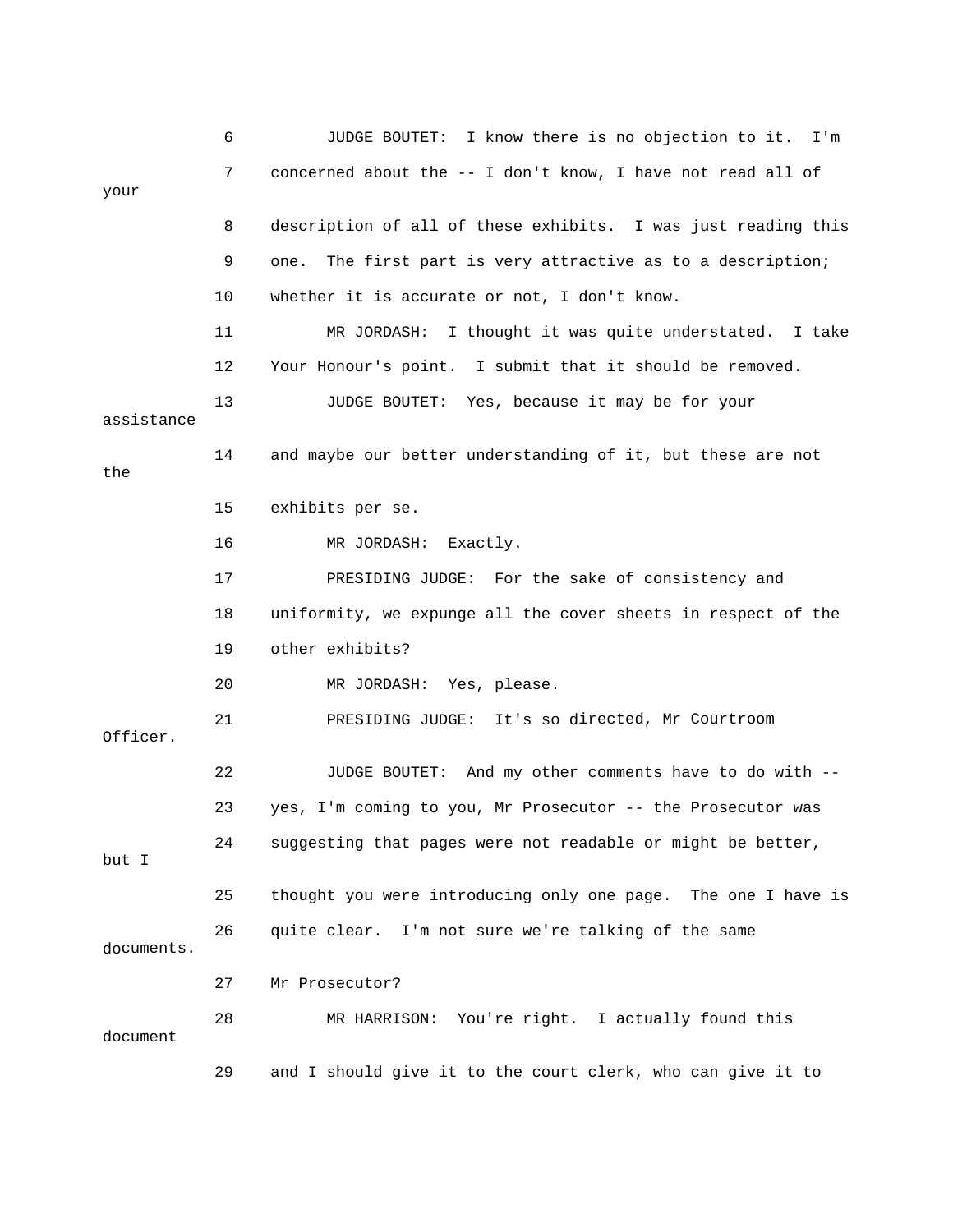|         | SESAY ET AL |              |  |
|---------|-------------|--------------|--|
| Page 44 |             |              |  |
|         | 22 MAY 2007 | OPEN SESSION |  |

| оf        | 1  | Mr Jordash. It's actually, in total, an eight-page document,  |
|-----------|----|---------------------------------------------------------------|
| entire    | 2  | which three pages are not legible at all. I can give the      |
| it        | 3  | document to Mr Jordash. He can review it and determine what   |
|           | 4  | is of that document he wishes to exhibit.                     |
|           | 5  | Thank you. Well, I'll review this over the<br>MR JORDASH:     |
|           | 6  | day and come back to the Court, if I may.                     |
|           | 7  | PRESIDING JUDGE: Very well.                                   |
| the       | 8  | JUDGE BOUTET: I would like to ask a few questions of          |
|           | 9  | witness, if I may, so I understand some of the jargon that is |
|           | 10 | being used in this document, if I may?                        |
|           | 11 | MR JORDASH: Your Honour, yes, of course.                      |
|           | 12 | JUDGE BOUTET: I'm making reference to the one which is        |
| have      | 13 | number 27829 at the top. The Chief of Defence Staff, as you   |
| document? | 14 | stated, Mr Sesay, is Sam Bockarie, at the time of the         |
|           | 15 | THE WITNESS: Yes, sir, My Lord.                               |
| in        | 16 | JUDGE BOUTET: Then there is info with a lot of acronyms       |
|           | 17 | I take it, BFC, it was you; it means battlefield<br>there.    |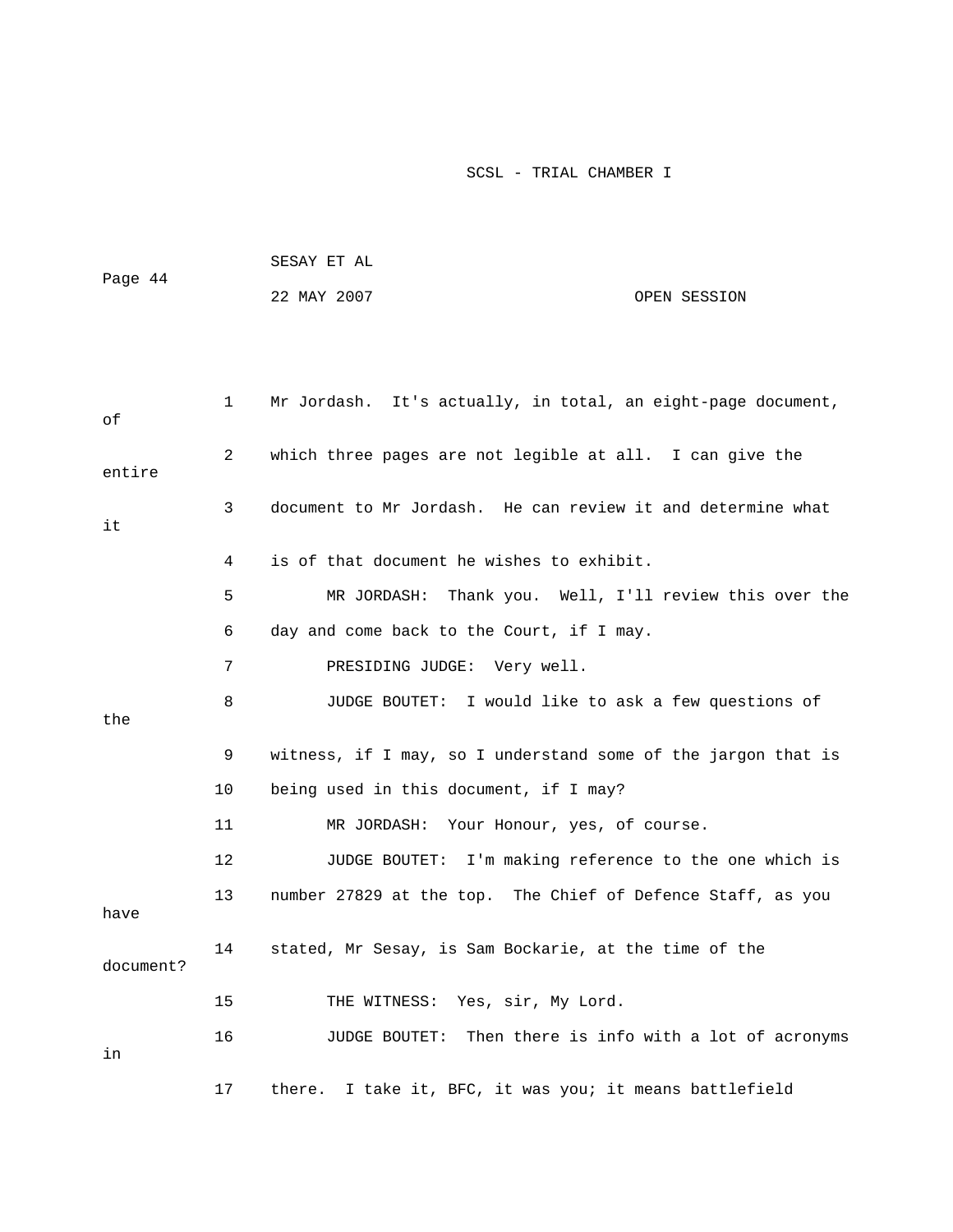```
 18 commander?
```
19 THE WITNESS: Who, sir? 20 JUDGE BOUTET: In the sa me document, where you go -- 23 letters there: BFC, CMN, BGC, CMN, Brig and so on. Do you 24 follow me? 25 THE WITNESS: Yes, sir. 26 JUDGE BOUTET: What is the meaning? BFC I know, but 28 THE WITNESS: BGC, that is battle-group commander, sir, you 21 look at the top, it says, "To the Chief of Defence Staff from the 22 Deputy Overall MP Commander. Info." Then you have a lot of what 27 about the meaning of the other letters you see in there? 29 that was for Superman.

SCSL - TRIAL CHAMBER I

| Page 45 | SESAY ET AL |              |
|---------|-------------|--------------|
|         | 22 MAY 2007 | OPEN SESSION |

1 JUDGE BOUTET: CMN means what? 2 THE WITNESS: Well, I think that was just a command, 3 Brigadier GST Mani. 4 JUDGE BOUTET: Then it's CMN General Bropleh, CMN BFI, 6 THE WITNESS: Inspector. so 5 it means commander battlefront --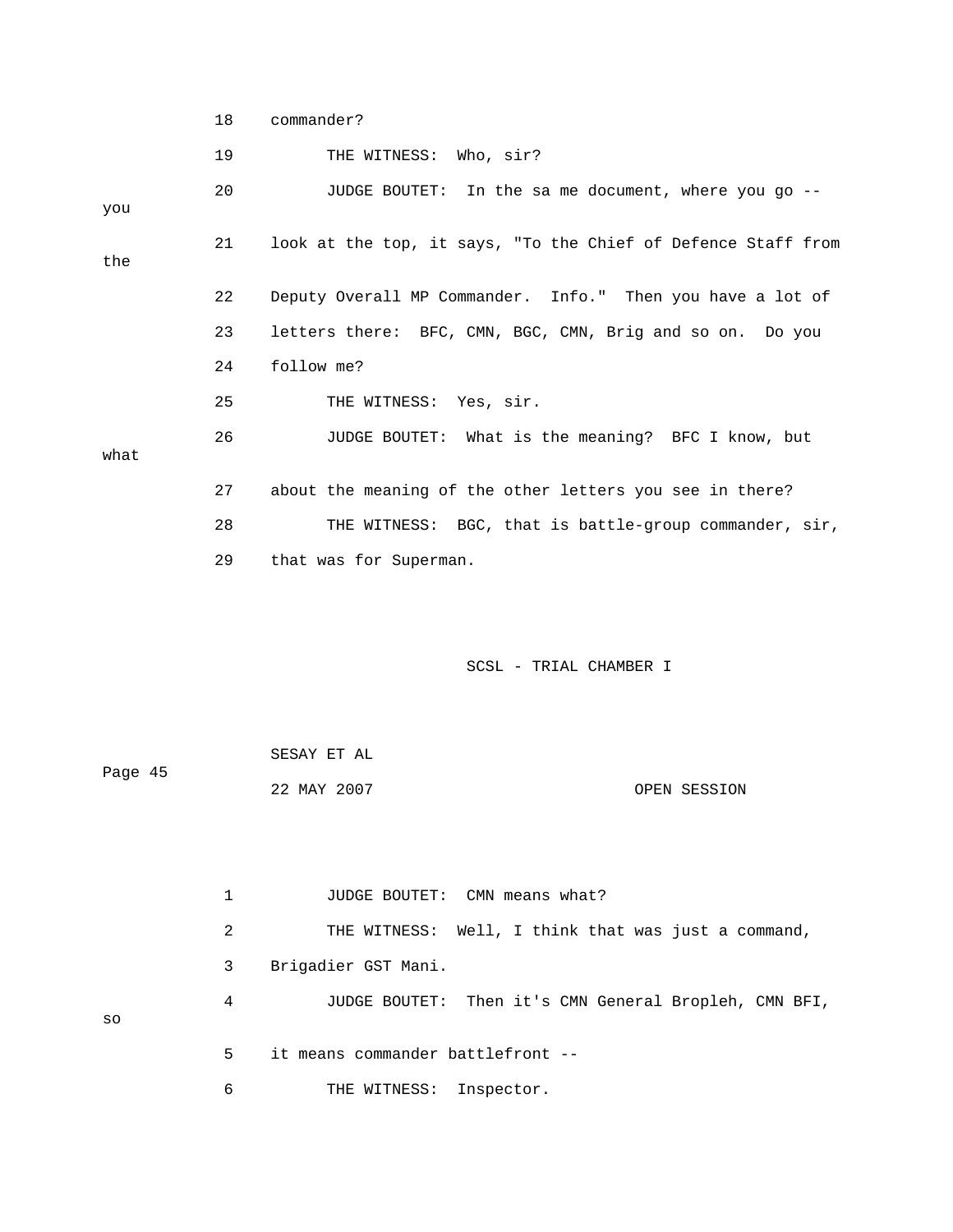7 JUDGE BOUTET: Inspector.

8 THE WITNESS: Yes, sir.

9 JUDGE BOUTET: CMN second brigade commander. 10 THE WITNESS: Yes, second brigade commander, that was 11 Boston Flomo; that is Rambo. 13 co-ordinator, Northern Region, CMN headquarters. 14 THE WITNESS: Well, chief admin co-ordinator, Northern 15 Region, headquarters. That was Titus, Titus Tarawallie. 16 JUDGE BOUTET: And the next one is commander CMN IO. 17 THE WITNESS: IO unit. That was Ibrahim Mana, AB Mana. 19 THE WITNESS: Yes, sir, that is IBU. His name is 22 THE WITNESS: WAC's Unit. That is Agnes Mani. 23 JUDGE BOUTET: And what is WAC's? What does that mean? 24 THE WITNESS: My Lord, that means she was in charge of 12 JUDGE BOUTET: Thank you. And CMN chief admin 18 JUDGE BOUTET: CMN IDU. Bangali. 20 I think it is Jacob Bangali. 21 JUDGE BOUTET: And the next one is CMN WAC's Unit. 25 women, his fellow women, who were RUF. 26 JUDGE BOUTET: What is WAC's. What is this word for? 27 is women -- 28 THE WITNESS: My Lord, is WAC's, Command WAC's. The lady's

29 name is Agnes Mani.

the

It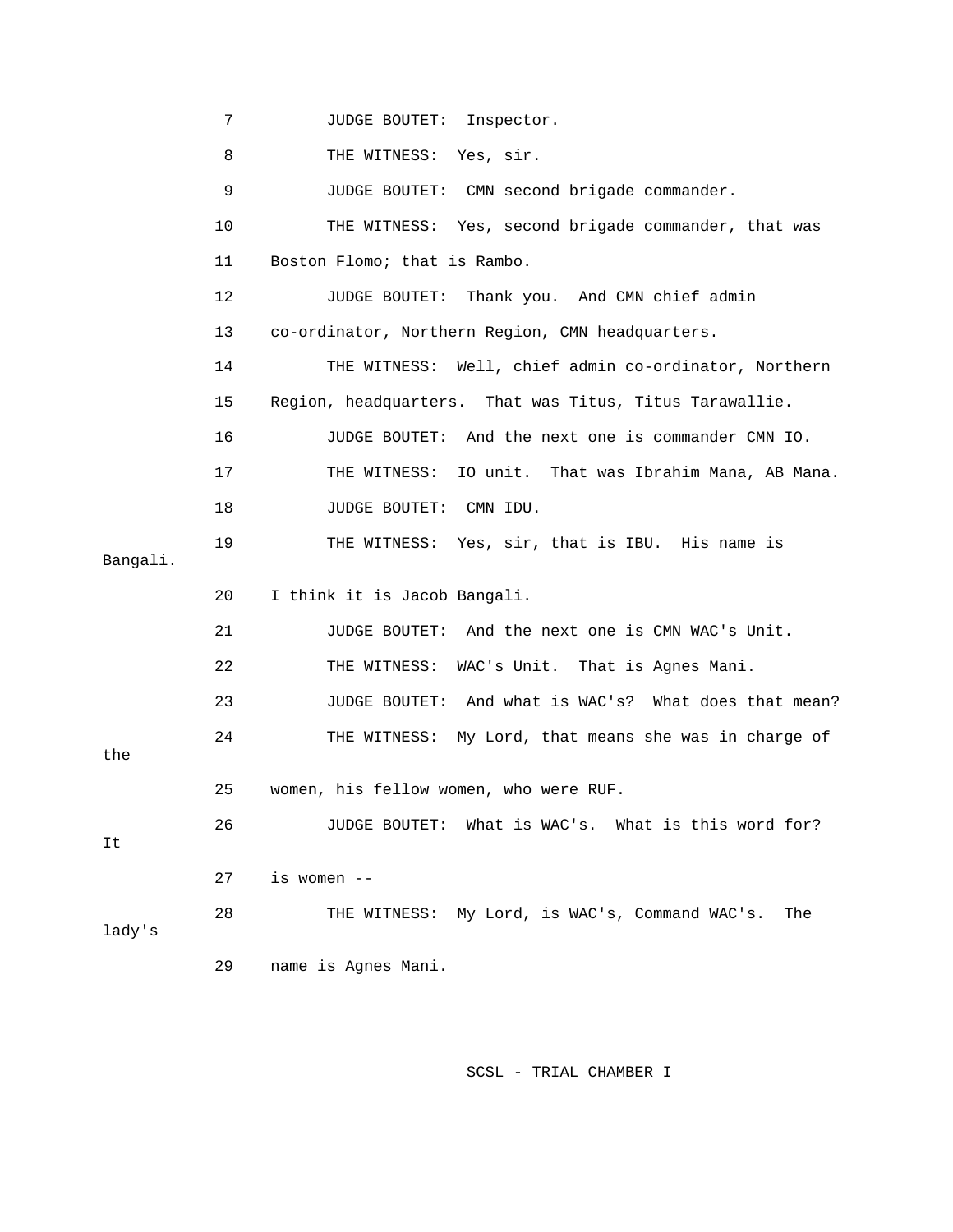| Page 46 | SESAY ET AL |              |
|---------|-------------|--------------|
|         | 22 MAY 2007 | OPEN SESSION |

 1 JUDGE BOUTET: WAC's means the unit of women, is it? 2 THE WITNESS: Yes, sir, My Lord. 3 JUDGE BOUTET: Thank you. Thank you, Mr Jordash. 5 Q. Can I just pick up on one aspect; who was Titus 6 A. Titus Tarawallie was RUF. But he was with Superman at 7 Koinadugu District. When they got to Makeni in December, he 9 told him to remain at the admin office. 11 the SAJ Musa group and the Superman group when Superman first 12 arrived in Koinadugu. Is that the same man? 14 Q. Now, let's go to March again. And you were going to 17 MR JORDASH: Your Honour, yes. 18 PRESIDING JUDGE: Right. Then we'll take a short break 21 referring to the radio logs after the break. 4 MR JORDASH: Tarawallie? said 8 he would not operate with Superman, so since he was educated, I 10 Q. There's been evidence about a Titus who mediated between 13 A. Yes, that was -- yes, the same person, same man. make 15 mention -- I've just realised the time. 16 PRESIDING JUDGE: You're starting on a new episode? at 19 this point. 20 MR JORDASH: Can I just notify the Court I will be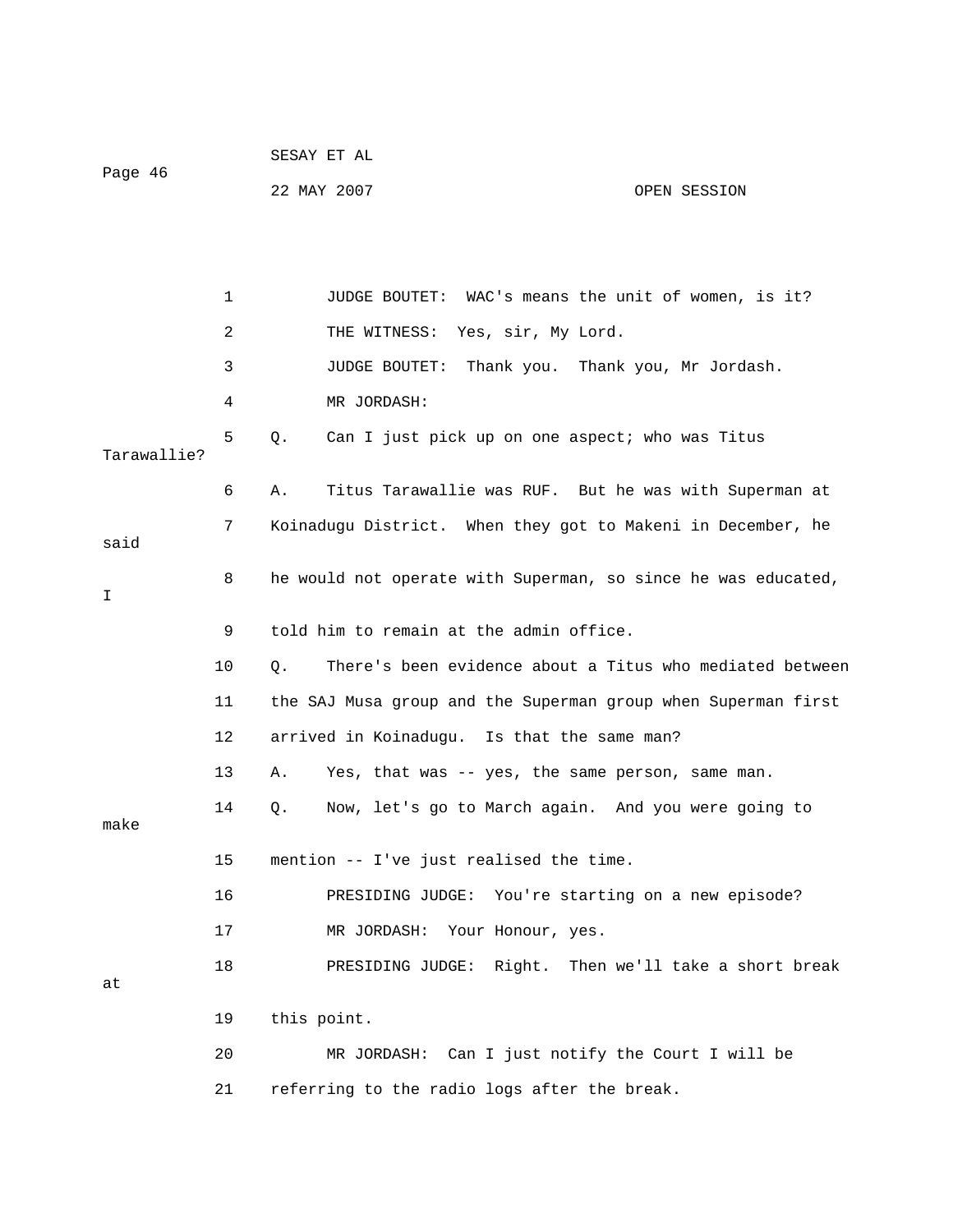22 PRESIDING JUDGE: Yes.

to

- 23 MR JORDASH: Exhibits 34 and 35 -- 32 to 34, I think. 24 PRESIDING JUDGE: There will be no need for a closed 25 session at this point, when we come back? 26 MR JORDASH: No, I think I will try to wait until I get 27 that point in the radio logs and then deal with everything. 28 PRESIDING JUDGE: Very well. Okay.
	- 29 [Break taken at 11.30 a.m.]

|         | SESAY ET AL |              |
|---------|-------------|--------------|
| Page 47 |             |              |
|         | 22 MAY 2007 | OPEN SESSION |

|      | $\mathbf{1}$ | $[RUF22MAY07D - MD]$                                          |
|------|--------------|---------------------------------------------------------------|
|      | 2            | [Upon resuming at 12.05 p.m.]                                 |
|      | 3            | PRESIDING JUDGE: Let us continue, Mr Jordash.                 |
|      | 4            | MR JORDASH: Your Honour, thank you.                           |
| You  | 5            | Q. We were about to just embark on the events in March.       |
|      | 6            | mentioned earlier that something happened late March?         |
|      | 7            | A. Yes, that was what I said.                                 |
|      | 8            | Q. Before we get to -- where was it that -- when did Isaac    |
|      | 9            | let me start again. Where did Isaac Mongor go after Pendembu? |
| sent | 10           | Isaac Mongor, with some other people -- Sam Bockarie<br>A.,   |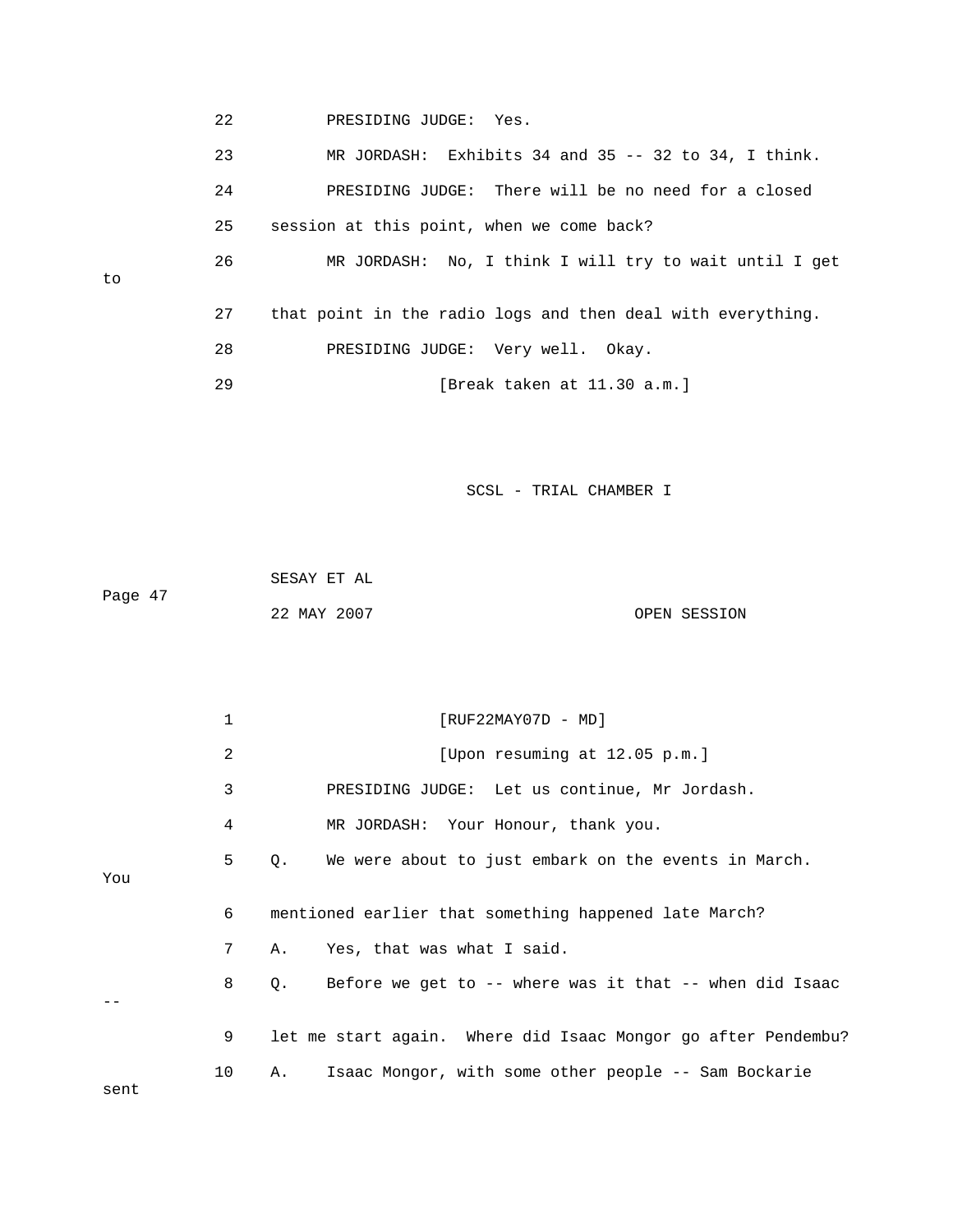| when    | 11 | them to investigate what transpired between me and Superman,   |
|---------|----|----------------------------------------------------------------|
|         | 12 | Superman fired at me at Lunsar.                                |
|         | 13 | Q.<br>$So --$                                                  |
|         | 14 | That was in March. Before Superman returned --<br>Α.           |
| that    | 15 | Your Honours, can the witness take<br>THE INTERPRETER:         |
|         | 16 | last bit.                                                      |
|         | 17 | MR JORDASH:                                                    |
|         | 18 | Sorry, Mr Sesay, can you repeat your sentence?<br>Q.           |
| with    | 19 | Isaac came to Makeni after Sam Bockarie sent him<br>Α.<br>Yes. |
|         | 20 | some other people.                                             |
|         | 21 | When did he come to Makeni?<br>Q.                              |
|         | 22 | He came in the second week of March 1999.<br>Α.                |
|         | 23 | And what was he sent to do?<br>Q.                              |
| and     | 24 | Well, they told him to come and take statement from me<br>Α.   |
|         | 25 | Superman.                                                      |
|         | 26 | Concerning what?<br>Q.                                         |
| because | 27 | Because Superman opened fire at -- on me at Lunsar,<br>Α.      |
|         | 28 | he said I should not go along with Gibril Massaquoi.           |
|         | 29 | Did he arrive in Makeni?<br>О.                                 |

Page 48 22 MAY 2007 OPEN SESSION SESAY ET AL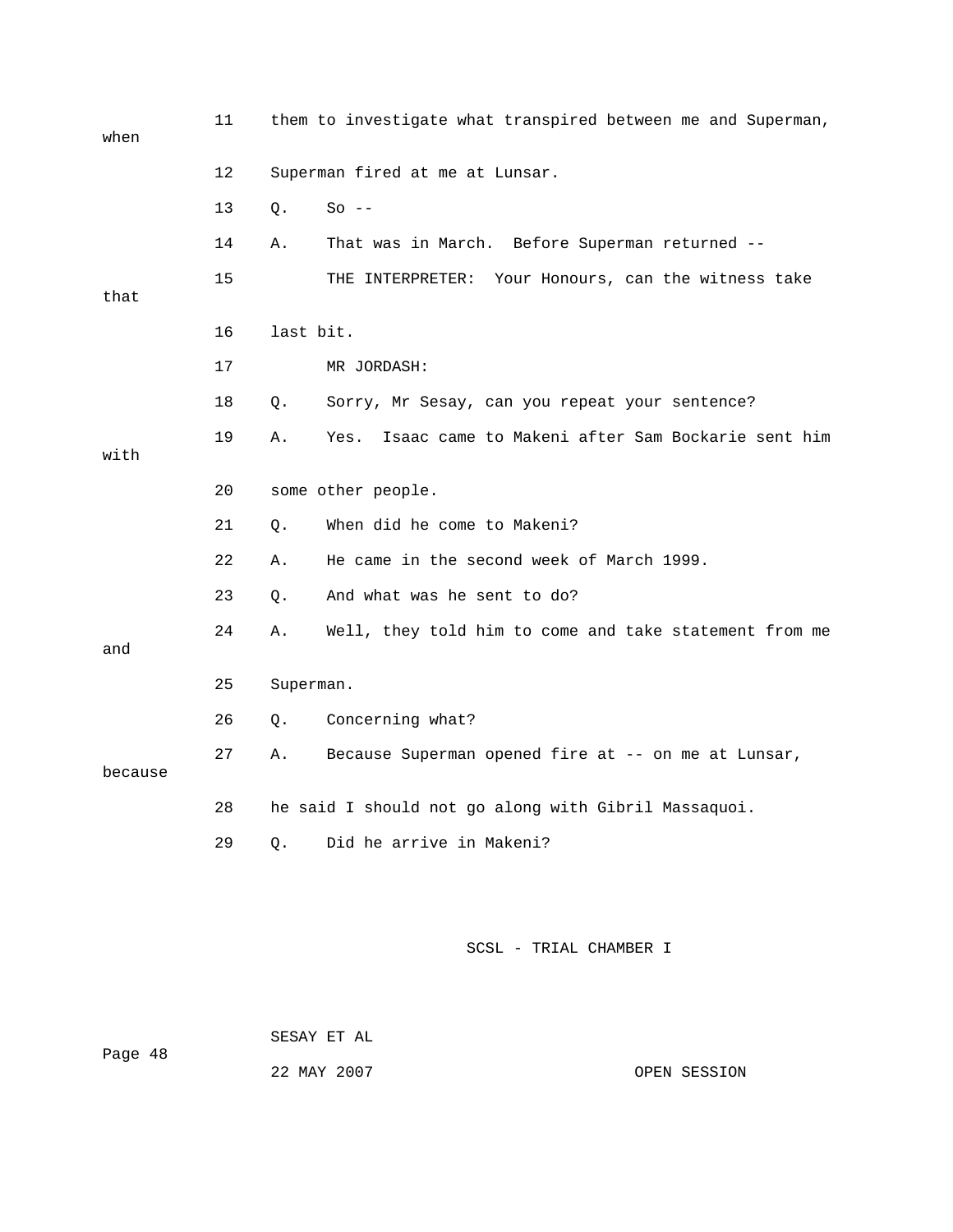| 1999.     | 1  | He went to Makeni in the second week of March<br>Α.<br>Yes.      |
|-----------|----|------------------------------------------------------------------|
|           | 2  | Did he arrive with anybody else?<br>Q.                           |
| Swaray,   | 3  | He came with PS Binda. He came with Jackson<br>Α.<br>Yes.        |
| commander | 4  | who is the bodyguard commander -- who was the bodyguard          |
| G4        | 5  | for Foday Sankoh. He came with Augustine Mulbah, who was the     |
|           | 6  | commander at Buedu. He came with Sam Koleh, from Kailahun.       |
|           | 7  | These are the people he came with.                               |
|           | 8  | And what did he actually do when he arrived?<br>Q.               |
|           | 9  | When he arrived, he met me at Mena Hill where I was.<br>Α.<br>He |
|           | 10 | explained to me his mission. He said that he should collect a    |
| from      | 11 | statement from me and go to Lunsar and collect a statement       |
| Bockarie  | 12 | Superman. And, from that point, they should inform Sam           |
| that,     | 13 | and Sam Bockarie should give him more instructions.<br>With      |
| me        | 14 | he would be able to handle the situation, the problem between    |
|           | 15 | and Superman.                                                    |
| at        | 16 | Let me just seek some clarification: You say you were<br>Q.      |
|           | 17 | Mena Hill. Were you actually living there or in what             |
|           | 18 | circumstances were you there?                                    |
| where I   | 19 | Well, because Superman -- Superman raided the house<br>Α.        |
|           | 20 | was, so I transferred to --                                      |
|           | 21 | You do have a habit of explaining before you've answered<br>Q.   |
|           | 22 | the question, so just answer the question and then offer an      |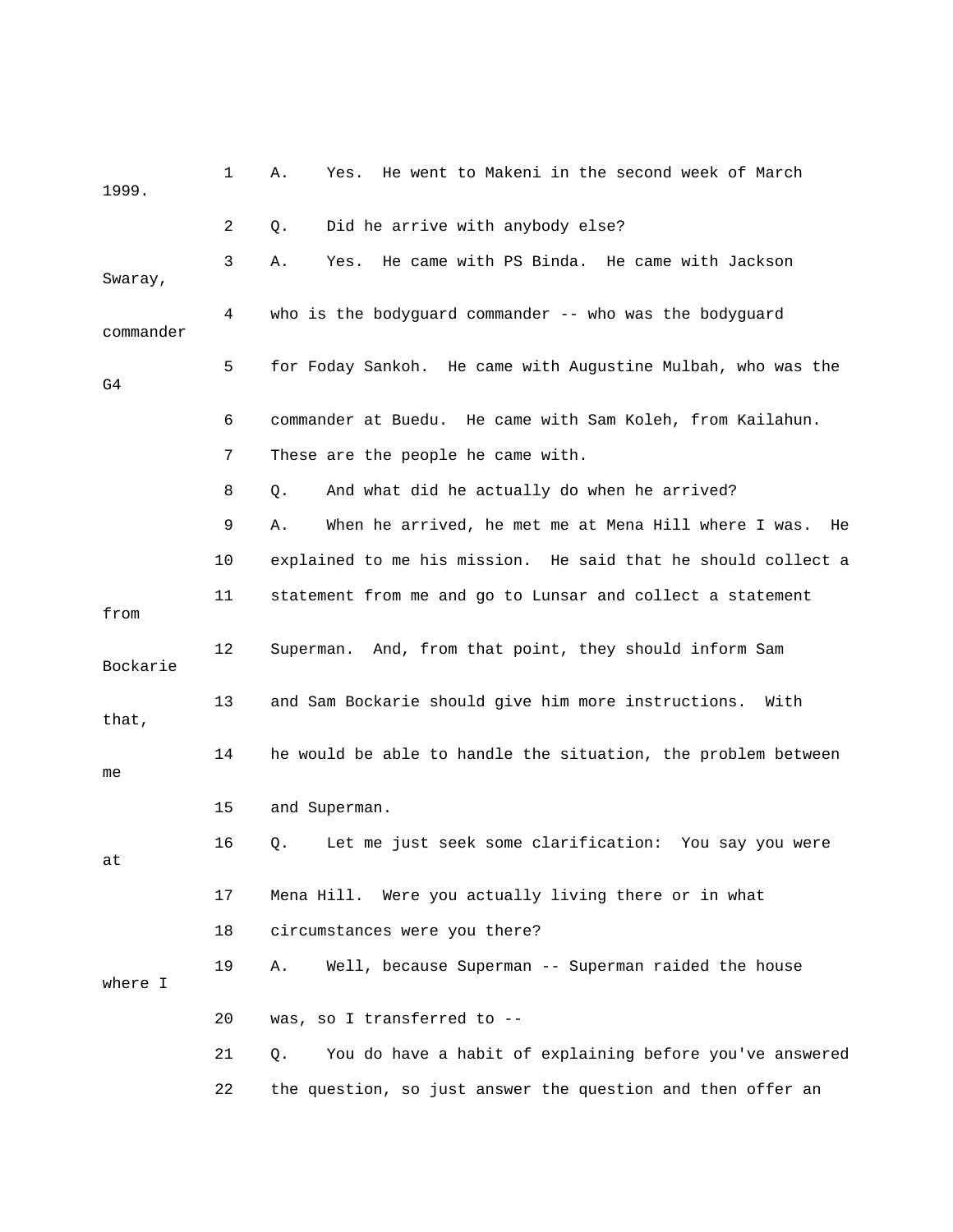|         | 23 | explanation, if you think it's necessary. Were you living at    |
|---------|----|-----------------------------------------------------------------|
|         | 24 | Mena Hills, or in what sense were you there?                    |
|         | 25 | Well, I was at Mena Hill; I was the commander. That was<br>Α.   |
|         | 26 | where I stayed with my boys, my bodyguards.                     |
| is      | 27 | And I know you might have answered this question:<br>This<br>Q. |
|         | 28 | how far from the centre of Makeni?                              |
| Makeni, | 29 | Mena Hills is by the police station. It's part of<br>Α.         |
|         |    |                                                                 |
|         |    | SCSL - TRIAL CHAMBER I                                          |
|         |    |                                                                 |
|         |    | SESAY ET AL                                                     |
| Page 49 |    | 22 MAY 2007<br>OPEN SESSION                                     |
|         |    |                                                                 |
|         |    |                                                                 |
|         | 1  | in Makeni Town.                                                 |
| out     | 2  | Okay. So this is what Mongor came to do. Did it work<br>Q.      |
|         | 3  | that way?                                                       |
| me      | 4  | Well, Mongor started it but it didn't work. Okay, let<br>Α.     |
|         | 5  | answer the question. It didn't work.                            |
| but     | 6  | Mr Sesay, I don't want to stop you giving explanations,<br>Q.   |
| to;     | 7  | just remember to answer directly and then explain if you need   |
|         | 8  | okay?                                                           |
| problem | 9  | Okay. Well, Isaac Mongor was unable to solve the<br>Α.          |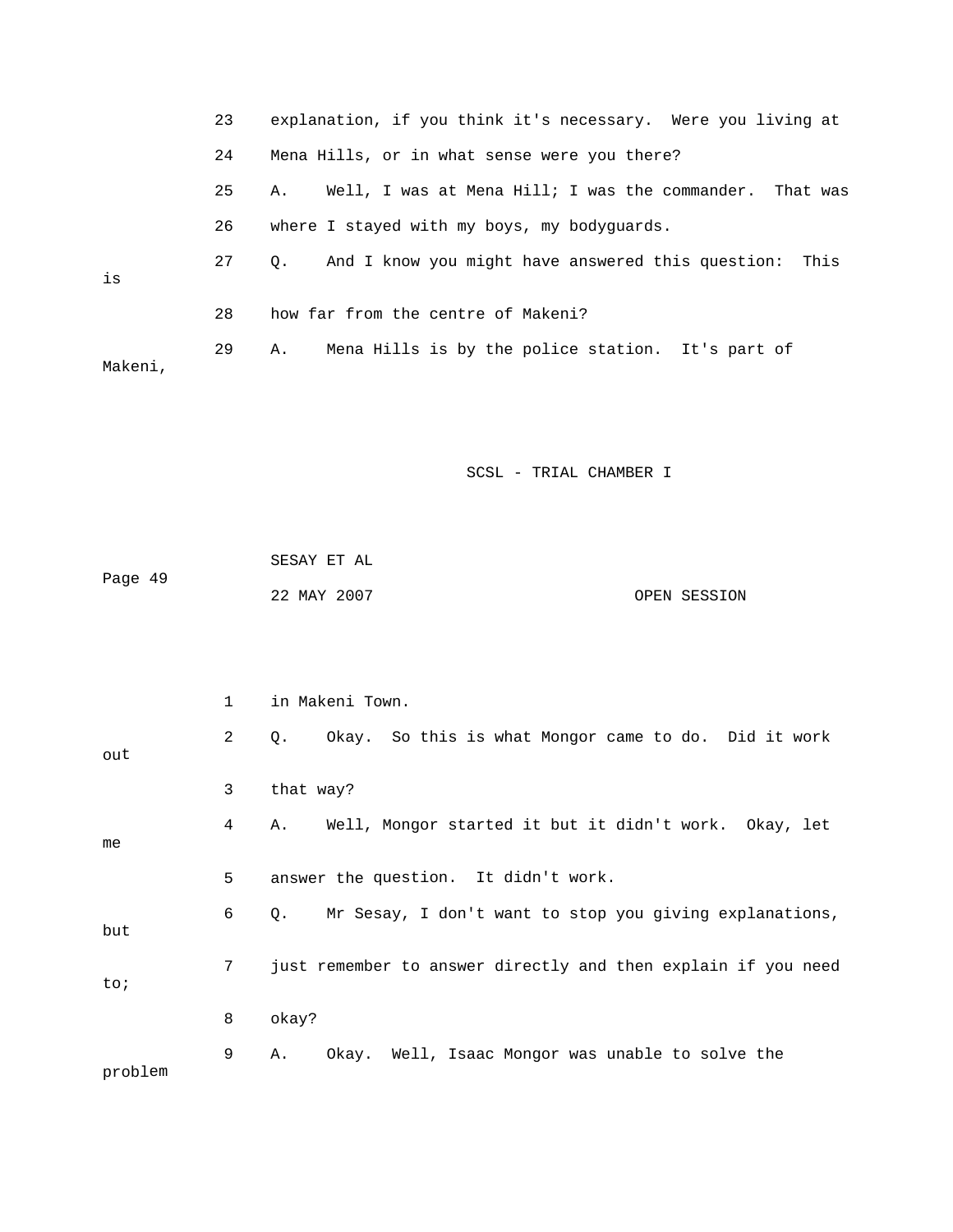| and  | 10 | because he was at Makeni when Superman attacked. He himself    |
|------|----|----------------------------------------------------------------|
|      | 11 | Gibril Massaquoi.                                              |
|      | 12 | Now, are we talking the attack you mentioned or another<br>О.  |
|      | 13 | attack, the attack you've already mentioned before the break?  |
|      | 14 | Well, the first one was -- the first incident was at<br>Α.     |
|      | 15 | Lunsar when they opened fire, but this one was in Makeni at    |
| 2.00 | 16 | night, which was late March in 1999. They attacked around      |
|      | 17 | at my place at Mena Hill.                                      |
|      | 18 | So did Mongor start his investigation?<br>Q.                   |
| him. | 19 | Mongor took statement from me. I explained to<br>Α.<br>Yes.    |
|      | 20 | From that point, he went with a delegation to Lunsar to meet   |
| not  | 21 | Superman. But Superman definitely told Mongor that he would    |
|      | 22 | take instructions from Bockarie until Foday Sankoh returned to |
|      | 23 | the RUF.                                                       |
|      | 24 | Well, how do you know that?<br>Q.                              |
| told | 25 | Well, when Mongor returned from Lunsar, to Makeni, he<br>Α.    |
|      | 26 | He told me that the problem was difficult to solve<br>me.      |
|      | 27 | because $-$                                                    |
| that | 28 | Your Honours, can the witness take<br>THE INTERPRETER:         |
|      | 29 | last bit.                                                      |

SESAY ET AL

Page 50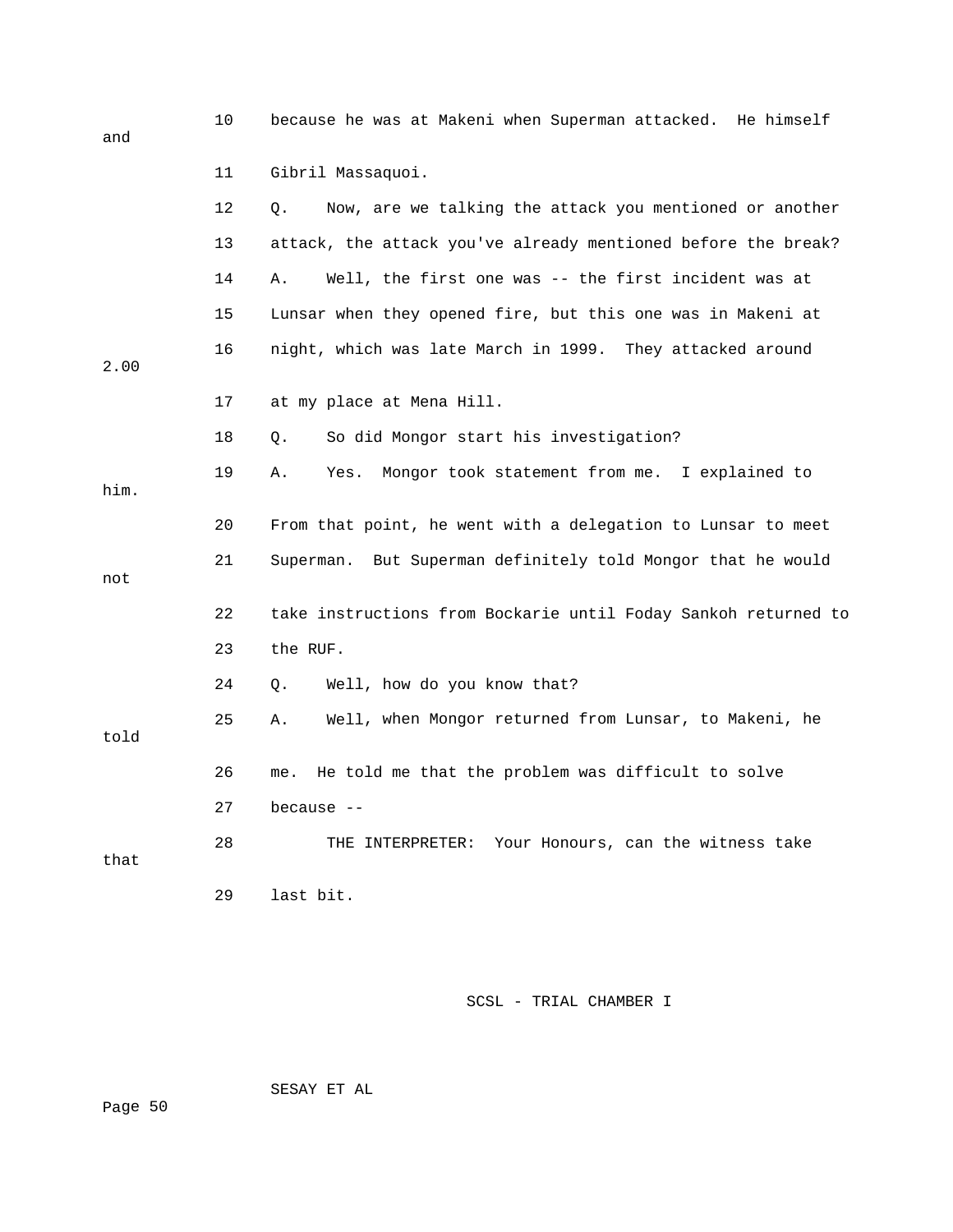|            | 1  | MR JORDASH:                                                      |
|------------|----|------------------------------------------------------------------|
|            | 2  | Repeat the last sentence there.<br>Q.                            |
| what       | 3  | Well, when Mongor left Lunsar, he himself told me that<br>Α.     |
| to         | 4  | he has observed, what he saw, it would be a difficult problem    |
|            | 5  | solve because Superman did -- Superman refused to take           |
|            | 6  | instruction from Sam Bockarie. He said he will not take          |
|            | 7  | instructions until Foday Sankoh returned back to the RUF.        |
|            | 8  | Was there any news of Foday Sankoh around this time?<br>Q.       |
|            | 9  | At that time, Foday Sankoh, the ECOMOG had -- were<br>Α.<br>Yes. |
|            | 10 | allowing him to -- to talk to the commanders through the field   |
|            | 11 | radio.                                                           |
|            | 12 | Where was he at this time?<br>Q.                                 |
| time       | 13 | At that time, I was not aware. I did not know at that<br>Α.      |
| he         | 14 | but, later on, Foday Sankoh said he was in a boat at sea when    |
|            | 15 | was communicating with us. But, at that time, I knew Foday       |
| in         | 16 | Sankoh was with the ECOMOG, that was what I knew, as prisoner    |
|            | 17 | Freetown.                                                        |
|            | 18 | Was there any information about any prospective peace<br>Q.      |
|            | 19 | negotiation or peace agreement, at this time?                    |
| ceasefire. | 20 | At that time, they were talking about the<br>Α.<br>Yes.          |
| field      | 21 | Foday Sankoh was trying to tell the commanders through the       |
|            | 22 | radio about that. But when Foday Sankoh called, Sam Bockarie     |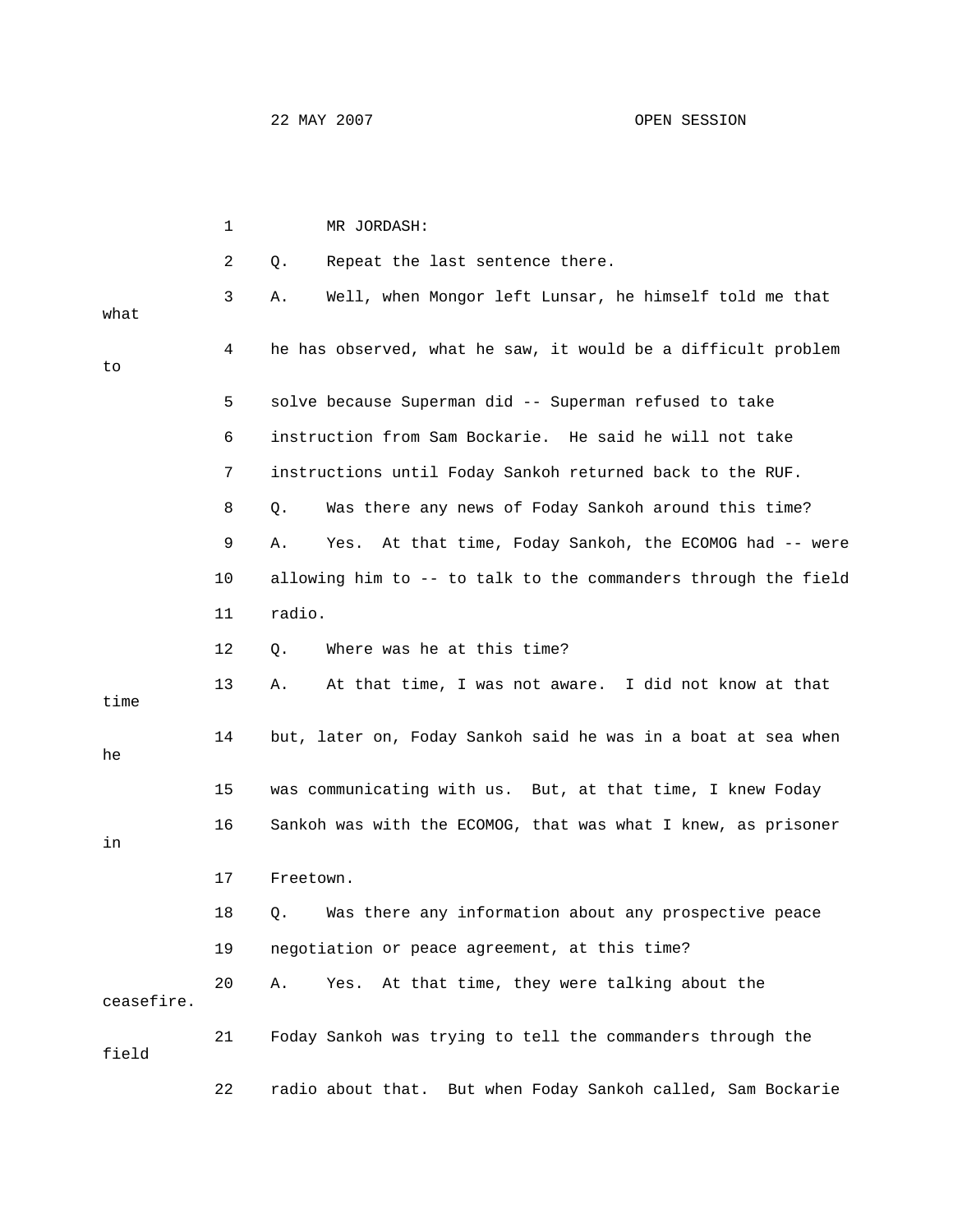| was     | 23 | ordered us that no one should talk to Foday Sankoh because he  |
|---------|----|----------------------------------------------------------------|
|         | 24 | under duress; he was being forced to talk, so no one should    |
| allow   | 25 | respond to him. He said, that is Sam Bockarie, would only      |
| to      | 26 | commanders to talk to Foday Sankoh when they take Foday Sankoh |
|         | 27 | a neutral ground, which is out of Sierra Leone.                |
| refusal | 28 | Okay. So how long after the news about Superman's<br>$\circ$ . |
|         | 29 | to take any orders from Sam Bockarie was it before you were    |

|         | SESAY ET AL |              |
|---------|-------------|--------------|
| Page 51 |             |              |
|         | 22 MAY 2007 | OPEN SESSION |

|         | 1              | attacked?                                                     |  |  |  |
|---------|----------------|---------------------------------------------------------------|--|--|--|
| Sankoh  | 2              | Well, that very day I went to Magburaka when Foday<br>Α.      |  |  |  |
| I       | 3 <sup>7</sup> | called me through the station. Then my operator told him that |  |  |  |
|         | 4              | had gone to Magburaka. So Foday Sankoh told my operator. He   |  |  |  |
|         | 5              | said, "If you dismiss him, tell him I'd want to talk to him   |  |  |  |
|         | 6              | tomorrow. So at 10.00 tomorrow I will call."                  |  |  |  |
|         | 7              | THE INTERPRETER: Your Honours, correction interpreter:        |  |  |  |
|         | 8              | When Issa came.                                               |  |  |  |
| please, | 9              | MR JORDASH: Could you repeat the whole sentence,              |  |  |  |
|         | 10             | miss Translator? No, no, I am trying to get a full amendment  |  |  |  |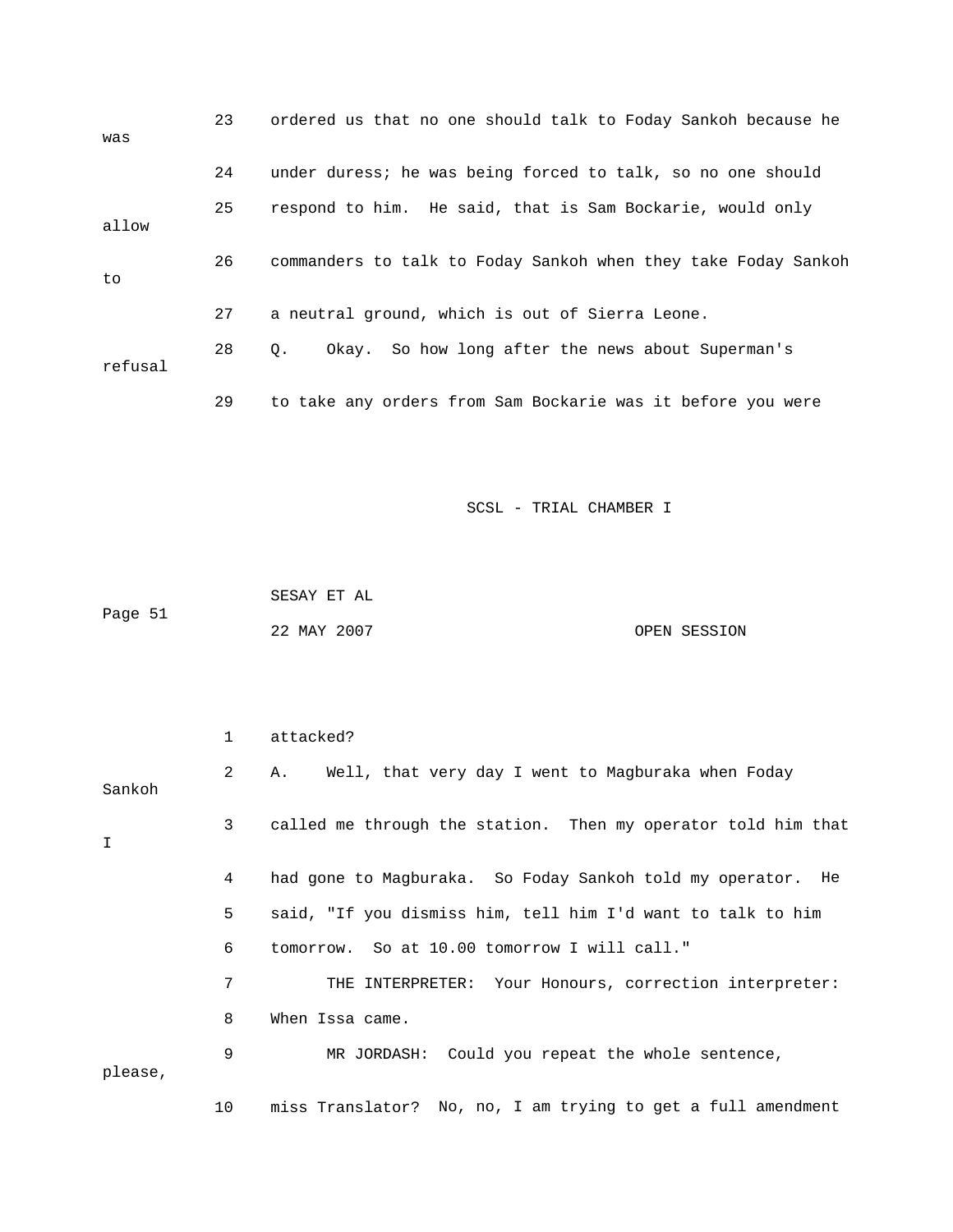11 from the translator.

| what      | 12 | THE INTERPRETER: Your Honours, can the witness repeat            |
|-----------|----|------------------------------------------------------------------|
| something | 13 | he said, the last bit of his testimony? He was talking           |
|           | 14 | about when he dismissed. I got to dismissed, then                |
|           | 15 | [indiscernible] it should have been Issa.                        |
|           | 16 | MR JORDASH:                                                      |
|           | 17 | Can you repeat the last two sentences of your answer,<br>Q.      |
|           | 18 | Mr Sesay, please?                                                |
| called    | 19 | Well, I said I went to Magburaka when Foday Sankoh<br>Α.         |
| he        | 20 | my station, my field radio. And he told my operator that --      |
|           | 21 | asked for me and my operator told him that I had gone to         |
|           | 22 | Magburaka. So he told my operator that, on Issa's return, I      |
|           | 23 | would want to talk to him at 10.00, so he should be around the   |
|           | 24 | Because Foday Sankoh had been trying to call Bockarie's<br>set.  |
|           | 25 | field radio station, to no avail, so he only got Superman.<br>So |
| me.       | 26 | when I returned to Magburaka, that was what my operator told     |
|           | 27 | Okay. Who attacked you?<br>Q.                                    |
|           | 28 | Well, it was Superman, Gibril Massaquoi, Komba Gbundema,<br>Α.   |
|           | 29 | John Peters, and a lot of RUF.                                   |
|           |    |                                                                  |

SCSL - TRIAL CHAMBER I

 SESAY ET AL Page 52 22 MAY 2007

OPEN SESSION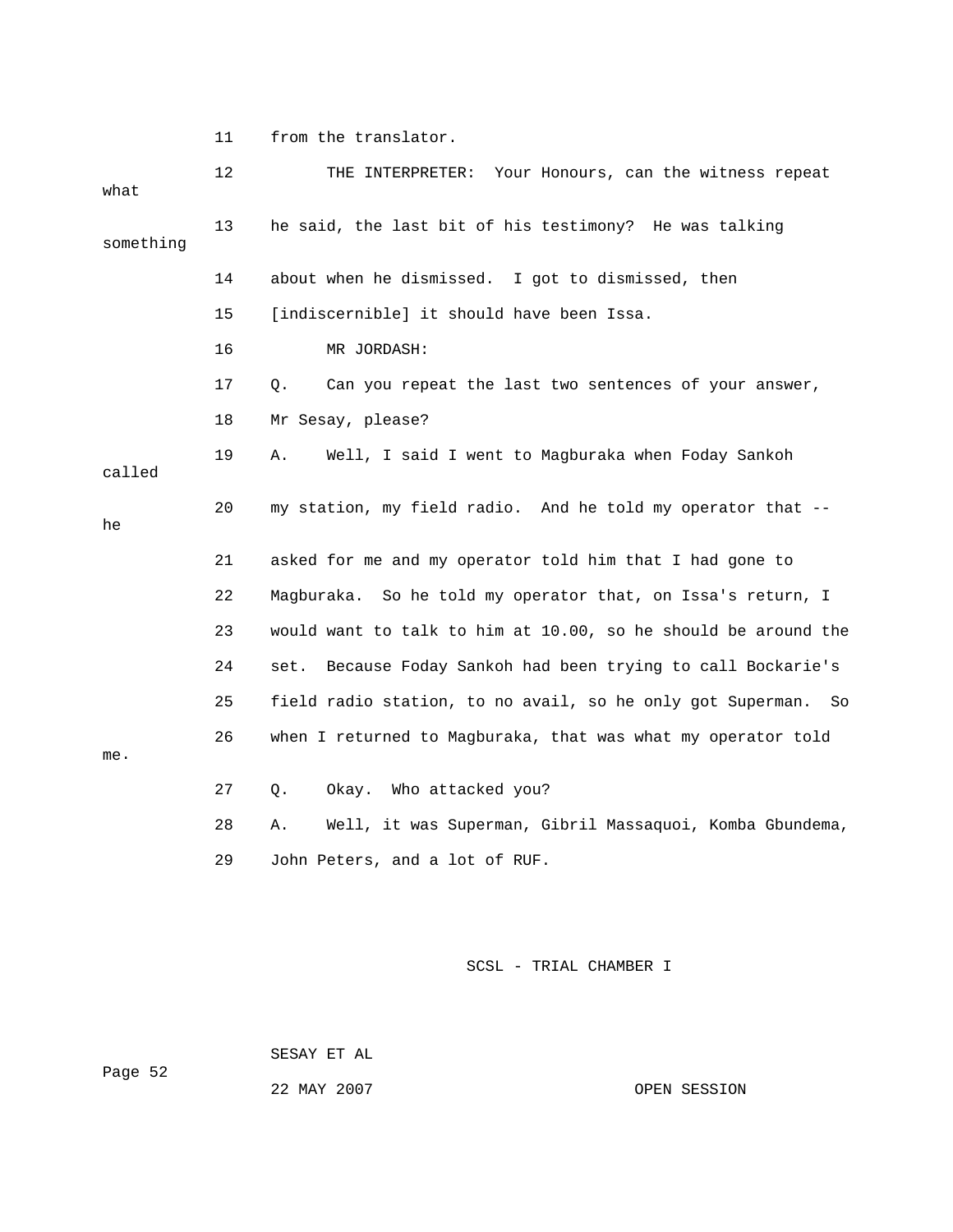|      | $\mathbf 1$ | Anyone other than RUF?<br>Q.                                  |
|------|-------------|---------------------------------------------------------------|
| very | 2           | Well, they came in $-$ yes, there were others, but the<br>Α.  |
|      | 3           | day that I was attacked, no, but the next day they came.      |
| can. | 4           | Q.<br>Well, take us through the attack, as concisely as you   |
|      | 5           | Okay. So, it was during the night when -- where I was -<br>Α. |
| the  | 6           | where I was living in the reservation, it was around 2.00 in  |
| RPG. | 7           | morning. I heard suppressive firing in my own compound with   |
|      | 8           | So, I myself had to run away because I said it was an enemy.  |
| not  | 9           | Because I thought this was not an enemy because I knew it was |
|      | 10          | possible for an enemy to come and fire in my house. So I went |
|      | 11          | out of the back door --                                       |
|      | 12          | THE INTERPRETER: Your Honours, will the witness go a          |
|      | 13          | little bit slow.                                              |
|      | 14          | MR JORDASH:<br>Go on.                                         |
|      | 15          | At that time they divided the group. Superman went to<br>Α.   |
| down | 16          | Rambo. Gibril Massaquoi came to me and I found Rambo lying    |
|      | 17          | in his lounge.                                                |
|      | 18          | THE INTERPRETER: Your Honours, would the witness go a         |
|      | 19          | little bit slow.                                              |
| be   | 20          | PRESIDING JUDGE: Mr Sesay, please try again and try and       |
| are  | 21          | as co-operative as possible. I am sure it's difficult.<br>You |
| some | 22          | trying to narrate incidents that happened, allegedly, quite   |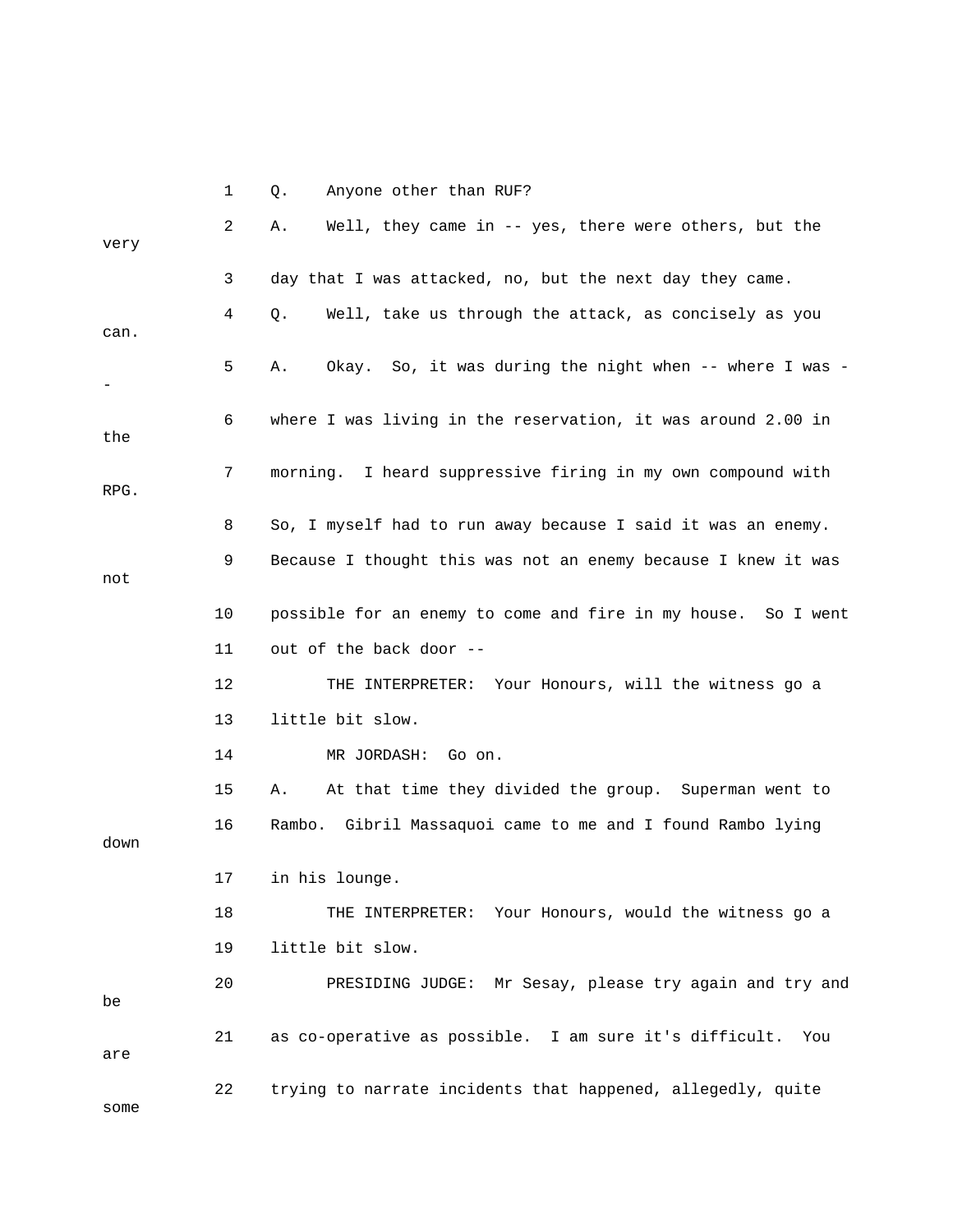| to   | 23 | time ago and perhaps in a certain manner that you are trying |
|------|----|--------------------------------------------------------------|
| to   | 24 | reproduce here. But make sure that the interpreters are able |
| put  | 25 | translate every word and every nuance that you are trying to |
|      | 26 | into the testimony. Go ahead.                                |
| came | 27 | THE WITNESS: Yes, sir, My Lord. I said, Superman, he         |
| with | 28 | from Lunsar with their group. They came to Makeni at night   |
| in   | 29 | other commanders, whose names I mentioned. When they arrived |

|         | SESAY ET AL |              |
|---------|-------------|--------------|
| Page 53 |             |              |
|         | 22 MAY 2007 | OPEN SESSION |

1 Makeni they divided the group into two. Superman, he went to 2 Rambo and, Gibril Massaquoi, he headed a group to come and attack 3 my own place. 4 MR JORDASH: 5 Q. What kind of numbers of people were involved in the 6 attacks; do you know? 7 A. Well, later, I came to know that those who came to my 8 were 120 armed men. They were the ones that went and attacked house my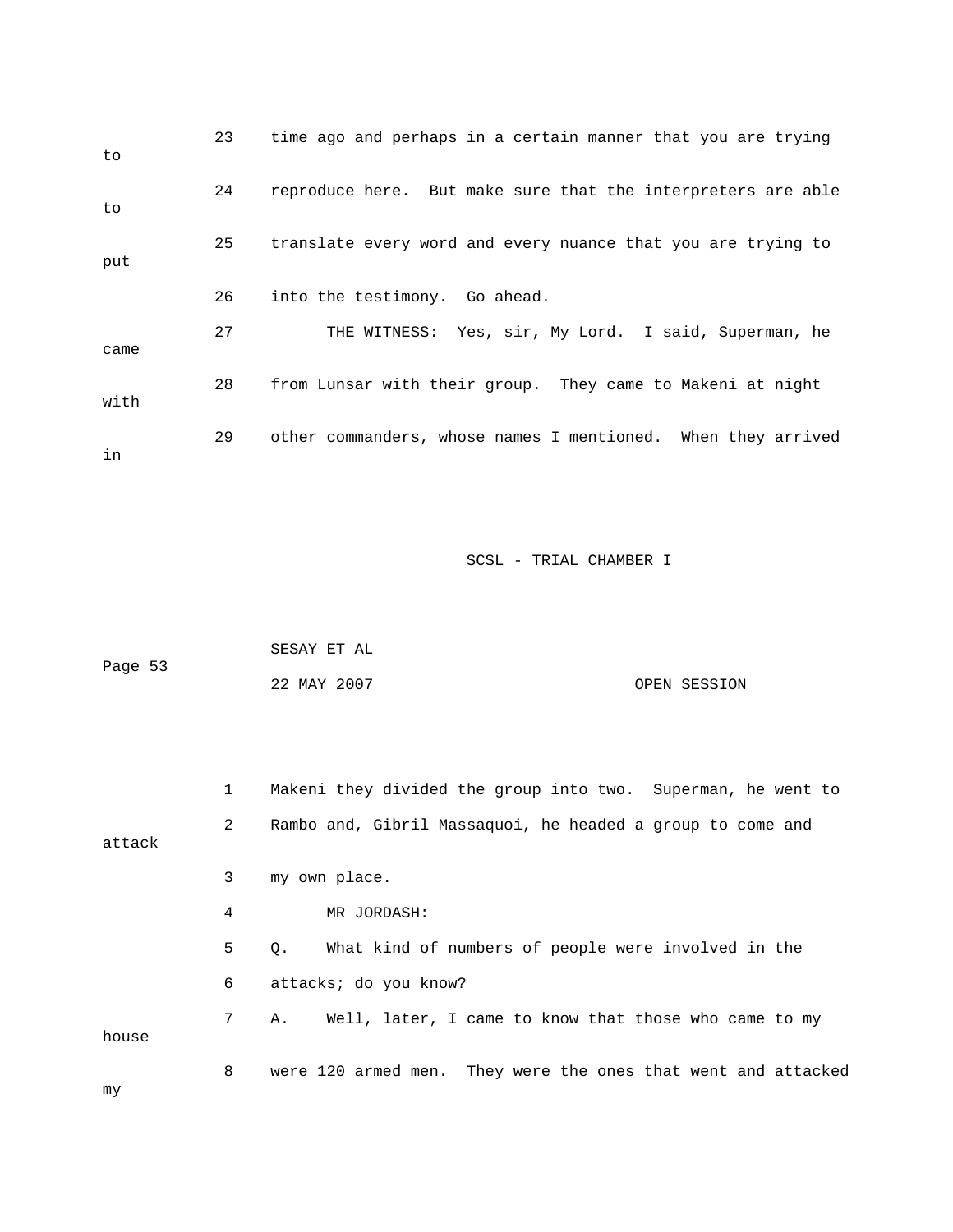| men       | 9  | own place and Superman himself was the one that led over 60   |
|-----------|----|---------------------------------------------------------------|
|           | 10 | that went and attacked Rambo's place. There they killed Rambo |
| because   | 11 | and two of his bodyguards. For me, I was able to escape       |
|           | 12 | -- but they killed three of my own boys.                      |
|           | 13 | And where did you go to?<br>Q.                                |
| in        | 14 | Civilians were living just at the back of the quarters<br>Α.  |
| civilians | 15 | which I was living in the Mena Hills, so two of those         |
| I         | 16 | had had to take me through bush roads and we went to Makump.  |
|           | 17 | arrived at Makump around 6.00 in the morning. From Makump, by |
| took      | 18 | then, there was no other person. It was the civilians that    |
| Rokel     | 19 | me through the bush roads and we went to Magburaka, at the    |
|           | 20 | River.                                                        |
|           | 21 | $R-O-K-E-L?$<br>Q.                                            |
|           | 22 | Α.<br>Yes.                                                    |
|           | 23 |                                                               |
|           |    | Q.<br>Go on.                                                  |
| who       | 24 | So I was at Rokel River. I sent for a civilian friend,<br>Α.  |
|           | 25 | was $--$ who was $--$                                         |
| Will      | 26 | THE INTERPRETER: Your Honours, that was not clear.            |
| clear     | 27 | the witness be given the instruction to repeat. It was not    |
|           | 28 | at all.                                                       |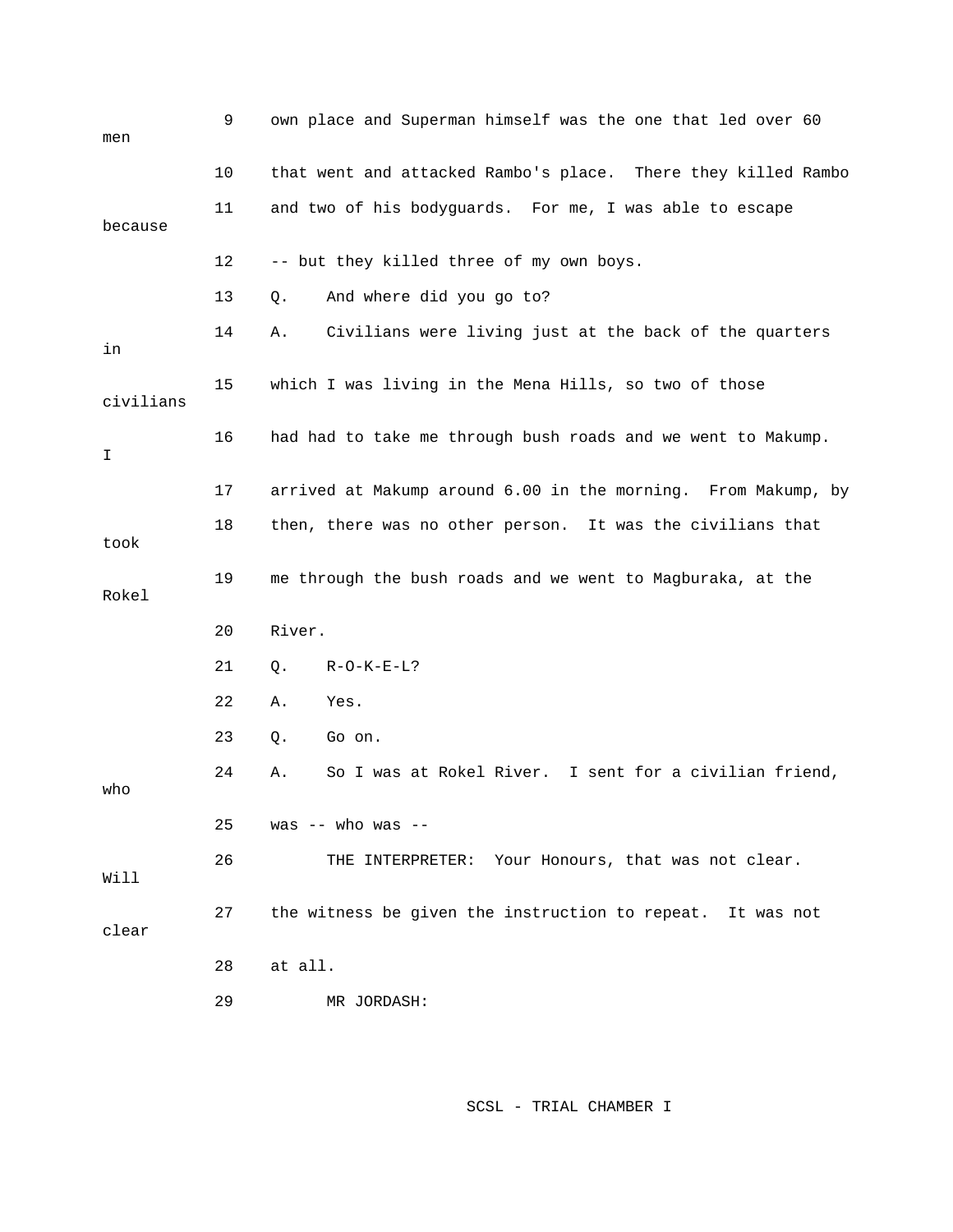| Page 54  |    | SESAY ET AL                                                       |
|----------|----|-------------------------------------------------------------------|
|          |    | 22 MAY 2007<br>OPEN SESSION                                       |
|          |    |                                                                   |
|          |    |                                                                   |
|          | 1  | Could you repeat your last answer, please?<br>Q.                  |
| talk     | 2  | I said, I was by Rokel River, you know, when I had to<br>Α.       |
| as       | 3  | to the two civilians that went with me. I had to send one so      |
|          | 4  | to go and meet Magay, who was a civilian, who was living in       |
| who      | 5  | Magburaka at Makeni Road. He was a friend. So it was Magay        |
|          | 6  | came and met me at the riverbank.                                 |
|          | 7  | Q.<br>$M-A-G-A-Y$ ?                                               |
|          | 8  | Yes, Magay. So it was Magay who took me to his mother's<br>Α.     |
|          | 9  | house at Mabong Street. There, I slept that particular night.     |
|          | 10 | You spoke of another incident when I asked the question:<br>Q.    |
|          | 11 | Were there others besides the RUF?                                |
| who      | 12 | Those were the men who came from Waterloo.<br>Α.<br>Yes.<br>Those |
|          | 13 | had reached from Freetown, these were the ones who came from      |
|          | 14 | Waterloo and joined Superman in Makeni. That was the next day     |
| Waterloo | 15 | when I was attacked. The following day, they came from            |
| radio    | 16 | and went and joined Superman. I think he talked to them on        |
|          | 17 | and they came from there and went and joined him in Makeni.       |
|          | 18 | Joined him; do you know why?<br>Q.                                |
|          | 19 | Well, it was to fight against me and the other groups<br>Α.       |

that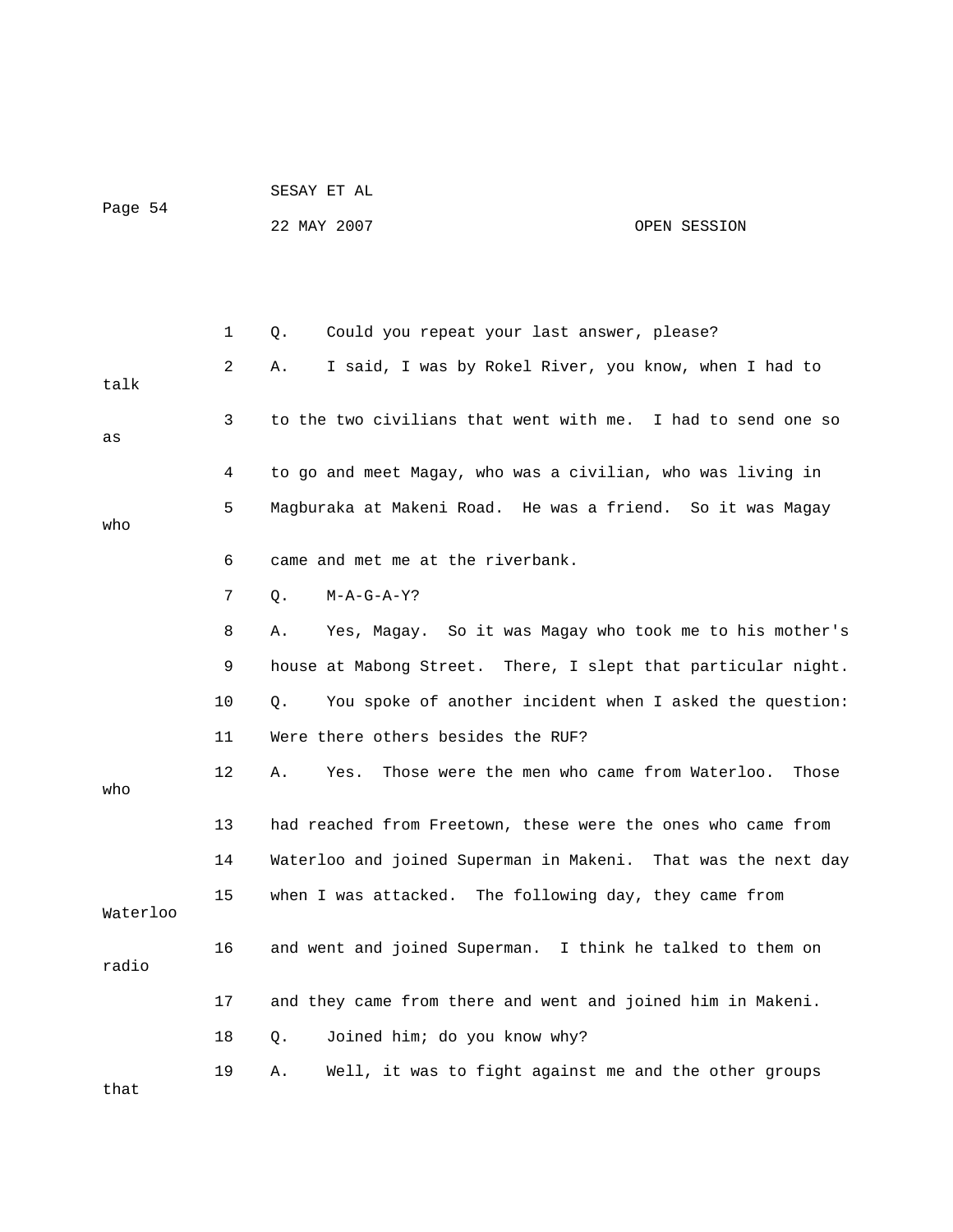|          | 20 | were there. They went and reinforced Superman because of the |
|----------|----|--------------------------------------------------------------|
| joined   | 21 | attack that Superman brought in Makeni. That was why they    |
|          | 22 | him, to reinforce him.                                       |
| would    | 23 | And are you able to say who was based in Waterloo or<br>Q.   |
|          | 24 | you want to answer that question in a closed session?        |
|          | 25 | Yes. And even I would answer that question in closed<br>Α.   |
| Waterloo | 26 | session and even the commanders who led these men from       |
|          | 27 | to Makeni.                                                   |
|          | 28 | Okay. We will leave that for now. So you are in<br>Q.        |
|          | 29 | Magburaka; is that right?                                    |

| Page 55 | SESAY ET AL |              |
|---------|-------------|--------------|
|         | 22 MAY 2007 | OPEN SESSION |

|         |   | Α. | Well, at that night, that was the time that I slept in |
|---------|---|----|--------------------------------------------------------|
| brother | 2 |    | Magburaka. The next day I continued -- Magay's younger |
|         | 3 |    | escorted me through Mafanta and we went through --     |
|         | 4 |    | THE INTERPRETER: I did not get the last bit of the     |
|         | 5 |    | witness's testimony.                                   |
|         | 6 |    | MR JORDASH:                                            |
|         | 7 | Q. | Repeat the last sentence, please.                      |
| from    | 8 | Α. | I said, it was Magay's younger brother who escorted me |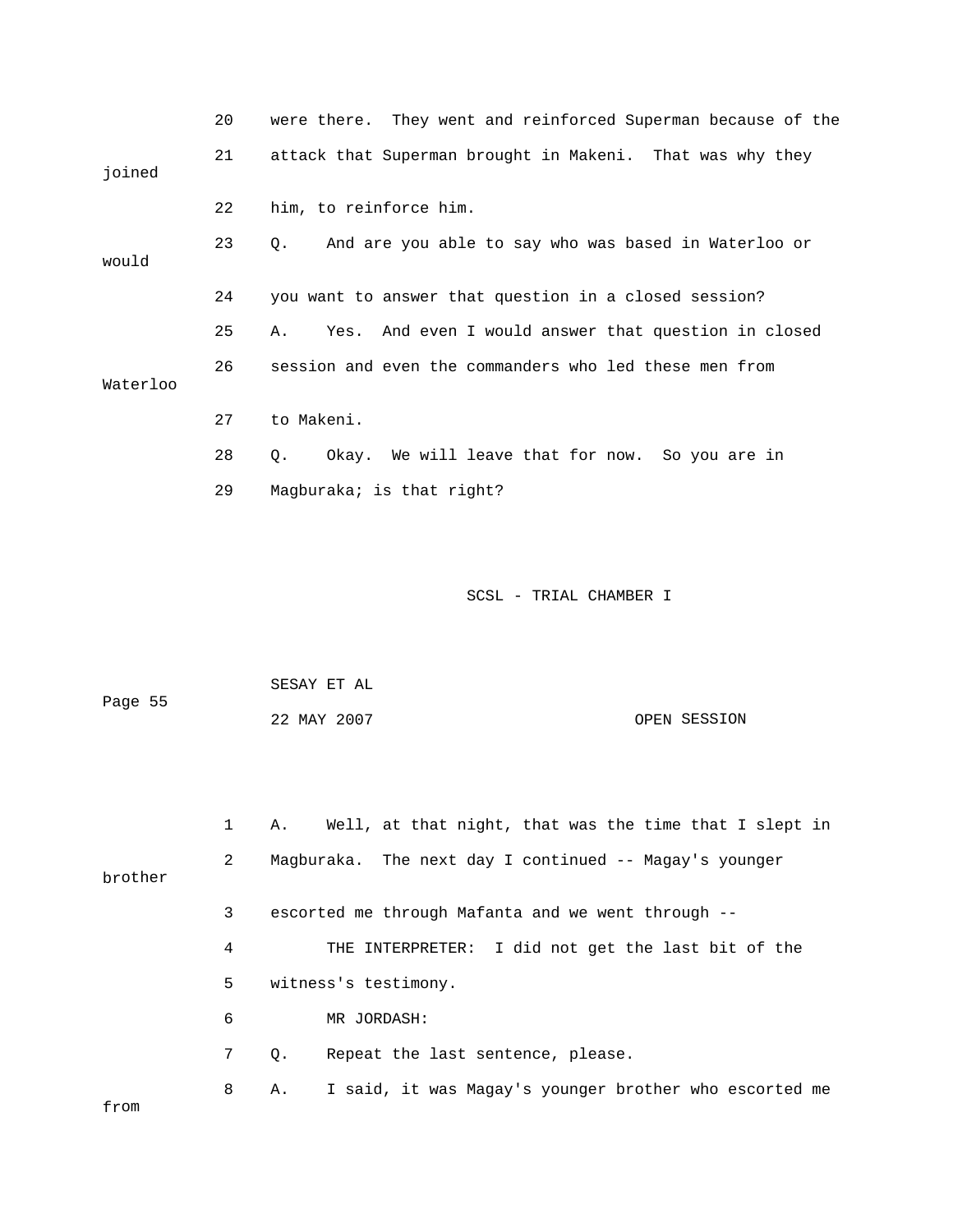| Junction. | 9  | Magburaka through Mafanta prison. Then I went to Robol          |
|-----------|----|-----------------------------------------------------------------|
|           | 10 | Could you spell that junction, please?<br>Q.                    |
|           | 11 | R-O-B-O-L, Robol Junction.<br>Α.                                |
|           | 12 | Thank you. Then what happened?<br>Q.                            |
| met       | 13 | Then I walked from Robol Junction to Matotoka, where I<br>Α.    |
| to        | 14 | one RUF who had a bicycle, and it was that bicycle that I used  |
|           | 15 | go to Makali.                                                   |
|           | 16 | At Makali, what happened?<br>Q.                                 |
| radio     | 17 | Well, when I arrived at Makali, at that time, I had a<br>Α.     |
| was       | 18 | station at Makali because the paramount chief said that there   |
|           | 19 | to be a set in this town, so that in case of anything we'd be   |
|           | 20 | able to send a message. So it was that set that I used to       |
| He        | 21 | contact Bockarie and told Bockarie that I had come to Makali.   |
| two       | 22 | said, Bockarie himself told me that -- he said he was worried   |
|           | 23 | days because he was not able to hear from me. And I told him    |
| God       | 24 | that I walked through bush roads and said, but now, I thank     |
| as        | 25 | because I was at Makali. I said that I had sent a message so    |
| there.    | 26 | to bring a message from Kono so that I could be taken from      |
|           | 27 | So, during this dialogue, Superman had had to monitor it.<br>So |
| me        | 28 | Gibril followed me up to Makali. They came and opened fire at   |
| through   | 29 | in Makali.<br>But still, I thank God. I was able to escape      |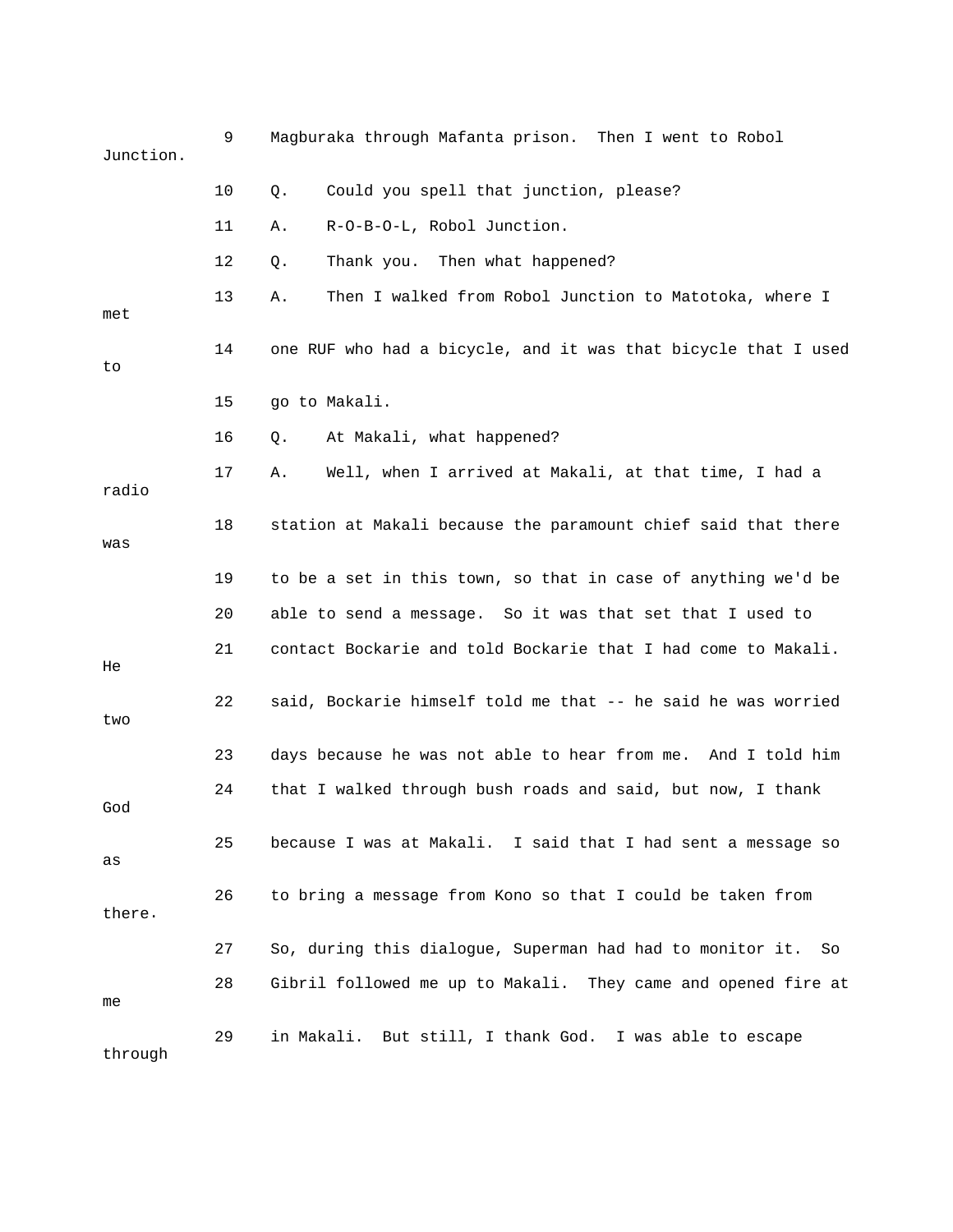| Page 56 | SESAY ET AL |              |
|---------|-------------|--------------|
|         | 22 MAY 2007 | OPEN SESSION |

| we       | 1              | civilians who went with me through bush road from Makali and    |
|----------|----------------|-----------------------------------------------------------------|
| I.       | $\overline{a}$ | went to Makoni Line Junction. And from Makoni Line Junction,    |
| who      | 3              | walked to Masingbi. From there, Peter Vandi sent a vehicle      |
|          | 4              | went -- which went and picked me from there to Kono.            |
|          | 5              | Did you see the paramount chief from Makali?<br>Q.              |
|          | 6              | When I arrived at Makali, because I had -- see, I<br>Α.<br>Yes. |
| me       | 7              | wounded on my toe, because when I tried to escape they fired    |
|          | 8              | in my house. So when I arrived the nurses at Makali had been    |
| They     | 9              | treating my toe. So the paramount chief had information.        |
|          | 10             | came and greeted me.                                            |
| treating | 11             | Do you know the name of any of the nurses who were<br>Q.        |
|          | 12             | you?                                                            |
|          | 13             | The nurse who treated me was a nurse who was in<br>Α.<br>Yes.   |
| clinic   | 14             | Makali. And even now, she is the one that is still in the       |
|          | 15             | She is called Rosaline Conteh.<br>in Makali.                    |
|          | 16             | Is that Rosalind, R-O-S-A-L-I-N-D?<br>Q.                        |
|          | 17             | Yes, Rosaline. L-I-N-E, Rosaline Conteh.<br>Α.                  |
|          | 18             | And do you know someone called Mayelie from Makali?<br>Q.       |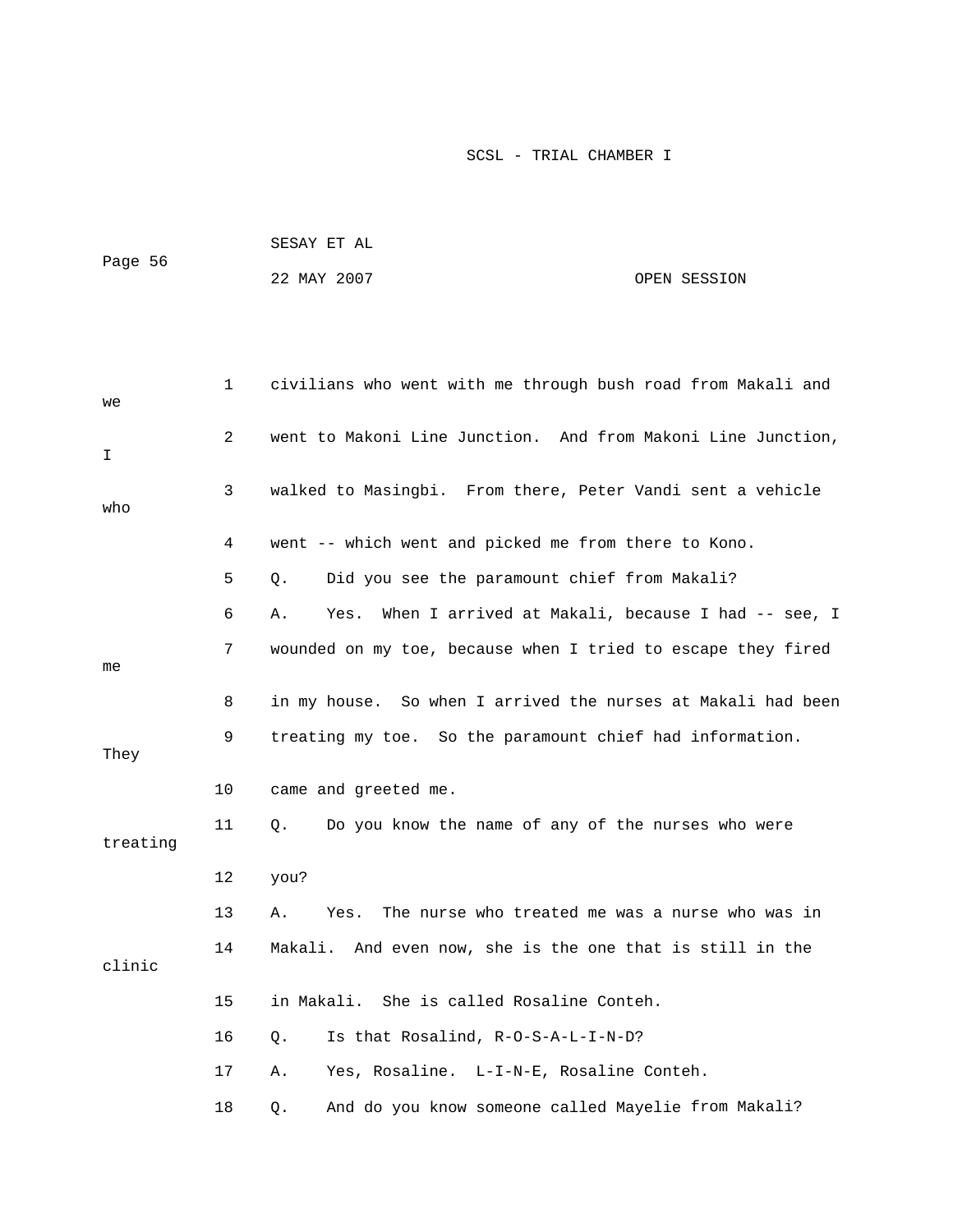|      | 19 | Α.        | Mayelie. Mayelie. That was the --                              |
|------|----|-----------|----------------------------------------------------------------|
| over | 20 |           | THE INTERPRETER: Your Honours, would the witness go            |
|      | 21 |           | what he said?                                                  |
|      | 22 |           | MR JORDASH:                                                    |
|      | 23 | $\circ$ . | Repeat the last sentence, please.                              |
|      | 24 | Α.        | I said, Mayelie was the wife of the G5, the civilian G5        |
|      | 25 |           | commander that was in Masingbi, who was Mr John Bangura, alias |
|      | 26 | Fetelie.  |                                                                |
|      | 27 |           | Q. Alias?                                                      |
|      | 28 |           | A. F-E-T-E-L-I-E. Fetelie.                                     |

29 Q. Thank you. Do you know somebody called Pa Demba Marah?

SCSL - TRIAL CHAMBER I

| Page 57 | SESAY ET AL |              |
|---------|-------------|--------------|
|         | 22 MAY 2007 | OPEN SESSION |

|      | $\mathbf{1}$ | Yes, I knew him.<br>Α.                                         |
|------|--------------|----------------------------------------------------------------|
|      | 2            | Did you hear anything from him around this time?<br>Q.         |
|      | 3            | Well, I came to know Demba Marah in January '99. He was<br>Α.  |
|      | 4            | the -- he was the Marabu that was with Superman at Koinadugu.  |
| took | 5            | During this time, Demba Marah was in Makeni, where the attack  |
|      | 6            | place.                                                         |
|      | $7^{\circ}$  | Did you hear what was going on in Makeni as you left and<br>0. |
|      | 8            | went through Kono?                                             |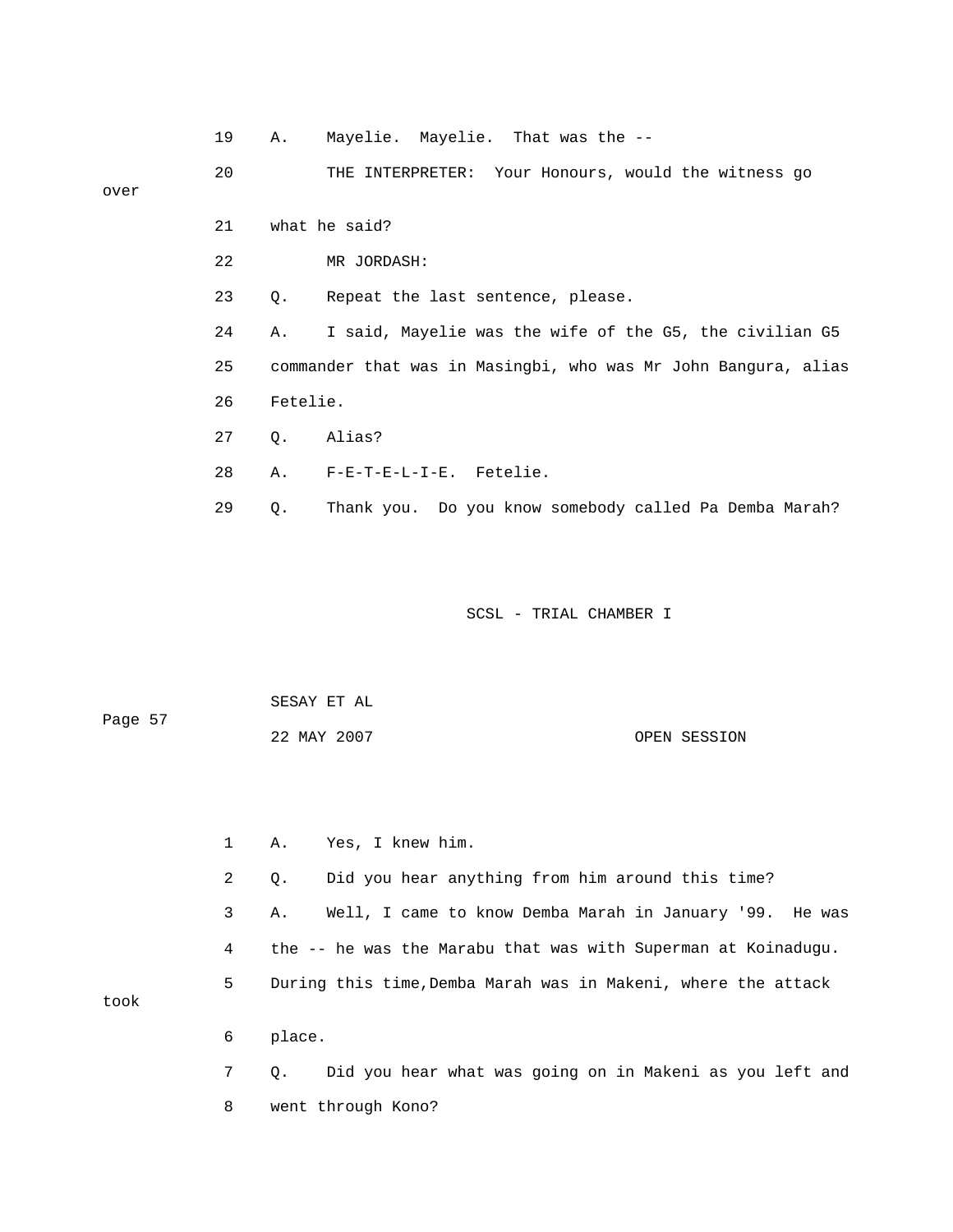| was      | 9  | Well, at that moment I did not hear anything because I<br>Α.    |
|----------|----|-----------------------------------------------------------------|
| had      | 10 | not able to get any information from Makeni. But, later, I      |
|          | 11 | to hear about it.                                               |
|          | 12 | Well, let's just stick with where you are then for the<br>Q.    |
|          | 13 | moment. Where do you go?                                        |
|          | 14 | I went to Kono because my toe was aching. I was in Kono<br>Α.   |
| village, | 15 | for two weeks, when I went on leave, when I lived in the        |
| I        | 16 | between Koidu Town and Wama. I was there for two weeks.<br>Then |
|          | 17 | went to Kailahun.                                               |
|          | 18 | And where did you go in Kailahun?<br>Q.                         |
|          | 19 | I went to Buedu.<br>Α.                                          |
| arrived  | 20 | And what date do you think it was by the time you<br>Q.         |
|          | 21 | in Buedu?                                                       |
| took     | 22 | Well, I cannot recall the day any more, but the attack<br>Α.    |
|          | 23 | place in late March, around the 29th or, the very day, 28th of  |
| nights;  | 24 | March, but I did not know because I slept on the way two        |
| third    | 25 | I slept in Magburaka and I slept at Masingbi. And then the      |
|          | 26 | night I went to Kono.                                           |
|          | 27 | At what stage did you hear about what was happening in<br>Q.    |
|          | 28 | Makeni?                                                         |
|          | 29 | Well, when people started escaping from Makeni and they<br>Α.   |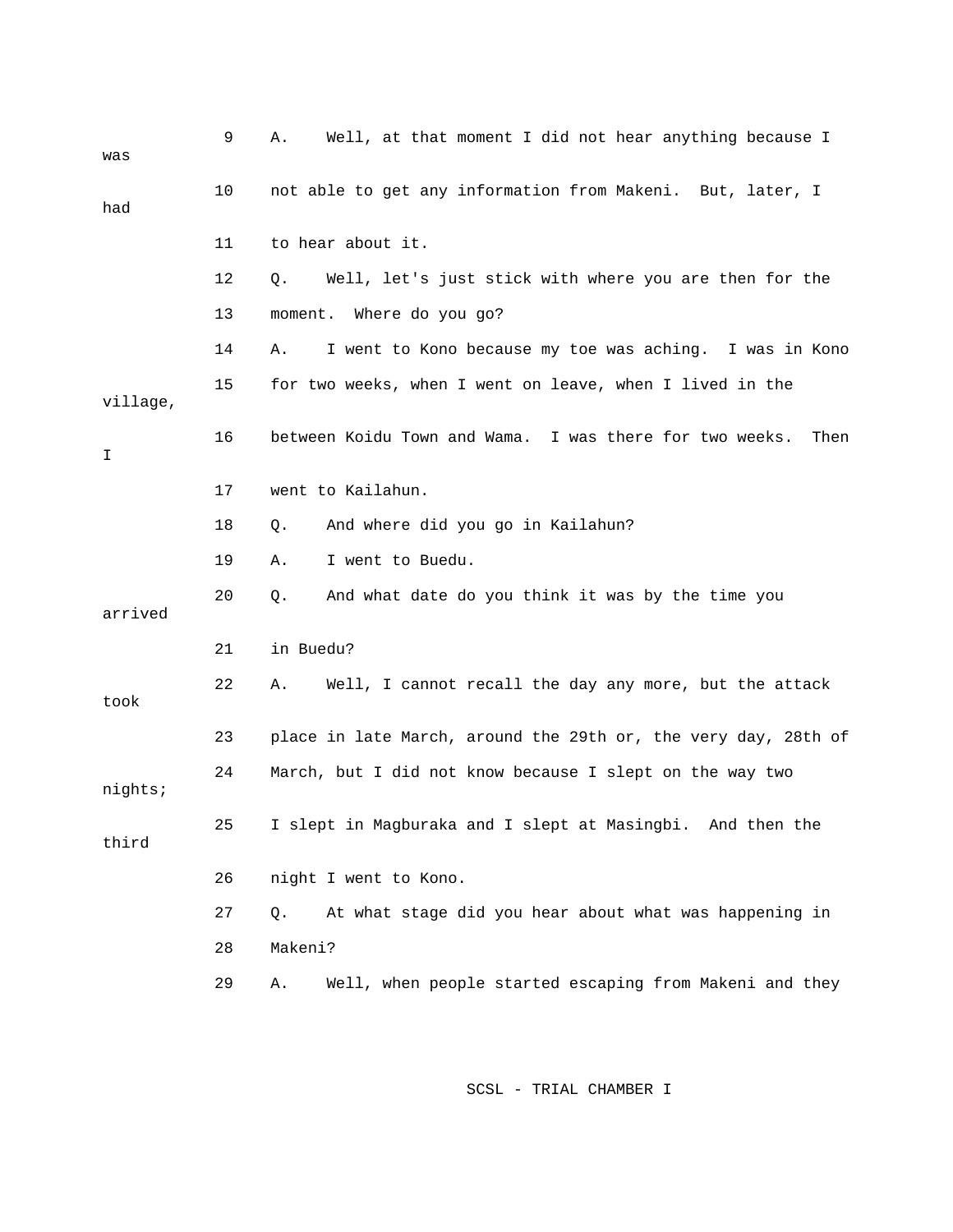| Page 58 | SESAY ET AL |              |
|---------|-------------|--------------|
|         | 22 MAY 2007 | OPEN SESSION |

| was      | 1  | started coming to Magburaka, at that time it was Kallon that     |
|----------|----|------------------------------------------------------------------|
|          | 2  | in Magburaka.  Morris Kallon, he had been sending information    |
|          | 3  | that the men in Makeni had been harassing civilians.<br>And even |
| had      | 4  | Foday Sankoh's bodyguards had been sending messages when they    |
|          |    |                                                                  |
|          | 5  | taken Foday Sankoh to Lungi. In May to June, they had been       |
|          | 6  | sending messages --                                              |
|          | 7  | THE INTERPRETER:<br>I did not get the last bit of the            |
|          | 8  | witness's testimony, Your Honours. Would he be allowed to        |
|          | 9  | repeat?                                                          |
|          | 10 | MR JORDASH:                                                      |
|          | 11 | Q.<br>Repeat the last sentence, please.                          |
| his      | 12 | I said, even when Foday Sankoh had been taken to Lungi<br>Α.     |
| massages | 13 | bodyguards, who were there in Makeni, had been sending           |
|          | 14 | to Foday Sankoh about harassment of the troops that were in      |
|          | 15 | Makeni, especially the civilians, saying that there was no law   |
|          | 16 | and order.                                                       |
| there    | 17 | Apart from you leaving Makeni to go to Kailahun, was<br>Q.       |
| result   | 18 | any change of any other either commander, or fighter, as a       |
|          | 19 | of the attack on you by Superman?                                |
| that     | 20 | Well, that brought a complete division again.<br>Α.<br>Those     |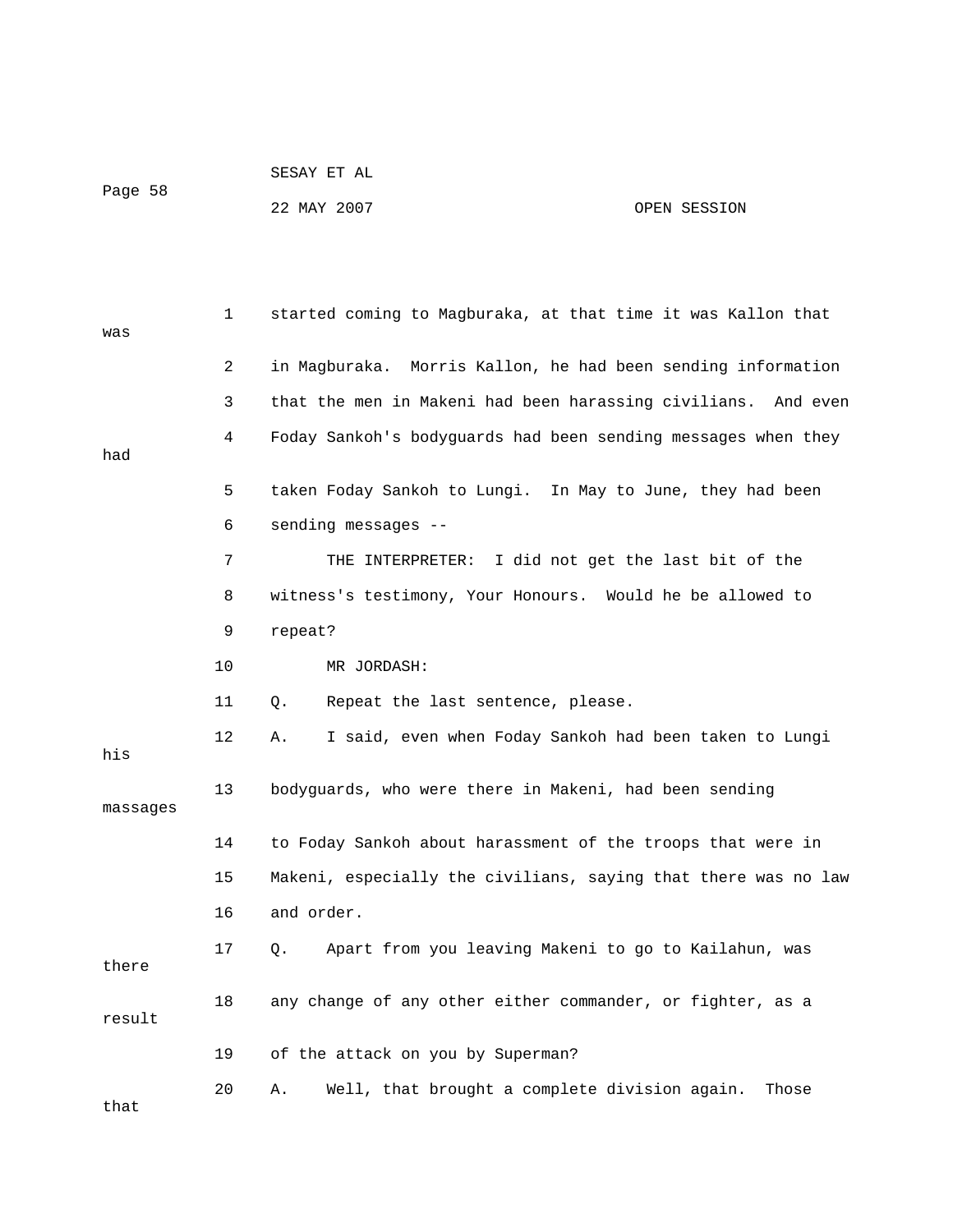| from     | 21 | were in Makeni, all of them had not been taking the orders    |
|----------|----|---------------------------------------------------------------|
|          | 22 | Bockarie any more. Nobody had been taking orders from me from |
|          | 23 | Makeni, from March to October in 1999.                        |
|          | 24 | Was there a change in deployment of any of the men from<br>Q. |
|          | 25 | Kono who had been in Makeni?                                  |
|          | 26 | Yes. The men from Kono, they all withdrew to Magburaka<br>Α.  |
| in       | 27 | when I was attacked, when they killed Rambo. Those that were  |
| deployed | 28 | Makeni, Superman and the various commanders, they also        |
| and      | 29 | in a village after Makump. There, they set their armed men    |

| Page 59 | SESAY ET AL |              |
|---------|-------------|--------------|
|         | 22 MAY 2007 | OPEN SESSION |

|    | 1 | they made a road block and who --                             |
|----|---|---------------------------------------------------------------|
|    | 2 | THE INTERPRETER: I did not get the last bit of the            |
|    | 3 | witness's testimony, Your Honours.                            |
|    | 4 | MR JORDASH:                                                   |
|    | 5 | Repeat your last bit, please.<br>$\circ$ .                    |
|    | 6 | I said, the group which came from Kono in December '98,<br>Α. |
| to | 7 | when this attack took place in Makeni, they had already come  |
|    | 8 | Magburaka. They were in Magburaka. So Superman's group, they  |

to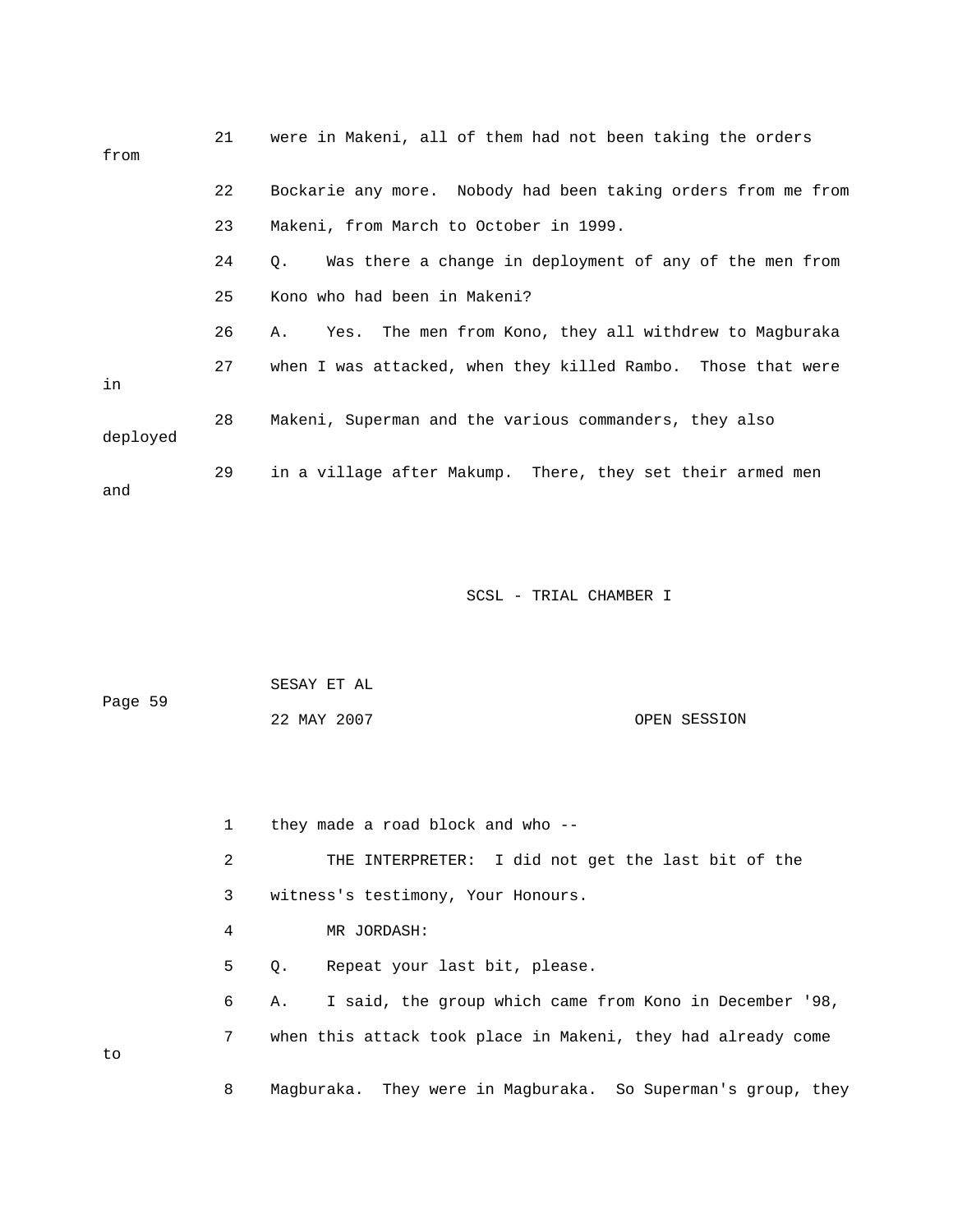| came    | 9  | also had armed men who had been advancing from Makeni.<br>They   |
|---------|----|------------------------------------------------------------------|
| Makump, | 10 | and set a combat camp in their village, which was after          |
| their   | 11 | towards Magburaka. So our men in Magburaka, they also had        |
| between | 12 | own combat camp at Rosent so there we had a buffer zone          |
|         | 13 | Makeni and Lunsar, at Magburaka, which was like a frontline.     |
|         | 14 | And you spoke of Issac Mongor; what happened to him?<br>Q.       |
| was     | 15 | Well, he himself was arrested by Superman but later he<br>Α.     |
| two     | 16 | released, so he stayed in Makeni with Superman, but the first    |
|         | 17 | days he was arrested by Superman. Later he left him and he       |
|         | 18 | stayed with them in Makeni.                                      |
|         | 19 | And was there anything said about that by Bockarie?<br>Q.        |
| He      | 20 | Yes. From that day Bockarie declared them as enemies.<br>Α.      |
|         | 21 | said he did not have anything to do with them.                   |
| the     | 22 | And just so that this is clear: The men in Makeni, at<br>Q.      |
| which   | 23 | time you were chased out of Makeni, and from March onwards,      |
|         | 24 | areas were they in control of; are you able to give a complete   |
|         | 25 | picture?                                                         |
|         | 26 | They had been controlling Makeni Town; they<br>Yes, I can.<br>Α. |
|         | 27 | had been controlling Binkolo, up to Fadugu; they had been        |
| from    | 28 | controlling from Makeni to Lunsar; they had been controlling     |
|         | 29 | Makeni to Kamakwie, Kambia Town, Rokupr.                         |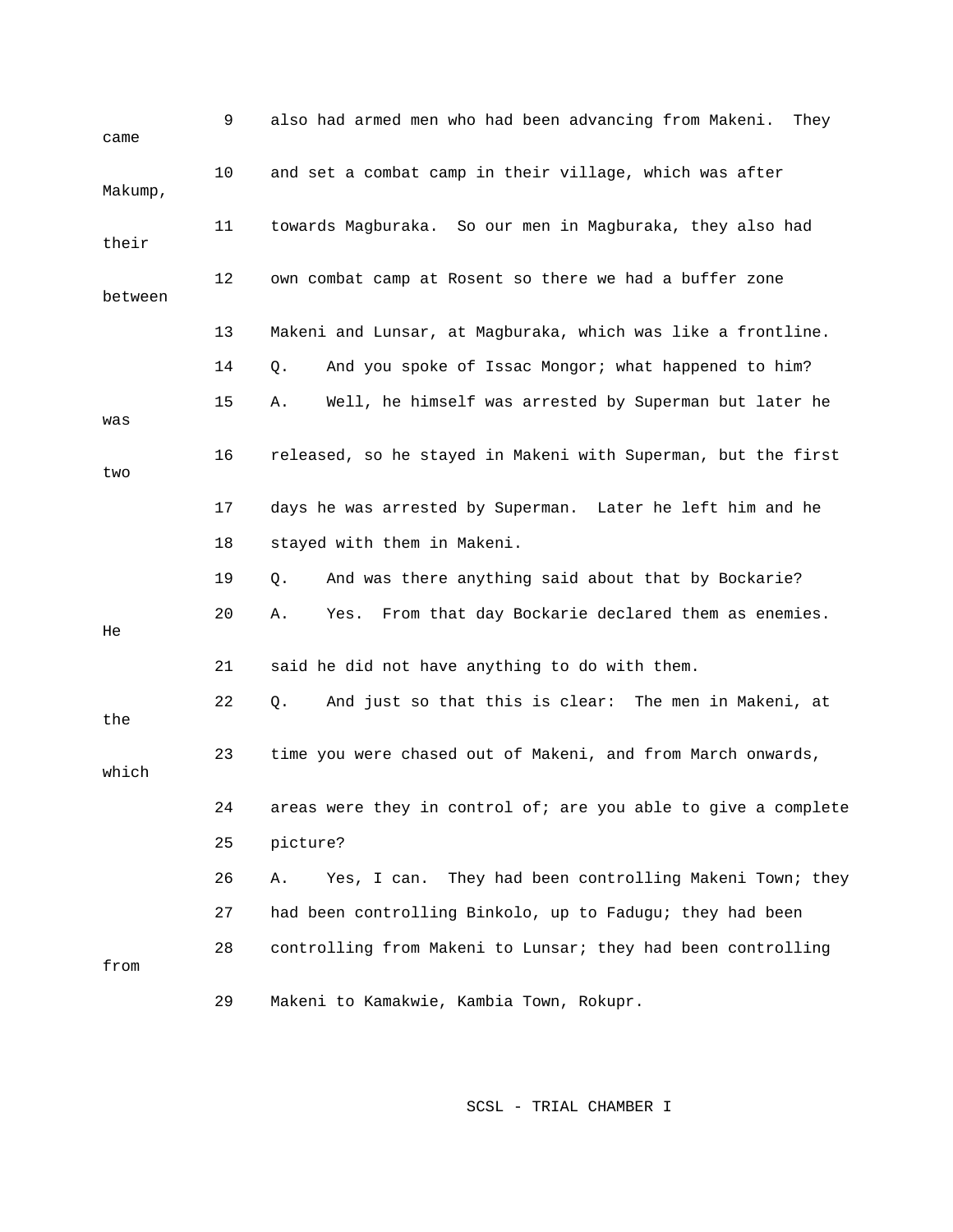|         |  |  | SESAY ET AL |  |
|---------|--|--|-------------|--|
| Page 60 |  |  |             |  |

22 MAY 2007

## OPEN SESSION

|          | $\mathbf 1$    | Repeat the last one.<br>Q.                                     |
|----------|----------------|----------------------------------------------------------------|
| and      | $\overline{2}$ | They had been controlling Kamakwie, up to Kambia Town<br>Α.    |
|          | 3              | Rokupr. All these areas were under their control.              |
| 32,      | 4              | Thank you. I would like, if I can, to turn to Exhibit<br>О.    |
|          | 5              | the radio book. Now, I want to take you through this but as    |
|          | 6              | quickly as we can, because some of these radio messages may be |
|          | 7              | self-explanatory. Would you just have a look at that and just  |
| at       | 8              | familiarise yourself quickly. Do you recognise the book from   |
|          | 9              | least the Courtroom. Do you remember this book from the        |
|          | 10             | Courtroom, Mr Sesay?                                           |
|          | 11             | Α.<br>Yes.                                                     |
|          | 12             | Well, let's just take you through some of the radio<br>Q.      |
| 00008641 | 13             | messages, to see if you can help us. Can you go to page        |
|          | 14             | which is, I think, three pages into the document?              |
|          | 15             | Yes, I have seen it.<br>Α.                                     |
|          | 16             | Look at the third paragraph down there; can you just<br>Q.     |
|          | 17             | confirm who Equaliser is, please?                              |
|          | 18             | Equaliser is Superman's code-name.<br>Α.                       |
| Can      | 19             | This is a message from the Lion to the named people.<br>Q.     |
|          | 20             | you explain what it was this message refers to?                |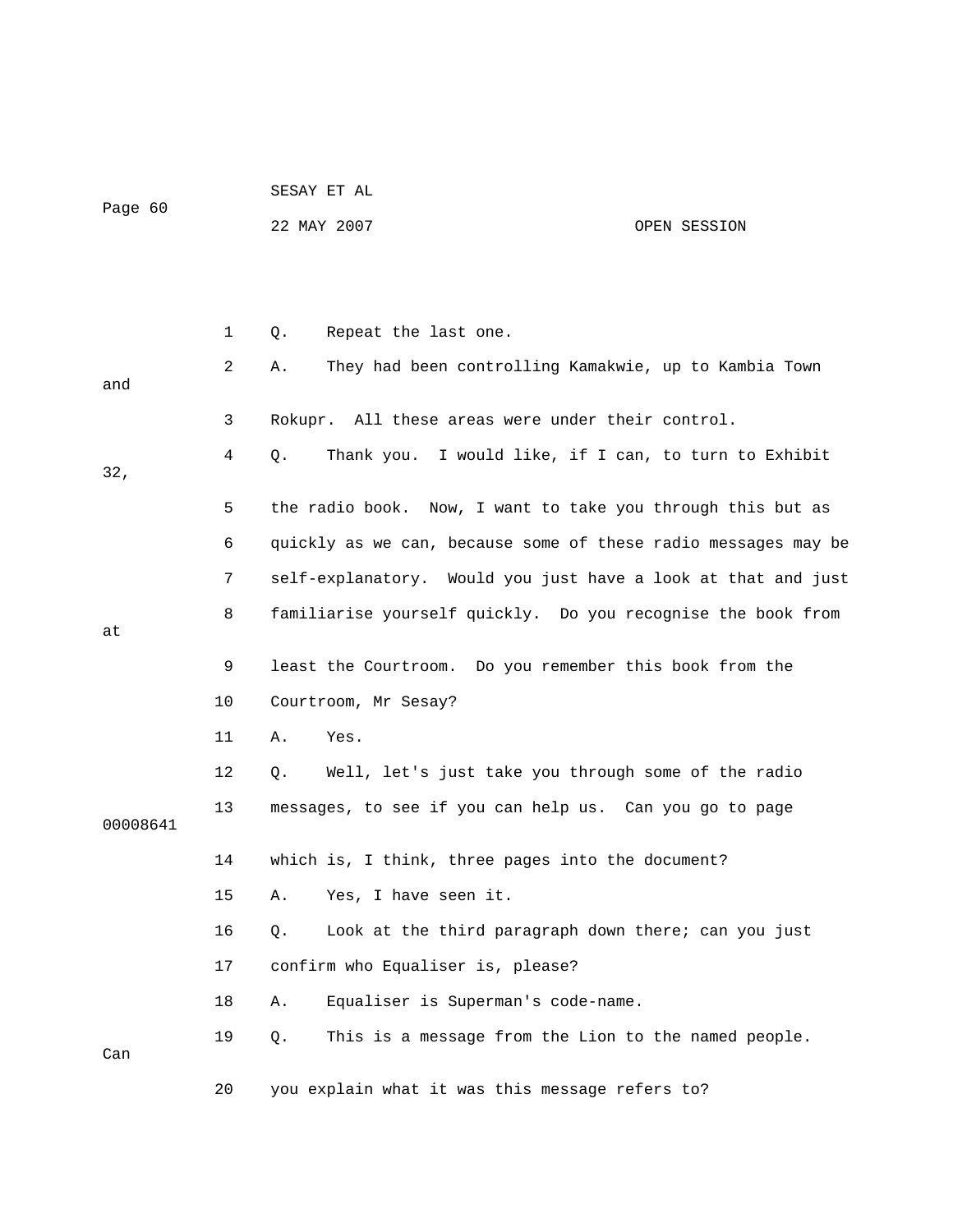| Then  | 21 | Well, this message came from Foday Sankoh, from Lome.<br>Α.   |
|-------|----|---------------------------------------------------------------|
| all   | 22 | he sent it to -- through Planet, Planet was Sam Bockarie, and |
|       | 23 | to Equaliser and the other commanders in Makeni.              |
|       | 24 | When did Foday Sankoh go to Lome?<br>Q.                       |
| place | 25 | I think it was in April, because the cease-fire took<br>Α.    |
|       | 26 | in May and Foday Sankoh went to Lome before May.              |
|       | 27 | And just quickly, who is Black Jar?<br>Q.                     |
|       | 28 | Well -- well, I don't know but if you would allow me to<br>Α. |
|       | 29 | write it?                                                     |

 SESAY ET AL Page 61 22 MAY 2007 OPEN SESSION

2 really close to the microphone, there is a whistling, so just 3 keep a certain distance. 4 MR JORDASH: Could that be exhibited, please? 7 MR TOURAY: No, Your Honour. 8 BRESIDING JUDGE: Counsel for the third accused? 10 PRESIDING JUDGE: Counsel for the Prosecution? 1 Q. Yes, please. Mr Sesay, I think because you are coming 5 PRESIDING JUDGE: Counsel for the second accused, any 6 objection? 9 MR CAMMEGH: No, thank you.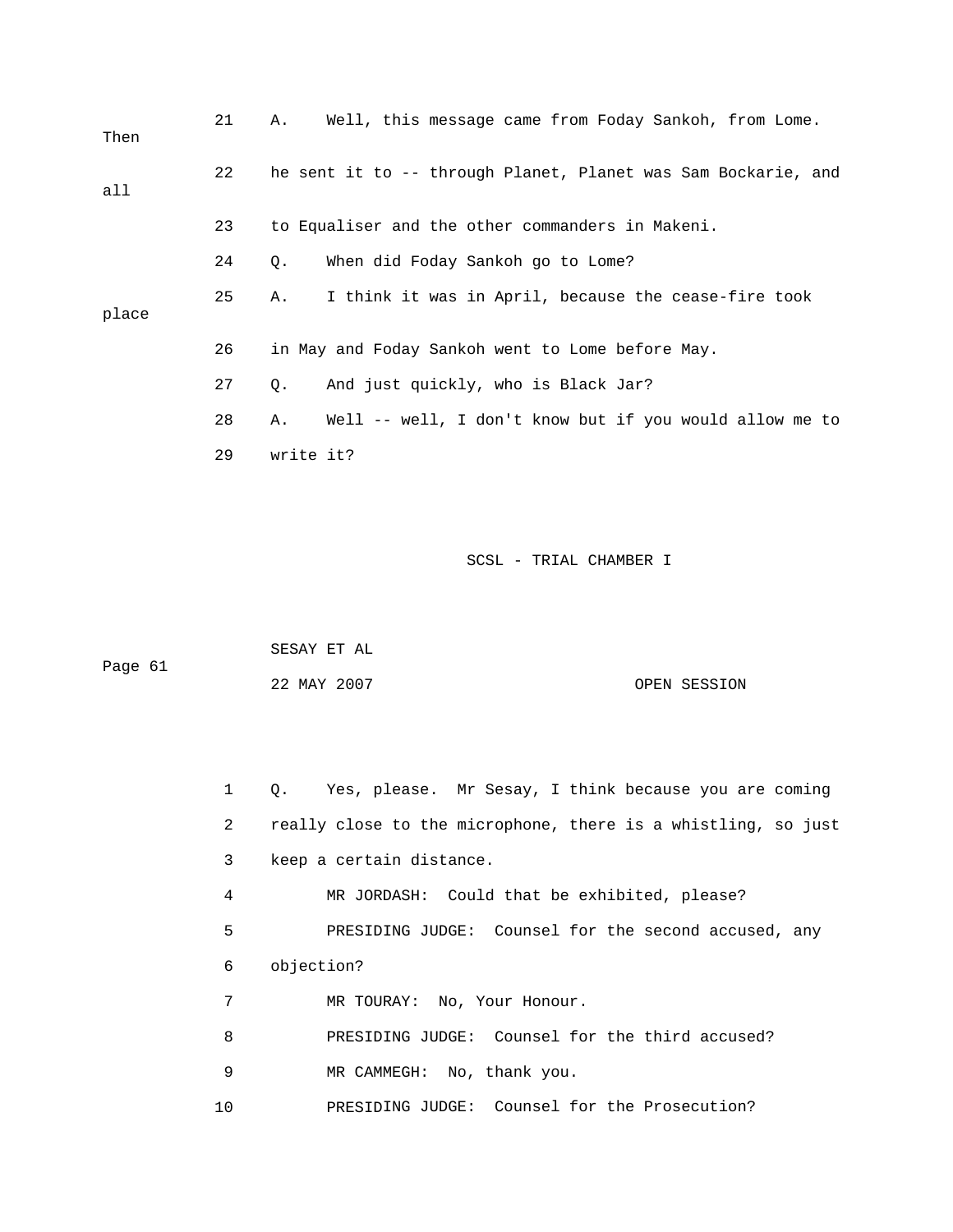|        | 11 | MR HARRISON:<br>No.                                        |
|--------|----|------------------------------------------------------------|
|        | 12 | PRESIDING JUDGE: Right. It is received in evidence and     |
|        | 13 | marked Exhibit --                                          |
|        | 14 | MR GEORGE:<br>202.                                         |
|        | 15 | PRESIDING JUDGE: 202. Then it will be designated           |
|        | 16 | accordingly for its nexus to this witness.                 |
|        | 17 | [Exhibit No. 202 was admitted]                             |
|        | 18 | JUDGE BOUTET: Mr Jordash, can you tell me why this is -    |
|        | 19 | this document name needs to be kept confidential?          |
| into   | 20 | MR JORDASH: I think for the same reasons that we went      |
|        | 21 | closed session in relation to January 6, 1999.             |
| you.   | 22 | I see. Okay; I have my answer.<br>JUDGE BOUTET:<br>Thank   |
| out    | 23 | PRESIDING JUDGE: Mr Courtroom Officer, would you find      |
|        | 24 | why we are having this disruptive noise in the background. |
|        | 25 | MR JORDASH: Apparently, if I go too close to this          |
| today. | 26 | microphone it makes the sound but it never has done until  |
|        | 27 | PRESIDING JUDGE: Yes.                                      |
|        | 28 | I will try and stay away.<br>MR JORDASH:                   |
|        | 29 | It's the technology in this Court,<br>JUDGE BOUTET:        |

|         |  | SESAY ET AL |  |  |
|---------|--|-------------|--|--|
| Page 62 |  |             |  |  |
|         |  | 22 MAY 2007 |  |  |

OPEN SESSION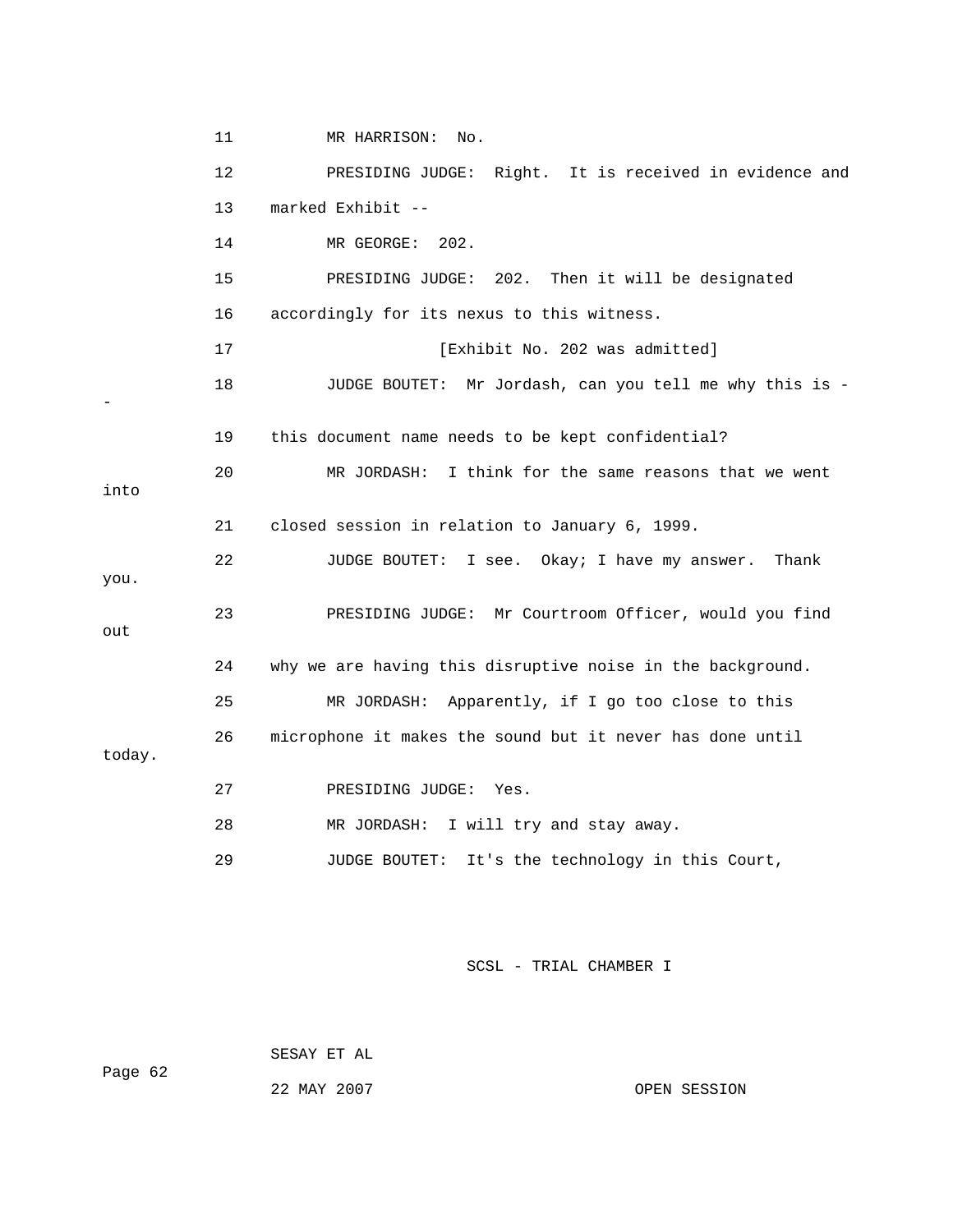| microphone | $\mathbf 1$ | obviously. It does it to you; maybe it's because your          |
|------------|-------------|----------------------------------------------------------------|
|            | 2           | is allergic to you.                                            |
|            | 3           | Subjected [Indiscernible]. Quite right<br>MR JORDASH:          |
|            | 4           | [Indiscernible].                                               |
| but        | 5           | Go to page 8643. I am going to miss out the 000 aspect<br>Q.   |
|            | 6           | you know what I mean; 8643. Can you see the bottom message     |
|            | 7           | there, to the Lion from Superman. Sir Gappa and                |
| Colonel    | 8           | Lieutenant-Colonel FAT Sesay. Can you just tell us who         |
|            | 9           | FAT Sesay was?                                                 |
|            | 10          | He was SLA and they were all in Makeni.<br>Α.                  |
|            | 11          | And who was he attached to, if anyone?<br>Q.                   |
| able       | 12          | He was attached to the AFRC in Makeni, and I would be<br>Α.    |
|            | 13          | to talk more about this fellow but I wouldn't like to put my   |
|            | 14          | children into risk. That is why I wanted you to ask me these   |
|            | 15          | questions in closed session so as to answer you in -- because  |
|            | 16          | this man FAT Sesay, he was a soldier, and I understood that he |
| in         | 17          | had been sent to go and do a course. Those that were involved  |
| talk       | 18          | the conflict were so many in the army and I wouldn't like to   |
|            | 19          | in open session because I -- my children are there.            |
| going      | 20          | I wanted to avoid this but I think it is<br>MR JORDASH:        |
| during     | 21          | to be almost impossible to go through these logs, at least     |
| the        | 22          | the March to October period of 1999, in open session, given    |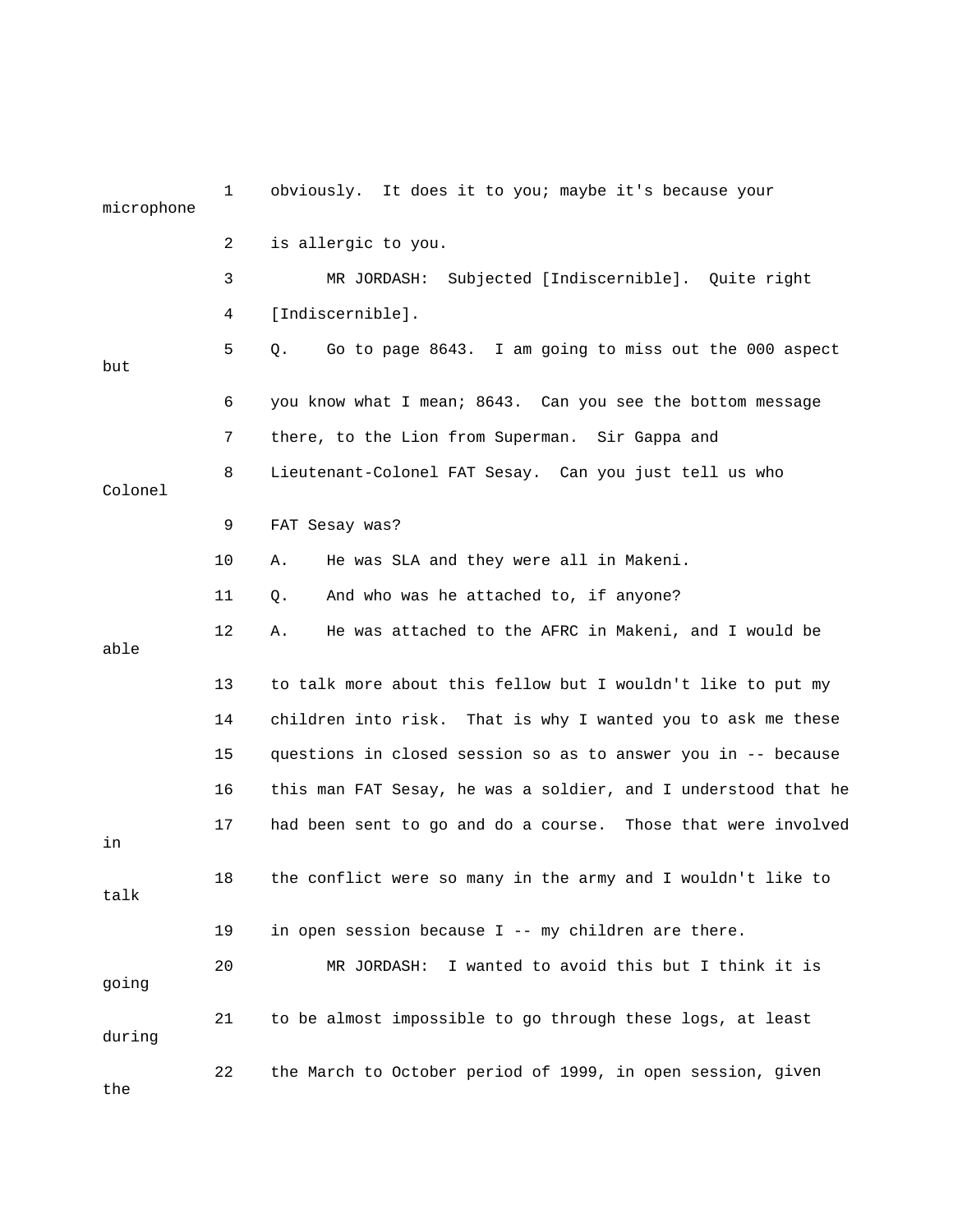23 concerns which Mr Sesay has expressed previously. 24 It could be done but I think it would be a rather 25 disjointed process and it would take much longer than it could 26 done in closed session. So could I apply to go into closed be 27 session, please. 28 PRESIDING JUDGE: How long would this be; for about

29 approximately how long?

SCSL - TRIAL CHAMBER I

| Page 63 | SESAY ET AL |                |
|---------|-------------|----------------|
|         | 22 MAY 2007 | CLOSED SESSION |

 1 MR JORDASH: I think to be on the safe side, I think it 3 PRESIDING JUDGE: Right. Just a minute, please. Members 4 of the public, regrettably, we will have to ask you to retire for 5 the rest of today. Come back tomorrow at 9.30 because we are 6 about to go into closed session hearing, and this is a very 7 delicate phase and we apologise for the inconvenience. And, 9 adjusted so that we can go into closed session. 11 PRESIDING JUDGE: To hear the application of Mr Jordash. 12 JUDGE BOUTET: And, Mr Courtroom Officer, I would 2 could be the rest of the day. 8 Mr Courtroom Officer, would you advise that the technology be 10 MR GEORGE: Yes, sir.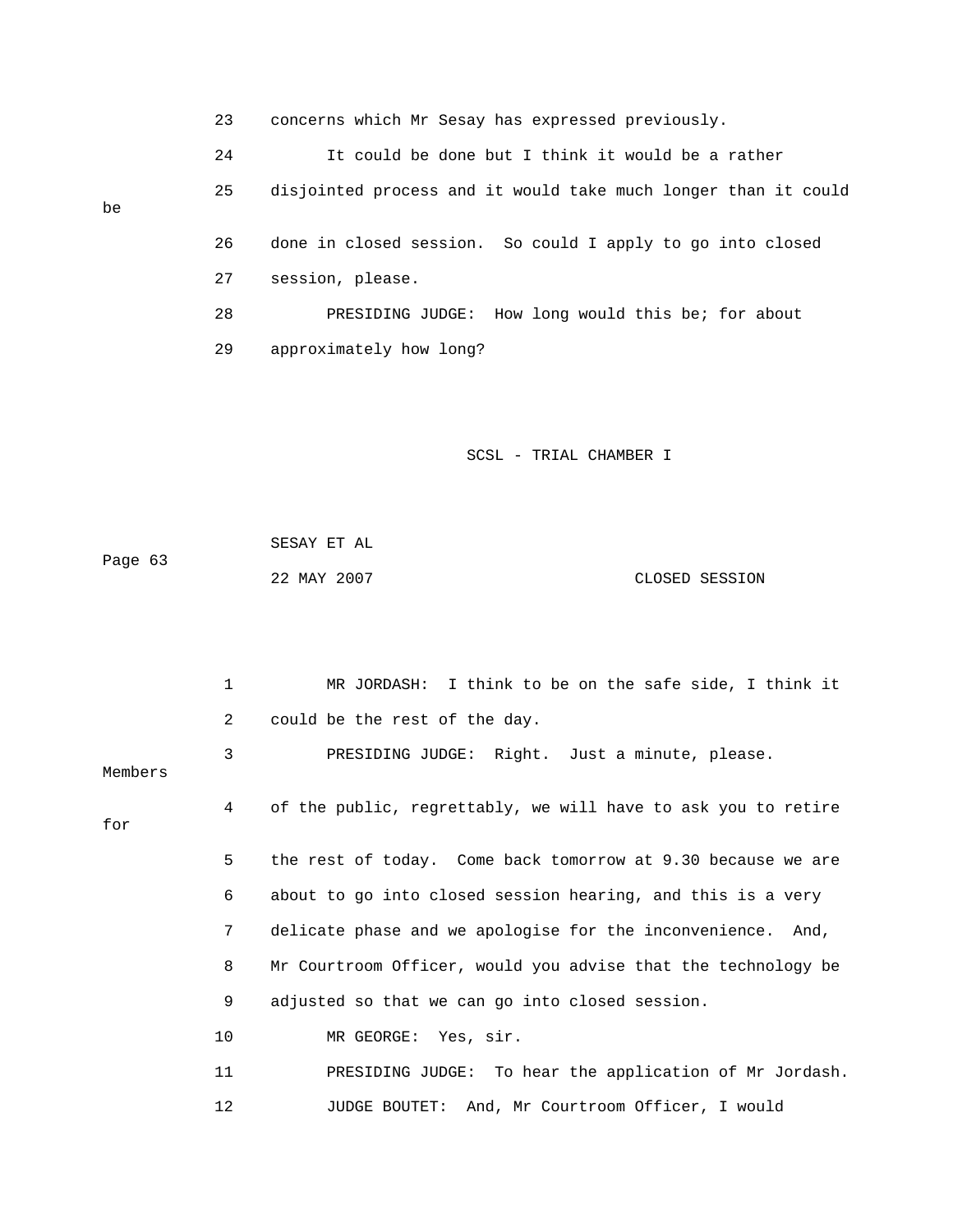|          | 13 | appreciate if this problem that seems to exist, Mr Jordash is   |
|----------|----|-----------------------------------------------------------------|
| not      | 14 | seated and his microphone is not open and, therefore, that is   |
|          | 15 | the cause of the problem but we still have this --              |
| to       | 16 | I am also advised that we need<br>PRESIDING JUDGE:<br>Yes.      |
| our      | 17 | recognise the presence of two court monitors here.<br>They have |
|          | 18 | permission to be present during the closed session hearing.     |
|          | 19 | [At this point in the proceedings, a portion of the             |
|          | 20 | transcript, pages 64 to 96, was extracted and sealed under      |
| session] | 21 | separate cover, as the proceeding was heard in a closed         |
|          |    |                                                                 |
|          | 22 |                                                                 |
|          | 23 |                                                                 |
|          | 24 |                                                                 |
|          | 25 |                                                                 |
|          | 26 |                                                                 |
|          | 27 |                                                                 |
|          | 28 |                                                                 |
|          | 29 |                                                                 |
|          |    |                                                                 |

| Page 97 | SESAY ET AL |              |
|---------|-------------|--------------|
|         | 22 MAY 2007 | OPEN SESSION |

1 [Open session]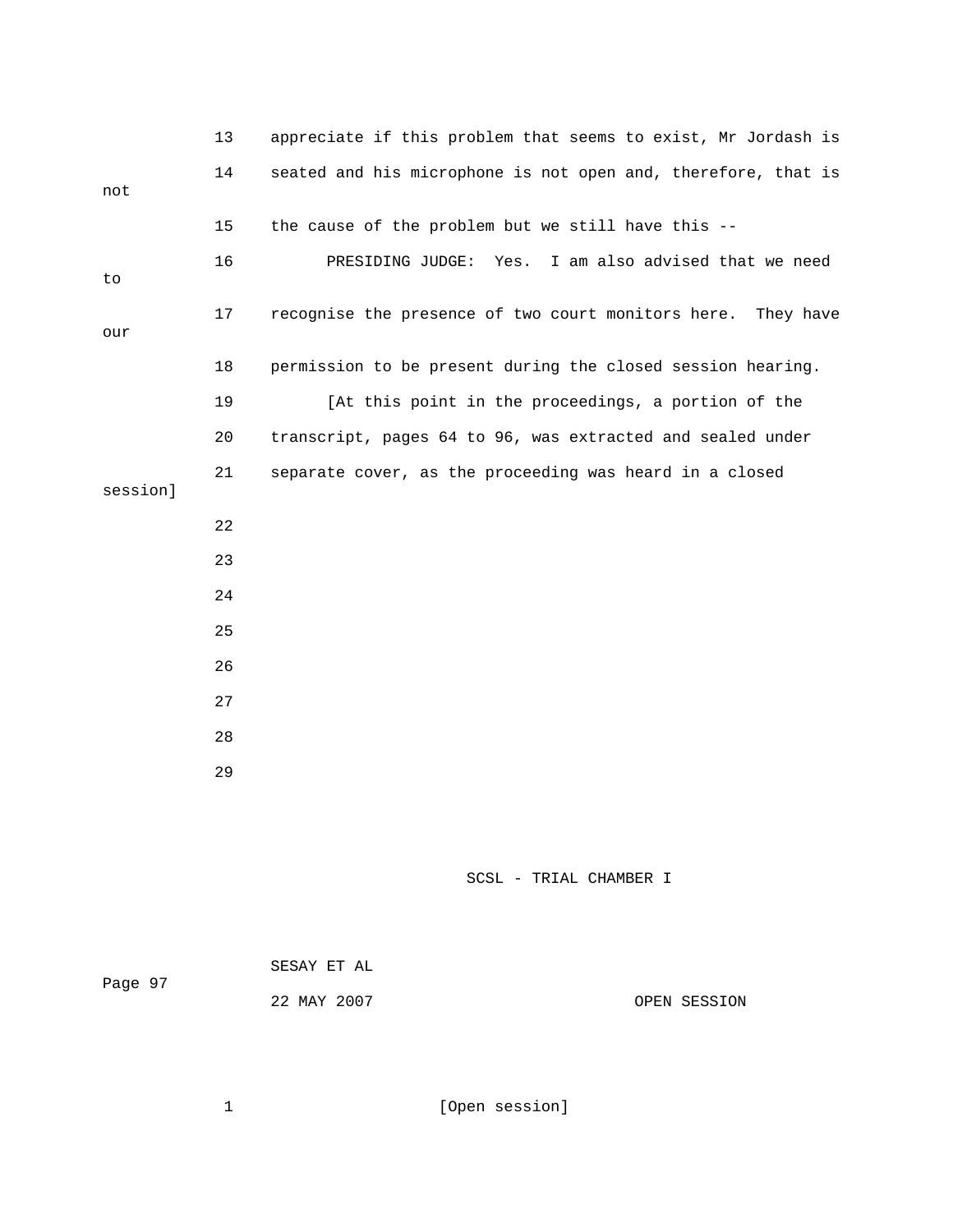2 MR GEORGE: Court is now in open session, Your Honour. 3 PRESIDING JUDGE: Mr Jordash, please continue. 4 MR JORDASH: Thank you, Your Honour. 999. Sorry, my fault. I 5 Q. 8740, please. 30 October 1 6 thought you'd finished the answer concerning Bishop Biguzzi's 7 ring. You said to Big Victor, the bodyguard. 9 JUDGE ITOE: "Am I a Bishop? Why did you bring me the 10 Bishop's vehicle?" 12 Q. What happened then? 13 A. Yes, sir. So when I had asked Victor, I said, "Who were 14 those that were involved with you in this act?" He said, "All 15 the three fighters that were -- were in the barracks." Then I 16 gave an order that all of them should be tied up. Then I said 17 they should be -- they should be given each 40 lashes. The 18 beating was going on. Then I saw the bishop entering the 19 barracks. He walked and entered the barracks. 21 Victor Kamara, who were the others who Victor pointed out as 22 being the perpetrators of this act of looting? What were the 24 THE WITNESS: Well, there were five in number. Four 26 them in the barracks, the ones that came. 8 A. Mm-hm. 11 MR JORDASH: Thank you, Your Honour. 20 JUDGE ITOE: Mr Sesay, who were the others? Apart from 23 names of the others? And how many -- 25 Victor. Total five. But there were five, five fighters; all 27 JUDGE ITOE: Were these your guards? 28 THE WITNESS: Victor and the three -- and two were my

plus

of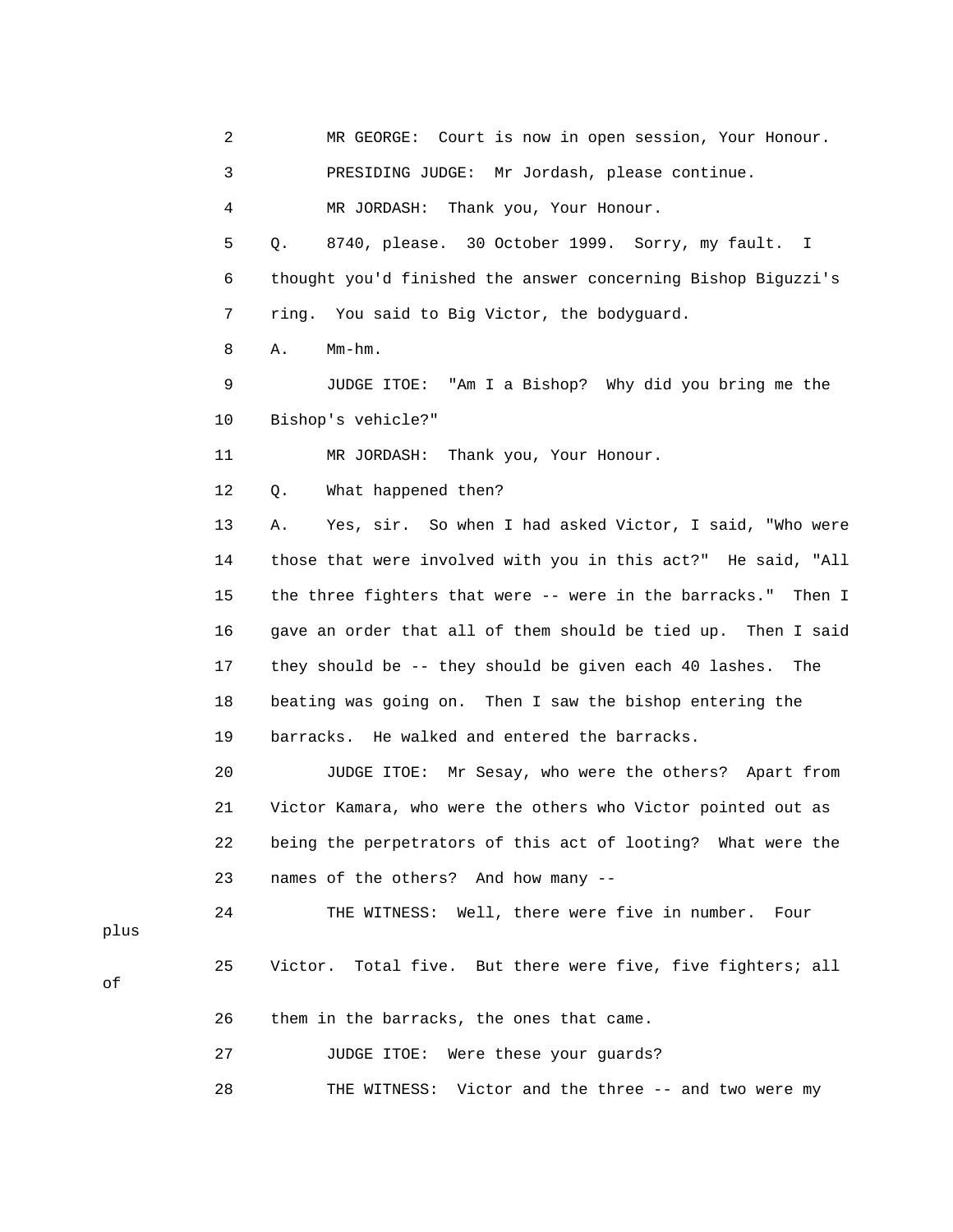29 guards but the other two were not my guards.

|         | SESAY ET AL |  |              |
|---------|-------------|--|--------------|
| Page 98 |             |  |              |
|         | 22 MAY 2007 |  | OPEN SESSION |

|           | $\mathbf 1$ | JUDGE ITOE: Thank you.                                           |
|-----------|-------------|------------------------------------------------------------------|
|           | 2           | THE WITNESS: You're welcome.                                     |
|           | 3           | MR JORDASH:                                                      |
|           | 4           | Who was tied up?<br>$Q$ .                                        |
| were      | 5           | JUDGE ITOE: Those that were not sure guards but they             |
|           | 6           | fighters. They were RUF fighters?                                |
| were      | 7           | THE WITNESS: Yes, sir, yes, sir. They were -- they               |
|           | 8           | under my own group in the barracks.                              |
|           | 9           | MR JORDASH:                                                      |
|           | 10          | Who was tied up?<br>$Q$ .                                        |
| vehicles. | 11          | First, Victor, who answered that he came with the<br>Α.          |
|           | 12          | Then I gave instruction that he should be tied up and --         |
| what      | 13          | Can I just pause you there? When you say "tied up,"<br>Q.        |
|           | 14          | does that mean exactly?                                          |
| was       | 15          | His two -- his two hands were brought behind him and he<br>Α.    |
|           | 16          | raised.                                                          |
|           | 17          | Why was he tied up in that manner; is that a particular<br>$Q$ . |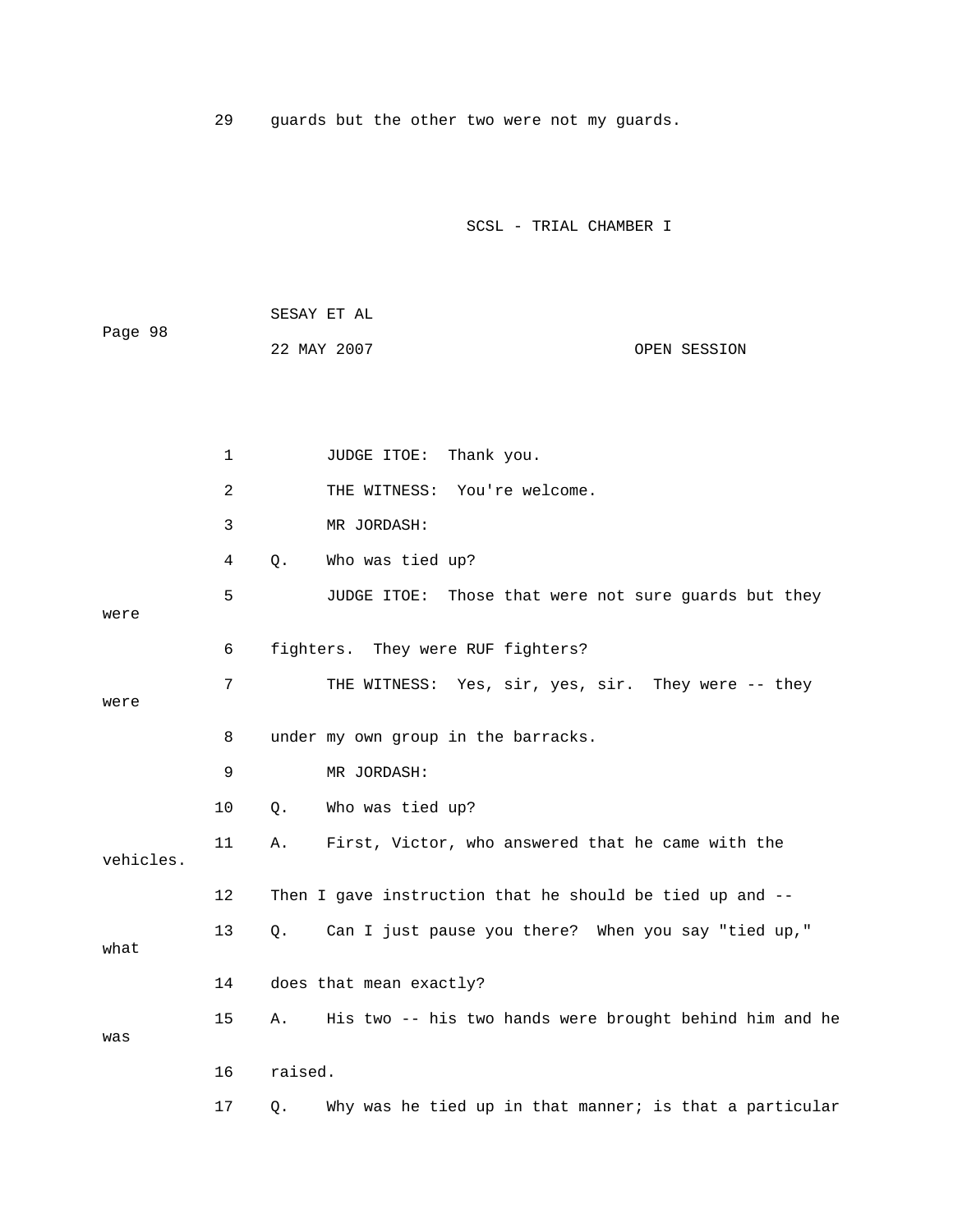18 manner or what?

|        | 19 | Well, because I had warned that nobody should leave the<br>Α.       |
|--------|----|---------------------------------------------------------------------|
|        | 20 | barracks in order to join Superman and others. So, if he, my        |
| my     | 21 | bodyguard, in order for him to reinforce my orders and violate      |
| the    | 22 | instructions and, at the end of the day, they went and looted       |
|        | 23 | property of the Bishop, I became annoyed. So I told them that       |
|        | 24 | they should follow my orders.                                       |
| in     | 25 | What I'm asking is, the tying up, is that a punishment<br>$\circ$ . |
|        | 26 | itself or are you tying up for some other punishment?               |
| are    | 27 | Well, that was a very serious punishment because if you<br>A.,      |
| both   | 28 | tied, if the elbows were tied and almost two of the elbows,         |
| period | 29 | of the elbows could meet each other, within a very short            |

SCSL - TRIAL CHAMBER I

 SESAY ET AL Page 99 22 MAY 2007 OPEN SESSION

 1 you will feel a very serious pain. 3 A. Yes. I said they should be tied up and that each should 4 given 40 lashes while the tying was going on. So this -- so this 2 Q. Thank you. And you talked about flogging? be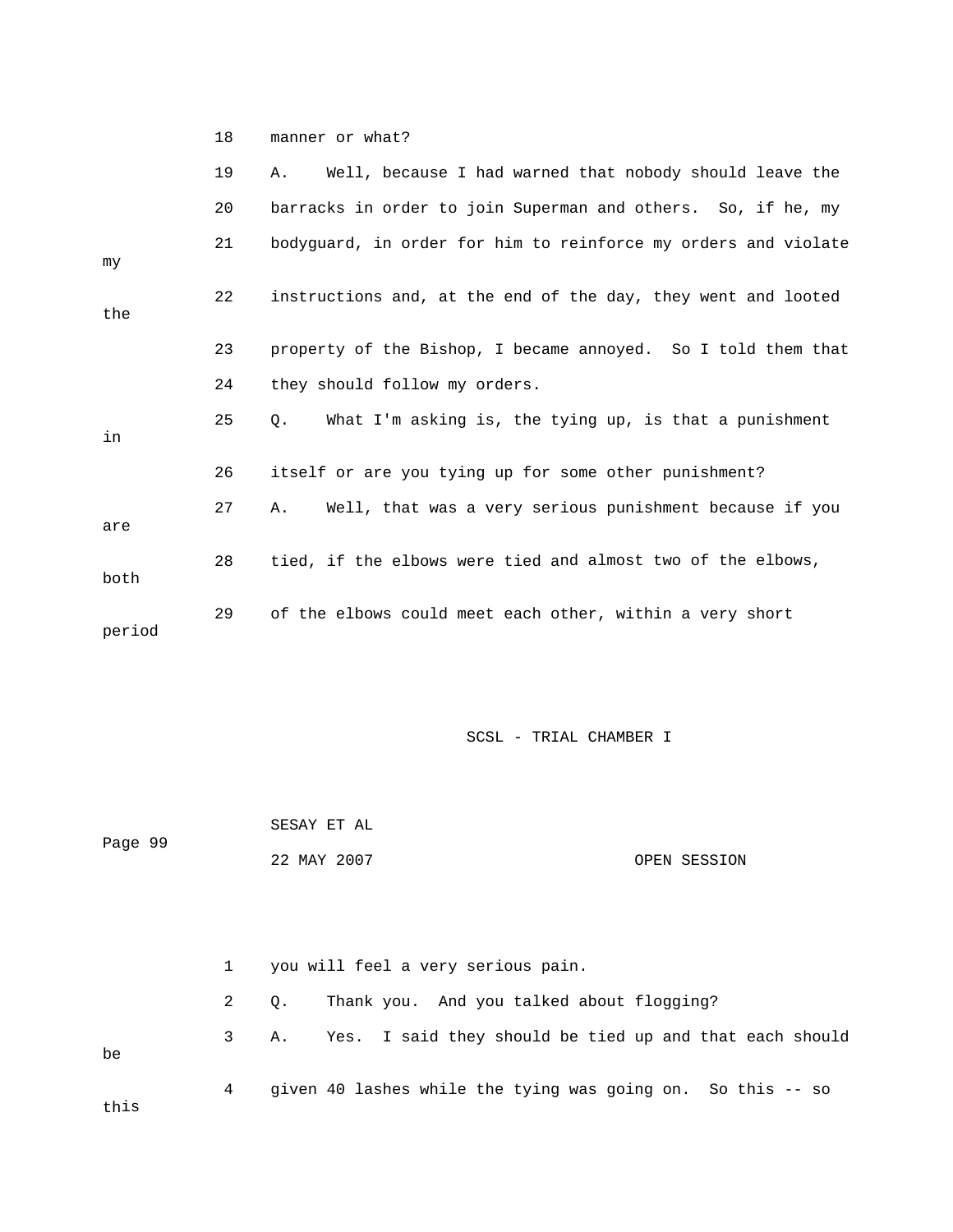|      | 5  | was going on. Then I saw the bishop walking and enter the       |
|------|----|-----------------------------------------------------------------|
|      | 6  | That was Biguzzi. That is the present bishop in<br>barracks.    |
|      | 7  | Makeni.                                                         |
|      | 8  | MR JORDASH: Sorry, can I just have a moment, please?            |
|      | 9  | PRESIDING JUDGE: Leave granted.                                 |
|      | 10 | MR JORDASH:                                                     |
|      | 11 | Have you had any contact with Bishop Biguzzi since then?<br>Q.  |
|      | 12 | This was my first time when we had a discussion.<br>Α.          |
|      | 13 | Okay. He's walking towards the barracks. Sorry, I keep<br>Q.    |
|      | 14 | jumping on. Did anything happen then?                           |
|      | 15 | JUDGE ITOE: Mr Biguzzi is what nationality, Mr Sesay?           |
| know | 16 | THE WITNESS: Well, they said he's -- My Lord, I only            |
|      | 17 | that he is a white man, but I don't know his nationality.       |
|      | 18 | MR JORDASH: I don't think there will be a dispute. I            |
|      | 19 | think he's Italian, from Italy.                                 |
|      | 20 | THE WITNESS: Yes, he is an Italian. He said he is an            |
|      | 21 | Italian/American.                                               |
|      | 22 | And what happened after he approached?<br>Q.                    |
| have | 23 | He said -- he said, "Commander Issa, it is for you I<br>Α.      |
|      | 24 | Then I said, "Bishop, how are you?" Then I gave him a<br>come." |
|      | 25 | chair to sit. He said, "I have come to make a complaint.        |
|      | 26 | They've taken my vehicles away. Look at them here." He said,    |
|      | 27 | "They removed my bishop's ring from my finger last night." He   |
|      | 28 | said, "It was during the last night that they did this thing."  |
| met, | 29 | Then I told him, "Bishop, this" -- this -- "this man you've     |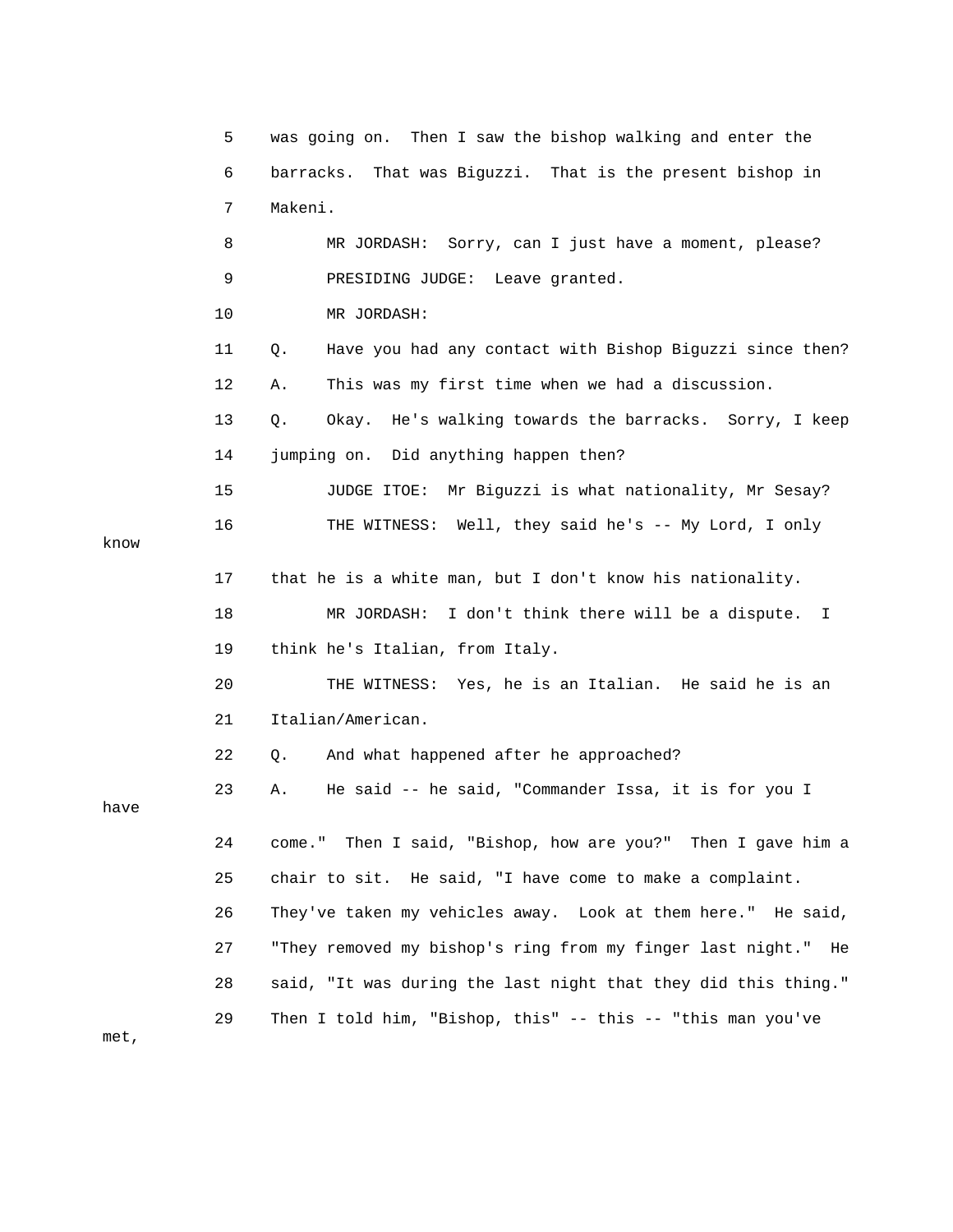| Page 100 | SESAY ET AL |              |
|----------|-------------|--------------|
|          | 22 MAY 2007 | OPEN SESSION |

| to     | $\mathbf 1$ | I've already tied up." It is because of -- because they went  |
|--------|-------------|---------------------------------------------------------------|
| have   | 2           | your house and took the vehicles from there. That's why I     |
|        | 3           | tied them up." Then I asked Victor; I said, "Where is the     |
| the    | 4           | bishop's ring?" One of them presented the ring. Then I took   |
| Land   | 5           | ring and the two vehicles' keys I gave to the bishop.<br>The  |
|        | 6           | Cruiser and the Peugeot, I gave them to the bishop. Then the  |
|        | 7           | bishop said, "Untie them," say, "Do. I'm pleading on their    |
| his    | 8           | behalf. Stop beating them now." So the bishop took one of     |
| key    | 9           | vehicles and went away, and he told me that he will give the  |
|        | 10          | to one of the drivers and he'll come. So he came and took the |
|        | 11          | Land Cruiser and went away.                                   |
| ring;  | 12          | JUDGE ITOE: Who is the one who handed the bishop's            |
|        | 13          | to the bishop or to you? Was it --                            |
| handed | 14          | THE WITNESS: My Lord, it was to me that the key was           |
|        | 15          | over to $--$                                                  |
|        | 16          | JUDGE ITOE: The ring, the ring first. The ring, the           |
|        | 17          | bishop's ring.                                                |
|        | 18          | Yes, sir.<br>THE WITNESS:                                     |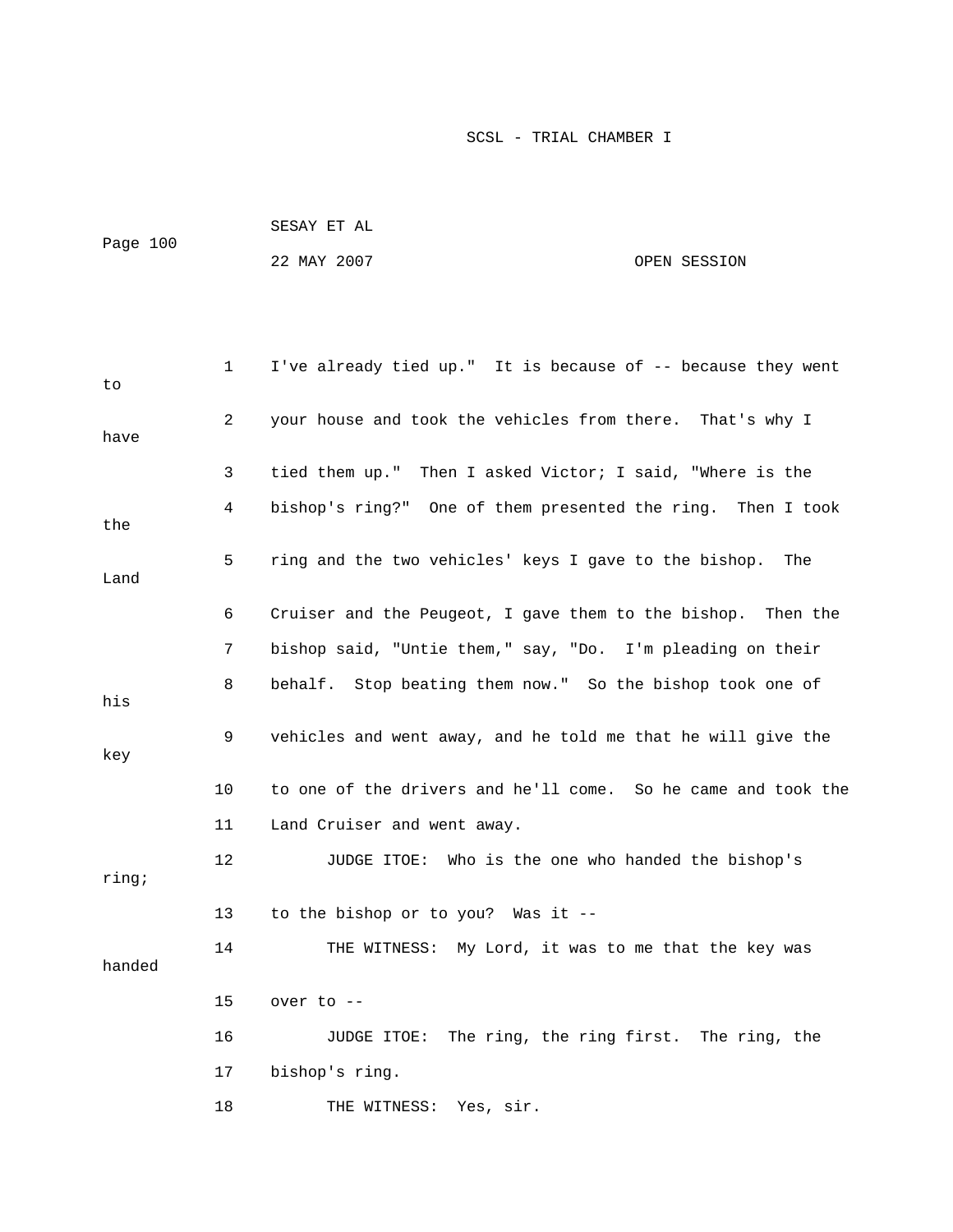|          | 19             | Those five who were tied and were being<br>JUDGE ITOE:         |
|----------|----------------|----------------------------------------------------------------|
|          | 20             | beaten, who was the one that produced the bishop's ring?       |
|          | 21             | THE WITNESS: Well, the one who presented -- the one who        |
|          | 22             | presented the bishop's ring to me was Victor, sir.             |
|          | 23             | Was Victor?<br>JUDGE ITOE:                                     |
| get      | 24             | THE INTERPRETER: The interpreter is sorry, he cannot           |
|          | 25             | all what the witness has said.                                 |
|          | 26             | MR JORDASH:                                                    |
|          | 27             | Repeat the last two sentences, please.<br>Q.                   |
| was      | 28             | I said, it was Victor. When I asked for the ring, it<br>Α.     |
|          | 29             | he who gave me the ring.                                       |
|          |                | SCSL - TRIAL CHAMBER I                                         |
| Page 101 |                | SESAY ET AL                                                    |
|          |                | 22 MAY 2007<br>OPEN SESSION                                    |
|          |                |                                                                |
|          | $\mathbf{1}$   | JUDGE ITOE: Yes.                                               |
|          | $\overline{c}$ | MR JORDASH:                                                    |
|          | 3              | Anything else?<br>Q.                                           |
| That     | 4              | Well, like, these ones, they were under my control.<br>Α.      |
|          | 5              | was why I disciplined them and I did it in the presence of the |
|          | 6              | of the bishop and he, too, went with the report.               |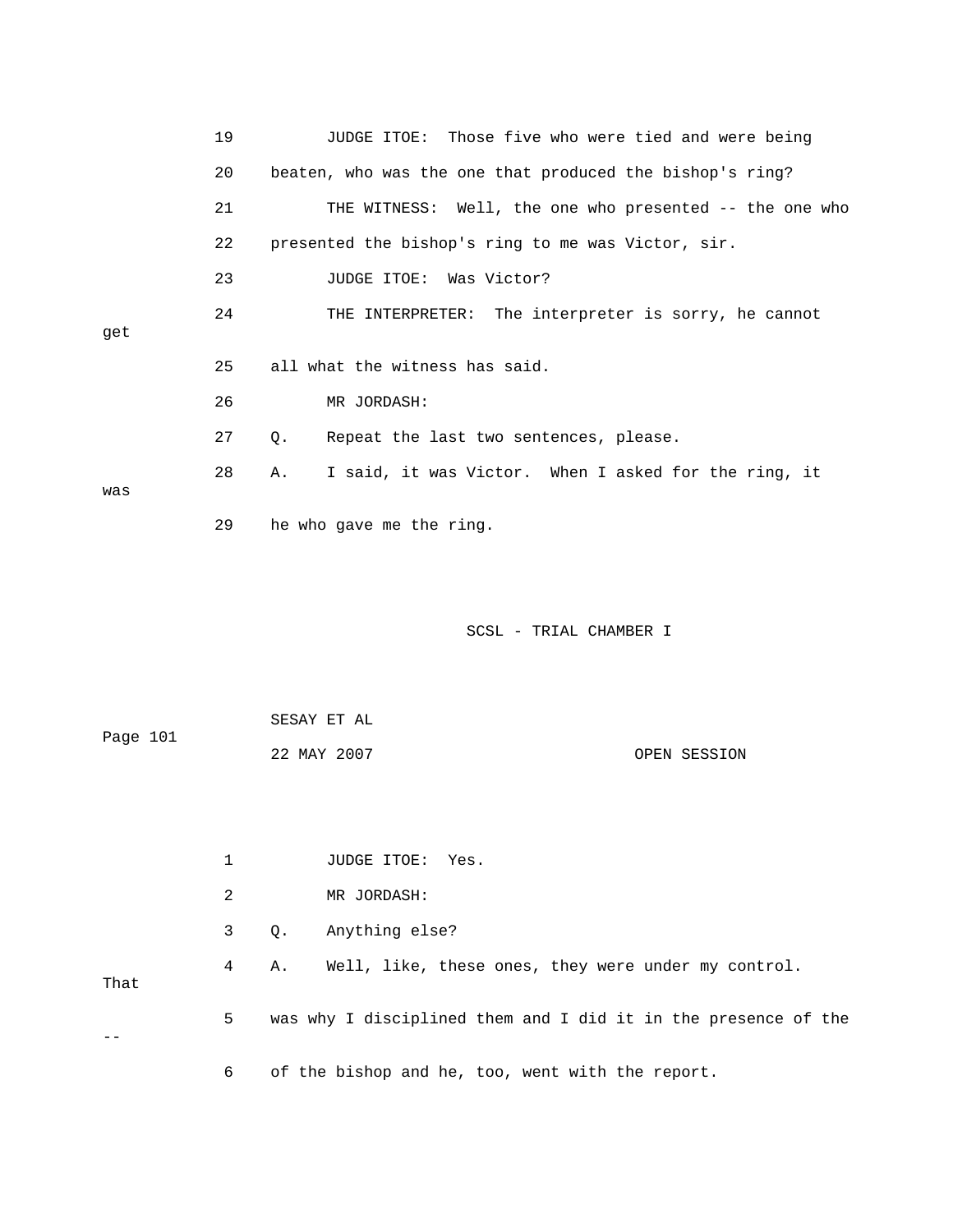| Has          | 7  | Just -- I don't think there'll be any dispute on this:<br>Q.   |
|--------------|----|----------------------------------------------------------------|
|              | 8  | the bishop had anything to do with your case so far?           |
| bishop       | 9  | When I was captured, when I said to him, the<br>Yes.<br>Α.     |
| that         | 10 | wrote a statement and that he should guarantee the Court so    |
| he           | 11 | he could come and stand as a guarantor on my behalf, and that  |
| At           | 12 | will guarantee the Court that I live in his house in Makeni.   |
| to           | 13 | any time the Court want -- needs me, then he'll bring me down  |
|              | 14 | the Court, in Freetown.                                        |
|              | 15 | MR JORDASH: I think Mr Sesay is referring to the               |
| gave         | 16 | application for a provisional release, which Bishop Biguzzi    |
|              | 17 | a statement.                                                   |
| From:        | 18 | 8740, please. Top of the page, "To: Black Moses.<br>Q.         |
|              | 19 | Survival. 30 October 1999. Subject: Infos. Sir, upon my        |
|              | 20 | arrival at Makeni, I have tried very hard to return life to    |
| stopped."    | 21 | normal at Makeni, and harassment and intimidation has          |
| such         | 22 | Could you tell us what it is you did to be able to say with    |
|              | 23 | confidence this message?                                       |
| Ι            | 24 | Well -- well, the first thing, the administration, which<br>Α. |
|              | 25 | set up in Makeni before I was attacked, I made them change     |
| responsibile | 26 | everything. For instance, the chiefs in Makeni were            |
| wanted       | 27 | for collecting the market dues. So if we, the fighters,        |
| commanders,  | 28 | something, we would go and meet the chiefs. We, the            |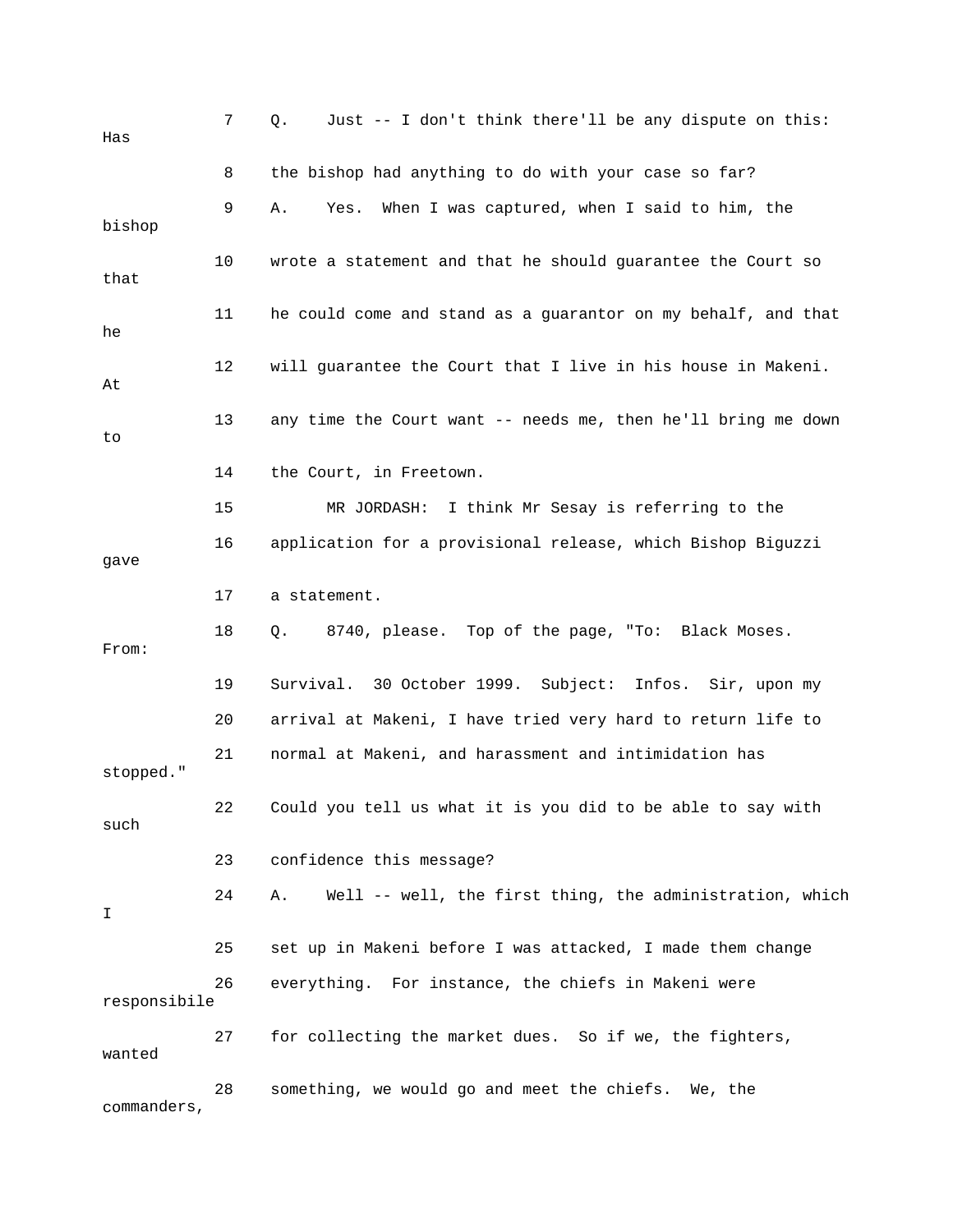29 will say we want such-and-such a thing, and the chief will give

|          | SESAY ET AL |              |
|----------|-------------|--------------|
| Page 102 |             |              |
|          | 22 MAY 2007 | OPEN SESSION |

| Makeni | $\mathbf{1}$   | But, during this time, I met the -- the AFRC/RUF in<br>us.    |
|--------|----------------|---------------------------------------------------------------|
| dues.  | $\overline{2}$ | were controlling the market dues; they were controlling the   |
| these  | 3              | They were controlling the dues at the lorry park, and all     |
| in     | 4              | things were the responsibilities of the civilians. That was   |
|        | 5              | the hands of the chairman of the drivers' union and --        |
|        | 6              | Well, just stop there. Let's just try to make this<br>Q.      |
|        | 7              | clearer. When you say the AFRC and RUF, before you came, were |
|        | 8              | controlling the market dues, what do you mean by that?        |
| heard  | 9              | Well, what I mean -- like, for instance, as I came, I<br>Α.   |
|        | 10             | what I was told, that Tina Musa used to send people to go and |
|        | 11             | collect market dues. And even at the lorry park, she was      |
| the    | 12             | controlling there. So all taxes -- she had people that sold   |
|        | 13             | tickets and the money was reported to her. So the chiefs'     |
|        | 14             | hands $--$                                                    |
|        | 15             | Sorry, it's my fault for not getting clarity. First of<br>Q.  |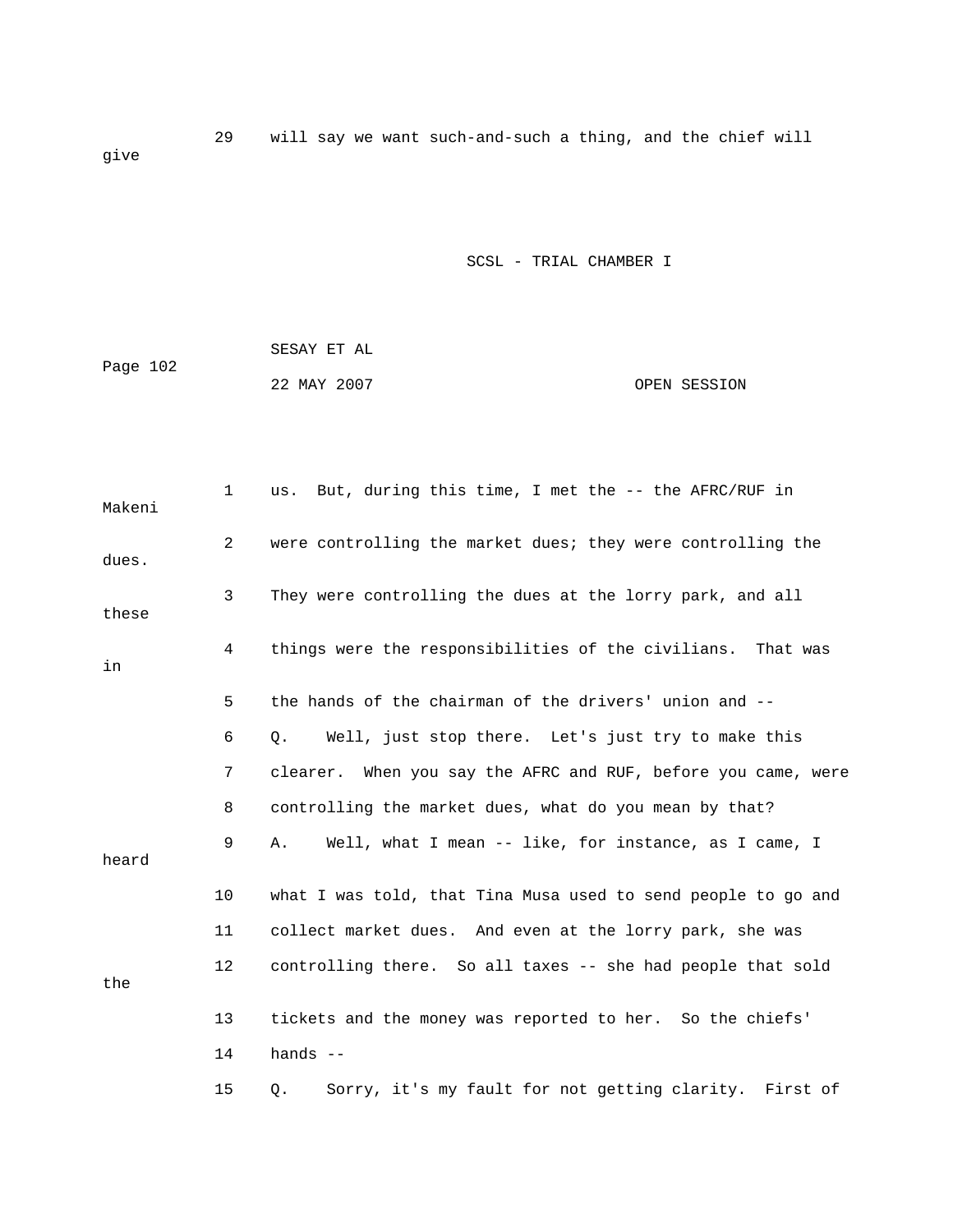|         | 16 | all, what are market dues? What are they?                     |
|---------|----|---------------------------------------------------------------|
| selling | 17 | Okay. For instance, this is the market area.<br>I am<br>Α.    |
| selling | 18 | palm oil; you are selling cigarettes; the other person is     |
| if      | 19 | oil; the other person is selling tomatoes. Then each price,   |
| The     | 20 | -- if -- the tomato, they will say you will pay 100 leones.   |
|         | 21 | chief gave that price. They will issue a ticket and put it on |
|         | 22 | your table and you give them the 100 leones. And that money,  |
|         | 23 | they would collect it. And for the day that -- the chief may  |
|         | 24 | sell up to 600 tickets, and they would be able to raise up to |
| for     | 25 | 300,000 leones per day. So that money, it -- it would be led  |
| we      | 26 | -- for the welfare of the chiefs. And we ourselves, whenever  |
| that I  | 27 | needed something, we'd go to the chiefs and make a request    |
| will    | 28 | want such-and-such an item for the fighters, and the chief    |
| give    | 29 | give that money in order for all -- bought those items and    |

|          | SESAY ET AL |              |
|----------|-------------|--------------|
| Page 103 |             |              |
|          | 22 MAY 2007 | OPEN SESSION |

1 them to me. And the chief who was in charge, who was the head

of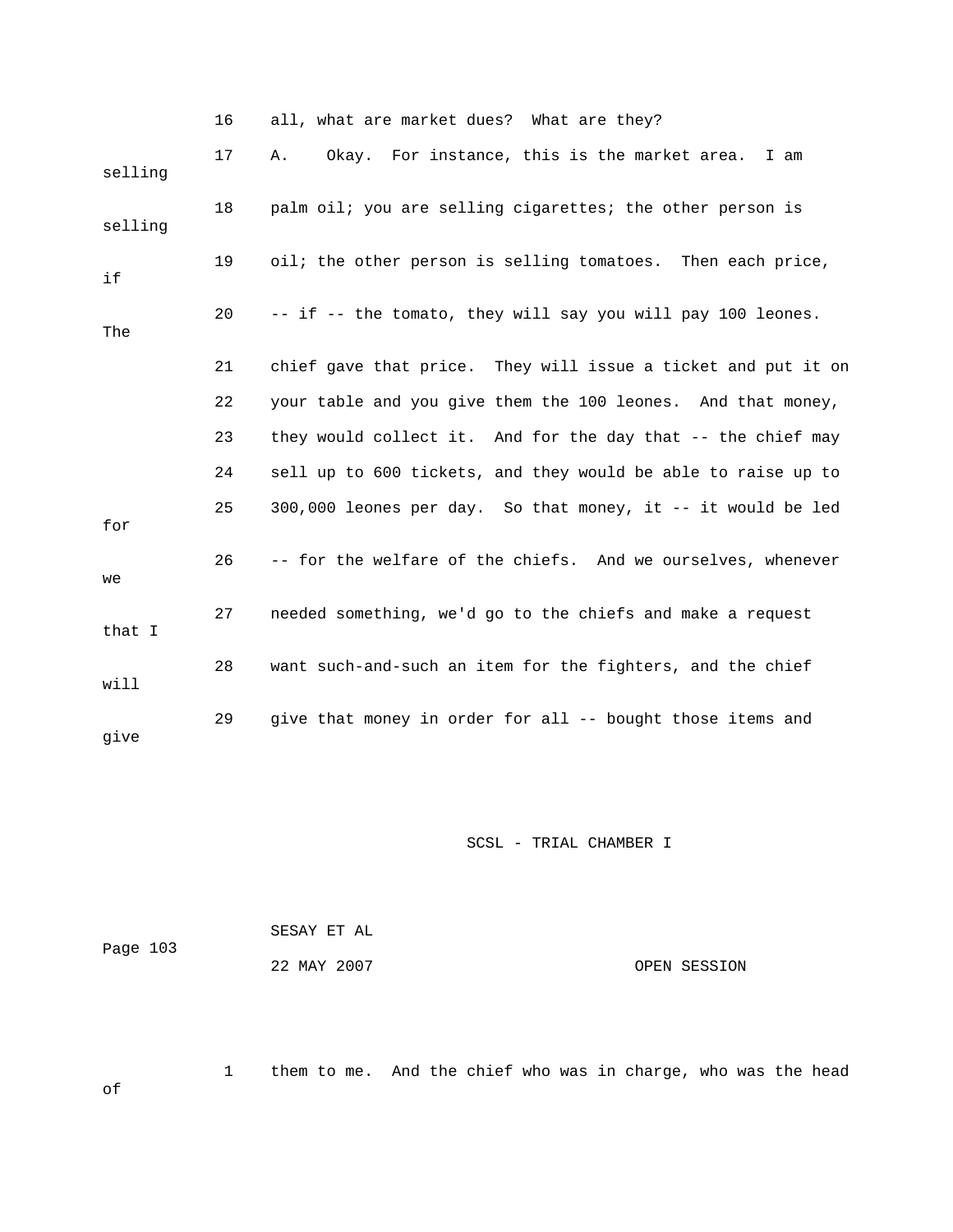|        | 2  | all the other chiefs, he was called Pa Alimamy. So when I was    |
|--------|----|------------------------------------------------------------------|
|        | 3  | not in Makeni again, all these things had ceased to exist.<br>So |
|        | 4  | the Pa $-$                                                       |
|        | 5  | THE INTERPRETER: The interpreter is sorry.                       |
|        | 6  | MR JORDASH:                                                      |
|        | 7  | Stop. Go over the last two sentences.<br>Q.                      |
|        | 8  | I said, from March, when I had left Makeni, all these<br>Α.      |
|        | 9  | activities had stopped. So the -- the chiefs were strained.      |
| again. | 10 | They had no way of feeding their own respective families         |
|        | 11 | How had this system changed, in your absence?<br>Q.              |
|        | 12 | Well, they -- they told the chiefs they should not sell<br>Α.    |
|        | 13 | tickets again. They made their own tickets. They had their       |
|        | 14 | Instead of the civilians that were sent by the<br>agents.        |
|        | 15 | civilians, they appointed their own people who sold the -- the   |
| they   | 16 | ticket to the traders. And when they collected the money,        |
|        | 17 | reported directly to them, to Gina -- to Gina Musa, SAJ Musa's   |
|        | 18 | wife.                                                            |
|        | 19 | Tina Musa?<br>Q.                                                 |
|        | 20 | So this was what was going on, from the time I had<br>Yes.<br>Α. |
|        | 21 | left Makeni.                                                     |
| at     | 22 | PRESIDING JUDGE: Mr Jordash, let us take a short break           |
|        | 23 | this time.                                                       |
|        | 24 | [Break taken at 4.30 p.m.]                                       |
|        | 25 | [Upon resuming at 5.05 p.m.]                                     |
|        | 26 | PRESIDING JUDGE: Counsel, please proceed.                        |
|        | 27 | MR JORDASH:<br>Thank you.                                        |
|        | 28 | Just to wrap up on the market dues, during the time when<br>Q.   |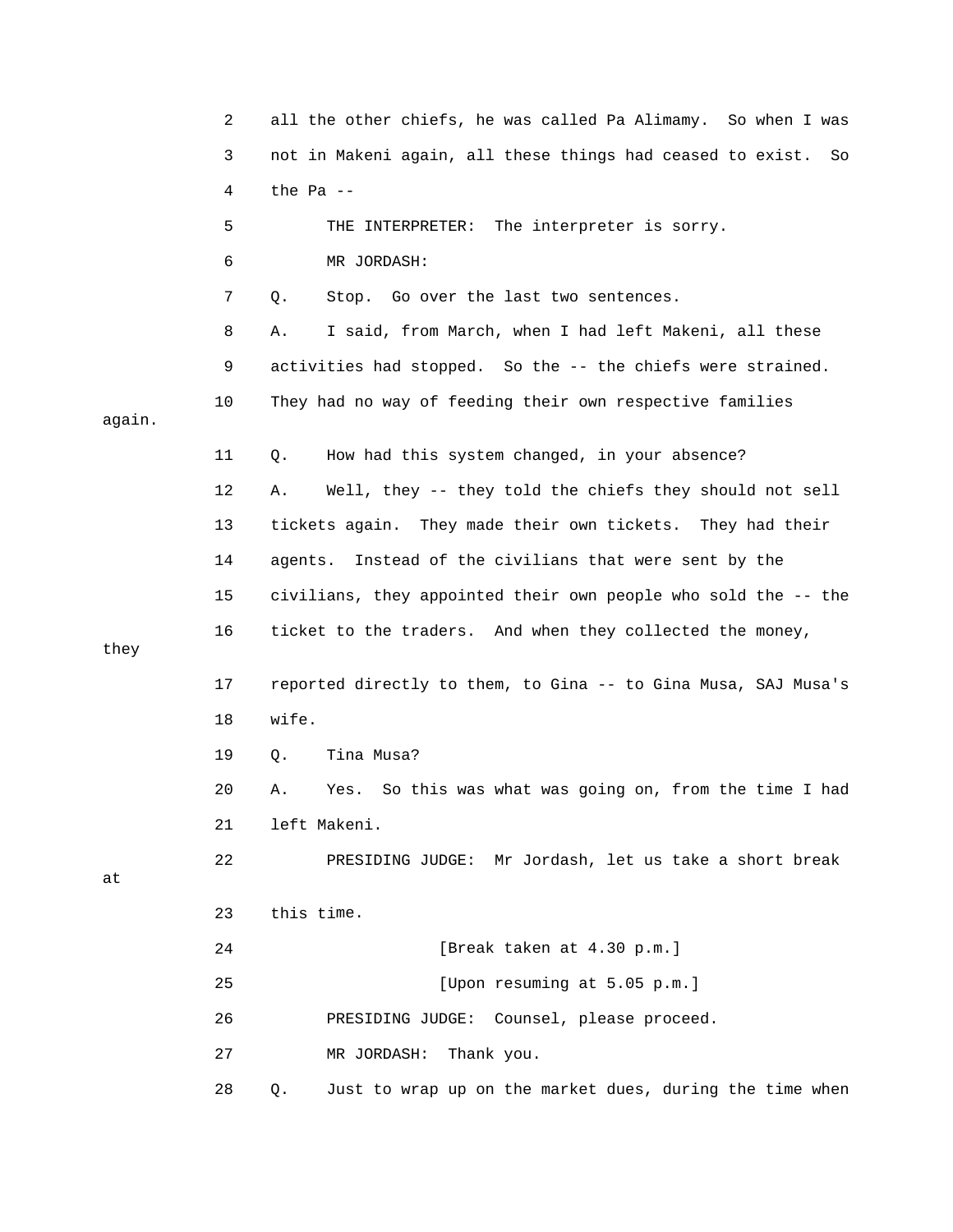29 you were not in Makeni --

|          | SESAY ET AL |              |
|----------|-------------|--------------|
| Page 104 |             |              |
|          | 22 MAY 2007 | OPEN SESSION |

| due     | $\mathbf 1$ | JUDGE ITOE: Mr Jordash, those market women, the market        |
|---------|-------------|---------------------------------------------------------------|
|         | 2           | collectors are very powerful people in the community. They're |
| work    | 3           | very, very powerful. Oh, yes. No local administration can     |
|         | 4           | without counting on those people. So you know where you are   |
| the     | 5           | coming from when Mr Jordash is telling you that, remove from  |
| that    | 6           | chief's pockets, you know, into the pockets of the SLA, and   |
| course, | 7           | Mrs Musa was the person that was in charge. And that, of      |
|         | 8           | you know, the chiefs no longer had funds to run their         |
| in      | 9           | administrations. Anyway, that was just a comment to put you   |
|         | 10          | the right perspective.                                        |
| that, I | 11          | JUDGE BOUTET: We have now taken judicial notice of            |
|         | 12          | can tell you.                                                 |
|         | 13          | PRESIDING JUDGE: I can assure you that we don't.              |
|         | 14          | JUDGE ITOE: No, I'm just telling you because these are        |
|         | 15          | realities on the ground which you wouldn't know.              |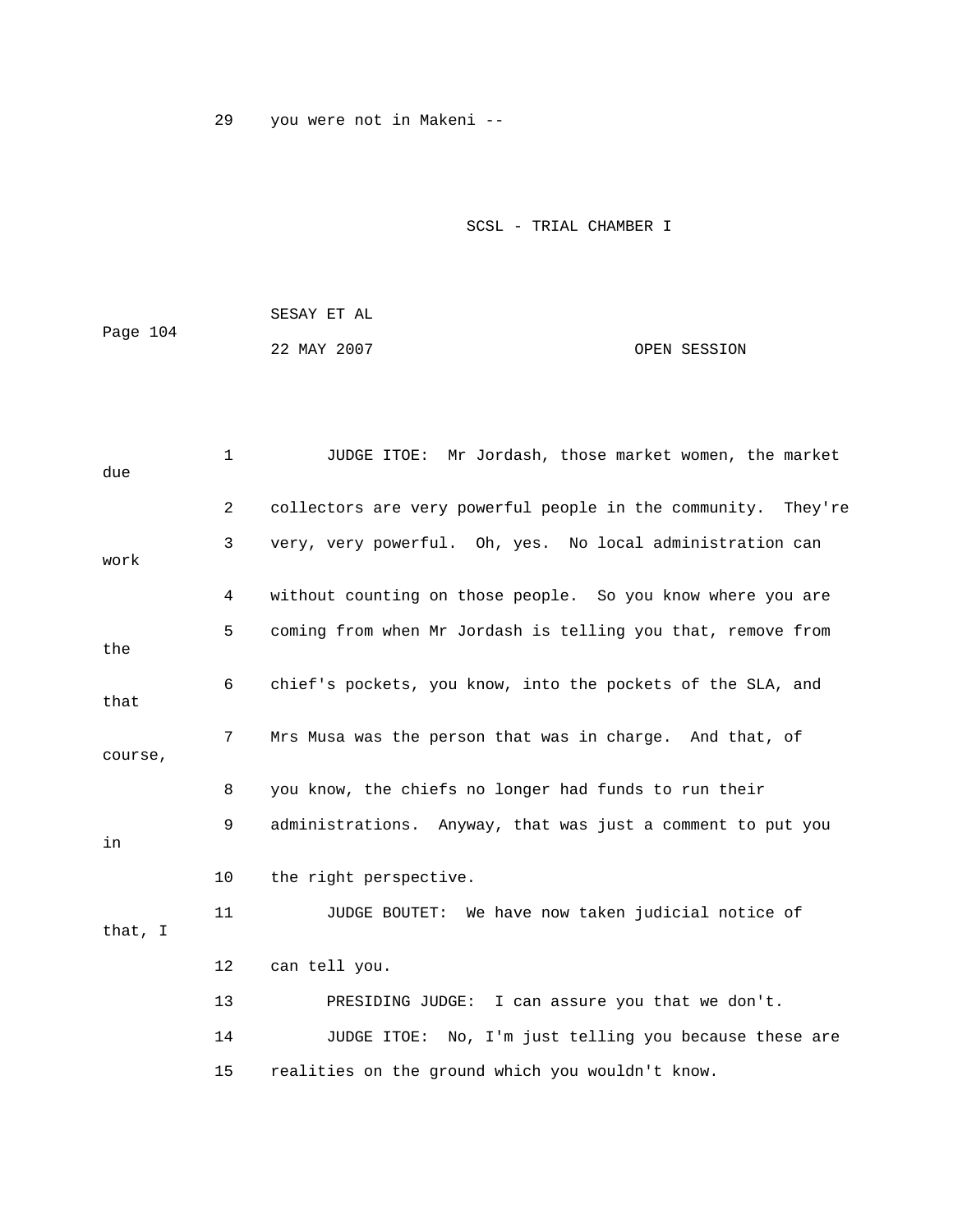| the    | 16 | MR JORDASH: Well, I'm happy in that I wasn't sure if           |
|--------|----|----------------------------------------------------------------|
|        | 17 | evidence was clear. So it's obviously clear to Justice Itoe.   |
| that   | 18 | When you arrived in Makeni, October 1999, the system<br>О.     |
|        | 19 | you brought into place, was that a system which is in place    |
|        | 20 | today; do you know?                                            |
|        | 21 | To whom?<br>Α.                                                 |
| gone   | 22 | Well, the market dues, which I think you explained had<br>О.   |
|        | 23 | to Tina Musa. When you came in, the market dues went to whom?  |
| when   | 24 | Α.<br>Well, when I came, they told me that the market dues,    |
| gave   | 25 | -- the chief used to collect it, but now it is Tina Musa who   |
|        | 26 | out tickets to the agents, and they will sell these tickets to |
| rather | 27 | businesswomen, and the money is brought back to Tina Musa      |
|        | 28 | than the chiefs. So that was the system I met. And I want to   |
|        | 29 | explain a little more. When Superman attacked the SLAs in      |

| Page 105 | SESAY ET AL |              |
|----------|-------------|--------------|
|          | 22 MAY 2007 | OPEN SESSION |

 1 Makeni, I want to say something about the NGOs. 2 PRESIDING JUDGE: Please do. 3 THE WITNESS: Thank you, sir. My Lord, the different NGOs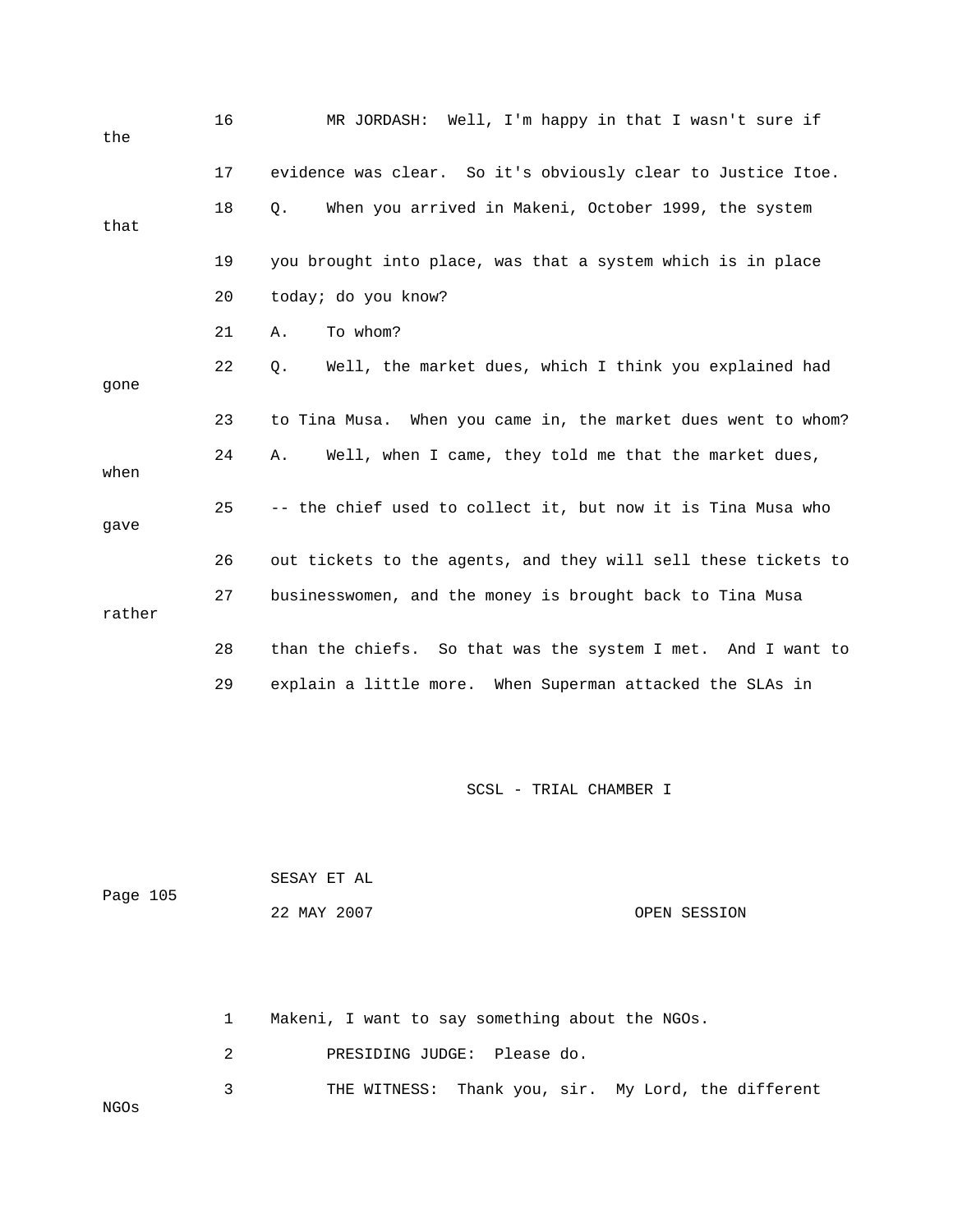| vehicles. | 4  | that were based in Makeni, Superman's men looted their        |  |  |
|-----------|----|---------------------------------------------------------------|--|--|
|           | 5  | One of the NGOs decided, that is Action Farm, they decided to |  |  |
|           | 6  | take their vehicles and properties to Magburaka. So they were |  |  |
| were      | 7  | based in Magburaka from October '99 to January 2000.<br>They  |  |  |
| food      | 8  | in charge of the government hospital and they were providing  |  |  |
|           | 9  | and medication to under-five children. They did not go to     |  |  |
|           | 10 | Lunsar, they came to Magburaka. They went in the midst of     |  |  |
|           | 11 | RUF-controlled areas.                                         |  |  |
|           | 12 | MR JORDASH:                                                   |  |  |
|           | 13 | But not Lunsar?<br>Q.                                         |  |  |
|           | 14 | No, it was not Lunsar. Instead they ran to Lunsar, they<br>Α. |  |  |
|           | 15 | went to Magburaka and they were there. They carried out their |  |  |
| happens   | 16 | activities, because I used to visit them. I'll see what       |  |  |
|           | 17 | in the hospital. Over 3,000 children were in the hospital,    |  |  |
|           | 18 | between the ages of one to eight were provided with food and  |  |  |
|           | 19 | medication. And the lawyer asked me, the time I brought the   |  |  |
|           | 20 | system about market dues in Makeni, that is from January 1999 |  |  |
|           | 21 | and, at the same time, I also introduced the same thing in    |  |  |
| the       | 22 | Magburaka. It is the paramount chief who is responsible for   |  |  |
| that      | 23 | market, so he's responsible for selling out the ticket.<br>So |  |  |
| 2001,     | 24 | went throughout, from January 1999 until the disarmament in   |  |  |
|           | 25 | in Magburaka.                                                 |  |  |
|           | 26 | What else did you do to return life to normal at Makeni<br>Q. |  |  |
|           | 27 | when you returned?                                            |  |  |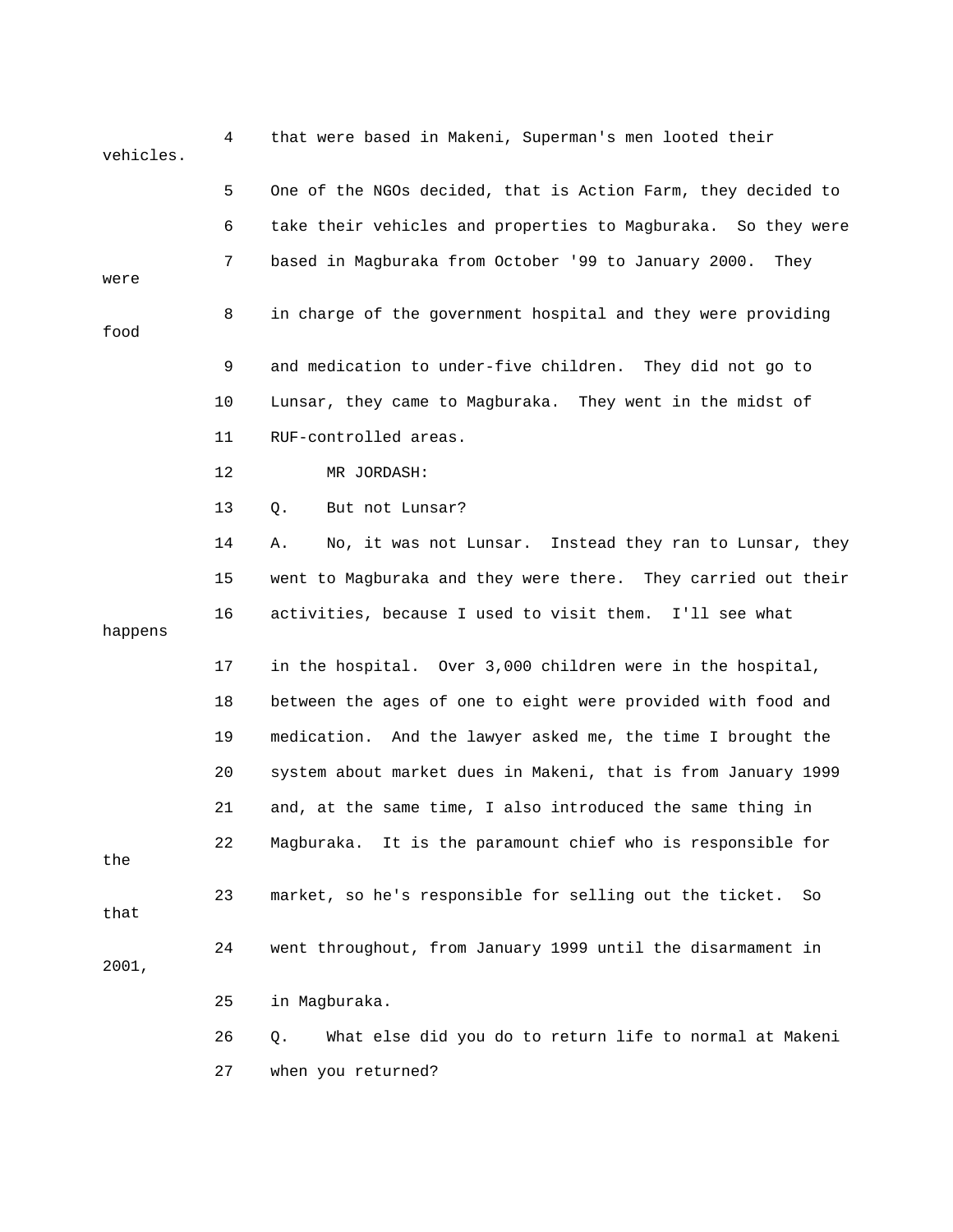28 A. Well, I gave orders that no armed men has right to 29 in Makeni. If you want to go out, you leave your gun in your patrol

SCSL - TRIAL CHAMBER I

 SESAY ET AL ge 106 22 MAY 2007 OPEN SESSION Pa

|          | $\mathbf 1$ | No one is permitted to move along with his or her gun.<br>house. |
|----------|-------------|------------------------------------------------------------------|
| the      | 2           | And I ensured that -- and I ensured that I gave the orders to    |
| harassed | 3           | MPs that whosoever that takes property of a civilian, or         |
|          | 4           | a civilian, that individual should be arrested and be            |
|          | 5           | investigated.                                                    |
|          | 6           | What else? Anything else?<br>Q.                                  |
|          | 7           | Well, I told the chiefs that they should take over their<br>Α.   |
| over     | 8           | market dues and the driver union chairman should also take       |
| right    | 9           | his [indiscernible]. They are the only ones that had the         |
|          | 10          | to sell. The chiefs were the only ones that had the right to     |
|          | 11          | sell their tickets in the market. I told the chiefs and their    |
|          | 12          | colleagues that, if we need anything, and it is not every        |
| there,   | 13          | commander that will come and make a request. If I'm not          |
| should   | 14          | Kallon is going to make the request to the chiefs.<br>They       |
|          | 15          | not accept a request from every commander.                       |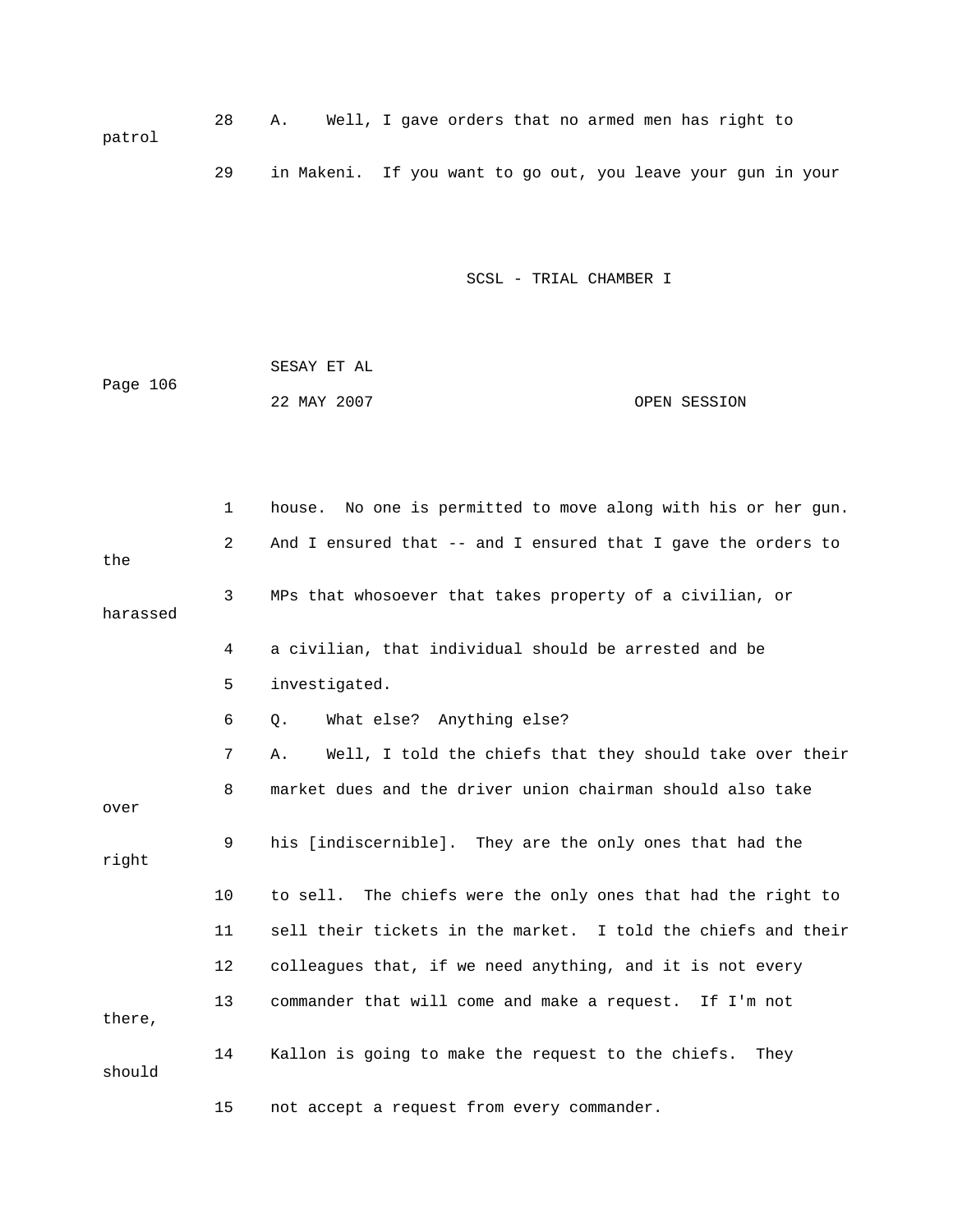|      | 16 | Was there a joint security unit when you returned?<br>$Q$ .    |
|------|----|----------------------------------------------------------------|
|      | 17 | Well, when I came, those that were in Magburaka,<br>Α.         |
| were | 18 | Augustine Gbao returned to Makeni. So the MPs, IDUs, they      |
|      | 19 | all based at the MP office at the centre of Makeni.            |
|      | 20 | When did they start working again?<br>$Q$ .                    |
|      | 21 | Well, just after Superman had opened fire and looted the<br>Α. |
|      | 22 | NGO vehicles in Makeni, so I believe when I arrived in Makeni, |
|      | 23 | within 48 hours, I ensured that I reinforced others to the MPs |
|      | 24 | again.                                                         |
| do?  | 25 | Well, just explain what you mean by that; what did you<br>О.   |
|      | 26 | Well, before -- when I arrived in Makeni, the civilians<br>Α.  |
|      | 27 | told me that in your absence if we put on nice clothing, nice  |
| take | 28 | crepe, if the fighters meet you along the street, they will    |
| said | 29 | them off from you. This was the act of the fighters.<br>So, I  |

|          | SESAY ET AL |              |
|----------|-------------|--------------|
| Page 107 |             |              |
|          | 22 MAY 2007 | OPEN SESSION |

 1 I don't want to listen to all these things and I don't want to 2 see them happen anymore. I told the MPs, I said, "Any fighter 3 that is based in Makeni, the right that you have as a fighter

is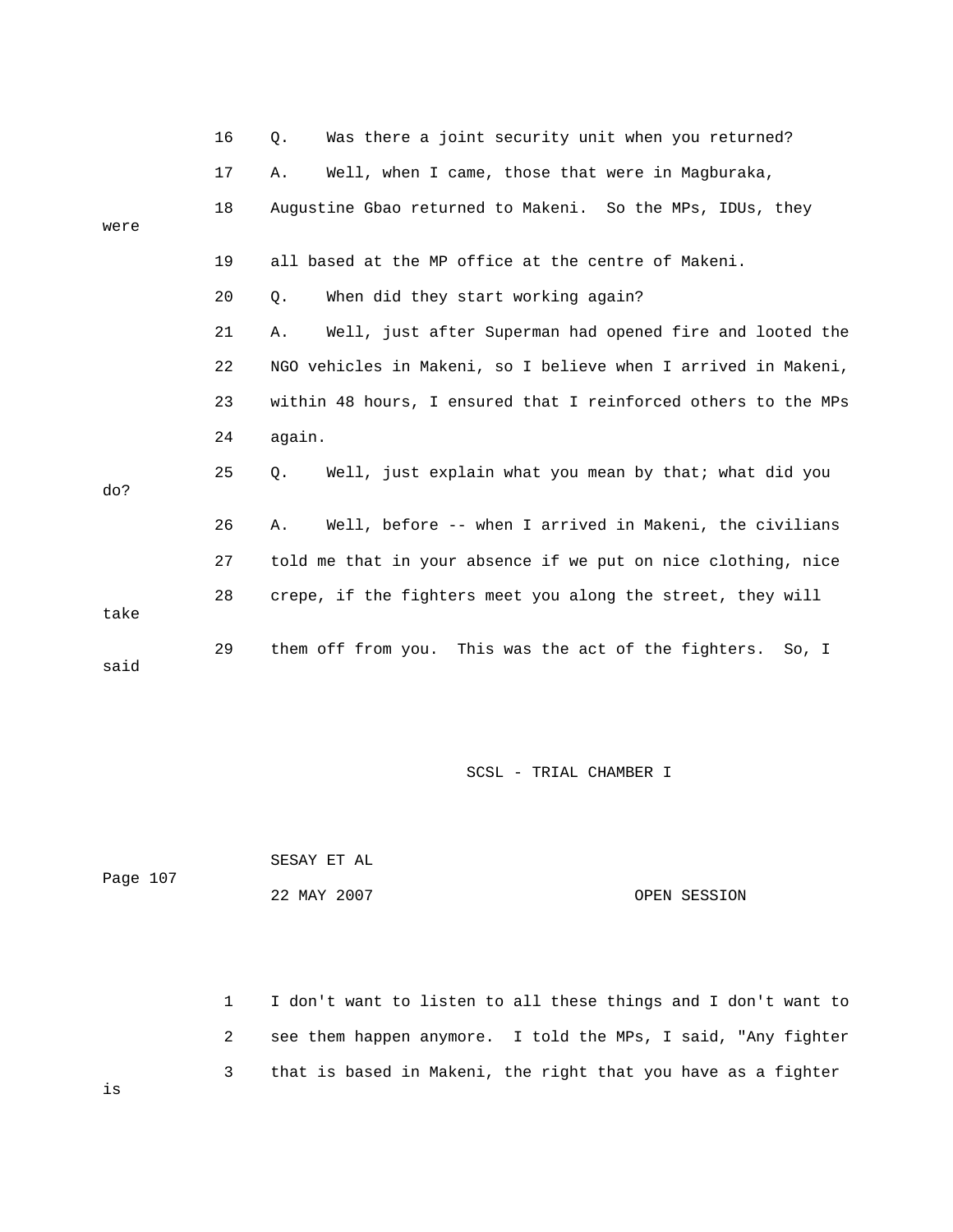|               | 4  | the same right that the civilians had."                              |
|---------------|----|----------------------------------------------------------------------|
|               | 5  | 8742, please. The second message there: To: Survival.<br>$Q_{\star}$ |
|               | 6  | Smile. From: Superman. Sir, be informed that the<br>Info:            |
|               | 7  | brother from Okra Hill have crossed towards our axis upon            |
| <b>ECOMOG</b> | 8  | receiving the message of the DDR programme. Even when the            |
|               | 9  | at Rogberi Junction tried to cut them off," sorry, "to cut off       |
| message,      | 10 | them, they could not find them anywhere." What was the               |
|               | 11 | do you know, of the DDR programme?                                   |
| is            | 12 | Well, let me make the headline clear because the message<br>А.       |
| Superman.     | 13 | addressed to me. So I also inform Foday Sankoh about                 |
|               | 14 | When I arrived in Makeni, in October, Foday Sankoh instructed        |
| That          | 15 | Superman that he should take instructions, orders from me.           |
|               | 16 | was the time Superman began to take instructions from me.<br>And     |
|               |    | about the DDR, inside --                                             |
|               | 17 |                                                                      |
|               | 18 | Before we move to that, what brought this change about?<br>Q.        |
|               | 19 | Superman now, from what you've told us, for the first time in        |
|               | 20 | several years, is taking orders from you.                            |
| saying.       | 21 | A. Interpreter, you are mistaking what the lawyer is                 |
|               | 22 | Let's try again. From what you've told us, Superman did<br>Q.        |
|               | 23 | not take orders from you for several years; what brought this        |
|               | 24 | change?                                                              |
|               | 25 | Well, this change is because of the arrival of Foday<br>Α.           |
|               | 26 | This time, Foday Sankoh had arrived and he's based in<br>Sankoh.     |
|               | 27 | Freetown.                                                            |
|               | 28 | THE INTERPRETER: Your Honours, can the witness please                |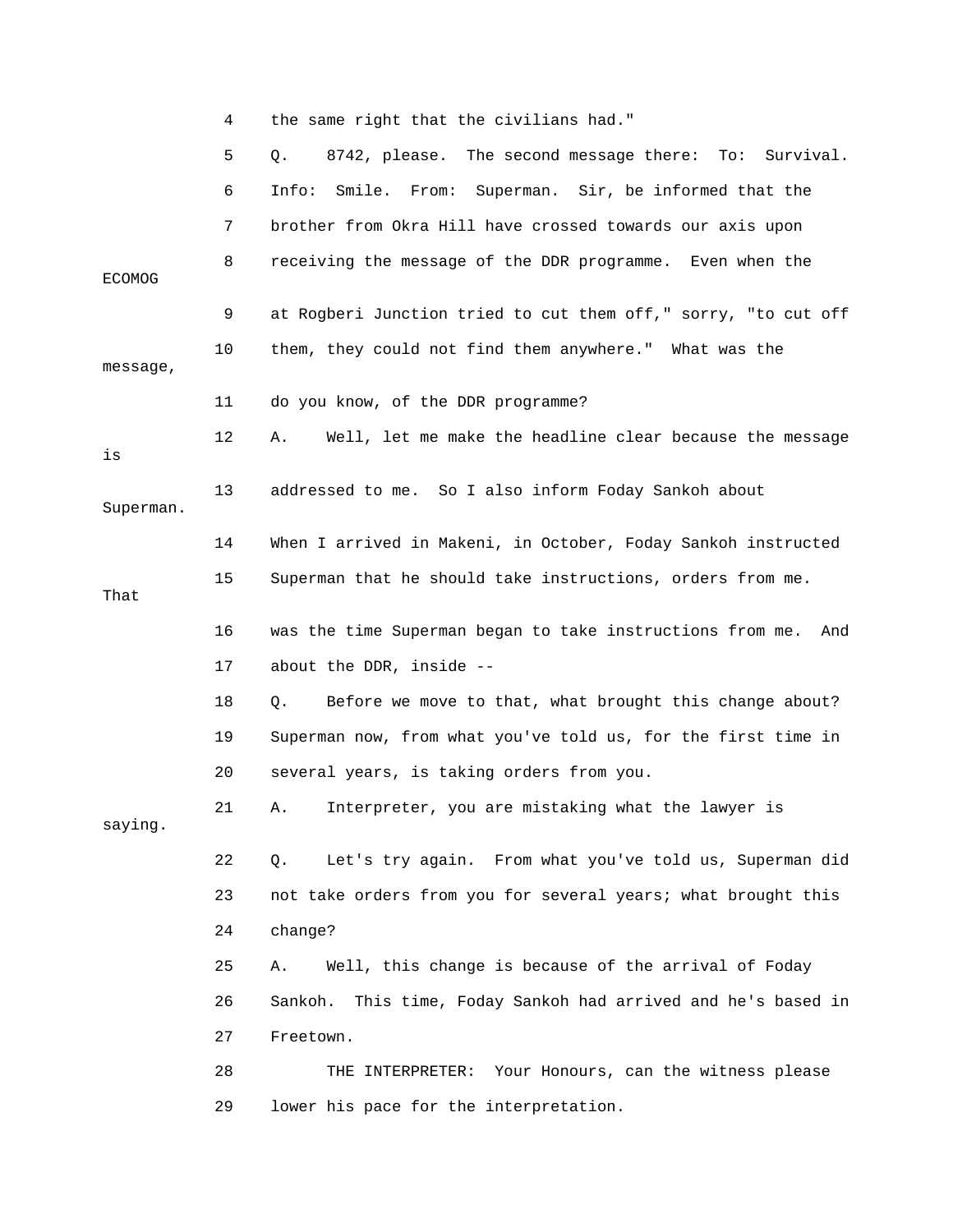| Page 108    |         | SESAY ET AL                                                    |
|-------------|---------|----------------------------------------------------------------|
|             |         | 22 MAY 2007<br>OPEN SESSION                                    |
|             |         |                                                                |
|             |         |                                                                |
|             | 1       | MR JORDASH:                                                    |
| everyone    | 2       | Sorry. Go slow. I think it's late in the day so<br>Q.          |
|             | 3       | is a bit tired.                                                |
| Freetown    | 4       | I said, in October 1999, Foday Sankoh had come to<br>Α.        |
| And         | 5       | and he's based in Freetown. He took over the RUF as leader.    |
| from        | 6       | he gave instructions to Superman that he should take orders    |
|             | 7       | me.                                                            |
|             | 8       | Where was Superman based at that time?<br>О.                   |
|             | 9       | The time this message was sent, Superman was based in<br>Α.    |
|             | 10      | Lunsar, while I was in Makeni. That was November '99.          |
|             | 11      | And tell us, if you can, which was the first place to<br>О.    |
|             | $12 \,$ | disarm or go through the DDR programme?                        |
| Lunsar      | 13      | Well, these were the message when Foday Sankoh said<br>Α.      |
| disarmament | 14      | shall disarm. So the disarmament was in Lunsar.<br>The         |
|             | 15      | in Lunsar started in mid or late December '99 but I think it's |
| first       | 16      | November '99 that Lunsar was disarmed. So Lunsar was the       |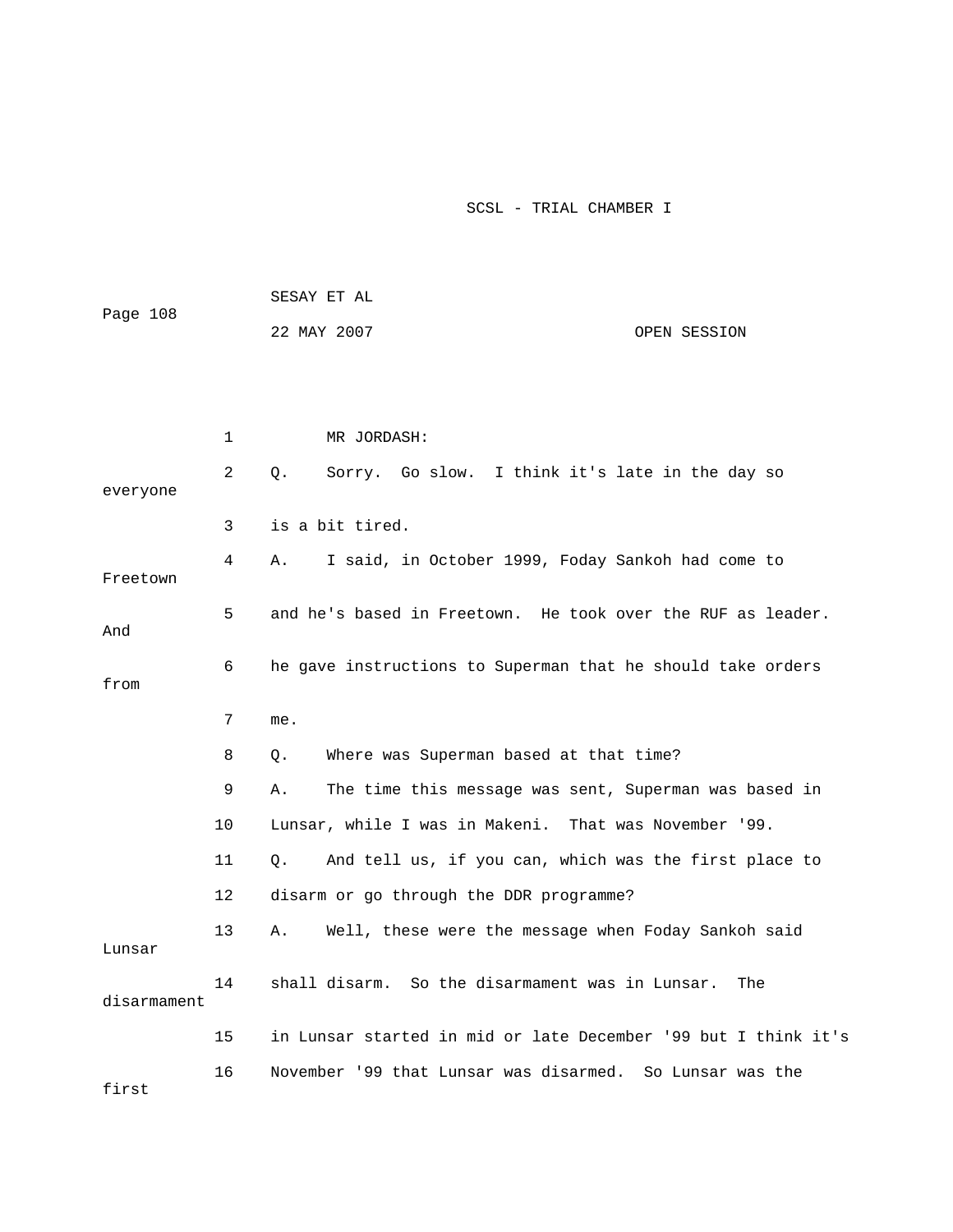|          | 17 | place for RUF to disarm.                                       |
|----------|----|----------------------------------------------------------------|
|          | 18 | When did Superman disarm?<br>Q.                                |
|          | 19 | In November 1999.<br>Α.                                        |
|          | 20 | Thank you. Did he go through and official programme?<br>Q.     |
|          | 21 | Well, I didn't go to the DDR Camp in Port Loko, but when<br>Α. |
| for      | 22 | the men in Lunsar, ECOMOG had transported them to Port Loko    |
| until    | 23 | disarmament, Superman came to Freetown. He was in Freetown     |
|          | 24 | the year 2000.                                                 |
| rephrase | 25 | Was there any reason, or any operation -- let me<br>0.         |
| to       | 26 | that. Was there any reason why Foday Sankoh wanted Superman    |
|          | 27 | take orders from you? Was there any reason on the ground?      |
|          | 28 | Well, the only reason I knew Foday Sankoh could not<br>Α.      |
| place    |    |                                                                |

|          | SESAY ET AL |              |
|----------|-------------|--------------|
| Page 109 |             |              |
|          | 22 MAY 2007 | OPEN SESSION |

 1 mixed feelings about him. So this is what I believe necessitated 3 Q. Look at 8742, the bottom message, 4 November 1999. "To: 2 the orders.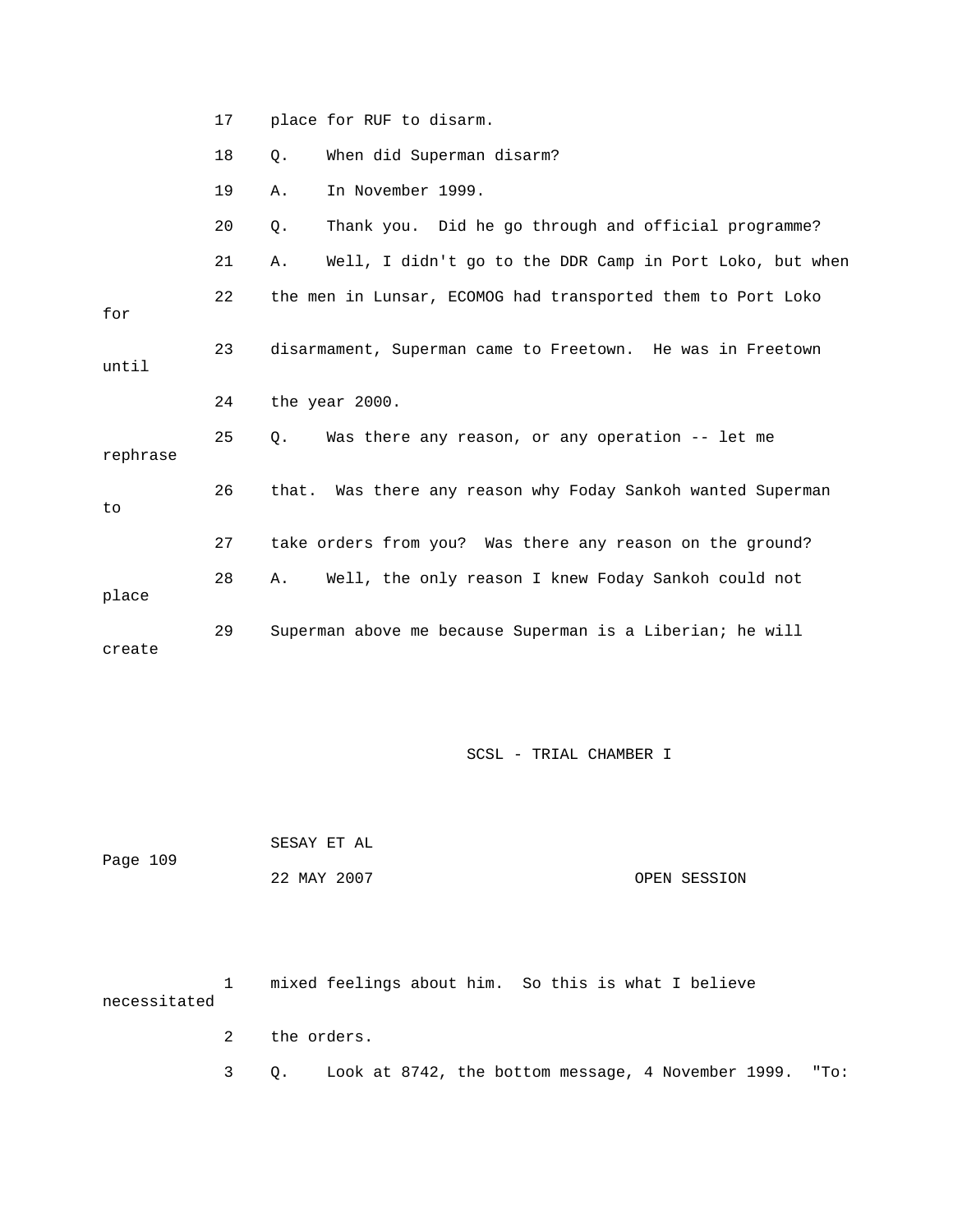4 Smile. From: Survival. Subject: Infos. Sir, I have received 5 Colonel Eagle and others, but Superman refused to hand over 6 material I issued them during the incursion at Lunsar." not 8 boxes, they were seven tins, seven sardines tins of AK rounds; Superman 11 refusing to hand over the material at a time when you tell me, 14 A. Well, it was the Superman. Even Foday Sankoh, , sometimes 15 if he's given instruction he will accept; sometimes he will . not 16 Q. And go over to page, 8743. You can see the top message 11/1999 4/ 18 to hand over the material. Did Superman hand over the material 19 after the order from Foday Sankoh? the 21 materials. In fact, he denied that I gave him such materials. 9. 22 Q. 8748, please. The second message, 12 November 199 23 Black Moses. From: Survival. Sir, report reached me 24 from the paramount chief in the Makuli chiefdom that there are the 7 A. Yes, I saw the message. But the seven boxes, they were 9 they were not boxes. And one sardine tin is equals to one box. 10 Q. Thank you. What I'm particularly interested in is or 12 you told the Court that Foday Sankoh had told Sam Bockarie, had 13 told Superman to take orders from you. What happened? 17 there from Foday Sankoh to Superman telling him on the 20 A. When Foday Sankoh gave the orders he did not hand over "To: yesterday 25 serious harassment and intimidation within the chiefdom. Sir,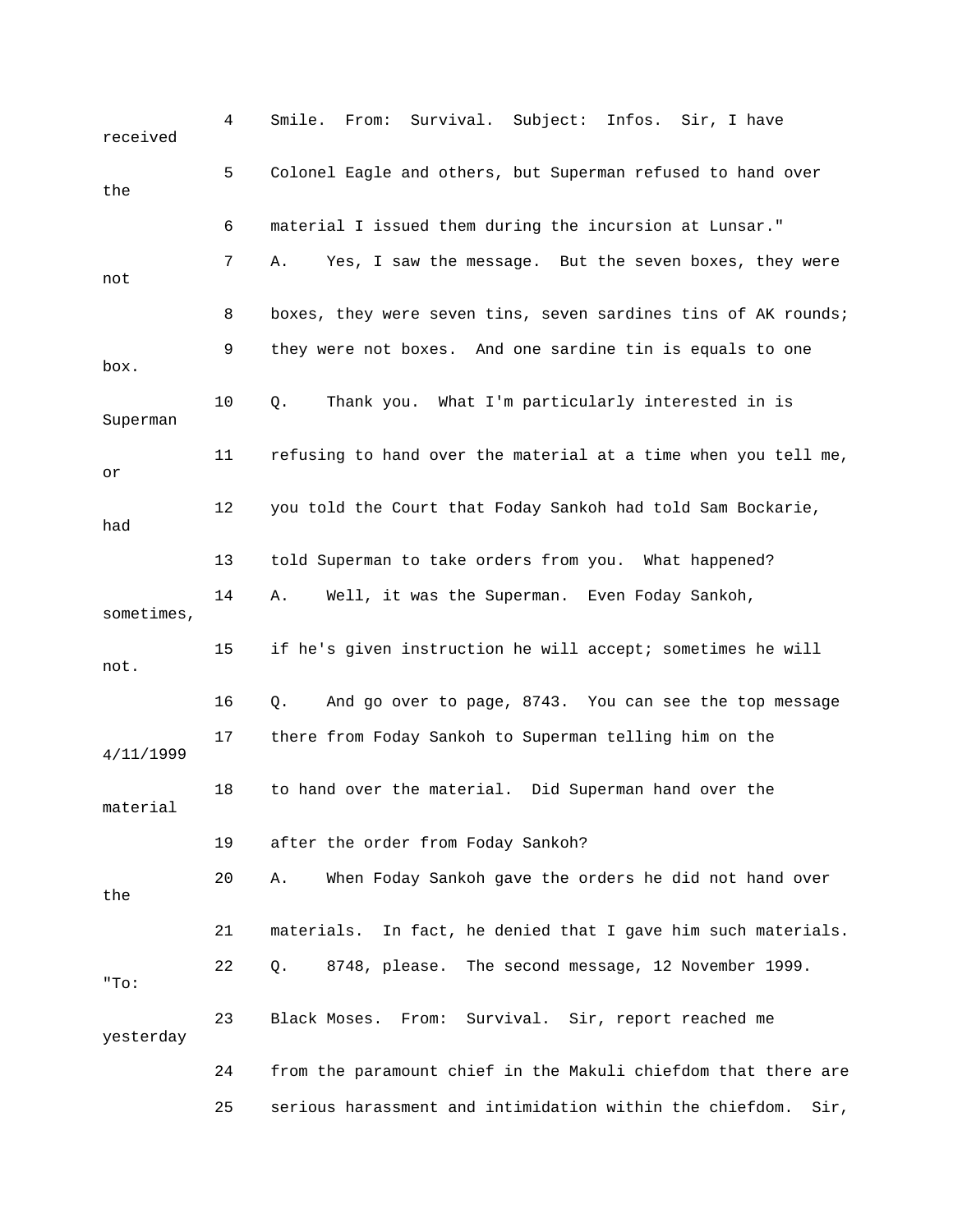26 this has caused one quarter of the civil populous to flee in the 27 bush, as explained by the paramount chief. Sir, this area is 28 controlled by Superman with a command of a man called Oso. First 29 of all, where is the Makuli chiefdom?

SCSL - TRIAL CHAMBER I

 SESAY ET AL Page 110 22 MAY 2007 OPEN SESSION

 1 A. I'm lost. I just want the page number. I know the message 3 Q. 8748. That is not it. 8748, which is about four pages 4 from the last message. Five pages on. 6 Q. I think that might be it. 7 PRESIDING JUDGE: Mr Courtroom Officer, would you assist 8 the witness? 9 MR JORDASH: Perhaps if the learned Court Officer could 10 pass it to me, I can find it. 11 PRESIDING JUDGE: Well, that's okay, yes. 13 Q. 8748, 12 December 1999 to Black Moses from Survival. 2 but I need the page number. on 5 A. 87 -- 12 MR JORDASH: 14 MR JORDASH: Your Honour, actually, can I just raise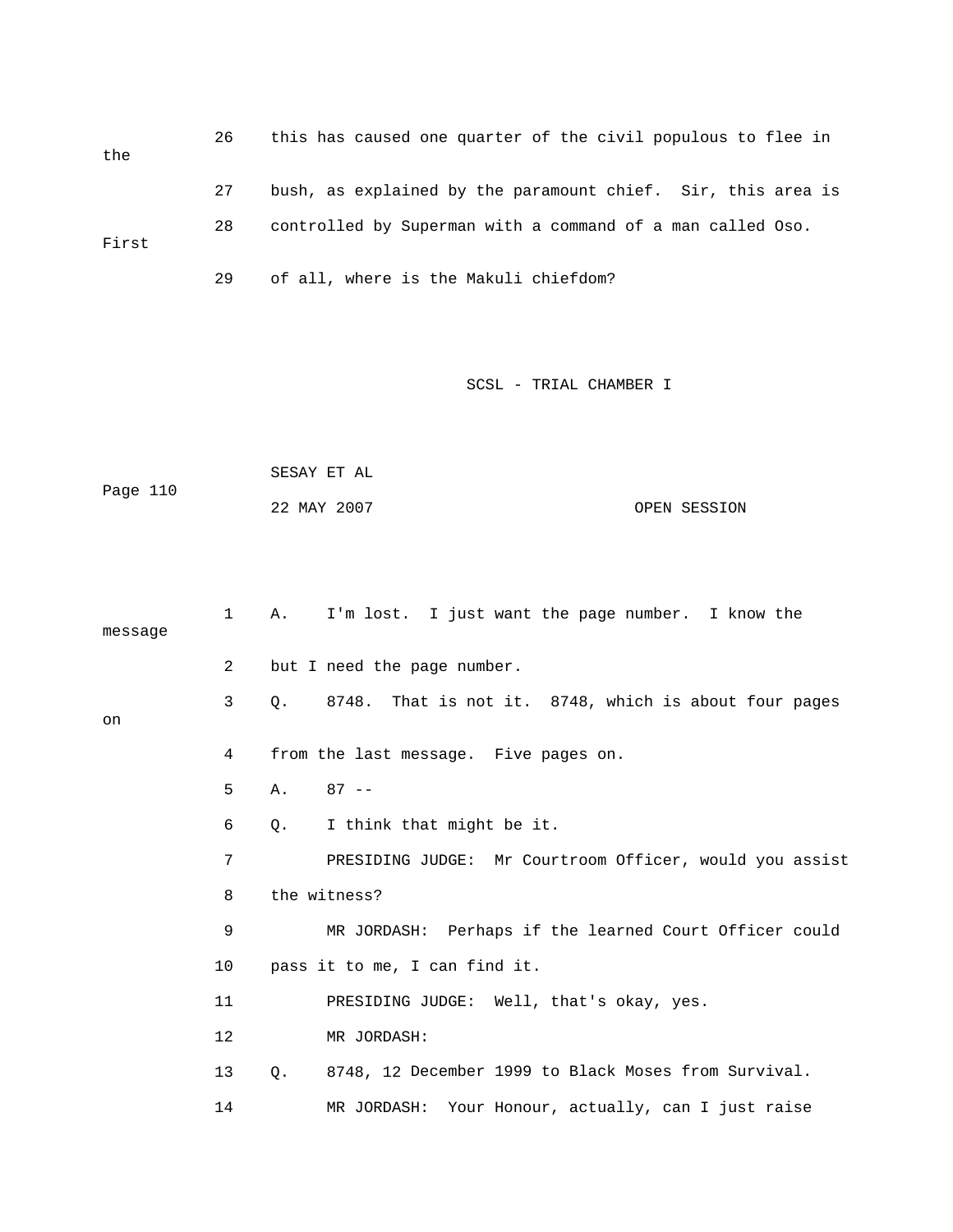15 something?

|         | 16 | PRESIDING JUDGE: Do. Go ahead, counsel. Please do.             |
|---------|----|----------------------------------------------------------------|
|         | 17 | MR JORDASH: I note the time and I know that the                |
| the     | 18 | explanation of this links in with another radio message and    |
|         | 19 | explanation is quite lengthy.                                  |
|         | 20 | PRESIDING JUDGE:<br>Yes.                                       |
| two     | 21 | MR JORDASH: And there is the issue of exhibiting the           |
| today.  | 22 | documents from earlier today, which I'd hoped to deal with     |
| exhibit | 23 | So, with Your Honour's leave, I prefer to deal with the        |
|         | 24 | and then pick up on this tomorrow morning.                     |
| now?    | 25 | PRESIDING JUDGE: So you want to deal with the exhibit          |
|         | 26 | MR JORDASH: Yes. And then --                                   |
|         | 27 | PRESIDING JUDGE: Very well.                                    |
| see     | 28 | MR JORDASH: -- whilst that is happening, I will just           |
|         | 29 | if I can just read the message which I will deal with tomorrow |

SCSL - TRIAL CHAMBER I

| Page 111 | SESAY ET AL |              |
|----------|-------------|--------------|
|          | 22 MAY 2007 | OPEN SESSION |

1 morning.

2 PRESIDING JUDGE: Right. We'll proceed that way.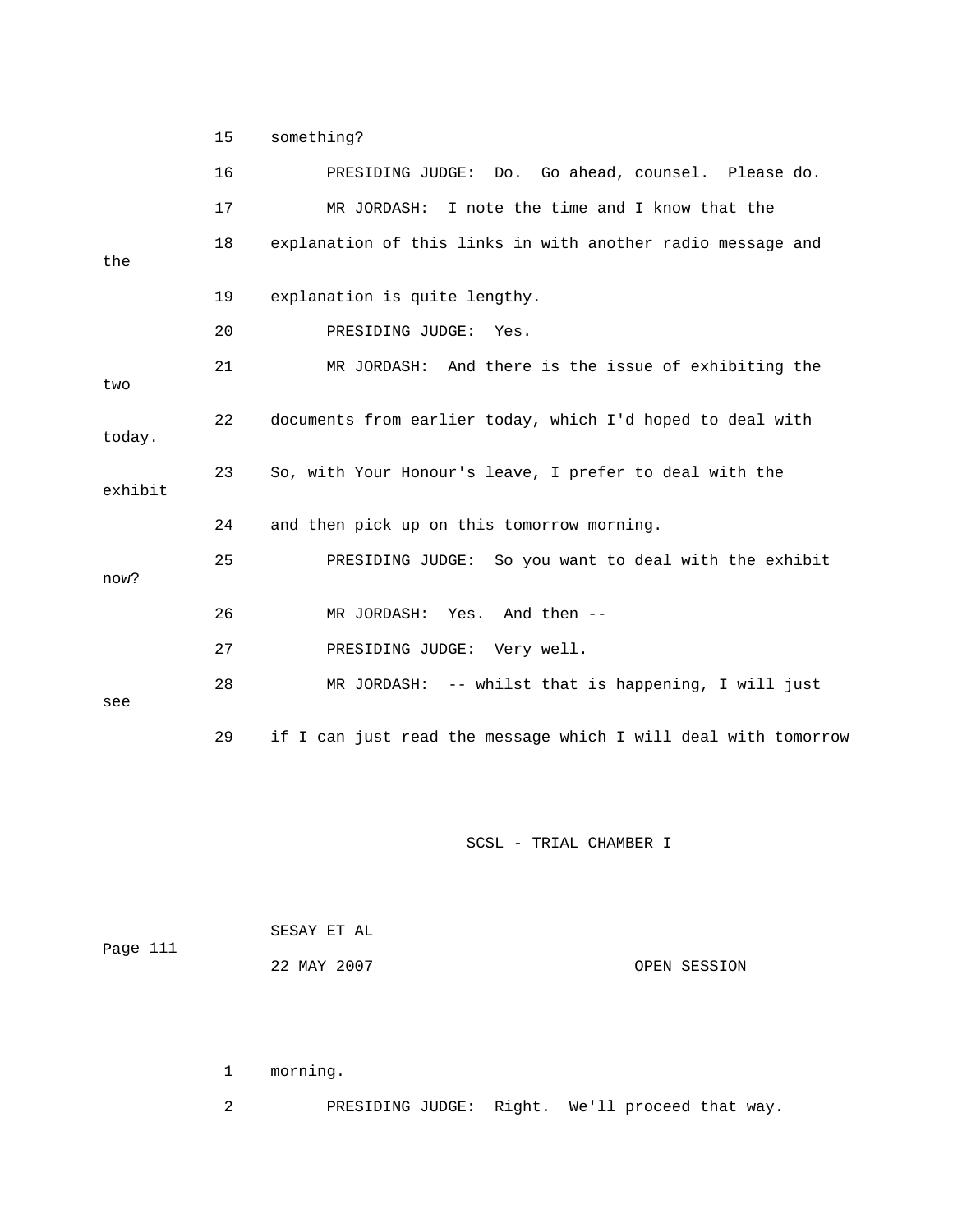|             | 3  | MR JORDASH: Well, could Mr Sesay be given a copy of the          |
|-------------|----|------------------------------------------------------------------|
| Prosecution | 4  | exhibit, Exhibit 190, the Defence Exhibit 190.<br>The            |
|             | 5  | have provided a full copy of the exhibit which we had just one   |
| which       | 6  | copy. There is now a full copy which is eight pages long         |
|             | 7  | is, in truth, a four-page document from the original.            |
| in          | 8  | PRESIDING JUDGE: And this is a document which you had,           |
|             | 9  | fact, kept on hold to be --                                      |
|             | 10 | MR JORDASH: Kept on hold.                                        |
|             | 11 | PRESIDING JUDGE: To be introduced into evidence at this          |
|             | 12 | stage.                                                           |
|             | 13 | MR JORDASH: Yes.                                                 |
|             | 14 | PRESIDING JUDGE: Very well. What was the title of that           |
|             | 15 | document?                                                        |
|             | 16 | MR JORDASH: Memorandum to the Chief of Defence Staff.            |
|             | 17 | PRESIDING JUDGE: Very well. Yes. Nobody had any                  |
|             | 18 | objection to that, I remember.                                   |
|             | 19 | MR JORDASH:<br>No. I would like to, if I may, put it to          |
|             | 20 | Mr Sesay because Mr Sesay hasn't seen this one page of it.       |
|             | 21 | PRESIDING JUDGE: Very well. Do that, yes.                        |
|             | 22 | There are copies for Your Honour.<br>MR JORDASH:                 |
|             | 23 | PRESIDING JUDGE: Very well. Has he now familiarised              |
|             | 24 | himself with it?                                                 |
|             | 25 | MR JORDASH:                                                      |
| the         | 26 | Would you have a look, Mr Sesay, at page 25719 which is<br>$Q$ . |
| looking     | 27 | page which wasn't attached before. Do you see -- you are         |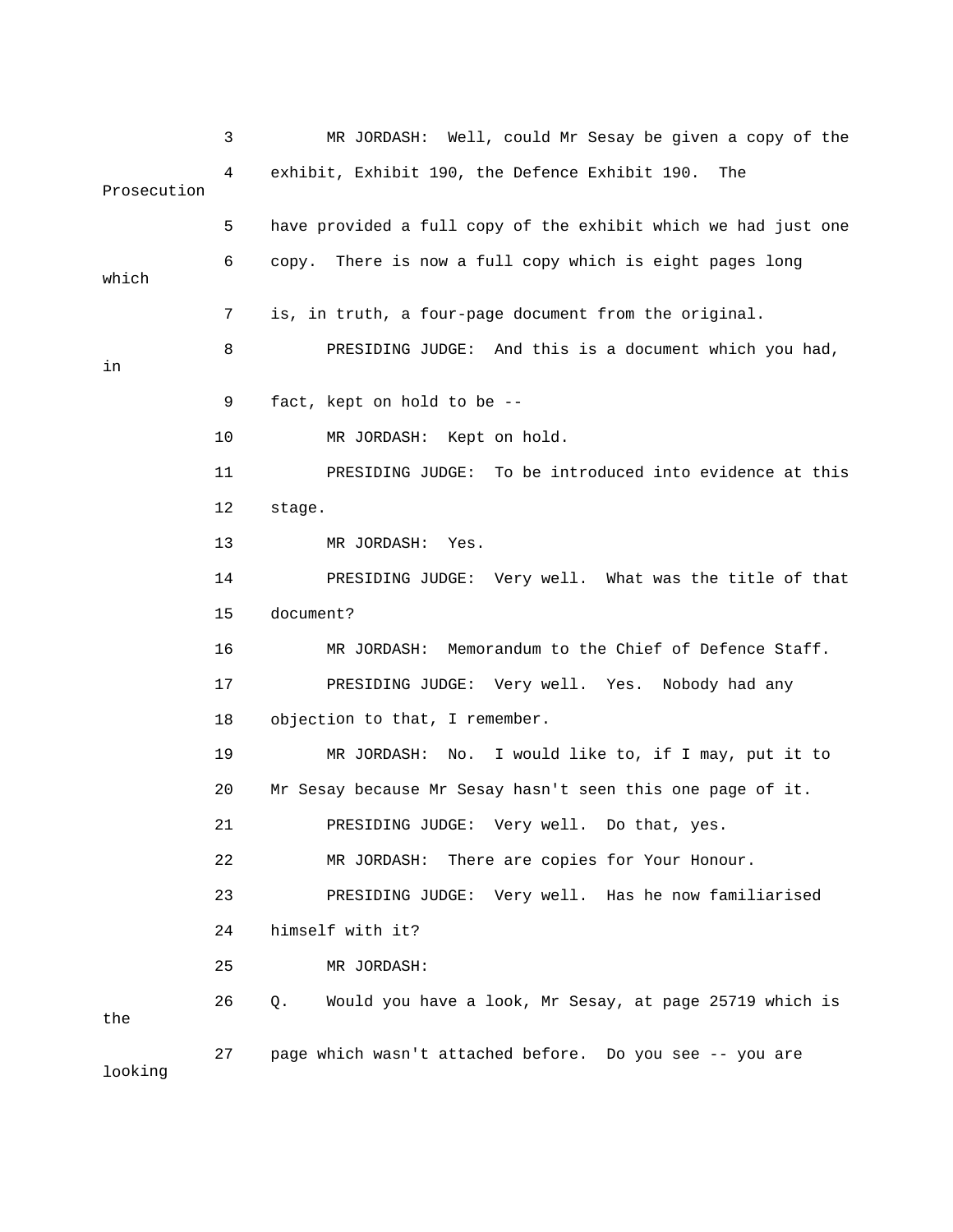28 at a different page. 25719. Keep going nearer the front. It 29 where the stamp is saying "RUF O Jalloh." Yes. Just have a is look

| Page 112 | SESAY ET AL |              |
|----------|-------------|--------------|
|          | 22 MAY 2007 | OPEN SESSION |

|          | 1              | at the top there. Let me just read quickly what it says.      |
|----------|----------------|---------------------------------------------------------------|
|          | $\overline{a}$ | "Registered figures of surrendered SLA, SLPs and CDFs so far  |
|          | 3              | stand out. SLA 307, SLP -- sorry, I think it might be SLA --  |
|          | 4              | JUDGE BOUTET: Isn't it three zero?                            |
|          | 5              | MR JORDASH: I think it might be, yes. Three zero plus;        |
| February | 6              | SLP 85 plus; CDF 836 plus; and this document is dated 11      |
|          | 7              | 1999.                                                         |
| POWs     | 8              | Did more -- was this the full totality of surrendered<br>О.   |
|          | 9              | by March or were there more?                                  |
|          | 10             | Before March, yes.<br>Α.                                      |
|          | 11             | Were there more after this date?<br>$Q$ .                     |
|          | 12             | No, no. None was there.<br>Α.                                 |
|          | 13             | None was where?<br>Q.                                         |
|          | 14             | Well, when I was in Makeni, it was -- I don't know the<br>Α.  |
|          | 15             | figures of the SLA but I said the number of police was 87 who |
|          | 16             | surrendered.                                                  |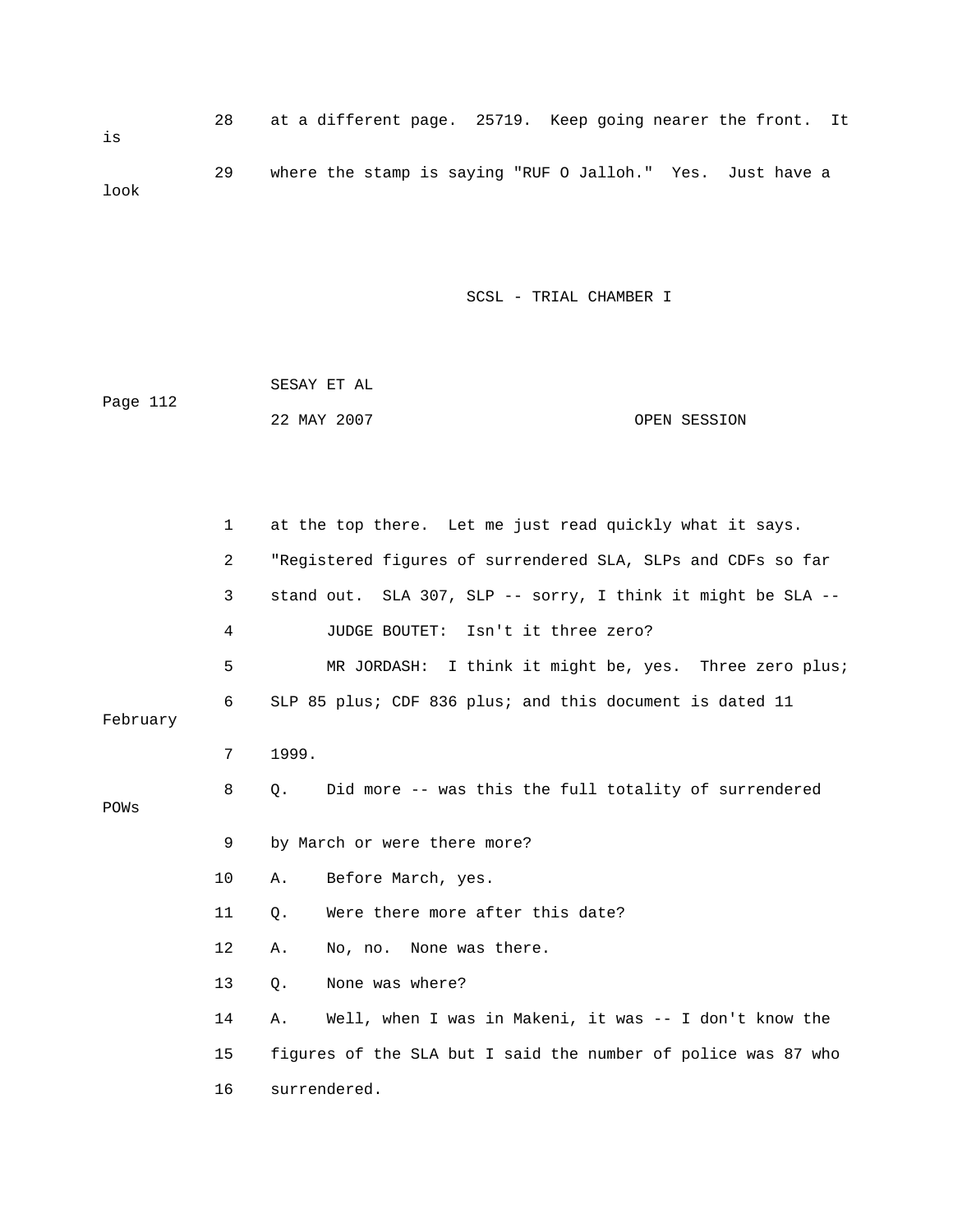|            | 17 | $\circ$ . | And CDF is 836 plus; was this the full total who        |
|------------|----|-----------|---------------------------------------------------------|
|            | 18 |           | surrendered or were there any others later on?          |
|            | 19 | Α.        | Well, I cannot deny because --                          |
|            | 20 |           | THE INTERPRETER: Your Honours, can the witness please   |
| go         |    |           |                                                         |
|            | 21 |           | over the last bit.                                      |
|            | 22 |           | MR JORDASH:                                             |
|            | 23 | $\circ$ . | Go over the last bit, please.                           |
|            | 24 | Α.        | I said this was the figure I knew during the time under |
|            | 25 |           | consideration.                                          |
|            | 26 | $\circ$ . | Okay, just reading on:                                  |
| bush,      | 27 |           | "Among the civilians who have been coming out of the    |
| performing | 28 |           | manifested loyalty has not only been limited to         |
| have       | 29 |           | governmental duties, but there has also been those who  |
|            |    |           |                                                         |

| Page 113 | SESAY ET AL |              |
|----------|-------------|--------------|
|          | 22 MAY 2007 | OPEN SESSION |

| Such          |   | been volunteering to join the RUFSL to be combatants.   |
|---------------|---|---------------------------------------------------------|
|               | 2 | civilians have been enlisted, encamped and subsequently |
| $SLA$ / $CDF$ | 3 | sent to the training base for basic ideology. Some      |
|               | 4 | personnels have been treated likewise."                 |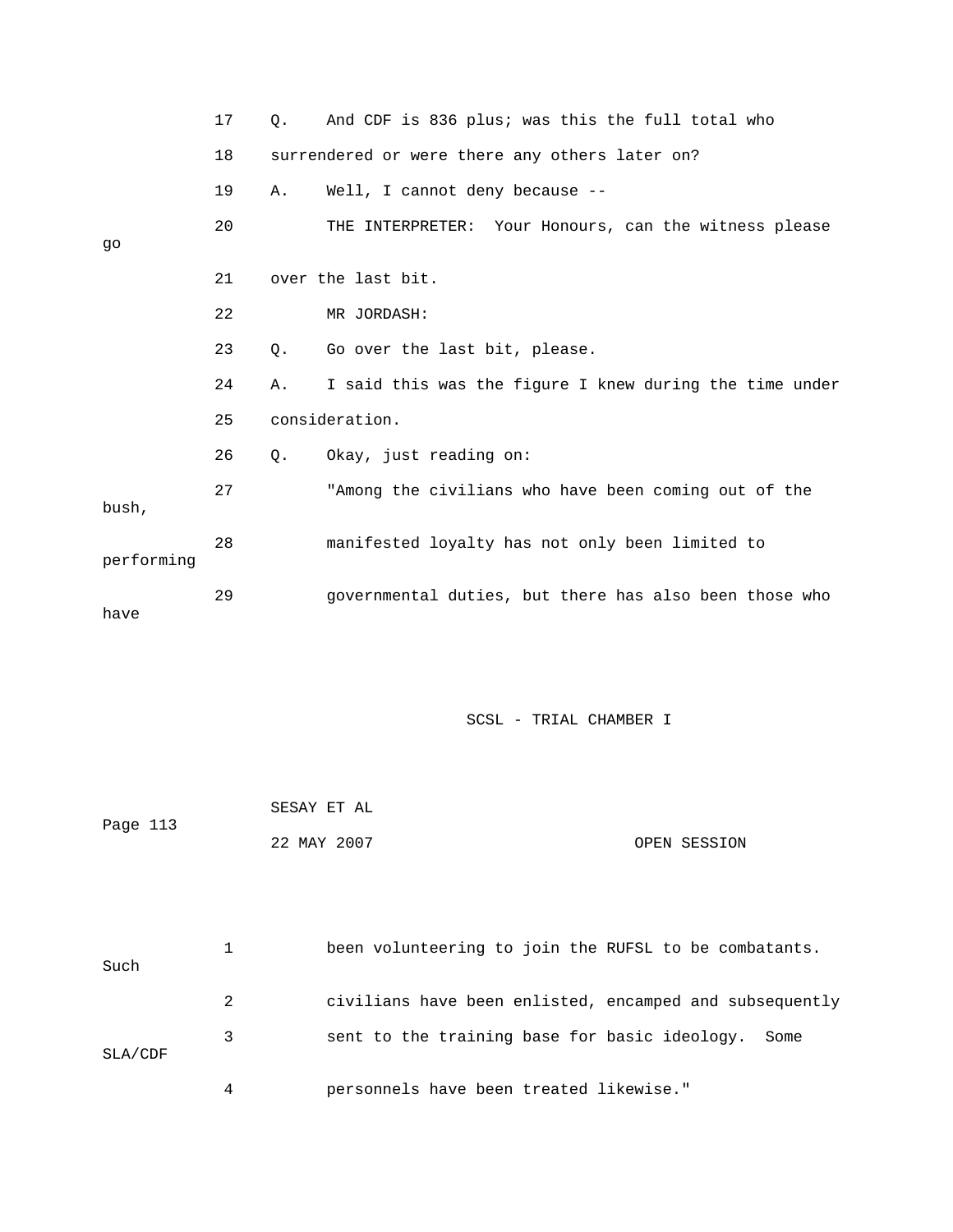|           | 5     | This report which you received, did you discuss the          |  |  |  |
|-----------|-------|--------------------------------------------------------------|--|--|--|
|           | 6     | contents of this report with anybody?                        |  |  |  |
| say       | 7     | Well, it was the MP who made the report, but I did not<br>Α. |  |  |  |
| the       | 8     | SLA went to the place. It was the CDF and the civilians and  |  |  |  |
| Brigadier | 9     | RUF in Makeni who went there. The SLAs, they were with       |  |  |  |
|           | Mani. |                                                              |  |  |  |
|           | 11    | Q.<br>Okay. Thank you.                                       |  |  |  |
|           | 12    | PRESIDING JUDGE: Can we now receive it in evidence?          |  |  |  |
|           | 13    | Can I just deal with one last point?<br>MR JORDASH:          |  |  |  |
|           | 14    | PRESIDING JUDGE: Very well. Go ahead, yes.                   |  |  |  |
|           | 15    | MR JORDASH:                                                  |  |  |  |
|           | 16    | Q.<br>Page 25721, the final paragraph there:                 |  |  |  |
| οf        | 17    | "Please note that the retributions of flogging, changing     |  |  |  |
| the       | 18    | assignment areas, detention, deployments and sending to      |  |  |  |
|           | 19    | training base for more ideology have been also meted out     |  |  |  |
| the       | 20    | for crimes that have not had a very serious impact on        |  |  |  |
|           | 21    | complainant."                                                |  |  |  |
|           | 22    | Were you aware of RUF being sent to the training base at     |  |  |  |
|           | 23    | this time for this purpose?                                  |  |  |  |
| they      | 24    | RUF who were found guilty after investigation,<br>Α.<br>Yes. |  |  |  |
| base      | 25    | will -- they recommended them to go for the training at the  |  |  |  |
|           | 26    | for the ideology.                                            |  |  |  |
| exhibit.  | 27    | Thank you. That's all I have on the<br>MR JORDASH:           |  |  |  |
|           | 28    | Can we have it exhibited, please?                            |  |  |  |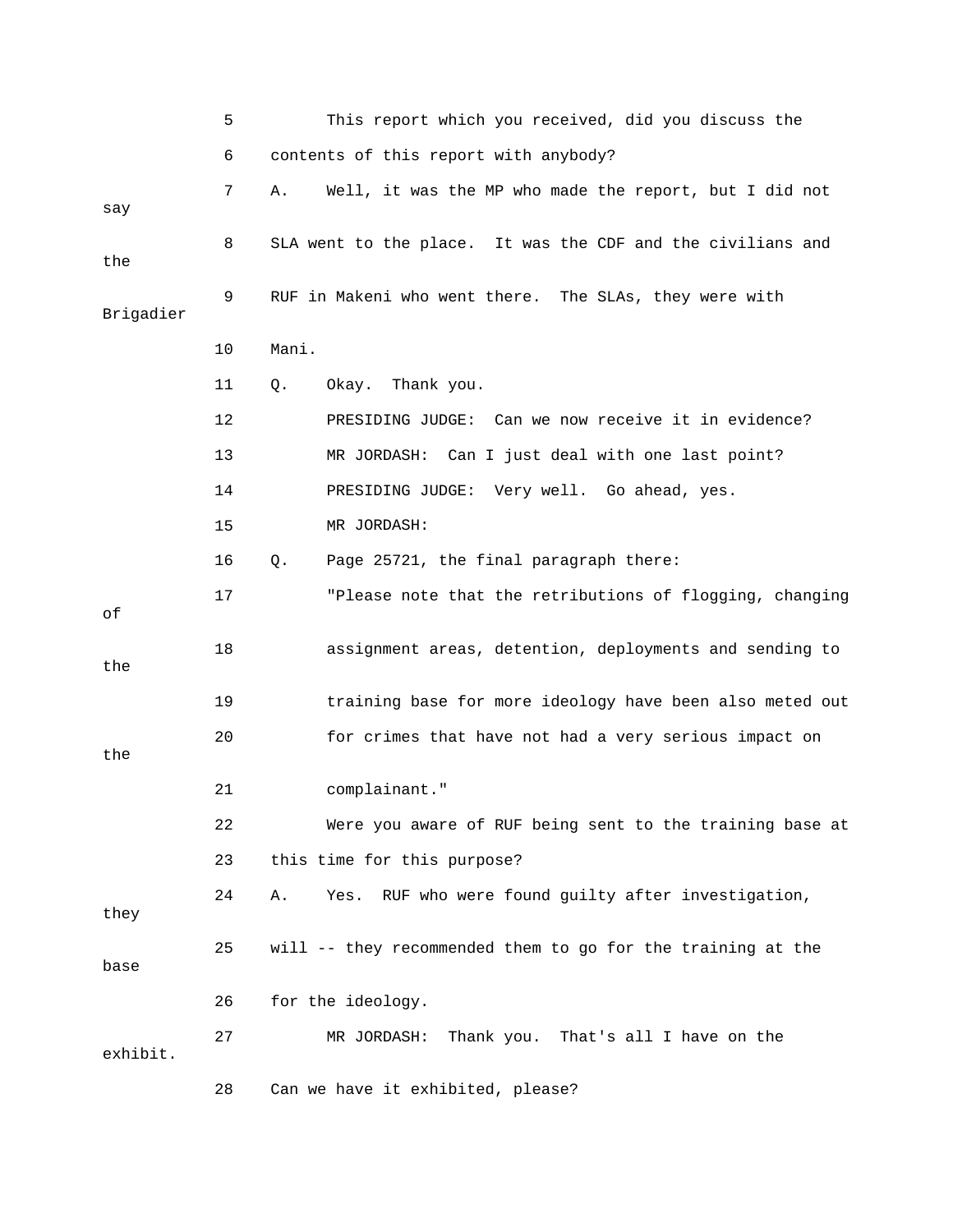29 PRESIDING JUDGE: Yeah. We'll receive it in evidence and

|          | SESAY ET AL |              |
|----------|-------------|--------------|
| Page 114 |             |              |
|          | 22 MAY 2007 | OPEN SESSION |

|      | 1  | mark it exhibit?                                               |
|------|----|----------------------------------------------------------------|
|      | 2  | 202 [sic], Your Honour.<br>MR GEORGE:                          |
|      | 3  | PRESIDING JUDGE: 202, and it will be accordingly               |
|      | 4  | designated with some indication to establish a nexus with this |
|      | 5  | witness.                                                       |
|      | 6  | [Exhibit No. 203 was admitted]                                 |
| need | 7  | MR JORDASH: There was one final exhibit which I don't          |
|      | 8  | to ask any further questions, and it was Exhibit 67, Your      |
|      | 9  | Honours' page 27820. The Prosecution have checked the exhibit  |
|      | 10 | and it can be, with Your Honour's leave, exhibited as is.      |
|      | 11 | Yes. Was this a $-$ - this was a $-$ -<br>PRESIDING JUDGE:     |
|      | 12 | MR JORDASH: This was the one from this morning.                |
| and  | 13 | PRESIDING JUDGE: Ouite. We'll receive it in evidence           |
|      | 14 | mark it exhibit?                                               |
|      | 15 | MR GEORGE: 203 [sic], Your Honour.                             |
|      | 16 | 203.<br>PRESIDING JUDGE:                                       |
|      | 17 | [Exhibit No. 204 was admitted]                                 |
|      | 18 | And do the same in respect of this<br>PRESIDING JUDGE:         |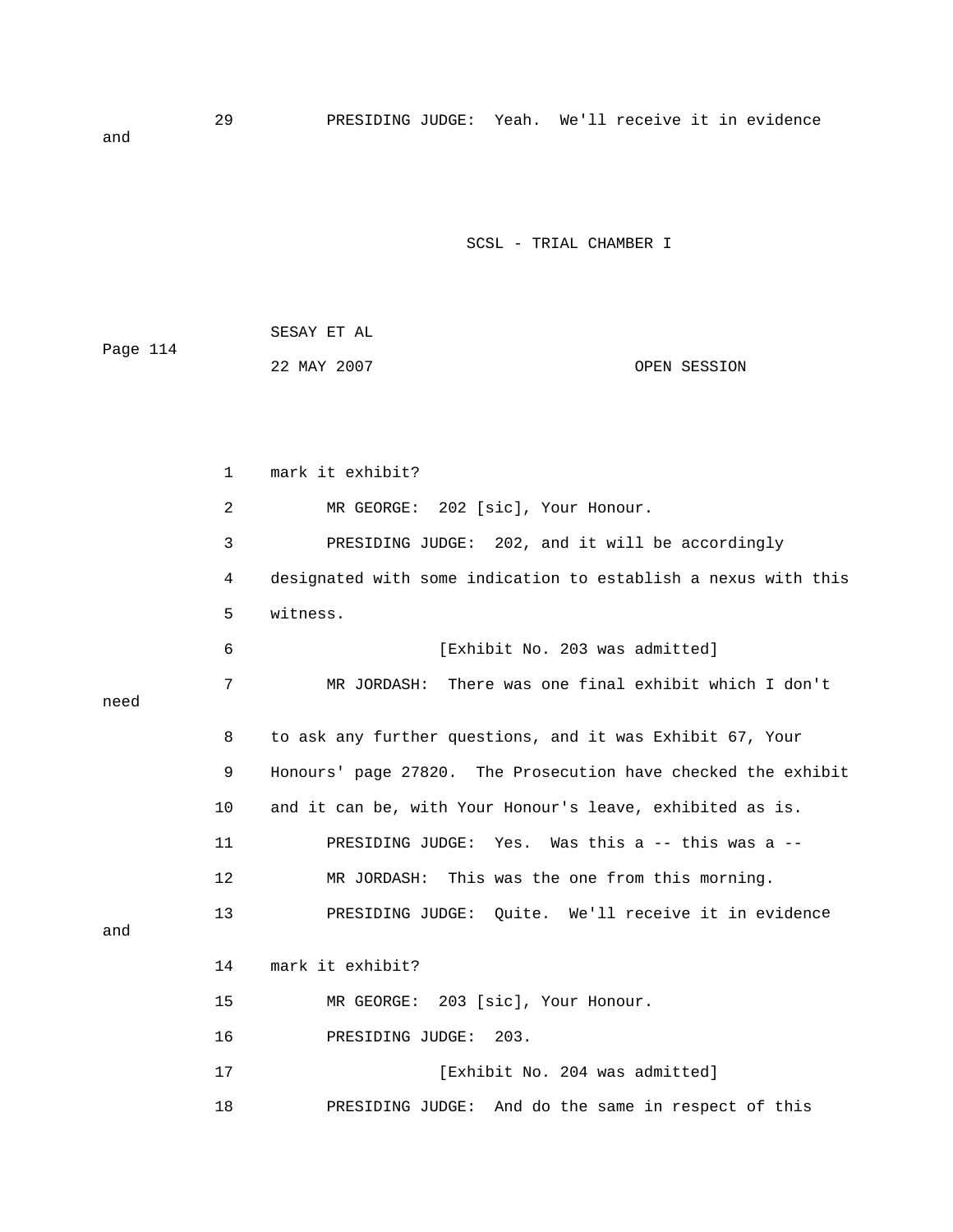|      | 19 | exhibit.                                             |
|------|----|------------------------------------------------------|
|      | 20 | MR JORDASH: Thank you.                               |
|      | 21 | PRESIDING JUDGE: The trial is adjourned to tomorrow, |
|      | 22 | Wednesday, 23 May 2007, at 9.30 a.m.                 |
| p.m. | 23 | [Whereupon the hearing adjourned at 5.35             |
| оf   | 24 | to be reconvened on Wednesday, the 23rd day          |
|      | 25 | May, 2006, at 9.30 a.m.]                             |
|      | 26 |                                                      |
|      | 27 |                                                      |
|      | 28 |                                                      |
|      | 29 |                                                      |

EXHIBITS:

| 40  | Exhibit No. 201 |  |
|-----|-----------------|--|
| 61  | Exhibit No. 202 |  |
| 114 | Exhibit No. 203 |  |
| 14  | Exhibit No. 204 |  |